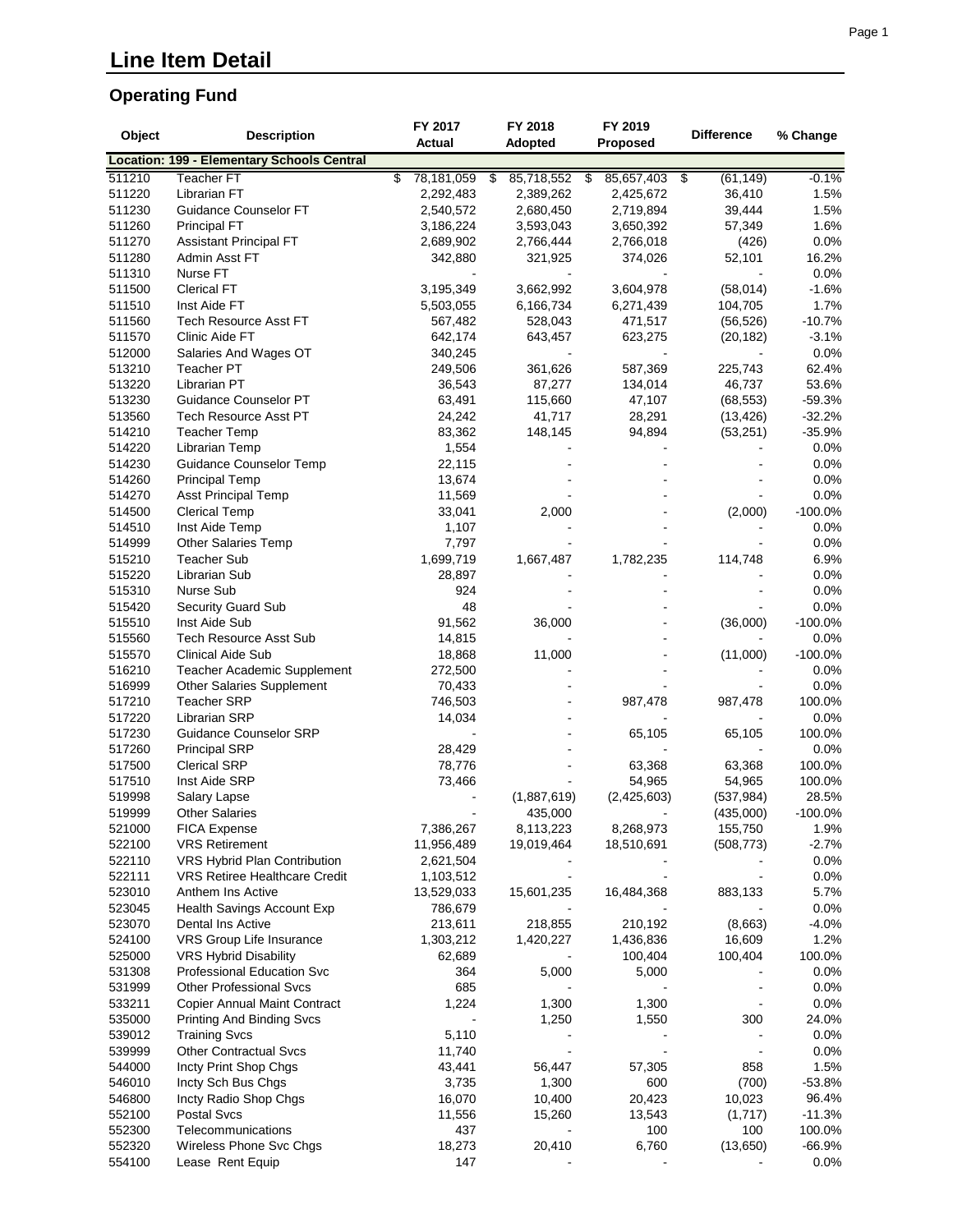| Object    | <b>Description</b>               | FY 2017<br><b>Actual</b> | FY 2018<br>Adopted | FY 2019<br><b>Proposed</b> | <b>Difference</b> | % Change |
|-----------|----------------------------------|--------------------------|--------------------|----------------------------|-------------------|----------|
| 555100    | Mileage                          | 2,215                    | 6,000              | 5,850                      | (150)             | $-2.5%$  |
| 555430    | Vehicle Rental Including Gas     | 53                       |                    |                            |                   | 0.0%     |
| 555500    | <b>Registration Fees</b>         | 13,760                   | 15,489             | 11,461                     | (4,028)           | $-26.0%$ |
| 555600    | Tolls Parking                    | 6                        |                    |                            |                   | 0.0%     |
| 555700    | Meals Per Diem                   | 695                      |                    |                            |                   | 0.0%     |
| 555800    | Misc Travel Exp                  | 45.921                   | 27,952             | 47,557                     | 19,605            | 70.1%    |
| 558100    | Dues Association Membership      | 31,797                   | 31,864             | 30,512                     | (1, 352)          | $-4.2%$  |
| 560010    | <b>Office Supplies</b>           | 28,373                   | 37,665             | 44,350                     | 6,685             | 17.7%    |
| 560021    | Food                             | 7,430                    | 4,575              | 9,450                      | 4,875             | 106.6%   |
| 560042    | <b>Medical Supplies</b>          | 17,137                   | 18,280             | 19,650                     | 1,370             | 7.5%     |
| 560120    | <b>Books Subscriptions</b>       | 31,663                   | 18,400             | 17,750                     | (650)             | $-3.5%$  |
| 560123    | Copier / Printer Supplies        | 238,424                  | 204,153            | 242,288                    | 38,135            | 18.7%    |
| 560133    | Inst Supplies                    | 860.609                  | 1,036,029          | 1,050,517                  | 14,488            | 1.4%     |
| 560134    | Av Materials And Supplies        | 5,595                    | 6,075              | 8,575                      | 2,500             | 41.2%    |
| 560140    | <b>Other Operating Supplies</b>  | 25,749                   | 17,613             | 63,020                     | 45,407            | 257.8%   |
| 560141    | <b>Exp Software</b>              | 28,304                   | 29,955             | 30,571                     | 616               | 2.1%     |
| 561020    | Exp Furniture And Equip Rpl      | 1,707                    | 2,307              | 3,500                      | 1,193             | 51.7%    |
| 561070    | Exp Computer Equip Rpl           | 4,012                    |                    |                            |                   | 0.0%     |
| 561080    | Exp Education Equip Rpl          | 1,515                    |                    |                            |                   | 0.0%     |
| 562020    | Exp Furniture And Equip Add      | 5.735                    | 2,450              | 1,900                      | (550)             | $-22.4%$ |
| 562070    | Exp Computer Equip Add           | 228,942                  | 34,200             | 38,785                     | 4,585             | 13.4%    |
| 562080    | <b>Exp Education Equip Add</b>   | 6.558                    | 12,384             | 23,634                     | 11,250            | 90.8%    |
| 562160    | Exp Audio Visual Equip Add       | 5,409                    | 4,650              | 1,600                      | (3,050)           | $-65.6%$ |
| 582080    | Capital Educational Equip Add    | 15,043                   | 11,601             | 18,100                     | 6,499             | 56.0%    |
| Location: | 199 - Elementary Schools Central | \$143,850,830            | \$155,495,208      | \$156,770,952              | 1,275,744<br>S    | 0.8%     |

|        | Location: 299 - Middle Schools Central |                  |                     |             |               |           |
|--------|----------------------------------------|------------------|---------------------|-------------|---------------|-----------|
| 511210 | <b>Teacher FT</b>                      | \$<br>43,105,179 | \$<br>46,613,926 \$ | 46,857,680  | \$<br>243,754 | 0.5%      |
| 511220 | Librarian FT                           | 1,216,408        | 1,334,743           | 1,304,294   | (30, 449)     | $-2.3%$   |
| 511230 | Guidance Counselor FT                  | 2,299,442        | 2,511,569           | 2,674,683   | 163,114       | 6.5%      |
| 511260 | <b>Principal FT</b>                    | 1,132,391        | 1,254,360           | 1,285,091   | 30,731        | 2.4%      |
| 511270 | Assistant Principal FT                 | 1,610,156        | 1,832,614           | 1,875,658   | 43,044        | 2.3%      |
| 511280 | Admin Asst FT                          | 660,852          | 747,597             | 732,061     | (15, 536)     | $-2.1%$   |
| 511430 | <b>Tutor Monitor</b>                   | 276,330          | 286,916             | 292,221     | 5,305         | 1.8%      |
| 511480 | Hearing Imp Interpreter FT             | 20,879           | 24,092              | 25,636      | 1,544         | 6.4%      |
| 511500 | <b>Clerical FT</b>                     | 1,962,112        | 2,100,545           | 2,101,937   | 1,392         | 0.1%      |
| 511510 | Inst Aide FT                           | 1,690,818        | 1,984,855           | 1,879,976   | (104, 879)    | $-5.3%$   |
| 511570 | Clinic Aide FT                         | 235,302          | 190,281             | 216,024     | 25,743        | 13.5%     |
| 512000 | Salaries And Wages OT                  | 99,050           |                     |             |               | 0.0%      |
| 513210 | <b>Teacher PT</b>                      | 504,320          | 747,195             | 738,956     | (8, 239)      | $-1.1%$   |
| 513230 | Guidance Counselor PT                  | 70,262           | 124,187             | 136,328     | 12,141        | 9.8%      |
| 513310 | Nurse PT                               |                  |                     |             |               | 0.0%      |
| 513510 | Inst Aide PT                           | 8,607            |                     |             |               | 0.0%      |
| 514210 | <b>Teacher Temp</b>                    | 16,547           | 20,500              | 20,500      |               | 0.0%      |
| 514230 | <b>Guidance Counselor Temp</b>         | 13,174           |                     |             |               | 0.0%      |
| 514260 | <b>Principal Temp</b>                  | 66,528           |                     |             |               | 0.0%      |
| 514500 | <b>Clerical Temp</b>                   | 19,107           |                     |             |               | 0.0%      |
| 514999 | <b>Other Salaries Temp</b>             | 67,051           |                     |             |               | 0.0%      |
| 515210 | <b>Teacher Sub</b>                     | 1,080,584        | 894,602             | 962,572     | 67,970        | 7.6%      |
| 515430 | <b>Tutor Monitor Substitute</b>        | 1,512            |                     |             |               | 0.0%      |
| 515510 | Inst Aide Sub                          | 19,010           | 43,231              |             | (43, 231)     | $-100.0%$ |
| 515570 | <b>Clinical Aide Sub</b>               | 4,648            | 6,200               |             | (6,200)       | $-100.0%$ |
| 516210 | <b>Teacher Academic Supplement</b>     | 215,850          |                     |             |               | 0.0%      |
| 516211 | <b>Teacher Athletic Supplement</b>     | 312,104          |                     |             |               | 0.0%      |
| 516999 | <b>Other Salaries Supplement</b>       | 90,629           |                     | 4,000       | 4,000         | 100.0%    |
| 517210 | <b>Teacher SRP</b>                     | 326,771          |                     | 368,872     | 368,872       | 100.0%    |
| 517220 | <b>Librarian SRP</b>                   |                  |                     | 61,377      | 61,377        | 100.0%    |
| 517230 | <b>Guidance Counselor SRP</b>          | 68,088           |                     |             |               | 0.0%      |
| 517270 | <b>Assistant Principal SRP</b>         | 23,315           |                     |             |               | 0.0%      |
| 517280 | Admin Asst SRP                         | 19,480           |                     |             |               | 0.0%      |
| 517500 | <b>Clerical SRP</b>                    | 24,039           |                     |             |               | 0.0%      |
| 517510 | Inst Aide SRP                          | 8,248            |                     |             |               | 0.0%      |
| 519998 | Salary Lapse                           |                  | (1,040,794)         | (1,336,968) | (296, 174)    | 28.5%     |
| 521000 | <b>FICA Expense</b>                    | 4,095,715        | 4,471,316           | 4,525,618   | 54,302        | 1.2%      |
| 522100 | <b>VRS Retirement</b>                  | 6,694,432        | 10,333,669          | 10,068,299  | (265, 370)    | $-2.6%$   |
| 522110 | VRS Hybrid Plan Contribution           | 1,266,103        |                     |             |               | 0.0%      |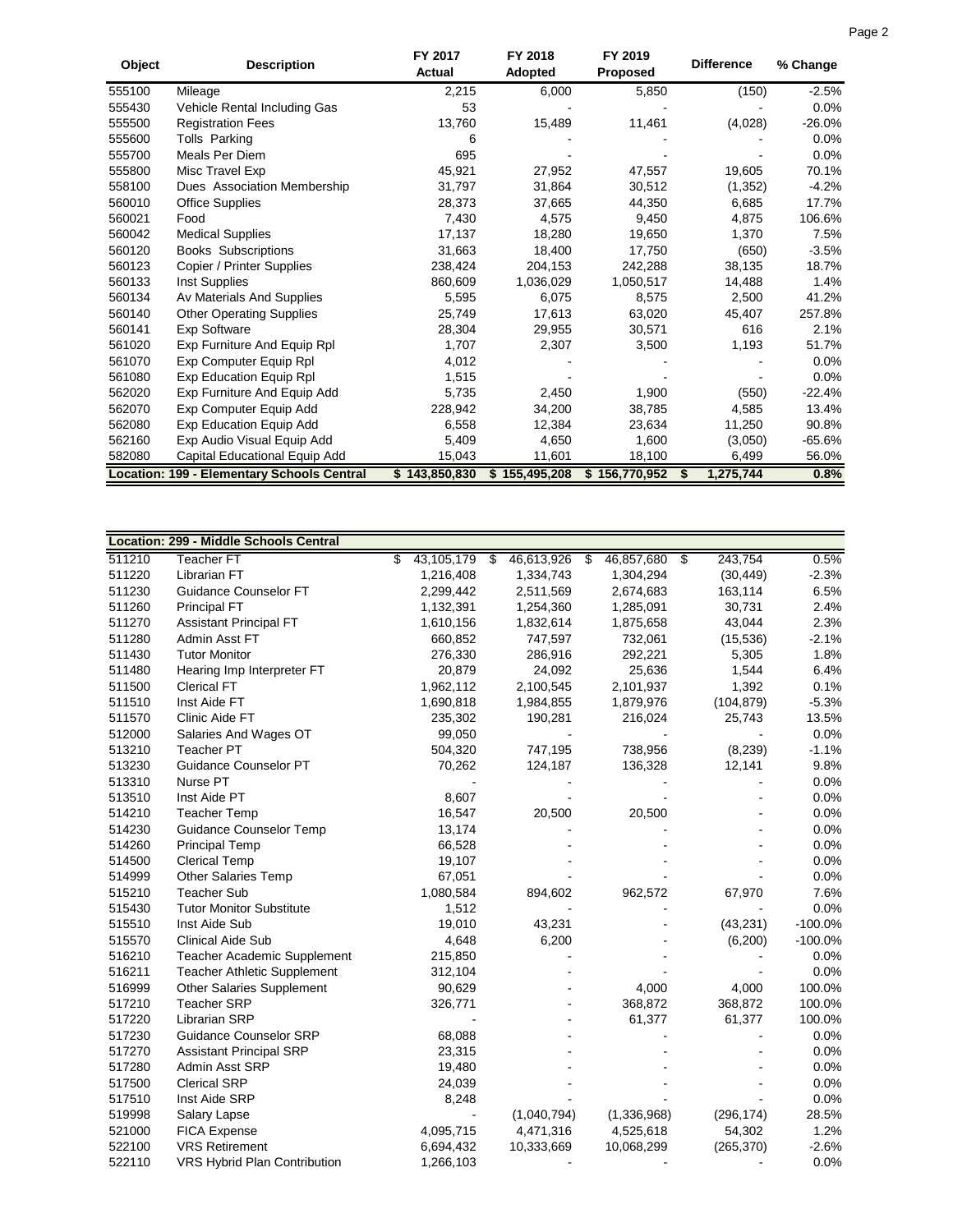|        |                                               | FY 2017          | FY 2018          | FY 2019            | <b>Difference</b> |           |
|--------|-----------------------------------------------|------------------|------------------|--------------------|-------------------|-----------|
| Object | <b>Description</b>                            | Actual           | <b>Adopted</b>   | <b>Proposed</b>    |                   | % Change  |
| 522111 | <b>VRS Retiree Healthcare Credit</b>          | 602,654          |                  |                    |                   | 0.0%      |
| 523010 | Anthem Ins Active                             | 7,551,907        | 8,011,445        | 8,419,582          | 408,137           | 5.1%      |
| 523045 | <b>Health Savings Account Exp</b>             | 440,123          |                  |                    |                   | 0.0%      |
| 523070 | <b>Dental Ins Active</b>                      | 119,195          | 112,385          | 107,358            | (5,027)           | $-4.5%$   |
| 524100 | VRS Group Life Insurance                      | 711,393          | 771,448          | 781,366            | 9,918             | 1.3%      |
| 525000 | <b>VRS Hybrid Disability</b>                  | 30,234           |                  | 40,000             | 40,000            | 100.0%    |
| 531308 | <b>Professional Education Svc</b>             | 4,071            | 3,000            |                    | (3,000)           | $-100.0%$ |
| 531999 | <b>Other Professional Svcs</b>                | 4,400            |                  | 8,000              | 8,000             | 100.0%    |
| 533299 | <b>Other Maint Svc Cont</b>                   | 1,006            | 2,100            | 1,100              | (1,000)           | $-47.6%$  |
| 534000 | <b>Transportation Svcs</b>                    | 306              |                  |                    |                   | 0.0%      |
| 539999 | <b>Other Contractual Svcs</b>                 | 400              |                  | 100                | 100               | 100.0%    |
| 544000 | Incty Print Shop Chgs                         | 22,691           | 20,202           | 23,865             | 3,663             | 18.1%     |
| 546010 | Incty Sch Bus Chgs                            | 13,713           | 6,000            | 2,400              | (3,600)           | $-60.0%$  |
| 546800 | Incty Radio Shop Chgs                         | 8,512            | 4,250            | 6,800              | 2,550             | 60.0%     |
| 552100 | <b>Postal Svcs</b>                            | 29,774           | 24,000           | 27,800             | 3,800             | 15.8%     |
| 552320 | Wireless Phone Svc Chgs                       | 3,380            | 3,800            | 100                | (3,700)           | $-97.4%$  |
| 555100 | Mileage                                       | 2,710            | 3,500            | 6,100              | 2,600             | 74.3%     |
| 555500 | <b>Registration Fees</b>                      | 8,200            | 3,344            | 6,500              | 3,156             | 94.4%     |
| 555600 | Tolls Parking                                 | 54               |                  |                    |                   | 0.0%      |
| 555700 | Meals Per Diem                                | 1,030            |                  |                    |                   | 0.0%      |
| 555800 | Misc Travel Exp                               | 61,010           | 53,084           | 45,760             | (7, 324)          | $-13.8%$  |
| 558100 | Dues Association Membership                   | 13,008           | 19,549           | 22,635             | 3,086             | 15.8%     |
| 560010 | <b>Office Supplies</b>                        | 20,571           | 13,230           | 20,811             | 7,581             | 57.3%     |
| 560021 | Food                                          | 10,056           | 4,168            | 7,400              | 3,232             | 77.5%     |
| 560042 | <b>Medical Supplies</b>                       | 6,706            | 6,550            | 7,650              | 1,100             | 16.8%     |
| 560120 | <b>Books Subscriptions</b>                    | 9,475            | 23,233           | 3,800              | (19, 433)         | $-83.6%$  |
| 560123 | Copier / Printer Supplies                     | 124,850          | 109,243          | 123,637            | 14,394            | 13.2%     |
| 560133 | Inst Supplies                                 | 298,472          | 534,465          | 526,862            | (7,603)           | $-1.4%$   |
| 560134 | Av Materials And Supplies                     | 3,803            | 5,700            | 4,725              |                   | $-17.1%$  |
| 560140 |                                               | 23,222           | 14,343           |                    | (975)             | $-5.9%$   |
| 560141 | <b>Other Operating Supplies</b>               |                  | 86,708           | 13,500             | (843)             | 42.8%     |
| 560160 | <b>Exp Software</b><br><b>Textbooks</b>       | 91,423<br>858    | 400              | 123,850            | 37,142            | $-100.0%$ |
| 561020 |                                               |                  |                  |                    | (400)             | $-19.4%$  |
|        | Exp Furniture And Equip Rpl                   |                  | 3,100            | 2,500              | (600)             |           |
| 561070 | Exp Computer Equip Rpl                        |                  | 350              | 600                | 250               | 71.4%     |
| 561160 | Exp Audio Visual Equip Rpl                    | 993              | 1,000            | 1,000              |                   | 0.0%      |
| 562020 | Exp Furniture And Equip Add                   | 35,220           | 9,000            | 10,300             | 1,300             | 14.4%     |
| 562030 | Exp Radio Equip Add                           |                  | 500              |                    | (500)             | $-100.0%$ |
| 562070 | Exp Computer Equip Add                        | 28,578           | 23,563           | 19,775             | (3,788)           | $-16.1%$  |
| 562080 | <b>Exp Education Equip Add</b>                | 10,831           | 10,300           | 3,250              | (7,050)           | $-68.4%$  |
| 562160 | Exp Audio Visual Equip Add                    | 9,705            | 8,700            | 7,500              | (1,200)           | $-13.8%$  |
| 582020 | Capital Furniture Fixture Add                 | 8,316            |                  |                    |                   | 0.0%      |
| 582070 | Capital Computer Equip Add                    | 5,421            |                  |                    |                   | 0.0%      |
| 582080 | Capital Educational Equip Add                 | 5,644            |                  |                    |                   | 0.0%      |
| 583111 | Site Improv                                   | 4,225            |                  |                    |                   | 0.0%      |
|        | <b>Location: 299 - Middle Schools Central</b> | \$<br>79,653,183 | \$<br>84,374,264 | \$<br>85, 171, 441 | \$<br>797,177     | 0.9%      |

|        | Location: 399 - High Schools Central |     |            |   |            |    |            |     |            |          |
|--------|--------------------------------------|-----|------------|---|------------|----|------------|-----|------------|----------|
| 511190 | <b>Other Admin Staff</b>             | \$. | 703,009    | S | 717,071    | -S | 741,021    | \$. | 23,950     | 3.3%     |
| 511210 | <b>Teacher FT</b>                    |     | 62,048,903 |   | 67,061,087 |    | 66,829,926 |     | (231, 161) | $-0.3%$  |
| 511220 | Librarian FT                         |     | 911,296    |   | 1,206,119  |    | 1,207,890  |     | 1,771      | 0.1%     |
| 511230 | Guidance Counselor FT                |     | 3,593,864  |   | 3,976,026  |    | 4,095,728  |     | 119,702    | 3.0%     |
| 511260 | <b>Principal FT</b>                  |     | 1,260,129  |   | 1,588,254  |    | 1,608,972  |     | 20,718     | 1.3%     |
| 511270 | <b>Assistant Principal FT</b>        |     | 2,614,440  |   | 3,032,966  |    | 2,708,931  |     | (324, 035) | $-10.7%$ |
| 511280 | Admin Asst FT                        |     | 713,998    |   | 773,197    |    | 789,989    |     | 16,792     | 2.2%     |
| 511300 | <b>Other Professional FT</b>         |     | 59,864     |   | 61,061     |    | 62,282     |     | 1,221      | 2.0%     |
| 511430 | <b>Tutor Monitor</b>                 |     | 287,928    |   | 306,998    |    | 298,174    |     | (8,824)    | $-2.9%$  |
| 511500 | <b>Clerical FT</b>                   |     | 2,506,396  |   | 2,709,685  |    | 2,657,697  |     | (51, 988)  | $-1.9%$  |
| 511510 | Inst Aide FT                         |     | 2.470.048  |   | 2,678,668  |    | 2,847,413  |     | 168,745    | 6.3%     |
| 511570 | Clinic Aide FT                       |     | 226,829    |   | 184,339    |    | 220,588    |     | 36,249     | 19.7%    |
| 512000 | Salaries And Wages OT                |     | 144,189    |   |            |    |            |     |            | 0.0%     |
| 513210 | Teacher PT                           |     | 578,939    |   | 1,363,773  |    | 1,261,385  |     | (102, 388) | $-7.5%$  |
| 513230 | Guidance Counselor PT                |     | 62,436     |   | 50,896     |    | 82,020     |     | 31,124     | 61.2%    |
| 513510 | Inst Aide PT                         |     | 8,771      |   | 25,560     |    | 28,380     |     | 2,820      | 11.0%    |
| 514150 | Director Temp                        |     | 54.977     |   | 52,139     |    | 52,139     |     |            | 0.0%     |
| 514210 | Teacher Temp                         |     | 316,156    |   | 397,830    |    | 193,590    |     | (204, 240) | $-51.3%$ |
| 514230 | Guidance Counselor Temp              |     | 42,111     |   |            |    | 9,500      |     | 9,500      | 100.0%   |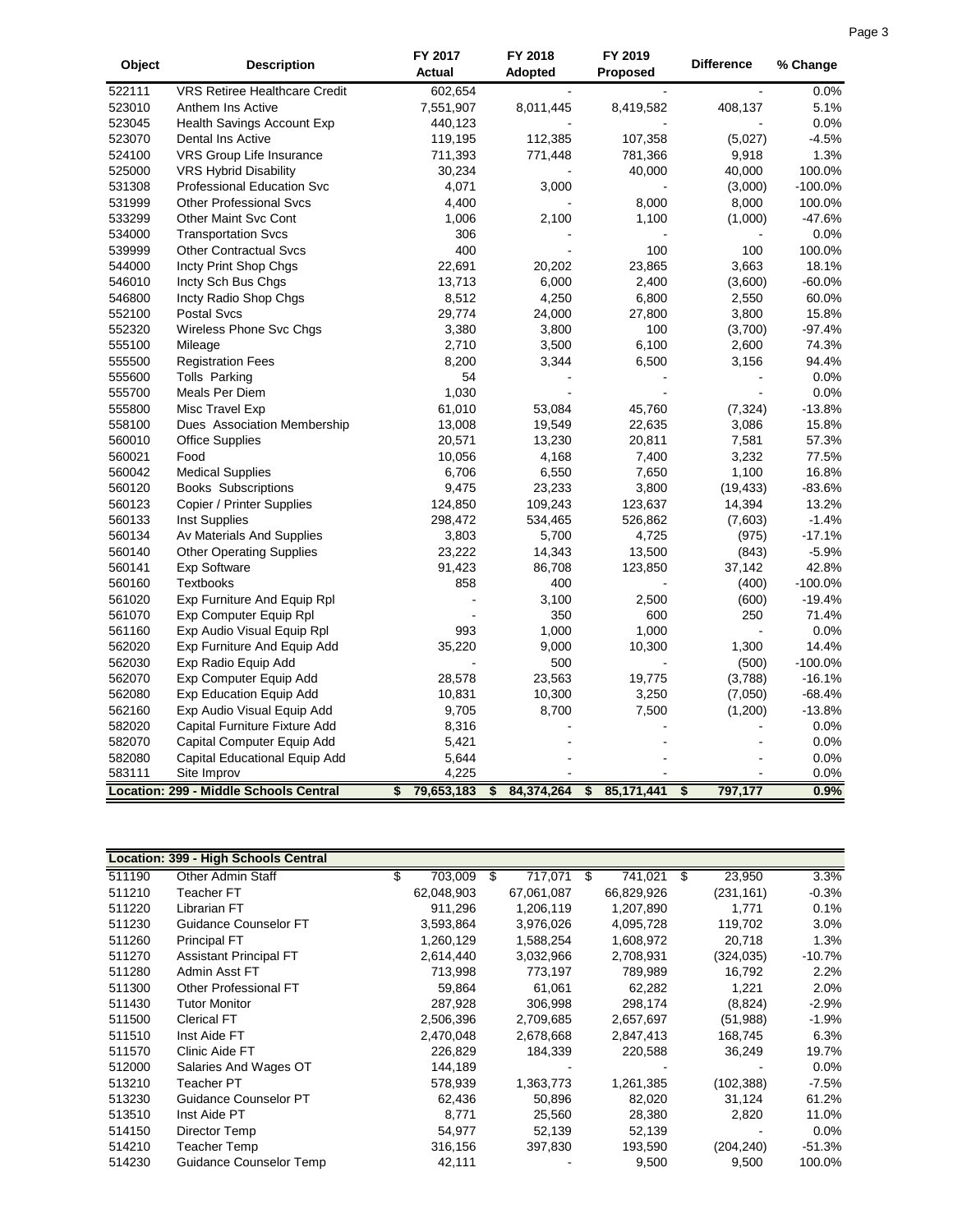|          | Page 4 |
|----------|--------|
| % Change |        |

| Object           | <b>Description</b>                                      | FY 2017<br><b>Actual</b> | FY 2018<br><b>Adopted</b> | FY 2019<br><b>Proposed</b> | <b>Difference</b>   | % Change               |
|------------------|---------------------------------------------------------|--------------------------|---------------------------|----------------------------|---------------------|------------------------|
| 514270           | <b>Asst Principal Temp</b>                              | 1,174                    |                           |                            |                     | 0.0%                   |
| 514280           | Admin Asst - Temp                                       | 1,912                    |                           |                            |                     | 0.0%                   |
| 514310           | Nurse Temp                                              | 3,962                    | 2,675                     | 2,675                      |                     | 0.0%                   |
| 514420           | Security Guard Temp                                     | 27,710                   | 37,535                    | 28,290                     | (9, 245)            | $-24.6%$               |
| 514500           | <b>Clerical Temp</b>                                    | 19,760                   | 13,802                    |                            | (13, 802)           | $-100.0%$              |
| 514510           | Inst Aide Temp                                          | 170                      |                           |                            |                     | 0.0%                   |
| 514570           | <b>Clinical Aide Temp</b>                               | 120                      |                           |                            |                     | 0.0%                   |
| 514998           | Other Sal Nonexempt Temp                                | 15,069                   |                           |                            |                     | 0.0%                   |
| 514999           | <b>Other Salaries Temp</b>                              | 302,574                  |                           |                            |                     | 0.0%                   |
| 515210           | <b>Teacher Sub</b>                                      | 1,338,139                | 1,240,578                 | 1,309,925                  | 69,347              | 5.6%                   |
| 515430           | <b>Tutor Monitor Substitute</b>                         | 2,112                    |                           |                            |                     | 0.0%                   |
| 515510<br>515570 | Inst Aide Sub<br><b>Clinical Aide Sub</b>               | 27,031<br>3,416          | 18,000<br>1,900           |                            | (18,000)            | $-100.0%$<br>$-100.0%$ |
| 516210           | Teacher Academic Supplement                             | 310,503                  |                           |                            | (1,900)             | 0.0%                   |
| 516211           | Teacher Athletic Supplement                             | 1,060,989                |                           |                            |                     | 0.0%                   |
| 516999           | <b>Other Salaries Supplement</b>                        | 110,563                  | 9,550                     |                            | (9,550)             | $-100.0%$              |
| 517210           | <b>Teacher SRP</b>                                      | 481,284                  |                           | 988,633                    | 988,633             | 100.0%                 |
| 517220           | <b>Librarian SRP</b>                                    | 74,708                   |                           |                            |                     | 0.0%                   |
| 517230           | <b>Guidance Counselor SRP</b>                           | 79,477                   |                           |                            |                     | 0.0%                   |
| 517260           | <b>Principal SRP</b>                                    | 20,067                   |                           |                            |                     | 0.0%                   |
| 517270           | <b>Assistant Principal SRP</b>                          | 26,614                   |                           | 205,965                    | 205,965             | 100.0%                 |
| 517280           | Admin Asst SRP                                          | 21,724                   |                           |                            |                     | 0.0%                   |
| 517500           | <b>Clerical SRP</b>                                     | 26,527                   |                           | 76,265                     | 76,265              | 100.0%                 |
| 517510           | Inst Aide SRP                                           |                          |                           | 73,514                     | 73,514              | 100.0%                 |
| 519998           | Salary Lapse                                            |                          | (1,495,472)               | (1,918,420)                | (422, 948)          | 28.3%                  |
| 521000           | <b>FICA Expense</b>                                     | 5,964,337                | 6,442,185                 | 6,498,407                  | 56,222              | 0.9%                   |
| 522100           | <b>VRS Retirement</b>                                   | 9,768,584                | 14,778,527                | 14,392,108                 | (386, 419)          | $-2.6%$                |
| 522110           | VRS Hybrid Plan Contribution                            | 1,609,383                |                           |                            |                     | 0.0%                   |
| 522111           | VRS Retiree Healthcare Credit                           | 859,761                  |                           |                            |                     | 0.0%                   |
| 523010           | Anthem Ins Active                                       | 9,799,177                | 10,982,491                | 11,633,215                 | 650,724             | 5.9%                   |
| 523045           | Health Savings Account Exp                              | 787,879                  |                           |                            |                     | 0.0%                   |
| 523070           | Dental Ins Active                                       | 162,294                  | 154,063                   | 148,335                    | (5,728)             | $-3.7%$                |
| 524100           | VRS Group Life Insurance                                | 1,015,131                | 1,103,251                 | 1,116,920                  | 13,669              | 1.2%                   |
| 525000           | VRS Hybrid Disability                                   | 38,449                   |                           | 60,000                     | 60,000              | 100.0%                 |
| 531308           | <b>Professional Education Svc</b>                       | 5,175                    | 1,700                     | 2,700                      | 1,000               | 58.8%                  |
| 531999<br>533199 | <b>Other Professional Svcs</b>                          | 3,023                    | 200                       | 2,450                      | 2,250<br>5,000      | 1125.0%<br>100.0%      |
| 533299           | <b>Other Repair Maint</b><br>Other Maint Svc Cont       | 54,569                   | 52,460                    | 5,000<br>16,795            | (35,665)            | $-68.0%$               |
| 535000           | <b>Printing And Binding Svcs</b>                        | 7,835                    | 10,050                    | 9,700                      | (350)               | $-3.5%$                |
| 536001           | Media Advertising                                       | 851                      | 3,500                     | 3,500                      |                     | 0.0%                   |
| 539012           | <b>Training Svcs</b>                                    | 129                      | 150                       | 350                        | 200                 | 133.3%                 |
| 539999           | <b>Other Contractual Svcs</b>                           | 4,471                    | 11,000                    | 7,000                      | (4,000)             | $-36.4%$               |
| 542000           | Incty Fleet Vehicle Operation                           |                          | 200                       | 2,000                      | 1,800               | 900.0%                 |
| 542002           | Incty Fleet Motor Pool                                  |                          | 1,000                     |                            | (1,000)             | $-100.0%$              |
| 544000           | Incty Print Shop Chgs                                   | 54,346                   | 63,734                    | 67,159                     | 3,425               | 5.4%                   |
| 546010           | Incty Sch Bus Chgs                                      | 16,548                   | 13,792                    | 10,700                     | (3,092)             | $-22.4%$               |
| 546800           | Incty Radio Shop Chgs                                   | 17,089                   | 9,250                     | 12,280                     | 3,030               | 32.8%                  |
| 546803           | Incty Radio Shop Annual                                 | 86,076                   | 96,000                    | 96,000                     |                     | 0.0%                   |
| 552100           | Postal Svcs                                             | 55,243                   | 65,570                    | 58,474                     | (7,096)             | $-10.8%$               |
| 552320           | Wireless Phone Svc Chgs                                 | 16,750                   | 24,420                    | 14,650                     | (9,770)             | $-40.0%$               |
| 554100           | Lease Rent Equip                                        | 3,520                    | 4,486                     | 5,976                      | 1,490               | 33.2%                  |
| 554220           | <b>Facility Rental</b>                                  | 564                      |                           | 400                        | 400                 | 100.0%                 |
| 555100           | Mileage                                                 | 17,870                   | 23,400                    | 21,000                     | (2,400)             | $-10.3%$               |
| 555200           | <b>Education And Conferences</b>                        | 1,141                    | 3,000                     | 3,000                      |                     | 0.0%                   |
| 555320           | Lodging                                                 | 117                      |                           | 200                        | 200                 | 100.0%                 |
| 555500           | <b>Registration Fees</b>                                | 6,521                    | 6,900                     | 9,150                      | 2,250               | 32.6%                  |
| 555600           | <b>Tolls Parking</b>                                    | 115                      | 200                       | 200                        |                     | 0.0%                   |
| 555800           | Misc Travel Exp                                         | 18,661                   | 40,670                    | 25,870                     | (14,800)            | $-36.4%$               |
| 558100           | Dues Association Membership                             | 27,745                   | 30,750                    | 32,650                     | 1,900               | 6.2%                   |
| 560010           | <b>Office Supplies</b>                                  | 54,530                   | 70,790                    | 82,900                     | 12,110              | 17.1%                  |
| 560014           | <b>Testing Supplies</b>                                 | 52                       |                           | 100                        | 100                 | 100.0%                 |
| 560021           | Food                                                    | 20,522                   | 16,171                    | 22,575                     | 6,404               | 39.6%                  |
| 560042           | <b>Medical Supplies</b>                                 | 6,481                    | 7,574                     | 8,404                      | 830                 | 11.0%                  |
| 560070           | Repair Maint Supply                                     | 1,800                    | 750                       | 2,250                      | 1,500               | 200.0%                 |
| 560110           | Uniforms                                                | 1,535                    | 500                       | 500                        |                     | 0.0%                   |
| 560120<br>560123 | <b>Books Subscriptions</b><br>Copier / Printer Supplies | 18,653                   | 30,100                    | 28,000                     | (2,100)             | $-7.0%$                |
| 560133           | Inst Supplies                                           | 164,804<br>497,715       | 146,405<br>712,597        | 161,352<br>647,737         | 14,947<br>(64, 860) | 10.2%<br>$-9.1%$       |
|                  |                                                         |                          |                           |                            |                     |                        |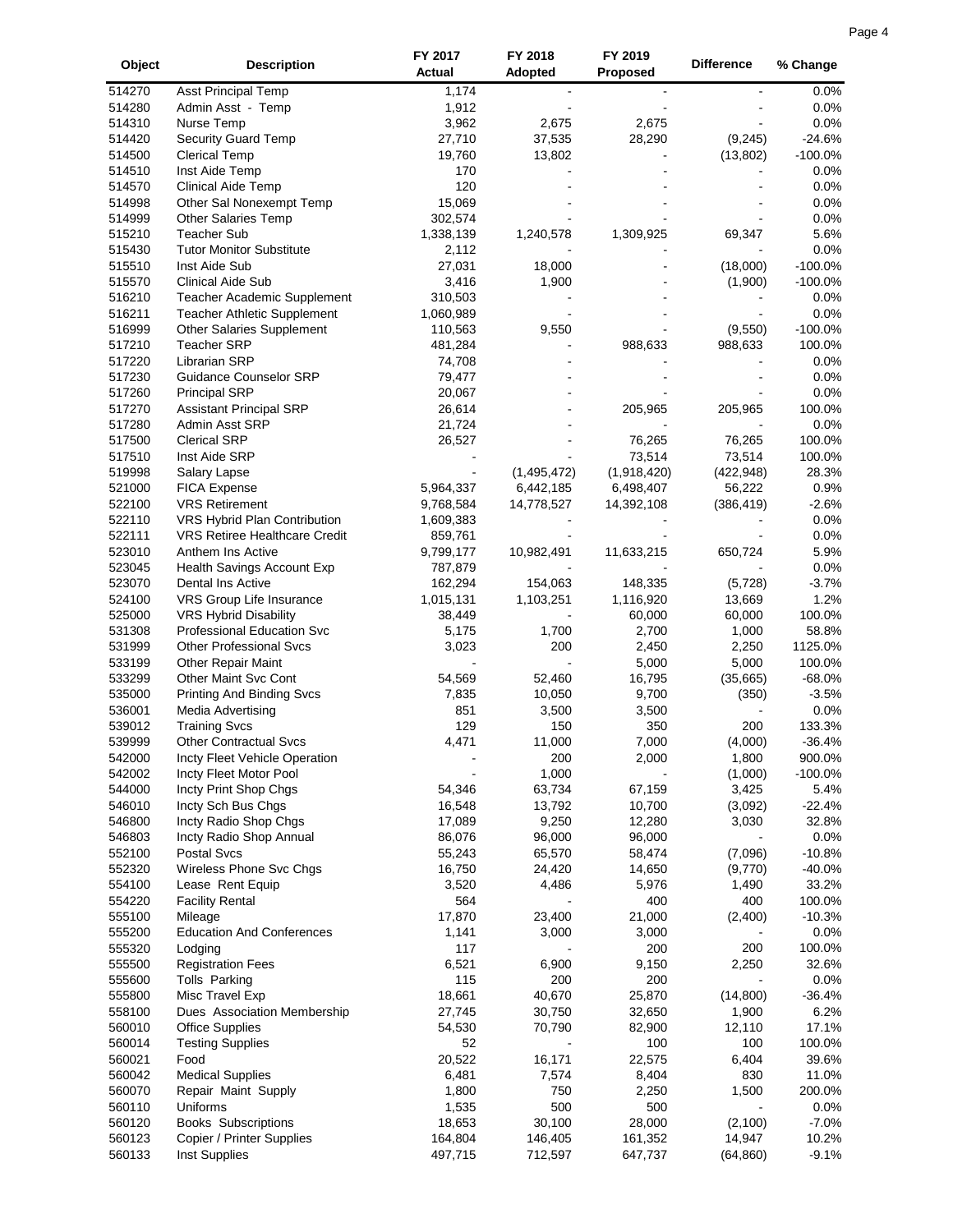| Object | <b>Description</b>                          | FY 2017<br>Actual | FY 2018<br><b>Adopted</b> | FY 2019<br><b>Proposed</b> | <b>Difference</b> | % Change   |
|--------|---------------------------------------------|-------------------|---------------------------|----------------------------|-------------------|------------|
| 560134 | Av Materials And Supplies                   | 8,533             | 9,000                     | 8,495                      | (505)             | $-5.6%$    |
| 560140 | <b>Other Operating Supplies</b>             | 44,091            | 41,032                    | 23,860                     | (17, 172)         | $-41.9%$   |
| 560141 | <b>Exp Software</b>                         | 40,568            | 90,263                    | 111,890                    | 21,627            | 24.0%      |
| 560143 | <b>Safety Supplies</b>                      | 1,049             |                           | 100                        | 100               | 100.0%     |
| 560160 | Textbooks                                   | 5,019             | 6,380                     | 13,310                     | 6,930             | 108.6%     |
| 561020 | Exp Furniture And Equip Rpl                 | 7,133             | 1,500                     |                            | (1,500)           | $-100.0\%$ |
| 561070 | Exp Computer Equip Rpl                      | 3,110             | 2,700                     | 5,039                      | 2,339             | 86.6%      |
| 561080 | Exp Education Equip Rpl                     | 9,811             |                           |                            |                   | 0.0%       |
| 562020 | Exp Furniture And Equip Add                 | 34,877            | 7,644                     | 6,000                      | (1,644)           | $-21.5%$   |
| 562030 | Exp Radio Equip Add                         | 300               |                           |                            |                   | 0.0%       |
| 562070 | Exp Computer Equip Add                      | 73,824            | 46,473                    | 41,725                     | (4,748)           | $-10.2%$   |
| 562080 | <b>Exp Education Equip Add</b>              | 50,787            | 36,270                    | 44,300                     | 8,030             | 22.1%      |
| 562160 | Exp Audio Visual Equip Add                  | 19,323            | 8,390                     | 11,169                     | 2,779             | 33.1%      |
| 581010 | Capital Mach And Equip Rpl                  |                   | 11,000                    |                            | (11,000)          | $-100.0\%$ |
| 581080 | <b>Capital Education Equip Rpl</b>          | 16,659            | 9,000                     | 12,740                     | 3,740             | 41.6%      |
| 582020 | Capital Furniture Fixture Add               | 10,445            |                           |                            |                   | 0.0%       |
| 582070 | Capital Computer Equip Add                  | 5,448             |                           |                            |                   | $0.0\%$    |
| 582080 | Capital Educational Equip Add               | 29,367            | 14,000                    | 22,737                     | 8,737             | 62.4%      |
|        | <b>Location: 399 - High Schools Central</b> | \$114.089.678     | \$121,205,725             | \$121.973.844              | 768,119           | 0.6%       |

|        | Location: 513 - Online Learning        |                 |    |            |     |           |              |           |
|--------|----------------------------------------|-----------------|----|------------|-----|-----------|--------------|-----------|
| 511210 | Teacher <sub>FT</sub>                  | \$<br>375,187   | \$ | 407,104 \$ |     | 415,211   | \$<br>8,107  | 2.0%      |
| 511230 | <b>Guidance Counselor FT</b>           | 55,605          |    | 56,717     |     | 57,851    | 1,134        | 2.0%      |
| 511295 | <b>Technology Integrator</b>           | 186,555         |    | 243,366    |     | 249,305   | 5,939        | 2.4%      |
| 511300 | Other Professional FT                  | 92,704          |    | 94,558     |     |           | (94, 558)    | $-100.0%$ |
| 511500 | <b>Clerical FT</b>                     | 32,773          |    | 33,428     |     | 34,097    | 669          | 2.0%      |
| 514210 | <b>Teacher Temp</b>                    | 143,400         |    | 150,000    |     | 149,500   | (500)        | $-0.3%$   |
| 516999 | <b>Other Salaries Supplement</b>       | 104,198         |    | 90,000     |     | 90,000    |              | 0.0%      |
| 517295 | <b>Technology Integrator SRP</b>       | 19,418          |    |            |     |           |              | 0.0%      |
| 517300 | <b>Other Professional SRP</b>          |                 |    |            |     | 96,449    | 96,449       | 100.0%    |
| 519998 | Salary Lapse                           |                 |    | (14, 618)  |     | (18,907)  | (4,289)      | 29.3%     |
| 521000 | <b>FICA Expense</b>                    | 73,934          |    | 79,117     |     | 80,387    | 1,270        | 1.6%      |
| 522100 | <b>VRS Retirement</b>                  | 101,033         |    | 146,574    |     | 143,971   | (2,603)      | $-1.8%$   |
| 522110 | VRS Hybrid Plan Contribution           | 8,151           |    |            |     |           |              | 0.0%      |
| 522111 | <b>VRS Retiree Healthcare Credit</b>   | 8,266           |    |            |     |           |              | 0.0%      |
| 523010 | Anthem Ins Active                      | 73,084          |    | 97,305     |     | 102,345   | 5,040        | 5.2%      |
| 523045 | <b>Health Savings Account Exp</b>      | 7.467           |    |            |     |           |              | 0.0%      |
| 523070 | Dental Ins Active                      | 1,260           |    | 1,365      |     | 1,305     | (60)         | $-4.4%$   |
| 524100 | VRS Group Life Insurance               | 9,757           |    | 10,942     |     | 11,173    | 231          | 2.1%      |
| 525000 | <b>VRS Hybrid Disability</b>           | 195             |    |            |     |           |              | 0.0%      |
| 539999 | <b>Other Contractual Svcs</b>          | 1,334           |    | 6,200      |     | 6,296     | 96           | 1.5%      |
| 544000 | Incty Print Shop Chgs                  | 125             |    | 300        |     | 300       |              | 0.0%      |
| 552320 | Wireless Phone Svc Chgs                | 760             |    | 600        |     | 600       |              | 0.0%      |
| 554220 | <b>Facility Rental</b>                 | 156             |    | 400        |     | 300       | (100)        | $-25.0%$  |
| 555100 | Mileage                                | 860             |    | 700        |     | 810       | 110          | 15.7%     |
| 555800 | Misc Travel Exp                        | 3,789           |    | 6,500      |     | 6,400     | (100)        | $-1.5%$   |
| 558100 | Dues Association Membership            | 3,500           |    | 3,500      |     | 5,250     | 1,750        | 50.0%     |
| 559100 | Other Fees And Charges                 | 600             |    | 500        |     | 500       |              | 0.0%      |
| 560010 | <b>Office Supplies</b>                 | 233             |    | 700        |     | 408       | (292)        | $-41.7%$  |
| 560021 | Food                                   |                 |    | 150        |     |           | (150)        | $-100.0%$ |
| 560133 | Inst Supplies                          | 475             |    | 500        |     | 120       | (380)        | $-76.0%$  |
| 560141 | Exp Software                           | 92,271          |    | 88,434     |     | 88,000    | (434)        | $-0.5%$   |
|        | <b>Location: 513 - Online Learning</b> | \$<br>1,397,090 | S  | 1,504,342  | \$. | 1,521,671 | \$<br>17,329 | 1.2%      |

|        | Location: 515 - Career & Technical Education |         |         |         |                |          |
|--------|----------------------------------------------|---------|---------|---------|----------------|----------|
| 511150 | Director FT                                  | 118.144 | 121.017 | 123.437 | 2,420          | 2.0%     |
| 511250 | Inst Specialist FT                           | 89,995  | 172.204 | 175.646 | 3,442          | 2.0%     |
| 511290 | Other Inst Staff FT                          | 78,832  |         |         | $\blacksquare$ | 0.0%     |
| 511500 | <b>Clerical FT</b>                           | 43.608  | 44.480  | 45.370  | 890            | 2.0%     |
| 514210 | Teacher Temp                                 | 858     |         | 3,000   | 3,000          | 100.0%   |
| 516999 | <b>Other Salaries Supplement</b>             | 4,579   | 6.700   | 1.000   | (5,700)        | $-85.1%$ |
| 519998 | Salary Lapse                                 |         | (5,909) | (7,636) | (1,727)        | 29.2%    |
| 521000 | <b>FICA Expense</b>                          | 25.164  | 25.162  | 25,314  | 152            | 0.6%     |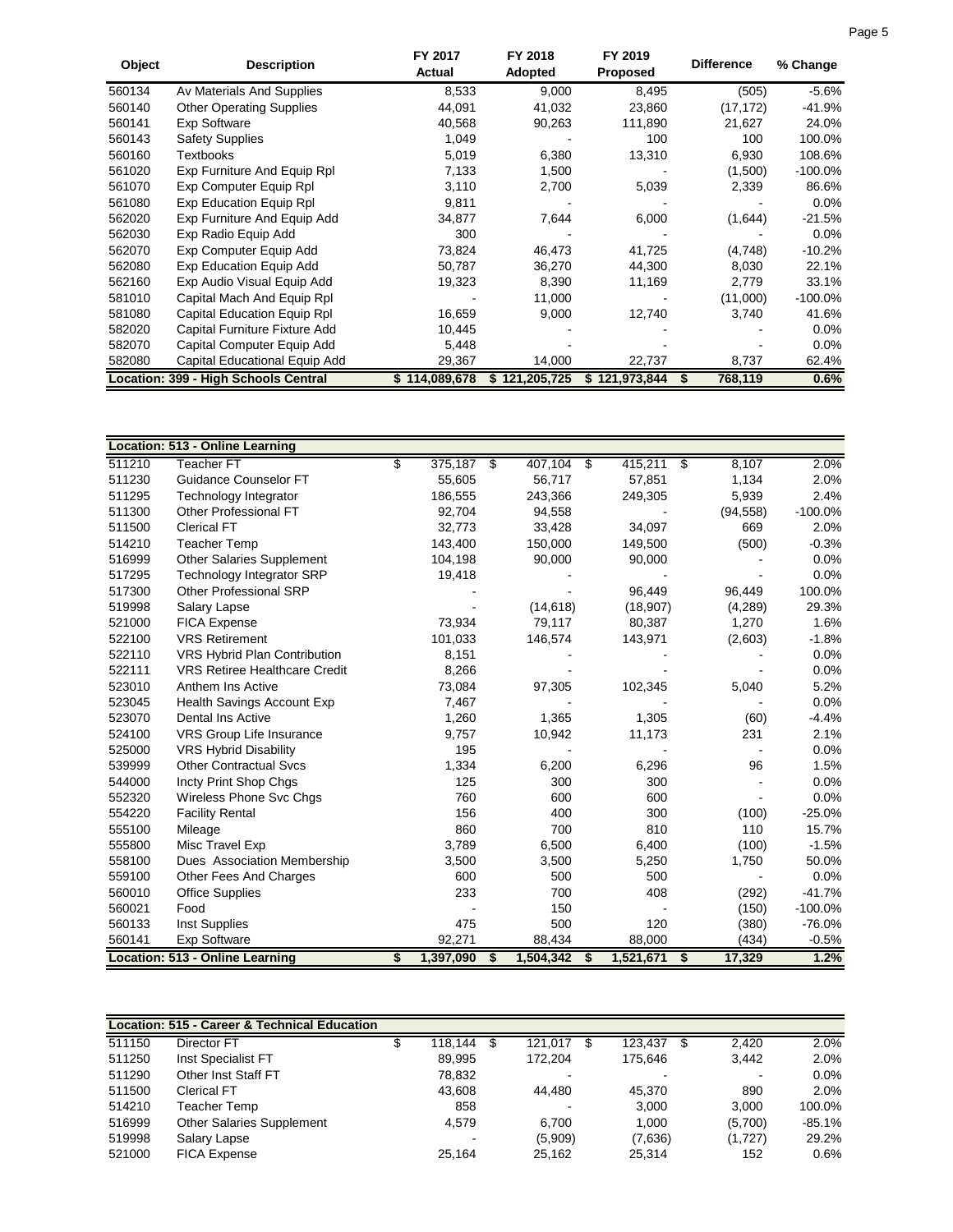| Object | <b>Description</b>                           | FY 2017<br><b>Actual</b> | FY 2018<br><b>Adopted</b> | FY 2019<br><b>Proposed</b> | <b>Difference</b> | % Change |
|--------|----------------------------------------------|--------------------------|---------------------------|----------------------------|-------------------|----------|
| 522100 | <b>VRS Retirement</b>                        | 48,475                   | 59,266                    | 58,143                     | (1, 123)          | $-1.9%$  |
| 522111 | VRS Retiree Healthcare Credit                | 3,670                    |                           |                            |                   | 0.0%     |
| 523010 | Anthem Ins Active                            | 26,489                   | 25,948                    | 27,292                     | 1,344             | 5.2%     |
| 523070 | <b>Dental Ins Active</b>                     | 480                      | 364                       | 348                        | (16)              | $-4.4%$  |
| 524100 | VRS Group Life Insurance                     | 4,332                    | 4,424                     | 4,512                      | 88                | 2.0%     |
| 538300 | <b>Tuition Paid Private Schs</b>             | 135,190                  | 176,354                   | 176,354                    |                   | 0.0%     |
| 539999 | <b>Other Contractual Sycs</b>                | 115,985                  | 125,188                   | 133,438                    | 8,250             | 6.6%     |
| 542002 | Incty Fleet Motor Pool                       | 828                      | 2,000                     | 1,000                      | (1,000)           | $-50.0%$ |
| 544000 | Incty Print Shop Chgs                        | 1,286                    | 3,000                     | 3,500                      | 500               | 16.7%    |
| 546010 | Incty Sch Bus Chgs                           | 15,828                   | 12,500                    | 12,500                     |                   | 0.0%     |
| 552100 | <b>Postal Svcs</b>                           | 29                       | 100                       | 200                        | 100               | 100.0%   |
| 555100 | Mileage                                      | 7,686                    | 10,000                    | 9,900                      | (100)             | $-1.0%$  |
| 555500 | <b>Registration Fees</b>                     | 15,706                   | 18,000                    | 18,000                     |                   | 0.0%     |
| 555600 | Tolls Parking                                | 337                      | 175                       | 175                        |                   | 0.0%     |
| 555700 | Meals Per Diem                               | 15                       | 100                       | 100                        |                   | 0.0%     |
| 555800 | Misc Travel Exp                              | 72,398                   | 35,000                    | 35,000                     |                   | 0.0%     |
| 558100 | Dues Association Membership                  | 1,262                    | 750                       | 750                        |                   | 0.0%     |
| 560010 | <b>Office Supplies</b>                       | 6,498                    | 2,850                     | 2,850                      |                   | 0.0%     |
| 560012 | <b>Identification Supplies</b>               | 170                      |                           |                            |                   | 0.0%     |
| 560021 | Food                                         | 1,575                    | 3,000                     | 3,000                      |                   | 0.0%     |
| 560123 | Copier / Printer Supplies                    |                          | 250                       | 270                        | 20                | 8.0%     |
| 560133 | Inst Supplies                                | 208                      | 8,000                     | 8,000                      |                   | 0.0%     |
| 560141 | <b>Exp Software</b>                          | 27,094                   | 15,446                    | 15,426                     | (20)              | $-0.1%$  |
| 560160 | <b>Textbooks</b>                             | 17,329                   | 7,984                     | 3,934                      | (4,050)           | $-50.7%$ |
| 562020 | Exp Furniture And Equip Add                  | 2,611                    |                           |                            |                   | 0.0%     |
| 562070 | Exp Computer Equip Add                       | 16,019                   | 3,000                     | 2,000                      | (1,000)           | $-33.3%$ |
| 562080 | <b>Exp Education Equip Add</b>               | 32,814                   | 23,000                    | 23,000                     |                   | 0.0%     |
| 582070 | Capital Computer Equip Add                   | 14,254                   |                           |                            |                   | 0.0%     |
| 582080 | Capital Educational Equip Add                | 13,178                   |                           |                            |                   | 0.0%     |
|        | Location: 515 - Career & Technical Education | 942,926<br>S             | $900,353$ \$<br>S         | 905,823                    | 5,470<br>S.       | 0.6%     |

|        | Location: 534 - Gen & Voc ESOL   |                 |     |              |                |           |          |
|--------|----------------------------------|-----------------|-----|--------------|----------------|-----------|----------|
| 511210 | <b>Teacher FT</b>                | \$<br>3,643,151 | -\$ | 4,798,792 \$ | 5,091,770 \$   | 292,978   | 6.1%     |
| 511250 | Inst Specialist FT               | 61,063          |     |              |                |           | 0.0%     |
| 511300 | Other Professional FT            |                 |     | 73,944       | 74,701         | 757       | 1.0%     |
| 511500 | <b>Clerical FT</b>               | 36,421          |     | 30,937       | 37,892         | 6,955     | 22.5%    |
| 511510 | Inst Aide FT                     | 191,650         |     | 235,648      | 232,555        | (3,093)   | $-1.3%$  |
| 512000 | Salaries And Wages OT            | 274             |     |              |                |           | 0.0%     |
| 513210 | <b>Teacher PT</b>                | 34,038          |     | 102,312      | 82,464         | (19, 848) | $-19.4%$ |
| 514490 | Esol Interpreter Temp            | 5,146           |     | 13,000       | 9,500          | (3,500)   | $-26.9%$ |
| 514999 | <b>Other Salaries Temp</b>       | 558             |     |              |                |           | 0.0%     |
| 515210 | <b>Teacher Sub</b>               | 63,714          |     |              |                |           | 0.0%     |
| 515510 | Inst Aide Sub                    | 577             |     |              |                |           | 0.0%     |
| 516999 | <b>Other Salaries Supplement</b> | 22,569          |     | 25,000       | 20,175         | (4,825)   | $-19.3%$ |
| 517210 | <b>Teacher SRP</b>               | 38,182          |     |              |                |           | 0.0%     |
| 519998 | Salary Lapse                     |                 |     | (91, 732)    | (122, 365)     | (30, 633) | 33.4%    |
| 521000 | FICA Expense                     | 293,174         |     | 388,152      | 407,969        | 19,817    | 5.1%     |
| 522100 | <b>VRS Retirement</b>            | 457,164         |     | 901,959      | 901,927        | (32)      | 0.0%     |
| 522110 | VRS Hybrid Plan Contribution     | 121,882         |     |              |                |           | 0.0%     |
| 522111 | VRS Retiree Healthcare Credit    | 43,834          |     |              |                |           | 0.0%     |
| 523010 | Anthem Ins Active                | 508,390         |     | 720,057      | 750,530        | 30,473    | 4.2%     |
| 523045 | Health Savings Account Exp       | 51,917          |     |              |                |           | 0.0%     |
| 523070 | Dental Ins Active                | 8,250           |     | 10,101       | 9,570          | (531)     | $-5.3%$  |
| 524100 | VRS Group Life Insurance         | 51,747          |     | 67,345       | 69,997         | 2,652     | 3.9%     |
| 525000 | <b>VRS Hybrid Disability</b>     | 2,910           |     |              |                |           | 0.0%     |
| 539999 | <b>Other Contractual Svcs</b>    | 522             |     | 300          | 1,000          | 700       | 233.3%   |
| 544000 | Incty Print Shop Chgs            | 1,120           |     | 1,000        | 1,000          |           | 0.0%     |
| 552320 | Wireless Phone Svc Chgs          |                 |     |              | 1,400          | 1,400     | 100.0%   |
| 555100 | Mileage                          | 11,321          |     | 7,000        | 14,400         | 7,400     | 105.7%   |
| 555600 | Tolls Parking                    | 38              |     |              |                |           | 0.0%     |
| 555800 | Misc Travel Exp                  | 13              |     |              |                |           | 0.0%     |
| 558100 | Dues Association Membership      | 202             |     | 900          | 400            | (500)     | $-55.6%$ |
| 560010 | <b>Office Supplies</b>           | 2,330           |     | 1,975        | 2,500          | 525       | 26.6%    |
| 560021 | Food                             | 3,580           |     | 4,300        | 3,100          | (1,200)   | $-27.9%$ |
| 560133 | Inst Supplies                    | 938             |     | 25,360       | 30,360         | 5,000     | 19.7%    |
|        | Location: 534 - Gen & Voc ESOL   | \$<br>5,656,675 | \$  | 7,316,350 \$ | $7,620,845$ \$ | 304,495   | 4.2%     |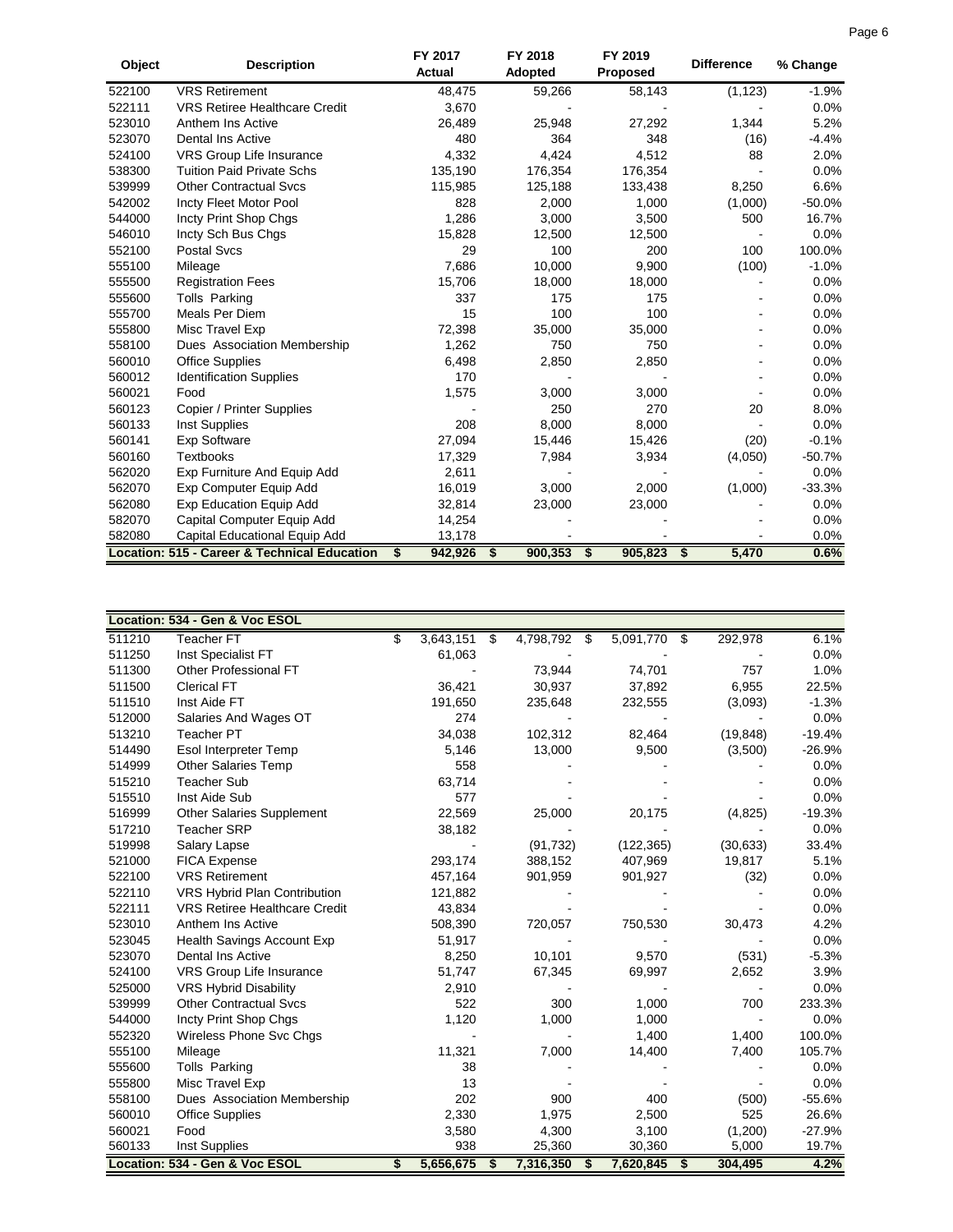| Object | <b>Description</b>                     | FY 2017<br>Actual | FY 2018<br><b>Adopted</b> | FY 2019<br><b>Proposed</b> | <b>Difference</b> | % Change |
|--------|----------------------------------------|-------------------|---------------------------|----------------------------|-------------------|----------|
|        |                                        |                   |                           |                            |                   |          |
|        | <b>Location: 715 - Adult Education</b> |                   |                           |                            |                   |          |
| 511210 | <b>Teacher FT</b>                      | \$<br>107,954     | \$<br>164,967 \$          | 168,773 \$                 | 3,806             | 2.3%     |
| 511250 | Inst Specialist FT                     | 77,422            | 78,970                    | 80,550                     | 1,580             | 2.0%     |
| 511290 | Other Inst Staff FT                    | 53,778            |                           |                            |                   | 0.0%     |
| 511500 | <b>Clerical FT</b>                     | 68,051            | 69,412                    | 70,801                     | 1,389             | 2.0%     |
| 514210 | <b>Teacher Temp</b>                    | 117,210           | 135,181                   | 135,181                    |                   | 0.0%     |
| 514290 | Other Instructional - Temp             | 2,624             |                           |                            |                   | 0.0%     |
| 519998 | Salary Lapse                           |                   | (5, 484)                  | (7,097)                    | (1,613)           | 29.4%    |
| 521000 | <b>FICA Expense</b>                    | 30,841            | 33,017                    | 33,514                     | 497               | 1.5%     |
| 522100 | <b>VRS Retirement</b>                  | 45,036            | 54,993                    | 54,038                     | (955)             | $-1.7%$  |
| 522111 | <b>VRS Retiree Healthcare Credit</b>   | 3,409             |                           |                            |                   | 0.0%     |
| 523010 | Anthem Ins Active                      | 32,664            | 38,922                    | 40,938                     | 2,016             | 5.2%     |
| 523045 | Health Savings Account Exp             | 2,800             |                           |                            |                   | 0.0%     |
| 523070 | <b>Dental Ins Active</b>               | 560               | 546                       | 522                        | (24)              | $-4.4%$  |
| 524100 | <b>VRS Group Life Insurance</b>        | 4.024             | 4,105                     | 4,194                      | 89                | 2.2%     |
| 533299 | Other Maint Svc Cont                   | 90,468            | 10,500                    | 10,500                     |                   | 0.0%     |
| 535000 | <b>Printing And Binding Svcs</b>       | 6,670             | 7,000                     | 7,000                      |                   | 0.0%     |
| 539012 | <b>Training Svcs</b>                   | 420               |                           |                            |                   | 0.0%     |
| 539999 | <b>Other Contractual Svcs</b>          | 2,384             | 10,000                    | 10,000                     |                   | 0.0%     |
| 544000 | Incty Print Shop Chgs                  | 318               | 200                       | 200                        |                   | 0.0%     |
| 555100 | Mileage                                | 936               | 1,000                     | 1,000                      |                   | 0.0%     |
| 555800 | Misc Travel Exp                        | 440               |                           |                            |                   | 0.0%     |
| 558100 | Dues Association Membership            | 196               |                           |                            |                   | 0.0%     |
| 560010 | <b>Office Supplies</b>                 | 62                |                           |                            |                   | 0.0%     |
| 560133 | Inst Supplies                          | 33,096            | 16,100                    | 16,100                     |                   | 0.0%     |
| 560140 | <b>Other Operating Supplies</b>        | 215               |                           |                            |                   | 0.0%     |
| 560160 | <b>Textbooks</b>                       | 62,042            | 55,673                    | 55,673                     |                   | 0.0%     |
| 562070 | Exp Computer Equip Add                 | 90                |                           |                            |                   | 0.0%     |
| 562160 | Exp Audio Visual Equip Add             | 4,195             |                           |                            |                   | 0.0%     |
|        | <b>Location: 715 - Adult Education</b> | \$<br>747,905     | \$<br>675,102             | 681,887<br>-\$             | 6,785<br>\$       | 1.0%     |

| Location: 801 - School Board / School Impry |                                             |  |   |  |         |  |         |  |                          |         |
|---------------------------------------------|---------------------------------------------|--|---|--|---------|--|---------|--|--------------------------|---------|
| 560140                                      | <b>Other Operating Supplies</b>             |  | - |  | 100.000 |  | 100.000 |  | $\overline{\phantom{a}}$ | $0.0\%$ |
|                                             | Location: 801 - School Board / School Impry |  |   |  | 100.000 |  | 100,000 |  |                          | $0.0\%$ |

|        | <b>Location: 804 - Constituent Services</b> |         |   |          |               |    |          |         |
|--------|---------------------------------------------|---------|---|----------|---------------|----|----------|---------|
| 511150 | Director FT                                 | \$      | S | 134,575  | \$<br>150,361 | s, | 15,786   | 11.7%   |
| 511250 | Inst Specialist FT                          |         |   | 188,373  | 182,320       |    | (6,053)  | $-3.2%$ |
| 511300 | Other Professional FT                       | 184,679 |   | 98,194   | 95,185        |    | (3,009)  | $-3.1%$ |
| 511500 | <b>Clerical FT</b>                          | 110,207 |   | 116,718  | 243,250       |    | 126,532  | 108.4%  |
| 514500 | Clerical Temp                               |         |   |          | 10,000        |    | 10,000   | 100.0%  |
| 517300 | <b>Other Professional SRP</b>               | 35,400  |   |          |               |    |          | $0.0\%$ |
| 519998 | Salary Lapse                                |         |   | (9, 412) | (14, 878)     |    | (5, 466) | 58.1%   |
| 521000 | <b>FICA Expense</b>                         | 24,328  |   | 38,574   | 48,169        |    | 9,595    | 24.9%   |
| 522100 | <b>VRS Retirement</b>                       | 43,237  |   | 94,394   | 113,286       |    | 18,892   | 20.0%   |
| 522111 | <b>VRS Retiree Healthcare Credit</b>        | 3,273   |   |          |               |    |          | $0.0\%$ |
| 523010 | Anthem Ins Active                           | 24,332  |   | 45,409   | 68,230        |    | 22,821   | 50.3%   |
| 523070 | <b>Dental Ins Active</b>                    | 600     |   | 637      | 870           |    | 233      | 36.6%   |
| 524100 | VRS Group Life Insurance                    | 3,864   |   | 7,045    | 8,791         |    | 1,746    | 24.8%   |
| 533299 | <b>Other Maint Svc Cont</b>                 | 4,856   |   | 12,000   | 15,000        |    | 3,000    | 25.0%   |
| 535000 | <b>Printing And Binding Svcs</b>            | 13,778  |   | 24,000   | 29,000        |    | 5,000    | 20.8%   |
| 544000 | Incty Print Shop Chgs                       | 718     |   | 1,450    | 3,450         |    | 2,000    | 137.9%  |
| 546600 | Incty Telephone Chgs                        | 12      |   |          |               |    |          | $0.0\%$ |
| 552320 | Wireless Phone Svc Chgs                     | 1,504   |   | 1,700    | 2,600         |    | 900      | 52.9%   |
| 555100 | Mileage                                     | 430     |   | 450      | 2,450         |    | 2,000    | 444.4%  |
| 555800 | Misc Travel Exp                             | 228     |   | 2,115    | 7,115         |    | 5,000    | 236.4%  |
| 560010 | <b>Office Supplies</b>                      | 384     |   | 1,387    | 2,137         |    | 750      | 54.1%   |
| 560021 | Food                                        |         |   | 250      | 990           |    | 740      | 296.0%  |
| 560120 | <b>Books Subscriptions</b>                  | 81      |   |          | 500           |    | 500      | 100.0%  |
| 562070 | Exp Computer Equip Add                      |         |   | 500      | 4,350         |    | 3,850    | 770.0%  |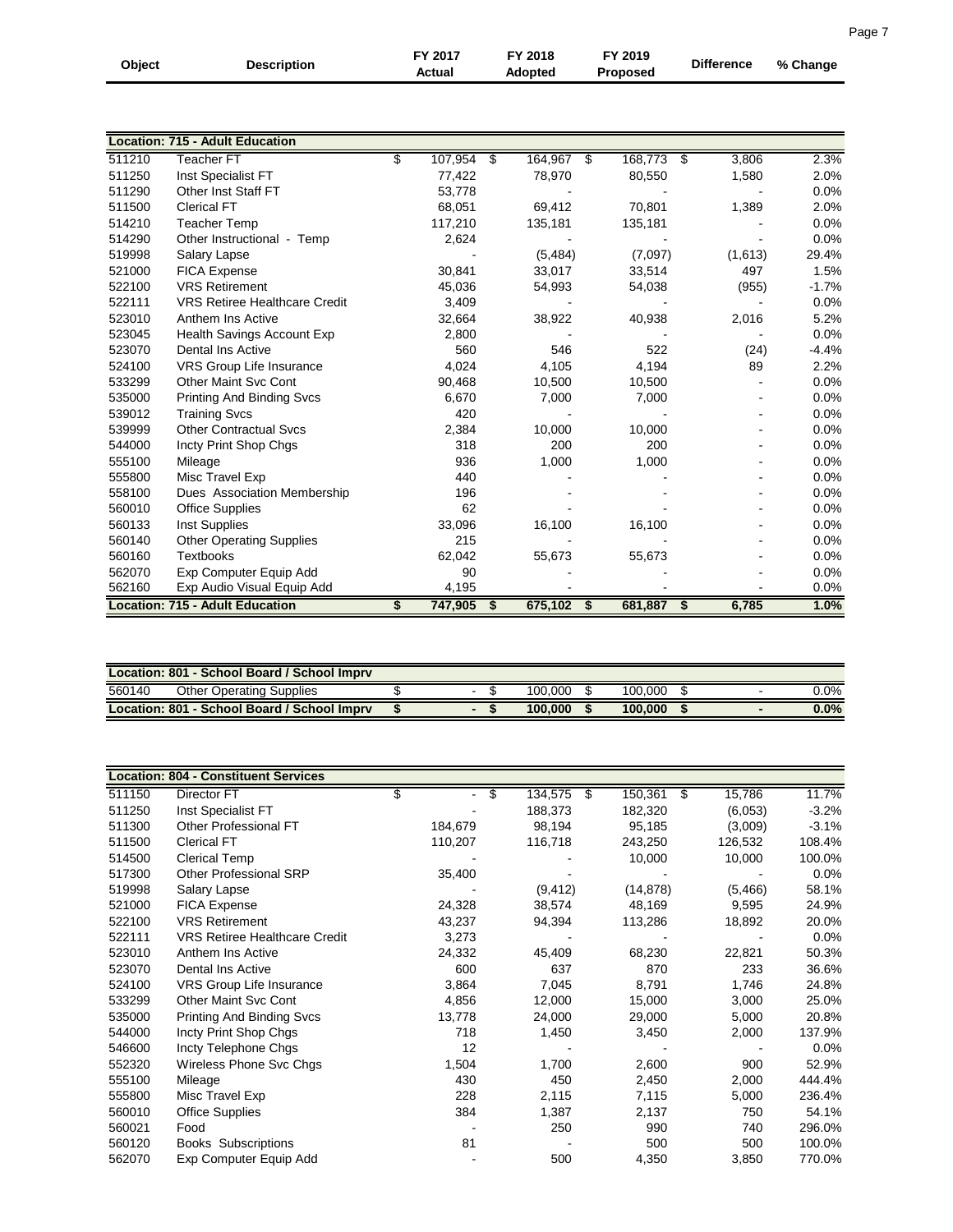| Obiect | <b>Description</b>                          | FY 2017<br>Actual | FY 2018<br>Adopted | FY 2019<br>Proposed | <b>Difference</b> | % Change |
|--------|---------------------------------------------|-------------------|--------------------|---------------------|-------------------|----------|
|        | <b>Location: 804 - Constituent Services</b> | 451.911           | 758.359            | 973.176             | 214,817           | 28.3%    |

|        | Location: 810 - Chief Academic Officer |                 |                            |                 |              |           |
|--------|----------------------------------------|-----------------|----------------------------|-----------------|--------------|-----------|
| 511130 | Assistant Superintendent               | \$              | $\overline{\$}$<br>146,451 | 150,858<br>\$   | 4,407<br>\$  | 3.0%      |
| 511150 | Director FT                            | 136,077         |                            |                 |              | 0.0%      |
| 511160 | <b>Asst Director FT</b>                | 97,078          |                            |                 |              | 0.0%      |
| 511210 | <b>Teacher FT</b>                      |                 | 90,504                     | 145,812         | 55,308       | 61.1%     |
| 511250 | Inst Specialist FT                     | 89,088          | 172,470                    | 156,550         | (15,920)     | $-9.2%$   |
| 511300 | Other Professional FT                  | 67,385          | 99,020                     | 87,414          | (11,606)     | $-11.7%$  |
| 511500 | <b>Clerical FT</b>                     | 77,809          | 52,992                     | 80,693          | 27,701       | 52.3%     |
| 513300 | Other Professional Pr                  | 56,544          | 69,210                     |                 | (69, 210)    | $-100.0%$ |
| 514210 | <b>Teacher Temp</b>                    | 25,965          |                            |                 |              | 0.0%      |
| 514230 | Guidance Counselor Temp                | 8,311           |                            |                 |              | 0.0%      |
| 514300 | Other Professional Temp                | 8,164           |                            |                 |              | 0.0%      |
| 514500 | <b>Clerical Temp</b>                   | 4,321           |                            | 2,544           | 2,544        | 100.0%    |
| 515210 | <b>Teacher Sub</b>                     | 2,467           |                            |                 |              | 0.0%      |
| 515570 | <b>Clinical Aide Sub</b>               | 224             |                            |                 |              | 0.0%      |
| 516999 | Other Salaries Supplement              | 149,154         | 60,737                     | 47,840          | (12, 897)    | $-21.2%$  |
| 517130 | Asst Superintendent SRP                | 48,988          |                            |                 |              | 0.0%      |
| 519998 | Salary Lapse                           |                 | (11,036)                   | (13, 774)       | (2,738)      | 24.8%     |
| 521000 | <b>FICA Expense</b>                    | 56,716          | 49,172                     | 47,461          | (1,711)      | $-3.5%$   |
| 522100 | <b>VRS Retirement</b>                  | 58,223          | 98,533                     | 104,880         | 6,347        | 6.4%      |
| 522110 | VRS Hybrid Plan Contribution           | 9,773           |                            |                 |              | 0.0%      |
| 522111 | <b>VRS Retiree Healthcare Credit</b>   | 5,148           |                            |                 |              | 0.0%      |
| 523010 | Anthem Ins Active                      | 39,094          | 45,409                     | 61,407          | 15,998       | 35.2%     |
| 523045 | Health Savings Account Exp             | 3,733           |                            |                 |              | 0.0%      |
| 523070 | Dental Ins Active                      | 719             | 637                        | 783             | 146          | 22.9%     |
| 524100 | VRS Group Life Insurance               | 6,076           | 7,355                      | 8,138           | 783          | 10.6%     |
| 525000 | VRS Hybrid Disability                  | 233             |                            |                 |              | 0.0%      |
| 531999 | <b>Other Professional Svcs</b>         | 5,000           |                            |                 |              | 0.0%      |
| 533299 | Other Maint Svc Cont                   | 93,014          | 130,000                    |                 | (130,000)    | $-100.0%$ |
| 535000 | <b>Printing And Binding Svcs</b>       | 1,390           | 2,500                      |                 | (2,500)      | $-100.0%$ |
| 538100 | <b>Tuition Paid Division Instate</b>   | 2,652,025       | 3,005,670                  | 3,223,825       | 218,155      | 7.3%      |
| 539999 | <b>Other Contractual Svcs</b>          | 66,549          | 81,926                     | 97,706          | 15,780       | 19.3%     |
| 544000 | Incty Print Shop Chgs                  | 5,385           | 11,850                     | 5,850           | (6,000)      | $-50.6%$  |
| 546010 | Incty Sch Bus Chgs                     | 1,229           |                            | 700             | 700          | 100.0%    |
| 552100 | <b>Postal Svcs</b>                     | 1,093           | 4,000                      | 98              | (3,902)      | $-97.6%$  |
| 554220 | <b>Facility Rental</b>                 | 408             | 192                        | 960             | 768          | 400.0%    |
| 555100 | Mileage                                | 8,723           | 13,200                     | 7,020           | (6, 180)     | $-46.8%$  |
| 555500 | <b>Registration Fees</b>               |                 | 425                        |                 | (425)        | $-100.0%$ |
| 555600 | Tolls Parking                          | 68              | 34                         | 125             | 91           | 267.6%    |
| 555800 | Misc Travel Exp                        | 51,945          | 26,650                     | 5,850           | (20, 800)    | $-78.0%$  |
| 558100 | Dues Association Membership            | 375             | 3,500                      | 1,342           | (2, 158)     | $-61.7%$  |
| 558610 | Other Chgs And Services                | 12,559          | 4,000                      | 4,000           |              | 0.0%      |
| 559100 | Other Fees And Charges                 | 15,000          |                            |                 |              | 0.0%      |
| 560010 | Office Supplies                        | 7,177           | 19,104                     | 9,001           | (10, 103)    | $-52.9%$  |
| 560021 | Food                                   | 11,164          | 18,000                     | 21,000          | 3,000        | 16.7%     |
| 560120 | <b>Books Subscriptions</b>             | 16,322          | 34,100                     | 35,388          | 1,288        | 3.8%      |
| 560123 | Copier / Printer Supplies              | 28,127          | 30,000                     | 30,000          |              | 0.0%      |
| 560133 | Inst Supplies                          | 13,917          | 335,551                    | 278,061         | (57, 490)    | $-17.1%$  |
| 560140 | <b>Other Operating Supplies</b>        | 205,454         | 335,165                    | 297,801         | (37, 364)    | $-11.1%$  |
| 560141 | <b>Exp Software</b>                    | 51,356          | 1,200                      | 20,500          | 19,300       | 1608.3%   |
| 562020 | Exp Furniture And Equip Add            | 2,185           |                            |                 |              | 0.0%      |
| 562070 | Exp Computer Equip Add                 | 1,616           |                            |                 |              | 0.0%      |
| 570000 | Pmt To Joint Operations                | 1,185,869       | 1,185,869                  | 1,245,163       | 59,294       | 5.0%      |
|        | Location: 810 - Chief Academic Officer | \$<br>5,389,240 | \$<br>6,124,390            | \$<br>6,164,996 | \$<br>40,606 | 0.7%      |

|        | Location: 812 - Technology Adm Instr |         |                |    |                |        |         |
|--------|--------------------------------------|---------|----------------|----|----------------|--------|---------|
| 511150 | Director FT                          | 123,600 | 126.072        | -S | 128.593        | 2.521  | 2.0%    |
| 511160 | <b>Asst Director FT</b>              | 87.044  |                |    | $\blacksquare$ | ٠      | $0.0\%$ |
| 511170 | Supervisor FT                        |         | $\sim$         |    | 60.863         | 60.863 | 100.0%  |
| 511180 | Tech Database Admin                  | 247.233 | $\blacksquare$ |    | ٠              | ٠      | $0.0\%$ |
| 511220 | Librarian FT                         | 215.374 | 219.681        |    | 224.074        | 4,393  | 2.0%    |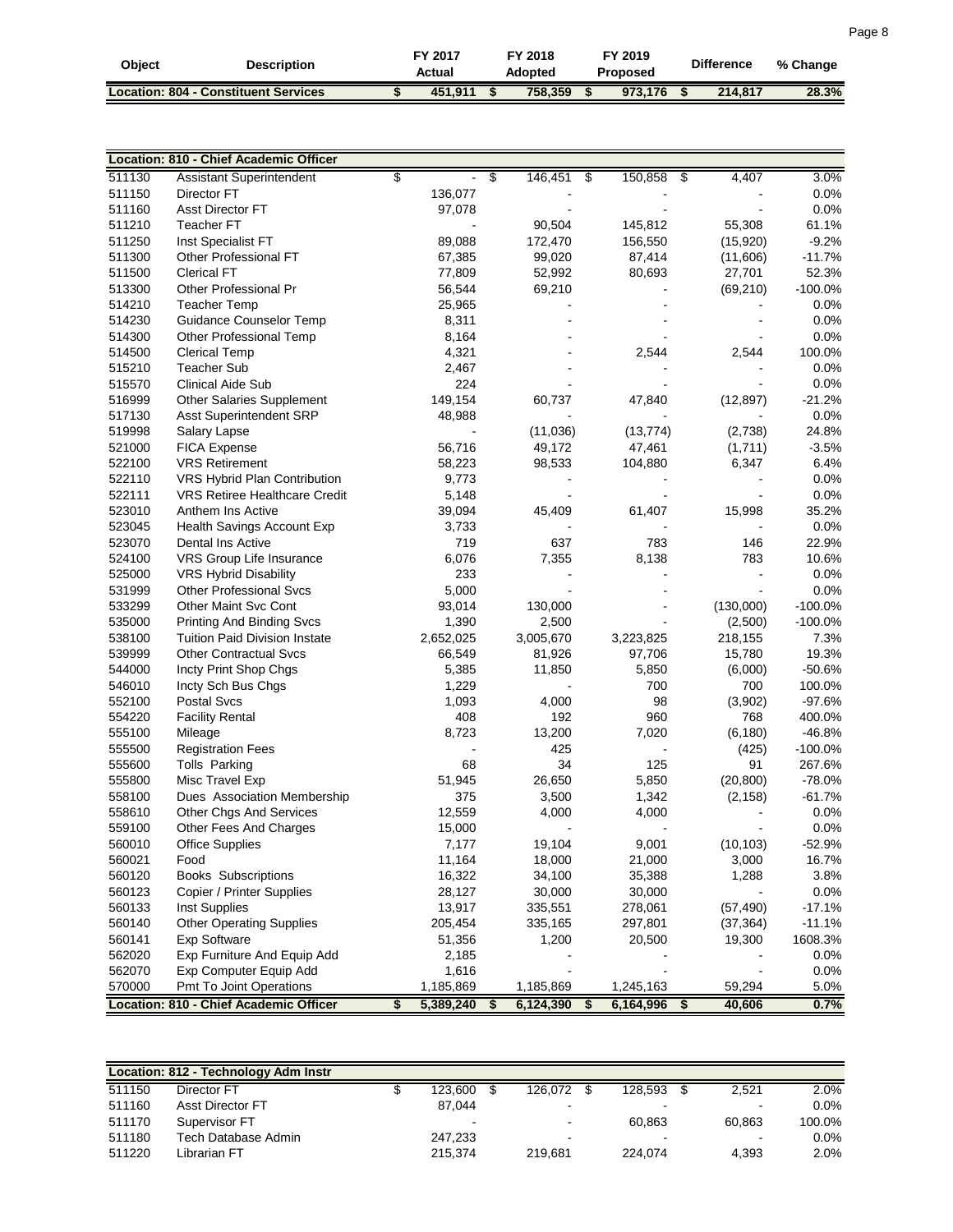| 511250<br>Inst Specialist FT<br>511295<br>Technology Integrator<br>1,725,430<br>1,852,572<br>1,799,328<br>(53, 244)<br>511300<br>Other Professional FT<br>409,333<br>315,027<br>(94, 306)<br>511350<br>System Analyst Programmer FT<br>2,902,094<br>3,103,221<br>3,237,429<br>134,208<br>511500<br>3,695<br><b>Clerical FT</b><br>171,365<br>184,603<br>188,298<br>511610<br><b>Trades Crafts FT</b><br>394,020<br>394,020<br>513350<br>$-100.0%$<br>System Analyst Programmer PT<br>47,602<br>48,554<br>(48, 554)<br>515210<br><b>Teacher Sub</b><br>1,015<br>1,015<br>0.0%<br>516999<br>Other Salaries Supplement<br>92,433<br>76,843<br>2.2%<br>78,532<br>1,689<br>28,967<br>0.0%<br>517250<br>Inst Specialist SRP<br>517295<br><b>Technology Integrator SRP</b><br>77,814<br>77,814<br>100.0%<br>11,742<br>517300<br>Other Professional SRP<br>108,986<br>100.0%<br>108,986<br>517350<br>23,231<br>0.0%<br>System Analyst Programmer SRP<br>517500<br>0.0%<br><b>Clerical SRP</b><br>11,893<br>519998<br>Salary Lapse<br>(5, 456)<br>(7,050)<br>(1, 594)<br>29.2%<br>521000<br><b>FICA Expense</b><br>410,126<br>458,973<br>9.8%<br>504,096<br>45,123<br>522100<br><b>VRS Retirement</b><br>3.9%<br>743,816<br>1,034,660<br>1,074,804<br>40,144<br>522110<br>VRS Hybrid Plan Contribution<br>0.0%<br>58,627<br>522111<br>0.0%<br><b>VRS Retiree Healthcare Credit</b><br>60,367<br>523010<br>Anthem Ins Active<br>17.8%<br>618,195<br>596,804<br>702,769<br>105,965<br>523045<br>44,567<br>0.0%<br>Health Savings Account Exp<br>523070<br>9,890<br>8,961<br>7.0%<br>Dental Ins Active<br>8,372<br>589<br>524100<br>VRS Group Life Insurance<br>71,888<br>77,224<br>8,370<br>10.8%<br>85,594<br>525000<br><b>VRS Hybrid Disability</b><br>1,392<br>0.0%<br>531300<br>Mgmt Consulting Svc<br>2,000<br>(2,000)<br>$-100.0%$<br>531700<br><b>Tech Svcs</b><br>8,000<br>0.0%<br>14,012<br>8,000<br>531999<br><b>Other Professional Svcs</b><br>1,760<br>0.0%<br>533105<br>Computer Equip Repair Maint<br>395,936<br>650,000<br>0.0%<br>650,000<br>533299<br>Other Maint Svc Cont<br>669,313<br>(159,909)<br>$-16.8%$<br>954,209<br>794,300<br>535000<br><b>Printing And Binding Svcs</b><br>1,155<br>1,500<br>1,500<br>539008<br>Permits And Licenses<br>121<br>200<br>200<br>539012<br>550<br>7,500<br><b>Training Svcs</b><br>7,500<br>539999<br>3,000<br>10,000<br><b>Other Contractual Svcs</b><br>7,000<br>541001<br>Incty Ist Chgs<br>144,200<br>544000<br>Incty Print Shop Chgs<br>18,770<br>16,400<br>17,400<br>(1,000)<br>546800<br>Incty Radio Shop Chgs<br>196<br>552100<br>(14, 588)<br>1,000<br><b>Postal Svcs</b><br>1,500<br>(500)<br>552300<br>25,715<br>30,000<br>26,963<br>(3,037)<br>Telecommunications<br>552320<br>Wireless Phone Svc Chgs<br>50,000<br>39,321<br>(10, 679)<br>552340<br>1,487,144<br>1,405,044<br>Data Lines<br>1,579,315<br>(82, 100)<br>555100<br>Mileage<br>19,748<br>23,450<br>24,800<br>1,350<br>555500<br>500<br><b>Registration Fees</b><br>500<br>32<br>555600<br>Tolls Parking<br>30<br>30<br>555800<br>Misc Travel Exp<br>3,502<br>19,531<br>16,700<br>(2,831)<br>$-14.5%$<br>558100<br>1,799<br>2,000<br>2,200<br>200<br>10.0%<br>Dues Association Membership<br>560010<br>6,500<br><b>Office Supplies</b><br>5,268<br>8,280<br>(1,780)<br>$-21.5%$<br>560021<br>1,047<br>1,500<br>0.0%<br>Food<br>1,500<br>560070<br>131,886<br>115,500<br>116,000<br>500<br>0.4%<br>Repair Maint Supply<br>560120<br>350,053<br>269,473<br>$-1.8%$<br><b>Books Subscriptions</b><br>264,617<br>(4,856)<br>0.0%<br>560133<br>Inst Supplies<br>1,250<br>1,500<br>1,500<br>560134<br>62,700<br>65,500<br>4.5%<br>Av Materials And Supplies<br>49,882<br>2,800<br>560140<br>3,284<br>1,500<br>103,700<br>102,200<br>6813.3%<br><b>Other Operating Supplies</b><br>560141<br>377,721<br>487,444<br>304,121<br>$-37.6%$<br>Exp Software<br>(183, 323)<br>562070<br>Exp Computer Equip Add<br>246,183<br>185,032<br>173,140<br>(11, 892)<br>$-6.4%$<br>562080<br><b>Exp Education Equip Add</b><br>10,000<br>0.0%<br>10,000<br>38,000<br>562160<br>Exp Audio Visual Equip Add<br>1,024<br>38,000<br>100.0%<br>581070<br>Capital Computer Equip Rpl<br>100.0%<br>1,999,409<br>162,881<br>162,881<br>581075<br>Capital Software Rpl<br>0.0%<br>159,000<br>582070<br>68,942<br>35,000<br>Capital Computer Equip Add<br>48,000<br>(13,000)<br>$-27.1%$ | Object | <b>Description</b> | FY 2017<br><b>Actual</b> | FY 2018<br><b>Adopted</b> | FY 2019<br><b>Proposed</b> | <b>Difference</b> | % Change |
|--------------------------------------------------------------------------------------------------------------------------------------------------------------------------------------------------------------------------------------------------------------------------------------------------------------------------------------------------------------------------------------------------------------------------------------------------------------------------------------------------------------------------------------------------------------------------------------------------------------------------------------------------------------------------------------------------------------------------------------------------------------------------------------------------------------------------------------------------------------------------------------------------------------------------------------------------------------------------------------------------------------------------------------------------------------------------------------------------------------------------------------------------------------------------------------------------------------------------------------------------------------------------------------------------------------------------------------------------------------------------------------------------------------------------------------------------------------------------------------------------------------------------------------------------------------------------------------------------------------------------------------------------------------------------------------------------------------------------------------------------------------------------------------------------------------------------------------------------------------------------------------------------------------------------------------------------------------------------------------------------------------------------------------------------------------------------------------------------------------------------------------------------------------------------------------------------------------------------------------------------------------------------------------------------------------------------------------------------------------------------------------------------------------------------------------------------------------------------------------------------------------------------------------------------------------------------------------------------------------------------------------------------------------------------------------------------------------------------------------------------------------------------------------------------------------------------------------------------------------------------------------------------------------------------------------------------------------------------------------------------------------------------------------------------------------------------------------------------------------------------------------------------------------------------------------------------------------------------------------------------------------------------------------------------------------------------------------------------------------------------------------------------------------------------------------------------------------------------------------------------------------------------------------------------------------------------------------------------------------------------------------------------------------------------------------------------------------------------------------------------------------------------------------------------------------------------------------------------------------------------------------------------------------------------------------------------------------------------------------------------------------------------------------------------------------------------------------------------------------------------------------------------------------------------------------------------------------------------------------------------------------------------------------------------------------------------------------------------------------------------------|--------|--------------------|--------------------------|---------------------------|----------------------------|-------------------|----------|
|                                                                                                                                                                                                                                                                                                                                                                                                                                                                                                                                                                                                                                                                                                                                                                                                                                                                                                                                                                                                                                                                                                                                                                                                                                                                                                                                                                                                                                                                                                                                                                                                                                                                                                                                                                                                                                                                                                                                                                                                                                                                                                                                                                                                                                                                                                                                                                                                                                                                                                                                                                                                                                                                                                                                                                                                                                                                                                                                                                                                                                                                                                                                                                                                                                                                                                                                                                                                                                                                                                                                                                                                                                                                                                                                                                                                                                                                                                                                                                                                                                                                                                                                                                                                                                                                                                                                                                                |        |                    |                          |                           |                            |                   | $0.0\%$  |
|                                                                                                                                                                                                                                                                                                                                                                                                                                                                                                                                                                                                                                                                                                                                                                                                                                                                                                                                                                                                                                                                                                                                                                                                                                                                                                                                                                                                                                                                                                                                                                                                                                                                                                                                                                                                                                                                                                                                                                                                                                                                                                                                                                                                                                                                                                                                                                                                                                                                                                                                                                                                                                                                                                                                                                                                                                                                                                                                                                                                                                                                                                                                                                                                                                                                                                                                                                                                                                                                                                                                                                                                                                                                                                                                                                                                                                                                                                                                                                                                                                                                                                                                                                                                                                                                                                                                                                                |        |                    |                          |                           |                            |                   | $-2.9%$  |
|                                                                                                                                                                                                                                                                                                                                                                                                                                                                                                                                                                                                                                                                                                                                                                                                                                                                                                                                                                                                                                                                                                                                                                                                                                                                                                                                                                                                                                                                                                                                                                                                                                                                                                                                                                                                                                                                                                                                                                                                                                                                                                                                                                                                                                                                                                                                                                                                                                                                                                                                                                                                                                                                                                                                                                                                                                                                                                                                                                                                                                                                                                                                                                                                                                                                                                                                                                                                                                                                                                                                                                                                                                                                                                                                                                                                                                                                                                                                                                                                                                                                                                                                                                                                                                                                                                                                                                                |        |                    |                          |                           |                            |                   | $-23.0%$ |
|                                                                                                                                                                                                                                                                                                                                                                                                                                                                                                                                                                                                                                                                                                                                                                                                                                                                                                                                                                                                                                                                                                                                                                                                                                                                                                                                                                                                                                                                                                                                                                                                                                                                                                                                                                                                                                                                                                                                                                                                                                                                                                                                                                                                                                                                                                                                                                                                                                                                                                                                                                                                                                                                                                                                                                                                                                                                                                                                                                                                                                                                                                                                                                                                                                                                                                                                                                                                                                                                                                                                                                                                                                                                                                                                                                                                                                                                                                                                                                                                                                                                                                                                                                                                                                                                                                                                                                                |        |                    |                          |                           |                            |                   | 4.3%     |
|                                                                                                                                                                                                                                                                                                                                                                                                                                                                                                                                                                                                                                                                                                                                                                                                                                                                                                                                                                                                                                                                                                                                                                                                                                                                                                                                                                                                                                                                                                                                                                                                                                                                                                                                                                                                                                                                                                                                                                                                                                                                                                                                                                                                                                                                                                                                                                                                                                                                                                                                                                                                                                                                                                                                                                                                                                                                                                                                                                                                                                                                                                                                                                                                                                                                                                                                                                                                                                                                                                                                                                                                                                                                                                                                                                                                                                                                                                                                                                                                                                                                                                                                                                                                                                                                                                                                                                                |        |                    |                          |                           |                            |                   | 2.0%     |
|                                                                                                                                                                                                                                                                                                                                                                                                                                                                                                                                                                                                                                                                                                                                                                                                                                                                                                                                                                                                                                                                                                                                                                                                                                                                                                                                                                                                                                                                                                                                                                                                                                                                                                                                                                                                                                                                                                                                                                                                                                                                                                                                                                                                                                                                                                                                                                                                                                                                                                                                                                                                                                                                                                                                                                                                                                                                                                                                                                                                                                                                                                                                                                                                                                                                                                                                                                                                                                                                                                                                                                                                                                                                                                                                                                                                                                                                                                                                                                                                                                                                                                                                                                                                                                                                                                                                                                                |        |                    |                          |                           |                            |                   | 100.0%   |
|                                                                                                                                                                                                                                                                                                                                                                                                                                                                                                                                                                                                                                                                                                                                                                                                                                                                                                                                                                                                                                                                                                                                                                                                                                                                                                                                                                                                                                                                                                                                                                                                                                                                                                                                                                                                                                                                                                                                                                                                                                                                                                                                                                                                                                                                                                                                                                                                                                                                                                                                                                                                                                                                                                                                                                                                                                                                                                                                                                                                                                                                                                                                                                                                                                                                                                                                                                                                                                                                                                                                                                                                                                                                                                                                                                                                                                                                                                                                                                                                                                                                                                                                                                                                                                                                                                                                                                                |        |                    |                          |                           |                            |                   |          |
|                                                                                                                                                                                                                                                                                                                                                                                                                                                                                                                                                                                                                                                                                                                                                                                                                                                                                                                                                                                                                                                                                                                                                                                                                                                                                                                                                                                                                                                                                                                                                                                                                                                                                                                                                                                                                                                                                                                                                                                                                                                                                                                                                                                                                                                                                                                                                                                                                                                                                                                                                                                                                                                                                                                                                                                                                                                                                                                                                                                                                                                                                                                                                                                                                                                                                                                                                                                                                                                                                                                                                                                                                                                                                                                                                                                                                                                                                                                                                                                                                                                                                                                                                                                                                                                                                                                                                                                |        |                    |                          |                           |                            |                   |          |
|                                                                                                                                                                                                                                                                                                                                                                                                                                                                                                                                                                                                                                                                                                                                                                                                                                                                                                                                                                                                                                                                                                                                                                                                                                                                                                                                                                                                                                                                                                                                                                                                                                                                                                                                                                                                                                                                                                                                                                                                                                                                                                                                                                                                                                                                                                                                                                                                                                                                                                                                                                                                                                                                                                                                                                                                                                                                                                                                                                                                                                                                                                                                                                                                                                                                                                                                                                                                                                                                                                                                                                                                                                                                                                                                                                                                                                                                                                                                                                                                                                                                                                                                                                                                                                                                                                                                                                                |        |                    |                          |                           |                            |                   |          |
|                                                                                                                                                                                                                                                                                                                                                                                                                                                                                                                                                                                                                                                                                                                                                                                                                                                                                                                                                                                                                                                                                                                                                                                                                                                                                                                                                                                                                                                                                                                                                                                                                                                                                                                                                                                                                                                                                                                                                                                                                                                                                                                                                                                                                                                                                                                                                                                                                                                                                                                                                                                                                                                                                                                                                                                                                                                                                                                                                                                                                                                                                                                                                                                                                                                                                                                                                                                                                                                                                                                                                                                                                                                                                                                                                                                                                                                                                                                                                                                                                                                                                                                                                                                                                                                                                                                                                                                |        |                    |                          |                           |                            |                   |          |
|                                                                                                                                                                                                                                                                                                                                                                                                                                                                                                                                                                                                                                                                                                                                                                                                                                                                                                                                                                                                                                                                                                                                                                                                                                                                                                                                                                                                                                                                                                                                                                                                                                                                                                                                                                                                                                                                                                                                                                                                                                                                                                                                                                                                                                                                                                                                                                                                                                                                                                                                                                                                                                                                                                                                                                                                                                                                                                                                                                                                                                                                                                                                                                                                                                                                                                                                                                                                                                                                                                                                                                                                                                                                                                                                                                                                                                                                                                                                                                                                                                                                                                                                                                                                                                                                                                                                                                                |        |                    |                          |                           |                            |                   |          |
|                                                                                                                                                                                                                                                                                                                                                                                                                                                                                                                                                                                                                                                                                                                                                                                                                                                                                                                                                                                                                                                                                                                                                                                                                                                                                                                                                                                                                                                                                                                                                                                                                                                                                                                                                                                                                                                                                                                                                                                                                                                                                                                                                                                                                                                                                                                                                                                                                                                                                                                                                                                                                                                                                                                                                                                                                                                                                                                                                                                                                                                                                                                                                                                                                                                                                                                                                                                                                                                                                                                                                                                                                                                                                                                                                                                                                                                                                                                                                                                                                                                                                                                                                                                                                                                                                                                                                                                |        |                    |                          |                           |                            |                   |          |
|                                                                                                                                                                                                                                                                                                                                                                                                                                                                                                                                                                                                                                                                                                                                                                                                                                                                                                                                                                                                                                                                                                                                                                                                                                                                                                                                                                                                                                                                                                                                                                                                                                                                                                                                                                                                                                                                                                                                                                                                                                                                                                                                                                                                                                                                                                                                                                                                                                                                                                                                                                                                                                                                                                                                                                                                                                                                                                                                                                                                                                                                                                                                                                                                                                                                                                                                                                                                                                                                                                                                                                                                                                                                                                                                                                                                                                                                                                                                                                                                                                                                                                                                                                                                                                                                                                                                                                                |        |                    |                          |                           |                            |                   |          |
|                                                                                                                                                                                                                                                                                                                                                                                                                                                                                                                                                                                                                                                                                                                                                                                                                                                                                                                                                                                                                                                                                                                                                                                                                                                                                                                                                                                                                                                                                                                                                                                                                                                                                                                                                                                                                                                                                                                                                                                                                                                                                                                                                                                                                                                                                                                                                                                                                                                                                                                                                                                                                                                                                                                                                                                                                                                                                                                                                                                                                                                                                                                                                                                                                                                                                                                                                                                                                                                                                                                                                                                                                                                                                                                                                                                                                                                                                                                                                                                                                                                                                                                                                                                                                                                                                                                                                                                |        |                    |                          |                           |                            |                   |          |
|                                                                                                                                                                                                                                                                                                                                                                                                                                                                                                                                                                                                                                                                                                                                                                                                                                                                                                                                                                                                                                                                                                                                                                                                                                                                                                                                                                                                                                                                                                                                                                                                                                                                                                                                                                                                                                                                                                                                                                                                                                                                                                                                                                                                                                                                                                                                                                                                                                                                                                                                                                                                                                                                                                                                                                                                                                                                                                                                                                                                                                                                                                                                                                                                                                                                                                                                                                                                                                                                                                                                                                                                                                                                                                                                                                                                                                                                                                                                                                                                                                                                                                                                                                                                                                                                                                                                                                                |        |                    |                          |                           |                            |                   |          |
|                                                                                                                                                                                                                                                                                                                                                                                                                                                                                                                                                                                                                                                                                                                                                                                                                                                                                                                                                                                                                                                                                                                                                                                                                                                                                                                                                                                                                                                                                                                                                                                                                                                                                                                                                                                                                                                                                                                                                                                                                                                                                                                                                                                                                                                                                                                                                                                                                                                                                                                                                                                                                                                                                                                                                                                                                                                                                                                                                                                                                                                                                                                                                                                                                                                                                                                                                                                                                                                                                                                                                                                                                                                                                                                                                                                                                                                                                                                                                                                                                                                                                                                                                                                                                                                                                                                                                                                |        |                    |                          |                           |                            |                   |          |
|                                                                                                                                                                                                                                                                                                                                                                                                                                                                                                                                                                                                                                                                                                                                                                                                                                                                                                                                                                                                                                                                                                                                                                                                                                                                                                                                                                                                                                                                                                                                                                                                                                                                                                                                                                                                                                                                                                                                                                                                                                                                                                                                                                                                                                                                                                                                                                                                                                                                                                                                                                                                                                                                                                                                                                                                                                                                                                                                                                                                                                                                                                                                                                                                                                                                                                                                                                                                                                                                                                                                                                                                                                                                                                                                                                                                                                                                                                                                                                                                                                                                                                                                                                                                                                                                                                                                                                                |        |                    |                          |                           |                            |                   |          |
|                                                                                                                                                                                                                                                                                                                                                                                                                                                                                                                                                                                                                                                                                                                                                                                                                                                                                                                                                                                                                                                                                                                                                                                                                                                                                                                                                                                                                                                                                                                                                                                                                                                                                                                                                                                                                                                                                                                                                                                                                                                                                                                                                                                                                                                                                                                                                                                                                                                                                                                                                                                                                                                                                                                                                                                                                                                                                                                                                                                                                                                                                                                                                                                                                                                                                                                                                                                                                                                                                                                                                                                                                                                                                                                                                                                                                                                                                                                                                                                                                                                                                                                                                                                                                                                                                                                                                                                |        |                    |                          |                           |                            |                   |          |
|                                                                                                                                                                                                                                                                                                                                                                                                                                                                                                                                                                                                                                                                                                                                                                                                                                                                                                                                                                                                                                                                                                                                                                                                                                                                                                                                                                                                                                                                                                                                                                                                                                                                                                                                                                                                                                                                                                                                                                                                                                                                                                                                                                                                                                                                                                                                                                                                                                                                                                                                                                                                                                                                                                                                                                                                                                                                                                                                                                                                                                                                                                                                                                                                                                                                                                                                                                                                                                                                                                                                                                                                                                                                                                                                                                                                                                                                                                                                                                                                                                                                                                                                                                                                                                                                                                                                                                                |        |                    |                          |                           |                            |                   |          |
|                                                                                                                                                                                                                                                                                                                                                                                                                                                                                                                                                                                                                                                                                                                                                                                                                                                                                                                                                                                                                                                                                                                                                                                                                                                                                                                                                                                                                                                                                                                                                                                                                                                                                                                                                                                                                                                                                                                                                                                                                                                                                                                                                                                                                                                                                                                                                                                                                                                                                                                                                                                                                                                                                                                                                                                                                                                                                                                                                                                                                                                                                                                                                                                                                                                                                                                                                                                                                                                                                                                                                                                                                                                                                                                                                                                                                                                                                                                                                                                                                                                                                                                                                                                                                                                                                                                                                                                |        |                    |                          |                           |                            |                   |          |
|                                                                                                                                                                                                                                                                                                                                                                                                                                                                                                                                                                                                                                                                                                                                                                                                                                                                                                                                                                                                                                                                                                                                                                                                                                                                                                                                                                                                                                                                                                                                                                                                                                                                                                                                                                                                                                                                                                                                                                                                                                                                                                                                                                                                                                                                                                                                                                                                                                                                                                                                                                                                                                                                                                                                                                                                                                                                                                                                                                                                                                                                                                                                                                                                                                                                                                                                                                                                                                                                                                                                                                                                                                                                                                                                                                                                                                                                                                                                                                                                                                                                                                                                                                                                                                                                                                                                                                                |        |                    |                          |                           |                            |                   |          |
|                                                                                                                                                                                                                                                                                                                                                                                                                                                                                                                                                                                                                                                                                                                                                                                                                                                                                                                                                                                                                                                                                                                                                                                                                                                                                                                                                                                                                                                                                                                                                                                                                                                                                                                                                                                                                                                                                                                                                                                                                                                                                                                                                                                                                                                                                                                                                                                                                                                                                                                                                                                                                                                                                                                                                                                                                                                                                                                                                                                                                                                                                                                                                                                                                                                                                                                                                                                                                                                                                                                                                                                                                                                                                                                                                                                                                                                                                                                                                                                                                                                                                                                                                                                                                                                                                                                                                                                |        |                    |                          |                           |                            |                   |          |
|                                                                                                                                                                                                                                                                                                                                                                                                                                                                                                                                                                                                                                                                                                                                                                                                                                                                                                                                                                                                                                                                                                                                                                                                                                                                                                                                                                                                                                                                                                                                                                                                                                                                                                                                                                                                                                                                                                                                                                                                                                                                                                                                                                                                                                                                                                                                                                                                                                                                                                                                                                                                                                                                                                                                                                                                                                                                                                                                                                                                                                                                                                                                                                                                                                                                                                                                                                                                                                                                                                                                                                                                                                                                                                                                                                                                                                                                                                                                                                                                                                                                                                                                                                                                                                                                                                                                                                                |        |                    |                          |                           |                            |                   |          |
|                                                                                                                                                                                                                                                                                                                                                                                                                                                                                                                                                                                                                                                                                                                                                                                                                                                                                                                                                                                                                                                                                                                                                                                                                                                                                                                                                                                                                                                                                                                                                                                                                                                                                                                                                                                                                                                                                                                                                                                                                                                                                                                                                                                                                                                                                                                                                                                                                                                                                                                                                                                                                                                                                                                                                                                                                                                                                                                                                                                                                                                                                                                                                                                                                                                                                                                                                                                                                                                                                                                                                                                                                                                                                                                                                                                                                                                                                                                                                                                                                                                                                                                                                                                                                                                                                                                                                                                |        |                    |                          |                           |                            |                   |          |
|                                                                                                                                                                                                                                                                                                                                                                                                                                                                                                                                                                                                                                                                                                                                                                                                                                                                                                                                                                                                                                                                                                                                                                                                                                                                                                                                                                                                                                                                                                                                                                                                                                                                                                                                                                                                                                                                                                                                                                                                                                                                                                                                                                                                                                                                                                                                                                                                                                                                                                                                                                                                                                                                                                                                                                                                                                                                                                                                                                                                                                                                                                                                                                                                                                                                                                                                                                                                                                                                                                                                                                                                                                                                                                                                                                                                                                                                                                                                                                                                                                                                                                                                                                                                                                                                                                                                                                                |        |                    |                          |                           |                            |                   |          |
|                                                                                                                                                                                                                                                                                                                                                                                                                                                                                                                                                                                                                                                                                                                                                                                                                                                                                                                                                                                                                                                                                                                                                                                                                                                                                                                                                                                                                                                                                                                                                                                                                                                                                                                                                                                                                                                                                                                                                                                                                                                                                                                                                                                                                                                                                                                                                                                                                                                                                                                                                                                                                                                                                                                                                                                                                                                                                                                                                                                                                                                                                                                                                                                                                                                                                                                                                                                                                                                                                                                                                                                                                                                                                                                                                                                                                                                                                                                                                                                                                                                                                                                                                                                                                                                                                                                                                                                |        |                    |                          |                           |                            |                   |          |
|                                                                                                                                                                                                                                                                                                                                                                                                                                                                                                                                                                                                                                                                                                                                                                                                                                                                                                                                                                                                                                                                                                                                                                                                                                                                                                                                                                                                                                                                                                                                                                                                                                                                                                                                                                                                                                                                                                                                                                                                                                                                                                                                                                                                                                                                                                                                                                                                                                                                                                                                                                                                                                                                                                                                                                                                                                                                                                                                                                                                                                                                                                                                                                                                                                                                                                                                                                                                                                                                                                                                                                                                                                                                                                                                                                                                                                                                                                                                                                                                                                                                                                                                                                                                                                                                                                                                                                                |        |                    |                          |                           |                            |                   |          |
|                                                                                                                                                                                                                                                                                                                                                                                                                                                                                                                                                                                                                                                                                                                                                                                                                                                                                                                                                                                                                                                                                                                                                                                                                                                                                                                                                                                                                                                                                                                                                                                                                                                                                                                                                                                                                                                                                                                                                                                                                                                                                                                                                                                                                                                                                                                                                                                                                                                                                                                                                                                                                                                                                                                                                                                                                                                                                                                                                                                                                                                                                                                                                                                                                                                                                                                                                                                                                                                                                                                                                                                                                                                                                                                                                                                                                                                                                                                                                                                                                                                                                                                                                                                                                                                                                                                                                                                |        |                    |                          |                           |                            |                   |          |
|                                                                                                                                                                                                                                                                                                                                                                                                                                                                                                                                                                                                                                                                                                                                                                                                                                                                                                                                                                                                                                                                                                                                                                                                                                                                                                                                                                                                                                                                                                                                                                                                                                                                                                                                                                                                                                                                                                                                                                                                                                                                                                                                                                                                                                                                                                                                                                                                                                                                                                                                                                                                                                                                                                                                                                                                                                                                                                                                                                                                                                                                                                                                                                                                                                                                                                                                                                                                                                                                                                                                                                                                                                                                                                                                                                                                                                                                                                                                                                                                                                                                                                                                                                                                                                                                                                                                                                                |        |                    |                          |                           |                            |                   | 0.0%     |
|                                                                                                                                                                                                                                                                                                                                                                                                                                                                                                                                                                                                                                                                                                                                                                                                                                                                                                                                                                                                                                                                                                                                                                                                                                                                                                                                                                                                                                                                                                                                                                                                                                                                                                                                                                                                                                                                                                                                                                                                                                                                                                                                                                                                                                                                                                                                                                                                                                                                                                                                                                                                                                                                                                                                                                                                                                                                                                                                                                                                                                                                                                                                                                                                                                                                                                                                                                                                                                                                                                                                                                                                                                                                                                                                                                                                                                                                                                                                                                                                                                                                                                                                                                                                                                                                                                                                                                                |        |                    |                          |                           |                            |                   | 100.0%   |
|                                                                                                                                                                                                                                                                                                                                                                                                                                                                                                                                                                                                                                                                                                                                                                                                                                                                                                                                                                                                                                                                                                                                                                                                                                                                                                                                                                                                                                                                                                                                                                                                                                                                                                                                                                                                                                                                                                                                                                                                                                                                                                                                                                                                                                                                                                                                                                                                                                                                                                                                                                                                                                                                                                                                                                                                                                                                                                                                                                                                                                                                                                                                                                                                                                                                                                                                                                                                                                                                                                                                                                                                                                                                                                                                                                                                                                                                                                                                                                                                                                                                                                                                                                                                                                                                                                                                                                                |        |                    |                          |                           |                            |                   | 0.0%     |
|                                                                                                                                                                                                                                                                                                                                                                                                                                                                                                                                                                                                                                                                                                                                                                                                                                                                                                                                                                                                                                                                                                                                                                                                                                                                                                                                                                                                                                                                                                                                                                                                                                                                                                                                                                                                                                                                                                                                                                                                                                                                                                                                                                                                                                                                                                                                                                                                                                                                                                                                                                                                                                                                                                                                                                                                                                                                                                                                                                                                                                                                                                                                                                                                                                                                                                                                                                                                                                                                                                                                                                                                                                                                                                                                                                                                                                                                                                                                                                                                                                                                                                                                                                                                                                                                                                                                                                                |        |                    |                          |                           |                            |                   | 233.3%   |
|                                                                                                                                                                                                                                                                                                                                                                                                                                                                                                                                                                                                                                                                                                                                                                                                                                                                                                                                                                                                                                                                                                                                                                                                                                                                                                                                                                                                                                                                                                                                                                                                                                                                                                                                                                                                                                                                                                                                                                                                                                                                                                                                                                                                                                                                                                                                                                                                                                                                                                                                                                                                                                                                                                                                                                                                                                                                                                                                                                                                                                                                                                                                                                                                                                                                                                                                                                                                                                                                                                                                                                                                                                                                                                                                                                                                                                                                                                                                                                                                                                                                                                                                                                                                                                                                                                                                                                                |        |                    |                          |                           |                            |                   | 0.0%     |
|                                                                                                                                                                                                                                                                                                                                                                                                                                                                                                                                                                                                                                                                                                                                                                                                                                                                                                                                                                                                                                                                                                                                                                                                                                                                                                                                                                                                                                                                                                                                                                                                                                                                                                                                                                                                                                                                                                                                                                                                                                                                                                                                                                                                                                                                                                                                                                                                                                                                                                                                                                                                                                                                                                                                                                                                                                                                                                                                                                                                                                                                                                                                                                                                                                                                                                                                                                                                                                                                                                                                                                                                                                                                                                                                                                                                                                                                                                                                                                                                                                                                                                                                                                                                                                                                                                                                                                                |        |                    |                          |                           |                            |                   | $-5.7%$  |
|                                                                                                                                                                                                                                                                                                                                                                                                                                                                                                                                                                                                                                                                                                                                                                                                                                                                                                                                                                                                                                                                                                                                                                                                                                                                                                                                                                                                                                                                                                                                                                                                                                                                                                                                                                                                                                                                                                                                                                                                                                                                                                                                                                                                                                                                                                                                                                                                                                                                                                                                                                                                                                                                                                                                                                                                                                                                                                                                                                                                                                                                                                                                                                                                                                                                                                                                                                                                                                                                                                                                                                                                                                                                                                                                                                                                                                                                                                                                                                                                                                                                                                                                                                                                                                                                                                                                                                                |        |                    |                          |                           |                            |                   | 0.0%     |
|                                                                                                                                                                                                                                                                                                                                                                                                                                                                                                                                                                                                                                                                                                                                                                                                                                                                                                                                                                                                                                                                                                                                                                                                                                                                                                                                                                                                                                                                                                                                                                                                                                                                                                                                                                                                                                                                                                                                                                                                                                                                                                                                                                                                                                                                                                                                                                                                                                                                                                                                                                                                                                                                                                                                                                                                                                                                                                                                                                                                                                                                                                                                                                                                                                                                                                                                                                                                                                                                                                                                                                                                                                                                                                                                                                                                                                                                                                                                                                                                                                                                                                                                                                                                                                                                                                                                                                                |        |                    |                          |                           |                            |                   | $-33.3%$ |
|                                                                                                                                                                                                                                                                                                                                                                                                                                                                                                                                                                                                                                                                                                                                                                                                                                                                                                                                                                                                                                                                                                                                                                                                                                                                                                                                                                                                                                                                                                                                                                                                                                                                                                                                                                                                                                                                                                                                                                                                                                                                                                                                                                                                                                                                                                                                                                                                                                                                                                                                                                                                                                                                                                                                                                                                                                                                                                                                                                                                                                                                                                                                                                                                                                                                                                                                                                                                                                                                                                                                                                                                                                                                                                                                                                                                                                                                                                                                                                                                                                                                                                                                                                                                                                                                                                                                                                                |        |                    |                          |                           |                            |                   | $-10.1%$ |
|                                                                                                                                                                                                                                                                                                                                                                                                                                                                                                                                                                                                                                                                                                                                                                                                                                                                                                                                                                                                                                                                                                                                                                                                                                                                                                                                                                                                                                                                                                                                                                                                                                                                                                                                                                                                                                                                                                                                                                                                                                                                                                                                                                                                                                                                                                                                                                                                                                                                                                                                                                                                                                                                                                                                                                                                                                                                                                                                                                                                                                                                                                                                                                                                                                                                                                                                                                                                                                                                                                                                                                                                                                                                                                                                                                                                                                                                                                                                                                                                                                                                                                                                                                                                                                                                                                                                                                                |        |                    |                          |                           |                            |                   | $-21.4%$ |
|                                                                                                                                                                                                                                                                                                                                                                                                                                                                                                                                                                                                                                                                                                                                                                                                                                                                                                                                                                                                                                                                                                                                                                                                                                                                                                                                                                                                                                                                                                                                                                                                                                                                                                                                                                                                                                                                                                                                                                                                                                                                                                                                                                                                                                                                                                                                                                                                                                                                                                                                                                                                                                                                                                                                                                                                                                                                                                                                                                                                                                                                                                                                                                                                                                                                                                                                                                                                                                                                                                                                                                                                                                                                                                                                                                                                                                                                                                                                                                                                                                                                                                                                                                                                                                                                                                                                                                                |        |                    |                          |                           |                            |                   | $-5.5%$  |
|                                                                                                                                                                                                                                                                                                                                                                                                                                                                                                                                                                                                                                                                                                                                                                                                                                                                                                                                                                                                                                                                                                                                                                                                                                                                                                                                                                                                                                                                                                                                                                                                                                                                                                                                                                                                                                                                                                                                                                                                                                                                                                                                                                                                                                                                                                                                                                                                                                                                                                                                                                                                                                                                                                                                                                                                                                                                                                                                                                                                                                                                                                                                                                                                                                                                                                                                                                                                                                                                                                                                                                                                                                                                                                                                                                                                                                                                                                                                                                                                                                                                                                                                                                                                                                                                                                                                                                                |        |                    |                          |                           |                            |                   | 5.8%     |
|                                                                                                                                                                                                                                                                                                                                                                                                                                                                                                                                                                                                                                                                                                                                                                                                                                                                                                                                                                                                                                                                                                                                                                                                                                                                                                                                                                                                                                                                                                                                                                                                                                                                                                                                                                                                                                                                                                                                                                                                                                                                                                                                                                                                                                                                                                                                                                                                                                                                                                                                                                                                                                                                                                                                                                                                                                                                                                                                                                                                                                                                                                                                                                                                                                                                                                                                                                                                                                                                                                                                                                                                                                                                                                                                                                                                                                                                                                                                                                                                                                                                                                                                                                                                                                                                                                                                                                                |        |                    |                          |                           |                            |                   | 0.0%     |
|                                                                                                                                                                                                                                                                                                                                                                                                                                                                                                                                                                                                                                                                                                                                                                                                                                                                                                                                                                                                                                                                                                                                                                                                                                                                                                                                                                                                                                                                                                                                                                                                                                                                                                                                                                                                                                                                                                                                                                                                                                                                                                                                                                                                                                                                                                                                                                                                                                                                                                                                                                                                                                                                                                                                                                                                                                                                                                                                                                                                                                                                                                                                                                                                                                                                                                                                                                                                                                                                                                                                                                                                                                                                                                                                                                                                                                                                                                                                                                                                                                                                                                                                                                                                                                                                                                                                                                                |        |                    |                          |                           |                            |                   | 100.0%   |
|                                                                                                                                                                                                                                                                                                                                                                                                                                                                                                                                                                                                                                                                                                                                                                                                                                                                                                                                                                                                                                                                                                                                                                                                                                                                                                                                                                                                                                                                                                                                                                                                                                                                                                                                                                                                                                                                                                                                                                                                                                                                                                                                                                                                                                                                                                                                                                                                                                                                                                                                                                                                                                                                                                                                                                                                                                                                                                                                                                                                                                                                                                                                                                                                                                                                                                                                                                                                                                                                                                                                                                                                                                                                                                                                                                                                                                                                                                                                                                                                                                                                                                                                                                                                                                                                                                                                                                                |        |                    |                          |                           |                            |                   |          |
|                                                                                                                                                                                                                                                                                                                                                                                                                                                                                                                                                                                                                                                                                                                                                                                                                                                                                                                                                                                                                                                                                                                                                                                                                                                                                                                                                                                                                                                                                                                                                                                                                                                                                                                                                                                                                                                                                                                                                                                                                                                                                                                                                                                                                                                                                                                                                                                                                                                                                                                                                                                                                                                                                                                                                                                                                                                                                                                                                                                                                                                                                                                                                                                                                                                                                                                                                                                                                                                                                                                                                                                                                                                                                                                                                                                                                                                                                                                                                                                                                                                                                                                                                                                                                                                                                                                                                                                |        |                    |                          |                           |                            |                   |          |
|                                                                                                                                                                                                                                                                                                                                                                                                                                                                                                                                                                                                                                                                                                                                                                                                                                                                                                                                                                                                                                                                                                                                                                                                                                                                                                                                                                                                                                                                                                                                                                                                                                                                                                                                                                                                                                                                                                                                                                                                                                                                                                                                                                                                                                                                                                                                                                                                                                                                                                                                                                                                                                                                                                                                                                                                                                                                                                                                                                                                                                                                                                                                                                                                                                                                                                                                                                                                                                                                                                                                                                                                                                                                                                                                                                                                                                                                                                                                                                                                                                                                                                                                                                                                                                                                                                                                                                                |        |                    |                          |                           |                            |                   |          |
|                                                                                                                                                                                                                                                                                                                                                                                                                                                                                                                                                                                                                                                                                                                                                                                                                                                                                                                                                                                                                                                                                                                                                                                                                                                                                                                                                                                                                                                                                                                                                                                                                                                                                                                                                                                                                                                                                                                                                                                                                                                                                                                                                                                                                                                                                                                                                                                                                                                                                                                                                                                                                                                                                                                                                                                                                                                                                                                                                                                                                                                                                                                                                                                                                                                                                                                                                                                                                                                                                                                                                                                                                                                                                                                                                                                                                                                                                                                                                                                                                                                                                                                                                                                                                                                                                                                                                                                |        |                    |                          |                           |                            |                   |          |
|                                                                                                                                                                                                                                                                                                                                                                                                                                                                                                                                                                                                                                                                                                                                                                                                                                                                                                                                                                                                                                                                                                                                                                                                                                                                                                                                                                                                                                                                                                                                                                                                                                                                                                                                                                                                                                                                                                                                                                                                                                                                                                                                                                                                                                                                                                                                                                                                                                                                                                                                                                                                                                                                                                                                                                                                                                                                                                                                                                                                                                                                                                                                                                                                                                                                                                                                                                                                                                                                                                                                                                                                                                                                                                                                                                                                                                                                                                                                                                                                                                                                                                                                                                                                                                                                                                                                                                                |        |                    |                          |                           |                            |                   |          |
|                                                                                                                                                                                                                                                                                                                                                                                                                                                                                                                                                                                                                                                                                                                                                                                                                                                                                                                                                                                                                                                                                                                                                                                                                                                                                                                                                                                                                                                                                                                                                                                                                                                                                                                                                                                                                                                                                                                                                                                                                                                                                                                                                                                                                                                                                                                                                                                                                                                                                                                                                                                                                                                                                                                                                                                                                                                                                                                                                                                                                                                                                                                                                                                                                                                                                                                                                                                                                                                                                                                                                                                                                                                                                                                                                                                                                                                                                                                                                                                                                                                                                                                                                                                                                                                                                                                                                                                |        |                    |                          |                           |                            |                   |          |
|                                                                                                                                                                                                                                                                                                                                                                                                                                                                                                                                                                                                                                                                                                                                                                                                                                                                                                                                                                                                                                                                                                                                                                                                                                                                                                                                                                                                                                                                                                                                                                                                                                                                                                                                                                                                                                                                                                                                                                                                                                                                                                                                                                                                                                                                                                                                                                                                                                                                                                                                                                                                                                                                                                                                                                                                                                                                                                                                                                                                                                                                                                                                                                                                                                                                                                                                                                                                                                                                                                                                                                                                                                                                                                                                                                                                                                                                                                                                                                                                                                                                                                                                                                                                                                                                                                                                                                                |        |                    |                          |                           |                            |                   |          |
|                                                                                                                                                                                                                                                                                                                                                                                                                                                                                                                                                                                                                                                                                                                                                                                                                                                                                                                                                                                                                                                                                                                                                                                                                                                                                                                                                                                                                                                                                                                                                                                                                                                                                                                                                                                                                                                                                                                                                                                                                                                                                                                                                                                                                                                                                                                                                                                                                                                                                                                                                                                                                                                                                                                                                                                                                                                                                                                                                                                                                                                                                                                                                                                                                                                                                                                                                                                                                                                                                                                                                                                                                                                                                                                                                                                                                                                                                                                                                                                                                                                                                                                                                                                                                                                                                                                                                                                |        |                    |                          |                           |                            |                   |          |
|                                                                                                                                                                                                                                                                                                                                                                                                                                                                                                                                                                                                                                                                                                                                                                                                                                                                                                                                                                                                                                                                                                                                                                                                                                                                                                                                                                                                                                                                                                                                                                                                                                                                                                                                                                                                                                                                                                                                                                                                                                                                                                                                                                                                                                                                                                                                                                                                                                                                                                                                                                                                                                                                                                                                                                                                                                                                                                                                                                                                                                                                                                                                                                                                                                                                                                                                                                                                                                                                                                                                                                                                                                                                                                                                                                                                                                                                                                                                                                                                                                                                                                                                                                                                                                                                                                                                                                                |        |                    |                          |                           |                            |                   |          |
|                                                                                                                                                                                                                                                                                                                                                                                                                                                                                                                                                                                                                                                                                                                                                                                                                                                                                                                                                                                                                                                                                                                                                                                                                                                                                                                                                                                                                                                                                                                                                                                                                                                                                                                                                                                                                                                                                                                                                                                                                                                                                                                                                                                                                                                                                                                                                                                                                                                                                                                                                                                                                                                                                                                                                                                                                                                                                                                                                                                                                                                                                                                                                                                                                                                                                                                                                                                                                                                                                                                                                                                                                                                                                                                                                                                                                                                                                                                                                                                                                                                                                                                                                                                                                                                                                                                                                                                |        |                    |                          |                           |                            |                   |          |
|                                                                                                                                                                                                                                                                                                                                                                                                                                                                                                                                                                                                                                                                                                                                                                                                                                                                                                                                                                                                                                                                                                                                                                                                                                                                                                                                                                                                                                                                                                                                                                                                                                                                                                                                                                                                                                                                                                                                                                                                                                                                                                                                                                                                                                                                                                                                                                                                                                                                                                                                                                                                                                                                                                                                                                                                                                                                                                                                                                                                                                                                                                                                                                                                                                                                                                                                                                                                                                                                                                                                                                                                                                                                                                                                                                                                                                                                                                                                                                                                                                                                                                                                                                                                                                                                                                                                                                                |        |                    |                          |                           |                            |                   |          |
|                                                                                                                                                                                                                                                                                                                                                                                                                                                                                                                                                                                                                                                                                                                                                                                                                                                                                                                                                                                                                                                                                                                                                                                                                                                                                                                                                                                                                                                                                                                                                                                                                                                                                                                                                                                                                                                                                                                                                                                                                                                                                                                                                                                                                                                                                                                                                                                                                                                                                                                                                                                                                                                                                                                                                                                                                                                                                                                                                                                                                                                                                                                                                                                                                                                                                                                                                                                                                                                                                                                                                                                                                                                                                                                                                                                                                                                                                                                                                                                                                                                                                                                                                                                                                                                                                                                                                                                |        |                    |                          |                           |                            |                   |          |
|                                                                                                                                                                                                                                                                                                                                                                                                                                                                                                                                                                                                                                                                                                                                                                                                                                                                                                                                                                                                                                                                                                                                                                                                                                                                                                                                                                                                                                                                                                                                                                                                                                                                                                                                                                                                                                                                                                                                                                                                                                                                                                                                                                                                                                                                                                                                                                                                                                                                                                                                                                                                                                                                                                                                                                                                                                                                                                                                                                                                                                                                                                                                                                                                                                                                                                                                                                                                                                                                                                                                                                                                                                                                                                                                                                                                                                                                                                                                                                                                                                                                                                                                                                                                                                                                                                                                                                                |        |                    |                          |                           |                            |                   |          |
|                                                                                                                                                                                                                                                                                                                                                                                                                                                                                                                                                                                                                                                                                                                                                                                                                                                                                                                                                                                                                                                                                                                                                                                                                                                                                                                                                                                                                                                                                                                                                                                                                                                                                                                                                                                                                                                                                                                                                                                                                                                                                                                                                                                                                                                                                                                                                                                                                                                                                                                                                                                                                                                                                                                                                                                                                                                                                                                                                                                                                                                                                                                                                                                                                                                                                                                                                                                                                                                                                                                                                                                                                                                                                                                                                                                                                                                                                                                                                                                                                                                                                                                                                                                                                                                                                                                                                                                |        |                    |                          |                           |                            |                   |          |
|                                                                                                                                                                                                                                                                                                                                                                                                                                                                                                                                                                                                                                                                                                                                                                                                                                                                                                                                                                                                                                                                                                                                                                                                                                                                                                                                                                                                                                                                                                                                                                                                                                                                                                                                                                                                                                                                                                                                                                                                                                                                                                                                                                                                                                                                                                                                                                                                                                                                                                                                                                                                                                                                                                                                                                                                                                                                                                                                                                                                                                                                                                                                                                                                                                                                                                                                                                                                                                                                                                                                                                                                                                                                                                                                                                                                                                                                                                                                                                                                                                                                                                                                                                                                                                                                                                                                                                                |        |                    |                          |                           |                            |                   |          |
| Location: 812 - Technology Adm Instr<br>\$<br>13,270,070<br>628,936<br>\$<br>\$<br>\$                                                                                                                                                                                                                                                                                                                                                                                                                                                                                                                                                                                                                                                                                                                                                                                                                                                                                                                                                                                                                                                                                                                                                                                                                                                                                                                                                                                                                                                                                                                                                                                                                                                                                                                                                                                                                                                                                                                                                                                                                                                                                                                                                                                                                                                                                                                                                                                                                                                                                                                                                                                                                                                                                                                                                                                                                                                                                                                                                                                                                                                                                                                                                                                                                                                                                                                                                                                                                                                                                                                                                                                                                                                                                                                                                                                                                                                                                                                                                                                                                                                                                                                                                                                                                                                                                          |        |                    | 13,963,361               | 12,641,134                |                            |                   | 5.0%     |

|        | Location: 813 - Teaching & Learning Instr |         |           |                |   |                |          |
|--------|-------------------------------------------|---------|-----------|----------------|---|----------------|----------|
| 511150 | Director FT                               | 105.651 |           | $\blacksquare$ | æ | $\blacksquare$ | $0.0\%$  |
| 511160 | Asst Director FT                          | 88.603  |           | $\sim$         |   |                | $0.0\%$  |
| 511210 | Teacher FT                                | 736.541 | 951.151   | 945.864        |   | (5,287)        | $-0.6\%$ |
| 511250 | Inst Specialist FT                        | 796.710 | 1.165.560 | 1.188.969      |   | 23.409         | 2.0%     |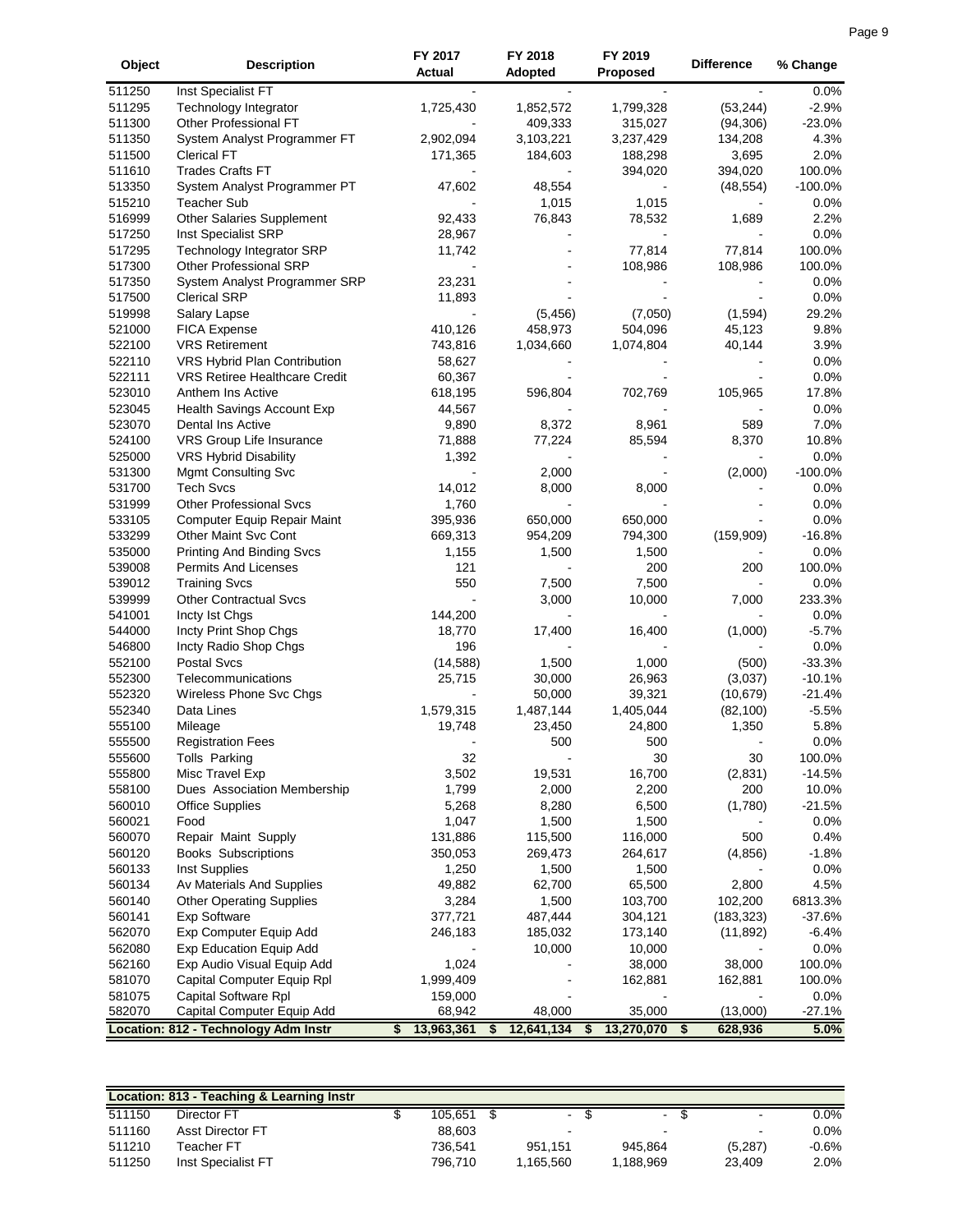|        |                                           | FY 2017         | FY 2018         | FY 2019         | <b>Difference</b> |           |
|--------|-------------------------------------------|-----------------|-----------------|-----------------|-------------------|-----------|
| Object | <b>Description</b>                        | Actual          | Adopted         | <b>Proposed</b> |                   | % Change  |
| 511290 | Other Inst Staff FT                       | 353,072         | 126,151         |                 | (126, 151)        | $-100.0%$ |
| 511300 | Other Professional FT                     | 162,099         | 353,149         | 247,275         | (105, 874)        | $-30.0%$  |
| 511500 | <b>Clerical FT</b>                        | 204,616         | 186,328         | 190,054         | 3,726             | 2.0%      |
| 513210 | <b>Teacher PT</b>                         | 54,456          | 123,778         | 94,618          | (29, 160)         | $-23.6%$  |
| 513290 | Other Inst Staff PT                       | 25,001          |                 |                 |                   | 0.0%      |
| 514210 | <b>Teacher Temp</b>                       | 937,109         | 1,169,560       | 1,169,548       | (12)              | 0.0%      |
| 515210 | <b>Teacher Sub</b>                        | 51,804          | 66,752          | 67,116          | 364               | 0.5%      |
| 516999 |                                           | 60,617          | 78,737          | 104,759         | 26,022            | 33.0%     |
| 517210 | Other Salaries Supplement                 |                 |                 |                 |                   | 100.0%    |
|        | <b>Teacher SRP</b>                        |                 |                 | 138,952         | 138,952           |           |
| 517250 | Inst Specialist SRP                       | 46,598          |                 |                 |                   | 0.0%      |
| 519998 | Salary Lapse                              |                 | (50, 858)       | (62, 197)       | (11, 339)         | 22.3%     |
| 521000 | FICA Expense                              | 265,627         | 310,735         | 305,301         | (5, 434)          | $-1.7%$   |
| 522100 | <b>VRS Retirement</b>                     | 330,968         | 488,302         | 457,635         | (30, 667)         | $-6.3%$   |
| 522110 | VRS Hybrid Plan Contribution              | 30,909          |                 |                 |                   | 0.0%      |
| 522111 | <b>VRS Retiree Healthcare Credit</b>      | 27,414          |                 |                 |                   | 0.0%      |
| 523010 | Anthem Ins Active                         | 256,061         | 272,454         | 279,743         | 7,289             | 2.7%      |
| 523045 | <b>Health Savings Account Exp</b>         | 18,783          |                 |                 |                   | 0.0%      |
| 523070 | Dental Ins Active                         | 3,925           | 3,822           | 3,567           | (255)             | $-6.7%$   |
| 524100 | VRS Group Life Insurance                  | 32,359          | 36,450          | 35,517          | (933)             | $-2.6%$   |
| 525000 | VRS Hybrid Disability                     | 744             |                 |                 |                   | 0.0%      |
| 531308 | Professional Education Svc                | 18,098          | 20,983          | 21,275          | 292               | 1.4%      |
| 531999 | <b>Other Professional Svcs</b>            | 77,270          | 108,270         | 113,260         | 4,990             | 4.6%      |
| 533199 | Other Repair Maint                        | 31,627          | 50,430          | 50,430          |                   | 0.0%      |
| 533299 | <b>Other Maint Svc Cont</b>               | 13,472          |                 |                 |                   | 0.0%      |
| 535000 | <b>Printing And Binding Svcs</b>          |                 | 1,250           |                 | (1,250)           | $-100.0%$ |
| 539012 | <b>Training Svcs</b>                      |                 | 2,000           | 2,000           |                   | 0.0%      |
| 539016 | <b>Testing Svcs</b>                       | 34,186          | 21,000          | 21,000          |                   | 0.0%      |
| 539999 | <b>Other Contractual Svcs</b>             | 39,414          | 19,975          | 37,224          | 17,249            | 86.4%     |
| 542000 | Incty Fleet Vehicle Operation             | 37,030          | 44,000          | 44,375          | 375               | 0.9%      |
| 542006 | Incty Fleet Fuel Sales                    | 17,374          | 50,332          | 57,000          | 6,668             | 13.2%     |
| 544000 | Incty Print Shop Chgs                     | 35,537          | 27,006          | 17,914          | (9,092)           | $-33.7%$  |
| 545010 |                                           |                 |                 |                 |                   | $-0.7%$   |
|        | Incty Risk Mgmt Self Ins                  | 64,258          | 64,690          | 64,258          | (432)             |           |
| 546010 | Incty Sch Bus Chgs                        | 518             | 25,800          | 25,500          | (300)             | $-1.2%$   |
| 552100 | <b>Postal Svcs</b>                        | 2,002           | 7,200           | 2,000           | (5,200)           | $-72.2%$  |
| 554220 | <b>Facility Rental</b>                    | 444             | 192             | 692             | 500               | 260.4%    |
| 555100 | Mileage                                   | 44,432          | 44,649          | 53,602          | 8,953             | 20.1%     |
| 555500 | <b>Registration Fees</b>                  | 175             |                 |                 | $\overline{a}$    | 0.0%      |
| 555600 | Tolls Parking                             | 119             | 79              | 124             | 45                | 57.0%     |
| 555800 | Misc Travel Exp                           | 53,906          | 73,893          | 78,595          | 4,702             | 6.4%      |
| 558100 | Dues Association Membership               | 26,804          | 36,755          | 37,268          | 513               | 1.4%      |
| 560010 | <b>Office Supplies</b>                    | 4,419           | 9,283           | 5,099           | (4, 184)          | $-45.1%$  |
| 560021 | Food                                      | 7,931           | 5,000           | 8,250           | 3,250             | 65.0%     |
| 560110 | Uniforms                                  | 19,921          | 20,000          | 20,000          |                   | 0.0%      |
| 560120 | <b>Books Subscriptions</b>                | 18,210          | 7,700           | 17,529          | 9,829             | 127.6%    |
| 560133 | Inst Supplies                             | 395,500         | 359,260         | 496,242         | 136,982           | 38.1%     |
| 560134 | Av Materials And Supplies                 |                 | 700             | 700             |                   | 0.0%      |
| 560140 | <b>Other Operating Supplies</b>           | 20,371          | 134,586         | 159,542         | 24,956            | 18.5%     |
| 560141 | <b>Exp Software</b>                       | 1,089,932       | 1,333,126       | 1,297,487       | (35, 639)         | $-2.7%$   |
| 560160 | Textbooks                                 | 331,432         | 719,278         | 719,278         |                   | 0.0%      |
| 561080 | <b>Exp Education Equip Rpl</b>            | 4,352           | 5,379           | 4,236           | (1, 143)          | $-21.2%$  |
| 562020 | Exp Furniture And Equip Add               | 183,337         |                 |                 |                   | 0.0%      |
| 562070 | Exp Computer Equip Add                    | 10,304          |                 |                 |                   | 0.0%      |
| 562080 | Exp Education Equip Add                   | 16,166          | 34,610          | 54,460          | 19,850            | 57.4%     |
| 562160 | Exp Audio Visual Equip Add                | 1,305           | 2,300           | 2,300           |                   | 0.0%      |
| 581050 | Capital Passengr Vehicle Rpl              | 65,876          | 78,000          | 75,600          | (2,400)           | $-3.1%$   |
| 581080 | Capital Education Equip Rpl               | 31,956          |                 |                 |                   | 0.0%      |
|        |                                           |                 |                 |                 |                   |           |
|        | Location: 813 - Teaching & Learning Instr | \$<br>7,287,345 | 8,589,797<br>\$ | 8,653,961<br>\$ | \$<br>64,164      | 0.7%      |

|        | <b>Location: 814 - Special Education</b> |           |           |      |           |               |         |
|--------|------------------------------------------|-----------|-----------|------|-----------|---------------|---------|
| 511150 | Director FT                              | 47.769    | 128.166   | - \$ | 119.646   | \$<br>(8,520) | $-6.6%$ |
| 511160 | Asst Director FT                         | 77.367    |           |      | $\,$      |               | 0.0%    |
| 511210 | Teacher FT                               | 4,076,603 | 4,798,386 |      | 4.625.317 | (173,069)     | $-3.6%$ |
| 511250 | Inst Specialist FT                       | 569.663   | 945.504   |      | 1.149.804 | 204.300       | 21.6%   |
| 511300 | Other Professional FT                    |           | 253.693   |      | 339.226   | 85.533        | 33.7%   |
| 511310 | Nurse FT                                 | 507.213   | 561.684   |      | 573.088   | 11.404        | 2.0%    |
| 511333 | Ed Diagnostician FT                      | 166.240   | 170.262   |      | 173.667   | 3.405         | 2.0%    |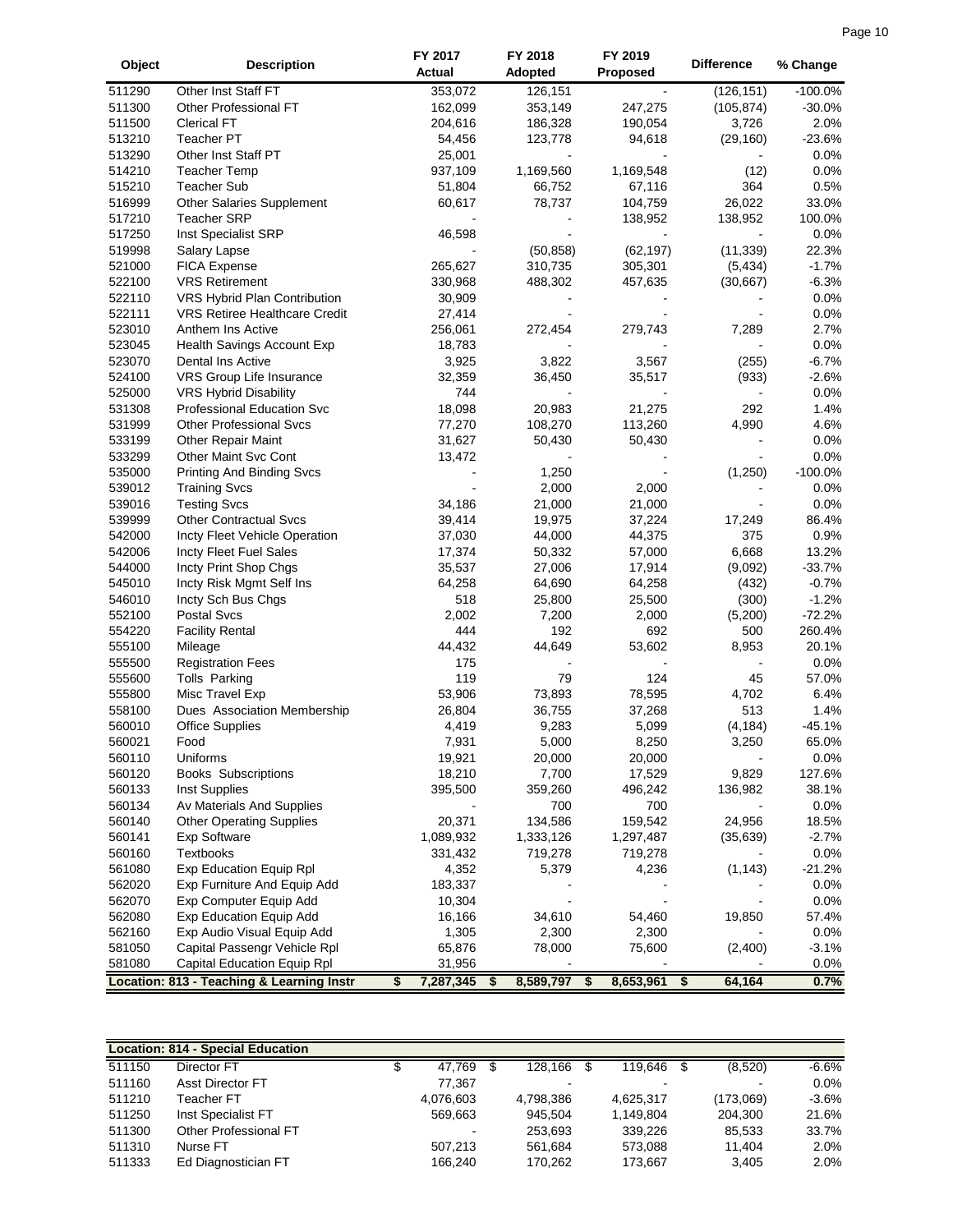| Object           | <b>Description</b>                                       | FY 2017           | FY 2018            | FY 2019            | <b>Difference</b>  | % Change        |
|------------------|----------------------------------------------------------|-------------------|--------------------|--------------------|--------------------|-----------------|
|                  |                                                          | Actual            | <b>Adopted</b>     | <b>Proposed</b>    |                    |                 |
| 511335           | Edu Liaisons FT                                          | 901,457           | 46,157             | 48,740             | 2,583              | 5.6%            |
| 511336           | Occup Phys Therapy FT                                    | 1,093,645         | 1,181,115          | 1,102,463          | (78, 652)          | $-6.7%$         |
| 511350<br>511480 | System Analyst Programmer FT                             | 70,187<br>664,448 | 71,590             | 73,022             | 1,432              | 2.0%<br>2.1%    |
| 511500           | Hearing Imp Interpreter FT<br><b>Clerical FT</b>         | 295,733           | 643,952<br>227,819 | 657,186<br>218,437 | 13,234<br>(9, 382) | $-4.1%$         |
| 511510           | Inst Aide FT                                             | 2,950,823         | 3,093,079          | 2,876,147          | (216, 932)         | $-7.0%$         |
| 512000           | Salaries And Wages OT                                    | 212,118           | 13,500             | 13,500             |                    | 0.0%            |
| 512510           | Inst Aide OT                                             |                   | 603,000            | 603,000            |                    | 0.0%            |
| 513210           | Teacher PT                                               | 204,642           | 337,754            | 253,319            | (84, 435)          | $-25.0%$        |
| 513336           | Occupational Phys Therapy PT                             | 121,461           | 130,834            | 91,770             | (39,064)           | $-29.9%$        |
| 514210           | <b>Teacher Temp</b>                                      | 1,032,868         | 1,162,000          | 930,360            | (231, 640)         | $-19.9%$        |
| 514336           | OT / PT Temporary                                        | 2,620             |                    | 2,500              | 2,500              | 100.0%          |
| 514480           | Hearing Imp Interpreter Temp                             | 9,745             |                    | 16,000             | 16,000             | 100.0%          |
| 514510           | Inst Aide Temp                                           |                   | 26,000             | 26,000             |                    | 0.0%            |
| 515210           | <b>Teacher Sub</b>                                       | 10,803            |                    |                    |                    | 0.0%            |
| 515510           | Inst Aide Sub                                            | 23,538            | 30,000             | 2,200              | (27, 800)          | $-92.7%$        |
| 516999           | Other Salaries Supplement                                | 66,167            | 43,675             | 40,900             | (2,775)            | $-6.4%$         |
| 517150           | Director, SRP                                            | 46,692            |                    |                    |                    | 0.0%            |
| 517210           | <b>Teacher SRP</b>                                       | 62,027            |                    | 61,622             | 61,622             | 100.0%          |
| 517250           | Inst Specialist SRP                                      | 24,876            |                    |                    |                    | 0.0%            |
| 517335           | Edu Liaisons SRP                                         | 39,666            |                    |                    |                    | 0.0%            |
| 517336           | Occupational Phys Therapy SRP                            | 39,422            |                    | 131,389            | 131,389            | 100.0%          |
| 517510           | Inst Aide SRP                                            | 8,248             |                    | 23,100             | 23,100             | 100.0%          |
| 519998           | Salary Lapse                                             |                   | (210, 512)         | (254, 651)         | (44, 139)          | 21.0%           |
| 521000           | <b>FICA Expense</b>                                      | 951,272           | 1,066,787          | 1,044,048          | (22, 739)          | $-2.1%$         |
| 522100           | <b>VRS Retirement</b>                                    | 1,290,512         | 2,127,313          | 2,054,789          | (72, 524)          | $-3.4%$         |
| 522110           | VRS Hybrid Plan Contribution                             | 365,290           |                    |                    |                    | 0.0%            |
| 522111           | <b>VRS Retiree Healthcare Credit</b>                     | 122,667           |                    |                    |                    | 0.0%            |
| 523010           | Anthem Ins Active                                        | 1,743,439         | 2,088,814          | 2,121,953          | 33,139             | 1.6%            |
| 523045           | Health Savings Account Exp                               | 86,012            |                    |                    |                    | 0.0%            |
| 523070           | Dental Ins Active                                        | 29,101            | 29,302             | 27,057             | (2, 245)<br>643    | $-7.7%$<br>0.4% |
| 524100<br>525000 | VRS Group Life Insurance<br><b>VRS Hybrid Disability</b> | 149,683<br>8,833  | 158,808            | 159,451            |                    | 0.0%            |
| 531100           | <b>Professional Health Svcs</b>                          | 1,496,846         | 561,566            | 1,496,950          | 935,384            | 166.6%          |
| 531308           | Professional Education Svc                               | 22,880            | 22,000             | 11,700             | (10, 300)          | $-46.8%$        |
| 531500           | Legal Svcs                                               | 206,914           | 195,210            | 315,000            | 119,790            | 61.4%           |
| 531999           | <b>Other Professional Svcs</b>                           | 4,220             | 158,000            | 179,000            | 21,000             | 13.3%           |
| 533299           | Other Maint Svc Cont                                     | 4,435             | 25,800             | 8,460              | (17, 340)          | $-67.2%$        |
| 538100           | <b>Tuition Paid Division Instate</b>                     | 38,083            | 53,000             | 53,000             |                    | 0.0%            |
| 539012           | <b>Training Svcs</b>                                     | 852               | 5,000              | 5,000              |                    | 0.0%            |
| 539090           | Payment To Parents In Lieu Tra                           | 1,165             | 1,000              | 3,500              | 2,500              | 250.0%          |
| 539999           | <b>Other Contractual Svcs</b>                            | 54,906            | 45,500             | 94,986             | 49,486             | 108.8%          |
| 544000           | Incty Print Shop Chgs                                    | 2,678             | 2,700              | 2,400              | (300)              | $-11.1%$        |
| 546010           | Incty Sch Bus Chgs                                       |                   | 30,500             | 500                | (30,000)           | $-98.4%$        |
| 546700           | Incty Police Svcs                                        |                   | 100                |                    | (100)              | $-100.0%$       |
| 552100           | <b>Postal Svcs</b>                                       | 281               | 370                | 370                |                    | 0.0%            |
| 552320           | Wireless Phone Svc Chgs                                  | 1,198             | 1,200              | 2,250              | 1,050              | 87.5%           |
| 555100           | Mileage                                                  | 122,013           | 140,675            | 132,984            | (7,691)            | $-5.5%$         |
| 555500           | <b>Registration Fees</b>                                 | 3,295             | 3,280              | 3,280              |                    | 0.0%            |
| 555600           | Tolls Parking                                            | 714               |                    |                    |                    | 0.0%            |
| 555800           | Misc Travel Exp                                          | 22,833            | 18,075             | 16,825             | (1,250)            | $-6.9%$         |
| 558100           | Dues Association Membership                              | 815               | 1,325              | 1,775              | 450                | 34.0%           |
| 558610           | <b>Other Chgs And Services</b>                           | 467               | 13,425             | 13,425             |                    | 0.0%            |
| 560010           | <b>Office Supplies</b>                                   | 7,834             | 13,810             | 6,900              | (6,910)            | $-50.0%$        |
| 560021           | Food                                                     | 592               | 8,900              | 500                | (8,400)            | $-94.4%$        |
| 560042           | <b>Medical Supplies</b>                                  | 2,506             | 8,580              | 1,580              | (7,000)            | $-81.6%$        |
| 560120           | <b>Books Subscriptions</b>                               | 3,300             | 11,550             | 6,550              | (5,000)            | $-43.3%$        |
| 560123           | Copier / Printer Supplies                                | 649               |                    |                    |                    | 0.0%            |
| 560133           | Inst Supplies                                            | 30,321            | 37,350             | 44,315             | 6,965              | 18.6%           |
| 560134           | Av Materials And Supplies                                | 393               |                    |                    |                    | 0.0%            |
| 560140           | <b>Other Operating Supplies</b>                          | 7,026             | 6,200              | 7,646              | 1,446              | 23.3%           |
| 560141<br>560160 | Exp Software<br>Textbooks                                | 14,852<br>84      | 13,500             | 66,800             | 53,300             | 394.8%<br>0.0%  |
| 562070           | Exp Computer Equip Add                                   | 2,041             | 21,000             | 19,354             | (1,646)            | $-7.8%$         |
| 562080           | <b>Exp Education Equip Add</b>                           | 16,285            | 25,000             | 33,947             | 8,947              | 35.8%           |
| 562160           | Exp Audio Visual Equip Add                               |                   | 1,000              |                    | (1,000)            | $-100.0%$       |
| 613300           | Trf To CSA Fund                                          | 3,640,800         | 3,171,000          | 4,236,900          | 1,065,900          | 33.6%           |
|                  | <b>Location: 814 - Special Education</b>                 | 23,784,128<br>\$  | 24,325,298<br>S    | 26,070,947<br>S    | 1,745,649<br>\$    | 7.2%            |
|                  |                                                          |                   |                    |                    |                    |                 |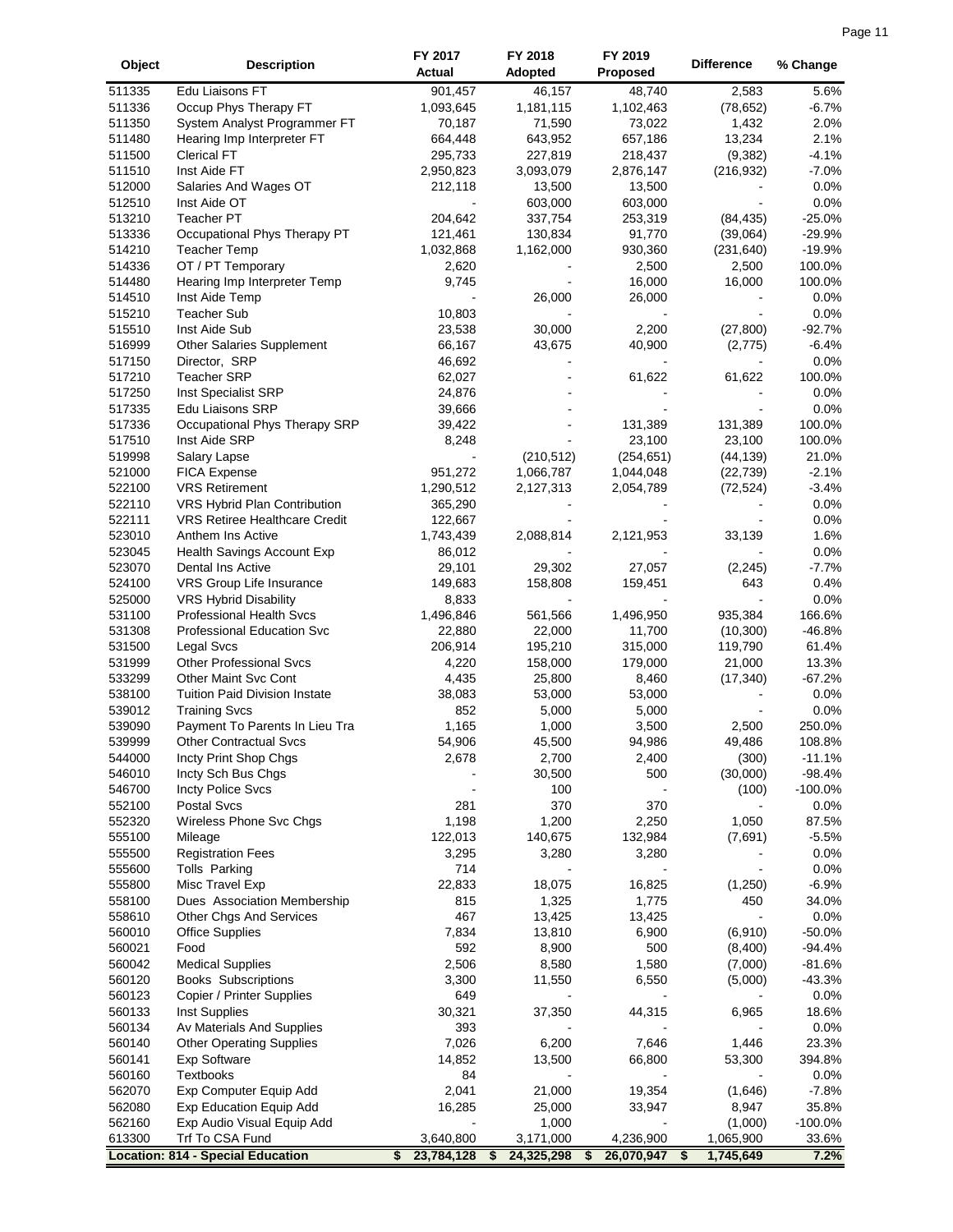| Object | <b>Description</b> | FY 2017<br>Actual | FY 2018<br>Adopted | FY 2019<br><b>Proposed</b> | <b>Difference</b> | % Change |  |
|--------|--------------------|-------------------|--------------------|----------------------------|-------------------|----------|--|
|        |                    |                   |                    |                            |                   |          |  |

|        | Location: 815 - Elementary School Leadership    |               |    |           |      |           |               |           |           |
|--------|-------------------------------------------------|---------------|----|-----------|------|-----------|---------------|-----------|-----------|
| 511150 | Director FT                                     | \$<br>101,638 | \$ | 300,538   | - \$ | 326,695   | $\sqrt[3]{5}$ | 26,157    | 8.7%      |
| 511333 |                                                 | 476,666       |    | 537,229   |      | 466,625   |               | (70, 604) | $-13.1%$  |
| 511500 | Ed Diagnostician FT<br><b>Clerical FT</b>       | 43,818        |    | 44,693    |      |           |               | 895       | 2.0%      |
|        |                                                 |               |    |           |      | 45,588    |               |           |           |
| 514333 | Ed Diagnotician Temp                            | 1,650         |    |           |      |           |               |           | 0.0%      |
| 516999 | <b>Other Salaries Supplement</b>                | 5,352         |    | 8,400     |      | 8,000     |               | (400)     | $-4.8%$   |
| 517150 | Director, SRP                                   | 34,613        |    |           |      |           |               |           | 0.0%      |
| 517333 | Edu Diagnostician SRP                           | 22,402        |    |           |      | 75,016    |               | 75,016    | 100.0%    |
| 519998 | Salary Lapse                                    |               |    | (15, 443) |      | (20, 263) |               | (4,820)   | 31.2%     |
| 521000 | <b>FICA Expense</b>                             | 48,821        |    | 64,912    |      | 67,783    |               | 2,871     | 4.4%      |
| 522100 | <b>VRS Retirement</b>                           | 90,570        |    | 154,871   |      | 154,272   |               | (599)     | $-0.4%$   |
| 522111 | <b>VRS Retiree Healthcare Credit</b>            | 6,857         |    |           |      |           |               |           | 0.0%      |
| 523010 | Anthem Ins Active                               | 86,763        |    | 84,331    |      | 88,699    |               | 4,368     | 5.2%      |
| 523045 | Health Savings Account Exp                      | 2,858         |    |           |      |           |               |           | 0.0%      |
| 523070 | Dental Ins Active                               | 1,360         |    | 1,183     |      | 1,131     |               | (52)      | $-4.4%$   |
| 524100 | VRS Group Life Insurance                        | 8,093         |    | 11,559    |      | 11,972    |               | 413       | 3.6%      |
| 539999 | <b>Other Contractual Svcs</b>                   | 32,329        |    | 400       |      | 200       |               | (200)     | $-50.0%$  |
| 544000 | Incty Print Shop Chgs                           | 36            |    | 250       |      | 5,294     |               | 5,044     | 2017.6%   |
| 546010 | Incty Sch Bus Chgs                              | 277           |    | 800       |      |           |               | (800)     | $-100.0%$ |
| 555100 | Mileage                                         | 2,712         |    | 1,330     |      | 14,710    |               | 13,380    | 1006.0%   |
| 555800 | Misc Travel Exp                                 | 10,560        |    | 15,994    |      | 21,021    |               | 5,027     | 31.4%     |
| 558100 | Dues Association Membership                     | 832           |    | 753       |      | 1,485     |               | 732       | 97.2%     |
| 560010 | <b>Office Supplies</b>                          | 1,251         |    | 1,900     |      | 1,850     |               | (50)      | $-2.6%$   |
| 560021 | Food                                            | 1.698         |    | 1,500     |      | 2,045     |               | 545       | 36.3%     |
| 560120 | <b>Books Subscriptions</b>                      | 2,345         |    | 7,550     |      | 3,225     |               | (4,325)   | $-57.3%$  |
| 560133 | Inst Supplies                                   |               |    | 6,543     |      | 40,964    |               | 34,421    | 526.1%    |
| 560140 | <b>Other Operating Supplies</b>                 | 7.580         |    | 12,850    |      | 12,900    |               | 50        | 0.4%      |
| 560141 | <b>Exp Software</b>                             | 4,480         |    |           |      |           |               |           | 0.0%      |
|        | Location: 815 - Elementary School Leadership \$ | 995,561       | S  | 1,242,143 | - 56 | 1,329,212 | - \$          | 87,069    | 7.0%      |

|        | Location: 816 - Middle School Leadership |        |        |        |   |         |
|--------|------------------------------------------|--------|--------|--------|---|---------|
| 516000 | Salaries And Wages Supplement            | 814    | $\sim$ | $\sim$ |   | 0.0%    |
| 516999 | Other Salaries Supplement                | 72.623 | 75.000 | 75.000 | - | $0.0\%$ |
| 521000 | <b>FICA Expense</b>                      | 5.611  | 5.536  | 5.536  |   | $0.0\%$ |
|        | Location: 816 - Middle School Leadership | 79.048 | 80.536 | 80.536 |   | 0.0%    |

|        | Location: 817 - High School Leadership |               |   |           |      |            |           |            |
|--------|----------------------------------------|---------------|---|-----------|------|------------|-----------|------------|
| 511150 | Director FT                            | \$<br>137,640 | S | 140,393   | - \$ | 123,165 \$ | (17, 228) | $-12.3%$   |
| 511170 | Supervisor FT                          |               |   |           |      |            |           | $0.0\%$    |
| 511210 | Teacher FT                             | 206,880       |   | 196,792   |      | 204,467    | 7,675     | 3.9%       |
| 511230 | Guidance Counselor FT                  |               |   |           |      | 52,468     | 52,468    | 100.0%     |
| 511260 | <b>Principal FT</b>                    | 116,168       |   |           |      |            |           | $0.0\%$    |
| 511270 | <b>Assistant Principal FT</b>          |               |   | 76,807    |      | 143,696    | 66,889    | 87.1%      |
| 511300 | Other Professional FT                  |               |   | 211,249   |      | 226,840    | 15,591    | 7.4%       |
| 511500 | <b>Clerical FT</b>                     | 51,953        |   | 52,992    |      |            | (52, 992) | $-100.0\%$ |
| 513210 | Teacher PT                             |               |   | 48,464    |      |            | (48, 464) | $-100.0\%$ |
| 514210 | Teacher Temp                           | 24,191        |   | 26,850    |      | 209,824    | 182,974   | 681.5%     |
| 514420 | <b>Security Guard Temp</b>             |               |   |           |      | 12,000     | 12,000    | 100.0%     |
| 514500 | <b>Clerical Temp</b>                   | 9,471         |   | 10,000    |      | 57,973     | 47,973    | 479.7%     |
| 515210 | Teacher Sub                            | 468           |   |           |      |            |           | $0.0\%$    |
| 516999 | <b>Other Salaries Supplement</b>       | 137,383       |   | 172,850   |      | 172,850    |           | $0.0\%$    |
| 519998 | Salary Lapse                           |               |   | (12, 716) |      | (16, 641)  | (3,925)   | 30.9%      |
| 521000 | <b>FICA Expense</b>                    | 49,030        |   | 67,591    |      | 87,825     | 20,234    | 29.9%      |
| 522100 | <b>VRS Retirement</b>                  | 75,153        |   | 119,030   |      | 126,708    | 7,678     | 6.5%       |
| 522111 | <b>VRS Retiree Healthcare Credit</b>   | 5,689         |   |           |      |            |           | $0.0\%$    |
| 523010 | Anthem Ins Active                      | 49,433        |   | 58,383    |      | 68,230     | 9,847     | 16.9%      |
| 523045 | Health Savings Account Exp             | 1,400         |   |           |      |            |           | $0.0\%$    |
| 523070 | Dental Ins Active                      | 710           |   | 819       |      | 870        | 51        | 6.2%       |
| 524100 | VRS Group Life Insurance               | 6,716         |   | 8,884     |      | 9,833      | 949       | 10.7%      |
| 528200 | <b>Education Tuition Assist</b>        |               |   |           |      | 10,000     | 10,000    | 100.0%     |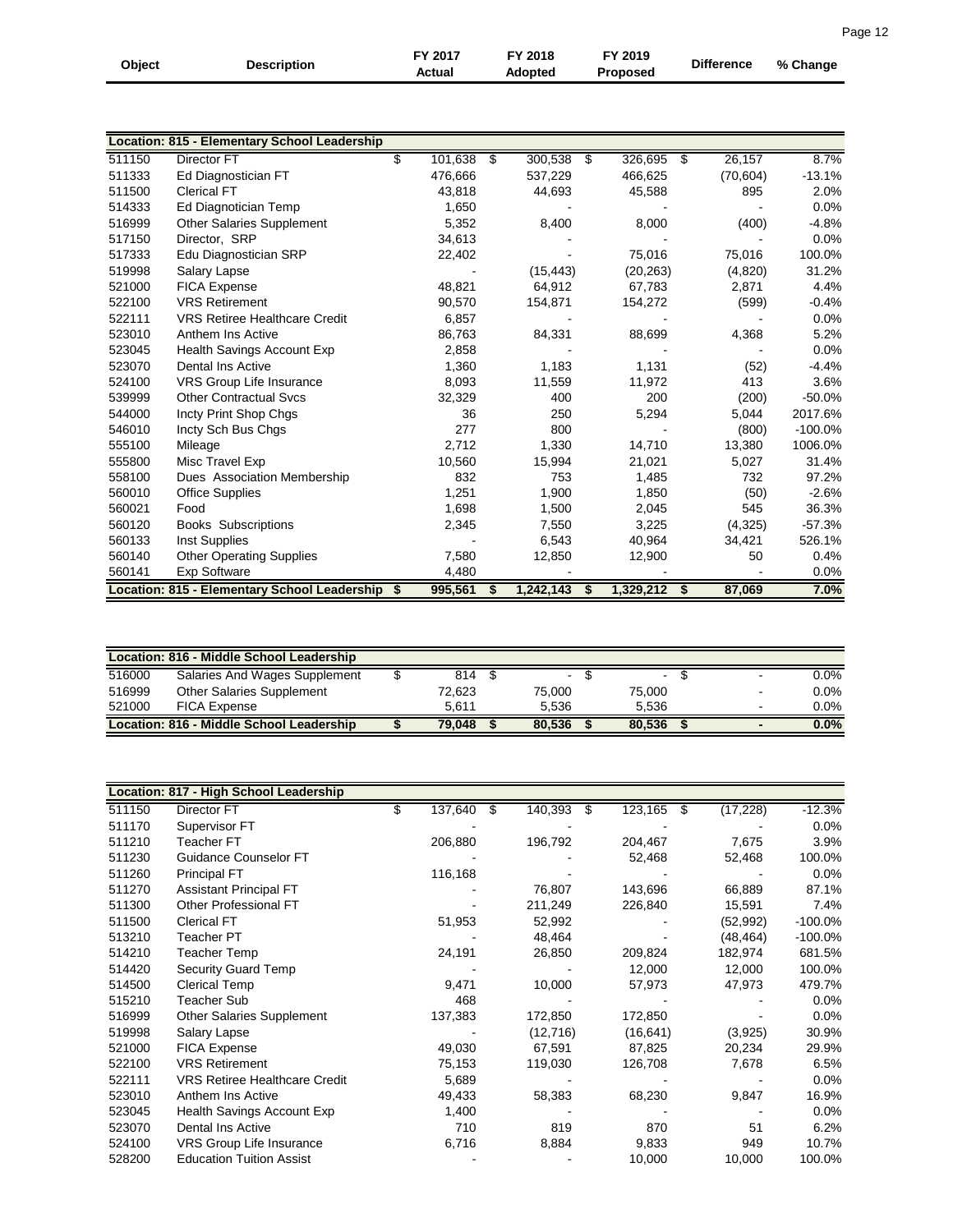| Object | <b>Description</b>                     |   | FY 2017<br>Actual |   | <b>FY 2018</b><br><b>Adopted</b> | FY 2019<br><b>Proposed</b> | <b>Difference</b> | % Change  |
|--------|----------------------------------------|---|-------------------|---|----------------------------------|----------------------------|-------------------|-----------|
| 531308 | <b>Professional Education Svc</b>      |   |                   |   | 250                              | 4,000                      | 3,750             | 1500.0%   |
| 531999 | <b>Other Professional Sycs</b>         |   | 3,240             |   | 30,500                           | 25,500                     | (5,000)           | $-16.4%$  |
| 533299 | <b>Other Maint Svc Cont</b>            |   | 104,117           |   | 124,000                          | 156,200                    | 32,200            | 26.0%     |
| 539012 | <b>Training Svcs</b>                   |   |                   |   | 250                              | 500                        | 250               | 100.0%    |
| 539999 | <b>Other Contractual Svcs</b>          |   | 132,645           |   | 185,180                          | 275,000                    | 89,820            | 48.5%     |
| 544000 | Incty Print Shop Chgs                  |   | 1,645             |   | 2,176                            | 6,300                      | 4,124             | 189.5%    |
| 546010 | Incty Sch Bus Chgs                     |   |                   |   | 500                              | 500                        |                   | 0.0%      |
| 546750 | Incty Fireman Chgs                     |   | 11,600            |   | 11,200                           | 11,600                     | 400               | 3.6%      |
| 552100 | <b>Postal Svcs</b>                     |   | 1,123             |   | 1,300                            | 1,500                      | 200               | 15.4%     |
| 552320 | Wireless Phone Svc Chgs                |   | 1,100             |   | 1,500                            | 1,500                      |                   | 0.0%      |
| 553080 | General Liability Premium              |   | 29,394            |   | 29,500                           | 30,500                     | 1,000             | 3.4%      |
| 555100 | Mileage                                |   | 12,705            |   | 32,100                           | 32,484                     | 384               | 1.2%      |
| 555600 | <b>Tolls Parking</b>                   |   | 96                |   | 150                              | 150                        |                   | 0.0%      |
| 555800 | Misc Travel Exp                        |   | 3,585             |   | 4,000                            | 12,494                     | 8,494             | 212.4%    |
| 558100 | Dues Association Membership            |   | 2,001             |   | 1,600                            | 1,930                      | 330               | 20.6%     |
| 560010 | <b>Office Supplies</b>                 |   | 1,995             |   | 3,200                            | 5,500                      | 2,300             | 71.9%     |
| 560014 | <b>Testing Supplies</b>                |   |                   |   |                                  | 3,800                      | 3,800             | 100.0%    |
| 560021 | Food                                   |   | 11,486            |   | 14,560                           | 16,060                     | 1,500             | 10.3%     |
| 560120 | <b>Books Subscriptions</b>             |   | 404               |   | 1,500                            | 1,250                      | (250)             | $-16.7%$  |
| 560123 | Copier / Printer Supplies              |   | 238               |   | 2,000                            | 1,750                      | (250)             | $-12.5%$  |
| 560133 | Inst Supplies                          |   | 15,333            |   | 17,000                           | 29,000                     | 12,000            | 70.6%     |
| 560140 | <b>Other Operating Supplies</b>        |   | 2,036             |   | 6,115                            | 7,388                      | 1,273             | 20.8%     |
| 560141 | <b>Exp Software</b>                    |   | 8,768             |   | 38,934                           | 38,934                     |                   | 0.0%      |
| 560160 | <b>Textbooks</b>                       |   | 440               |   | 1,000                            |                            | (1,000)           | $-100.0%$ |
| 562020 | Exp Furniture And Equip Add            |   | 1,242             |   |                                  |                            |                   | 0.0%      |
| 562070 | Exp Computer Equip Add                 |   | 1,196             |   | 2,000                            | 2,000                      |                   | 0.0%      |
| 582080 | Capital Educational Equip Add          |   |                   |   |                                  | 5,200                      | 5,200             | 100.0%    |
|        | Location: 817 - High School Leadership | S | 1,218,674         | 5 | 1,688,903                        | 2,161,148<br>S             | 472,245<br>S      | 28.0%     |

|        | <b>Location: 818 - Summer Session Instr</b> |                 |    |           |    |           |     |           |           |
|--------|---------------------------------------------|-----------------|----|-----------|----|-----------|-----|-----------|-----------|
| 511250 | Inst Specialist FT                          | \$              | \$ | 80,290    | S  | 81,896    | \$. | 1,606     | 2.0%      |
| 511290 | Other Inst Staff FT                         | 78,716          |    |           |    |           |     |           | 0.0%      |
| 511500 | <b>Clerical FT</b>                          | 39,568          |    | 40,359    |    |           |     | (40, 359) | $-100.0%$ |
| 514210 | <b>Teacher Temp</b>                         | 1,327,500       |    | 1,479,643 |    | 1,154,582 |     | (325,061) | $-22.0%$  |
| 514220 | Librarian Temp                              | 46,463          |    | 45,000    |    |           |     | (45,000)  | $-100.0%$ |
| 514250 | Instruct Specialist, Temporary              | 975             |    |           |    |           |     |           | 0.0%      |
| 514270 | <b>Asst Principal Temp</b>                  | 264,480         |    | 260,000   |    | 255,952   |     | (4,048)   | $-1.6%$   |
| 514290 | Other Instructional - Temp                  |                 |    | 5,000     |    |           |     | (5,000)   | $-100.0%$ |
| 514500 | <b>Clerical Temp</b>                        | 95,412          |    | 107,000   |    | 72,671    |     | (34, 329) | $-32.1%$  |
| 514510 | Inst Aide Temp                              | 147,648         |    | 155,000   |    | 155,000   |     |           | 0.0%      |
| 514810 | <b>Bus Driver Temp</b>                      | 108,126         |    | 110,000   |    | 135,993   |     | 25,993    | 23.6%     |
| 517500 | <b>Clerical SRP</b>                         |                 |    |           |    | 41,166    |     | 41,166    | 100.0%    |
| 519998 | Salary Lapse                                |                 |    | (2, 111)  |    | (2,729)   |     | (618)     | 29.3%     |
| 521000 | FICA Expense                                | 161,291         |    | 168,742   |    | 140,388   |     | (28, 354) | $-16.8%$  |
| 522100 | <b>VRS Retirement</b>                       | 17,340          |    | 21,174    |    | 20,773    |     | (401)     | $-1.9%$   |
| 522111 | <b>VRS Retiree Healthcare Credit</b>        | 1,313           |    |           |    |           |     |           | 0.0%      |
| 523010 | Anthem Ins Active                           | 6,083           |    | 12,974    |    | 13,646    |     | 672       | 5.2%      |
| 523070 | Dental Ins Active                           | 120             |    | 182       |    | 174       |     | (8)       | $-4.4%$   |
| 524100 | VRS Group Life Insurance                    | 1,550           |    | 1,581     |    | 1,612     |     | 31        | 2.0%      |
| 539999 | <b>Other Contractual Svcs</b>               | 275             |    | 700       |    | 694       |     | (6)       | $-0.9%$   |
| 542000 | Incty Fleet Vehicle Operation               | 22,649          |    | 20,000    |    | 24,582    |     | 4,582     | 22.9%     |
| 544000 | Incty Print Shop Chgs                       | 7,207           |    | 9,000     |    | 1,250     |     | (7,750)   | $-86.1%$  |
| 552100 | Postal Svcs                                 |                 |    |           |    |           |     |           | 0.0%      |
| 555100 | Mileage                                     | 4,645           |    | 2,900     |    | 2,878     |     | (22)      | $-0.8%$   |
| 560021 | Food                                        | 599             |    |           |    |           |     |           | 0.0%      |
| 560133 | Inst Supplies                               | 3,467           |    | 60,000    |    | 60,000    |     |           | 0.0%      |
|        | <b>Location: 818 - Summer Session Instr</b> | \$<br>2,335,428 | S  | 2,577,434 | \$ | 2,160,528 | S.  | (416,906) | $-16.2%$  |

|        | Location: 820 - Organizational Development |         |      |         |                |         |          |
|--------|--------------------------------------------|---------|------|---------|----------------|---------|----------|
| 511150 | Director FT                                |         | - \$ | 128.166 | 122.804        | (5,362) | $-4.2\%$ |
| 511160 | Asst Director FT                           | 102.280 |      |         | $\blacksquare$ | $\sim$  | $0.0\%$  |
| 511250 | Inst Specialist FT                         | 222.424 |      | 298.595 | 301.320        | 2,725   | $0.9\%$  |
| 511300 | Other Professional FT                      | 116.305 |      | 153.438 | 156.507        | 3,069   | 2.0%     |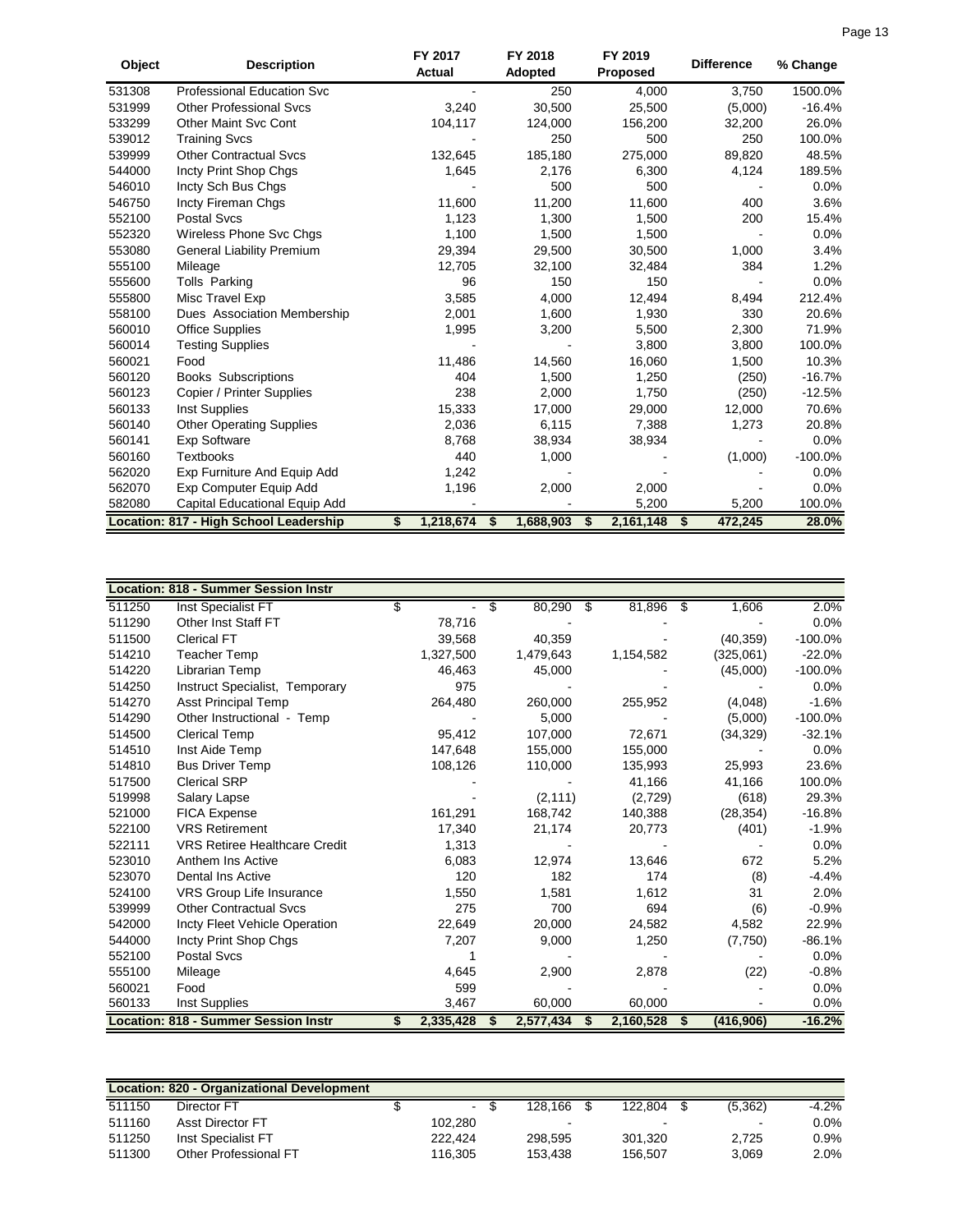| Object | <b>Description</b>                                | FY 2017<br><b>Actual</b> | FY 2018<br>Adopted | FY 2019<br>Proposed | <b>Difference</b> | % Change |
|--------|---------------------------------------------------|--------------------------|--------------------|---------------------|-------------------|----------|
| 511500 | <b>Clerical FT</b>                                | 121,545                  | 123,977            | 126,456             | 2,479             | 2.0%     |
| 512000 | Salaries And Wages OT                             | 1,836                    |                    | 4,334               | 4,334             | 100.0%   |
| 516999 | Other Salaries Supplement                         | 227,964                  | 299,480            | 225,920             | (73, 560)         | $-24.6%$ |
| 517150 | Director, SRP                                     | 36,698                   |                    |                     |                   | 0.0%     |
| 519998 | Salary Lapse                                      |                          | (12, 323)          | (15, 676)           | (3, 353)          | 27.2%    |
| 521000 | <b>FICA Expense</b>                               | 60,527                   | 73,290             | 68,717              | (4, 573)          | $-6.2%$  |
| 522100 | <b>VRS Retirement</b>                             | 71,502                   | 123,583            | 119,357             | (4,226)           | $-3.4%$  |
| 522110 | VRS Hybrid Plan Contribution                      | 11,285                   |                    |                     |                   | 0.0%     |
| 522111 | <b>VRS Retiree Healthcare Credit</b>              | 6,267                    |                    |                     |                   | 0.0%     |
| 523010 | Anthem Ins Active                                 | 61,341                   | 64,870             | 68,230              | 3,360             | 5.2%     |
| 523045 | Health Savings Account Exp                        | 2,100                    |                    |                     |                   | 0.0%     |
| 523070 | <b>Dental Ins Active</b>                          | 830                      | 910                | 870                 | (40)              | $-4.4%$  |
| 524100 | VRS Group Life Insurance                          | 7,398                    | 9,226              | 9,263               | 37                | 0.4%     |
| 525000 | <b>VRS Hybrid Disability</b>                      | 269                      |                    |                     |                   | 0.0%     |
| 528200 | <b>Education Tuition Assist</b>                   | 441,742                  | 380,000            | 380,000             |                   | 0.0%     |
| 531125 | <b>Assessment / Evaluation Services</b>           | 59,500                   | 154,500            | 104,862             | (49, 638)         | $-32.1%$ |
| 531300 | <b>Mgmt Consulting Svc</b>                        | 6,300                    |                    |                     |                   | 0.0%     |
| 531308 | Professional Education Svc                        | 68,185                   | 100,000            | 80,700              | (19,300)          | $-19.3%$ |
| 531999 | <b>Other Professional Svcs</b>                    | 11,000                   | 56,000             | 76,200              | 20,200            | 36.1%    |
| 539999 | <b>Other Contractual Svcs</b>                     | 36,874                   | 15,000             | 10,174              | (4,826)           | $-32.2%$ |
| 544000 | Incty Print Shop Chgs                             | 2,753                    | 4,500              | 2,468               | (2,032)           | $-45.2%$ |
| 546010 | Incty Sch Bus Chgs                                |                          | 300                | 3,250               | 2,950             | 983.3%   |
| 546700 | <b>Incty Police Svcs</b>                          |                          | 500                | 500                 |                   | 0.0%     |
| 554220 | <b>Facility Rental</b>                            | 288                      |                    |                     |                   | 0.0%     |
| 555100 | Mileage                                           | 6,305                    | 9,000              | 7,999               | (1,001)           | $-11.1%$ |
| 555500 | <b>Registration Fees</b>                          | 104                      |                    |                     |                   | 0.0%     |
| 555600 | <b>Tolls Parking</b>                              | 41                       |                    |                     |                   | 0.0%     |
| 555800 | Misc Travel Exp                                   | 74,733                   | 60,000             | 114,697             | 54,697            | 91.2%    |
| 558100 | Dues Association Membership                       | 5,034                    | 6,000              | 7,875               | 1,875             | 31.3%    |
| 560010 | <b>Office Supplies</b>                            | 4,505                    | 2,425              | 8,309               | 5,884             | 242.6%   |
| 560021 | Food                                              | 29,542                   | 35,000             | 36,600              | 1,600             | 4.6%     |
| 560120 | <b>Books Subscriptions</b>                        | 26,043                   | 20,000             | 17,005              | (2,995)           | $-15.0%$ |
| 560141 | <b>Exp Software</b>                               | 12,251                   | 19,000             | 31,511              | 12,511            | 65.8%    |
| 562070 | Exp Computer Equip Add                            | 4,373                    | 6,500              | 7,200               | 700               | 10.8%    |
|        | <b>Location: 820 - Organizational Development</b> | 1,840,144<br>\$          | 2,131,937<br>\$    | 2,077,452<br>\$     | (54, 485)<br>- \$ | $-2.6%$  |

|        | <b>Location: 841 - Retiree Health Benefits</b> |            |            |            |                          |         |
|--------|------------------------------------------------|------------|------------|------------|--------------------------|---------|
| 523011 | Anthem Ins Retiree                             | 4.616.020  | 5.909.700  | 6,087,755  | 178.055                  | 3.0%    |
| 523045 | Health Savings Account Exp                     | 89.432     |            | -          | $\blacksquare$           | 0.0%    |
| 523070 | Dental Ins Active                              | 344.950    |            | -          | -                        | $0.0\%$ |
| 523092 | Medicare Ins Expense                           | 5,356,737  | 5,894,000  | 5.954.916  | 60.916                   | 1.0%    |
| 523910 | Health Insurance Reimb                         | 393.044    | 360,800    | 360,000    | (800)                    | $-0.2%$ |
| 528500 | <b>Other Post Employment Benefits</b>          | .868.329   | 1.000.000  | 1.000.000  | $\overline{\phantom{a}}$ | 0.0%    |
|        | Location: 841 - Retiree Health Benefits        | 12.668.512 | 13.164.500 | 13.402.671 | 238.171                  | 1.8%    |

|        | <b>Location: 850 - Communities In Schools Admin</b> |         |     |         |   |         |     |          |         |
|--------|-----------------------------------------------------|---------|-----|---------|---|---------|-----|----------|---------|
| 511160 | <b>Asst Director FT</b>                             | 77,056  | \$. | 78,597  | S | 80,169  | \$. | 1,572    | 2.0%    |
| 511210 | Teacher FT                                          | 146,114 |     | 149,673 |   | 151,927 |     | 2,254    | 1.5%    |
| 511280 | Admin Asst FT                                       | 123.517 |     | 125,987 |   | 128,508 |     | 2,521    | 2.0%    |
| 511500 | <b>Clerical FT</b>                                  | 28,335  |     | 33,030  |   | 41,087  |     | 8,057    | 24.4%   |
| 512000 | Salaries And Wages OT                               | 361     |     |         |   |         |     |          | 0.0%    |
| 514210 | <b>Teacher Temp</b>                                 | 2,831   |     |         |   |         |     |          | 0.0%    |
| 514998 | Other Sal Nonexempt Temp                            | 50,934  |     |         |   |         |     |          | $0.0\%$ |
| 519998 | Salary Lapse                                        |         |     | (6,777) |   | (8,905) |     | (2, 128) | 31.4%   |
| 521000 | FICA Expense                                        | 30,356  |     | 28,471  |   | 29,533  |     | 1,062    | 3.7%    |
| 522100 | <b>VRS Retirement</b>                               | 55,274  |     | 67,970  |   | 67,806  |     | (164)    | $-0.2%$ |
| 522111 | <b>VRS Retiree Healthcare Credit</b>                | 4,184   |     |         |   |         |     |          | $0.0\%$ |
| 523010 | Anthem Ins Active                                   | 44,056  |     | 45,409  |   | 47,761  |     | 2,352    | 5.2%    |
| 523045 | Health Savings Account Exp                          | 7,000   |     |         |   |         |     |          | 0.0%    |
| 523070 | Dental Ins Active                                   | 830     |     | 637     |   | 609     |     | (28)     | $-4.4%$ |
| 524100 | <b>VRS Group Life Insurance</b>                     | 4,939   |     | 5,075   |   | 5,261   |     | 186      | 3.7%    |
| 531500 | Legal Svcs                                          |         |     | 2,000   |   | 2,000   |     | $\,$     | 0.0%    |
| 531999 | <b>Other Professional Sycs</b>                      | 2,400   |     | 6,500   |   | 6,500   |     |          | 0.0%    |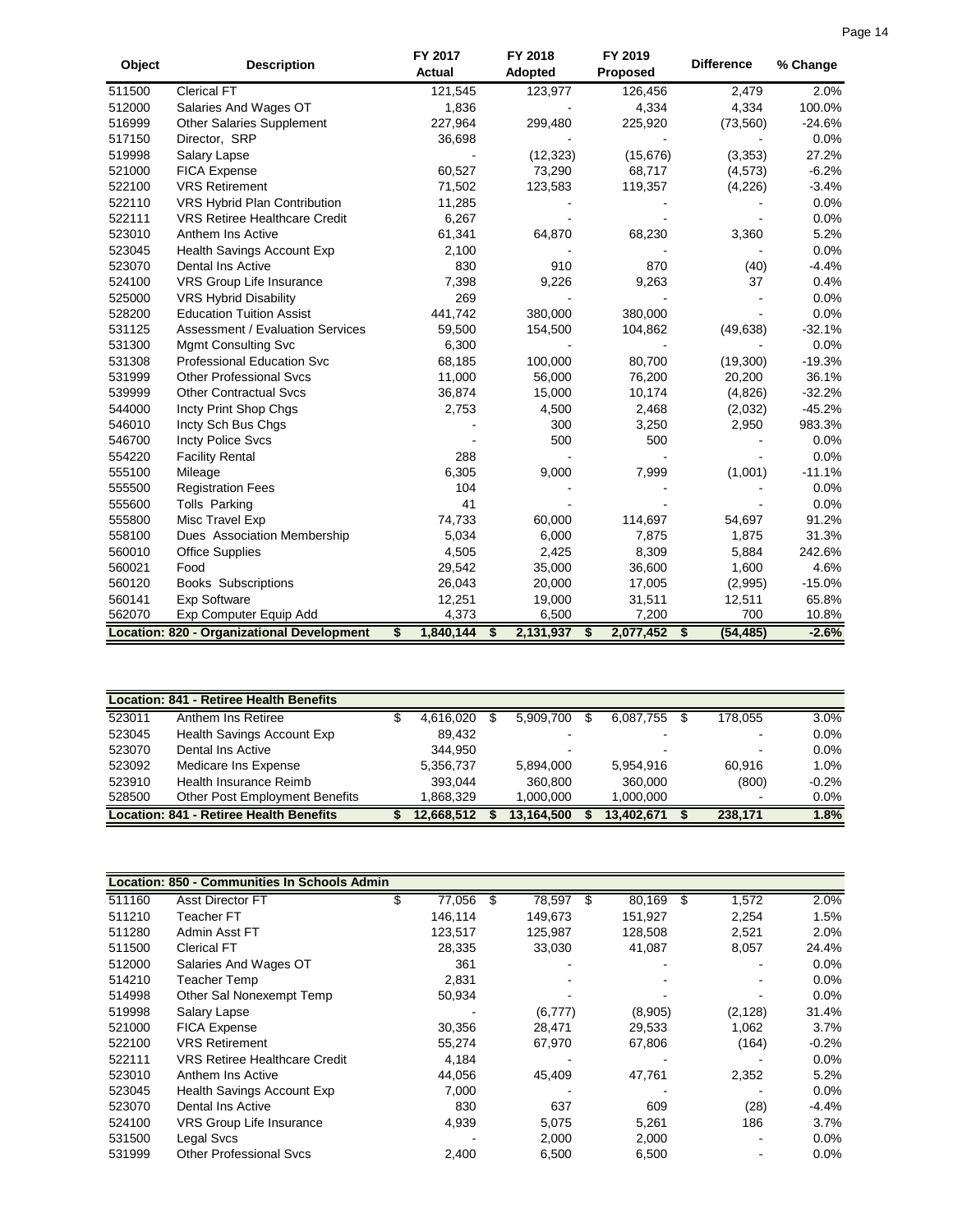| <b>Object</b> | <b>Description</b>                              | FY 2017<br>Actual | FY 2018<br><b>Adopted</b> | FY 2019<br><b>Proposed</b> | <b>Difference</b> | % Change |
|---------------|-------------------------------------------------|-------------------|---------------------------|----------------------------|-------------------|----------|
| 535000        | <b>Printing And Binding Svcs</b>                | 1,305             | 1.000                     | 1,000                      | -                 | $0.0\%$  |
| 539999        | <b>Other Contractual Sycs</b>                   | 5,656             | 2,000                     | 2,000                      | -                 | $0.0\%$  |
| 544000        | Incty Print Shop Chgs                           | 579               | 2,500                     | 2,500                      | -                 | $0.0\%$  |
| 546010        | Incty Sch Bus Chgs                              | 4.785             | 4.000                     | 4,000                      | $\,$              | $0.0\%$  |
| 555800        | Misc Travel Exp                                 | 1.220             |                           |                            |                   | $0.0\%$  |
| 560010        | <b>Office Supplies</b>                          | 643               | 2.000                     | 2,000                      | -                 | $0.0\%$  |
| 560133        | Inst Supplies                                   |                   | 2.071                     | 2.071                      | $\,$              | $0.0\%$  |
| 560140        | <b>Other Operating Supplies</b>                 | 1.049             | 1,800                     | 1,800                      |                   | $0.0\%$  |
|               | Location: 850 - Communities In Schools Admin \$ | 593,424           | 551,943                   | 567,627                    | 15.684            | 2.8%     |

| \$<br>511150<br>$\boldsymbol{\theta}$<br>$-17.3%$<br>Director FT<br>98,538<br>128,166<br>\$<br>106,050<br>\$<br>(22, 116)<br>511160<br>Asst Director FT<br>198,075<br>0.0%<br>511170<br>Supervisor FT<br>292,860<br>299,976<br>279,029<br>(20, 947)<br>$-7.0%$<br>511250<br>94,484<br>Inst Specialist FT<br>122,845<br>122,845<br>100.0%<br>511300<br>Other Professional FT<br>379,372<br>$-17.6%$<br>460,412<br>(81,040)<br>511310<br>1,826,884<br>6,485<br>0.3%<br>Nurse FT<br>2,444,670<br>2,451,155<br>511320<br>Psychologist FT<br>1,932,631<br>76,376<br>4.0%<br>2,014,105<br>2,009,007<br>511340<br>Social Worker FT<br>1,484,977<br>1,565,360<br>1,496,061<br>(69, 299)<br>$-4.4%$<br>511500<br><b>Clerical FT</b><br>234,512<br>173,643<br>(60, 869)<br>$-26.0%$<br>226,495<br>514210<br><b>Teacher Temp</b><br>0.0%<br>5,252<br>514230<br>Guidance Counselor Temp<br>2,636<br>0.0%<br>514310<br>Nurse Temp<br>13,859<br>45,000<br>45,000<br>0.0%<br>514320<br>Psychologist Temporary<br>77,444<br>60,000<br>0.0%<br>60,000<br>514500<br><b>Clerical Temp</b><br>3,905<br>4,000<br>95<br>2.4%<br>516999<br><b>Other Salaries Supplement</b><br>1,887<br>7,000<br>5,000<br>$-28.6%$<br>(2,000)<br>517300<br>Other Professional SRP<br>98,301<br>98,301<br>100.0%<br>517340<br>Social Worker SRP<br>39,192<br>75,604<br>75,604<br>100.0%<br>519998<br>(35, 364)<br>29.6%<br>Salary Lapse<br>(45, 822)<br>(10, 458)<br>521000<br><b>FICA Expense</b><br>461,064<br>542,758<br>552,657<br>9,899<br>1.8%<br>522100<br><b>VRS Retirement</b><br>1,240,040<br>1,213,860<br>$-2.1%$<br>711,665<br>(26, 180)<br>522110<br>VRS Hybrid Plan Contribution<br>0.0%<br>207,278<br>522111<br>VRS Retiree Healthcare Credit<br>69,528<br>0.0%<br>523010<br>Anthem Ins Active<br>611,135<br>771,953<br>818,760<br>46,807<br>6.1%<br>523045<br>Health Savings Account Exp<br>63,350<br>0.0%<br>523070<br>10,240<br>10,829<br>$-3.6%$<br>Dental Ins Active<br>10,440<br>(389)<br>524100<br>VRS Group Life Insurance<br>1,637<br>1.8%<br>82,071<br>92,560<br>94,197<br>525000<br><b>VRS Hybrid Disability</b><br>4,937<br>0.0%<br>531124<br><b>Translation Services</b><br>25,000<br>25,000<br>100.0%<br>531307<br>Professional Inservice Trainin<br>307<br>350<br>350<br>0.0%<br>531700<br><b>Tech Svcs</b><br>2,349<br>13,240<br>13,240<br>100.0%<br>533199<br>2,927<br>100.0%<br><b>Other Repair Maint</b><br>12,400<br>12,400<br>539012<br><b>Training Svcs</b><br>150<br>500<br>2,750<br>2,250<br>450.0%<br>886<br>1,854<br>539999<br><b>Other Contractual Svcs</b><br>23,244<br>21,390<br>1153.7%<br>4,100<br>544000<br>Incty Print Shop Chgs<br>2,709<br>8,850<br>4,750<br>115.9%<br>552320<br>Wireless Phone Svc Chgs<br>12,443<br>13,130<br>9,600<br>$-26.9%$<br>(3,530)<br>555100<br>3.4%<br>Mileage<br>38,341<br>51,900<br>53,665<br>1,765<br>555500<br>95<br>2,200<br>2,200<br>100.0%<br><b>Registration Fees</b><br>555600<br><b>Tolls Parking</b><br>255<br>50<br>150<br>100<br>200.0%<br>555700<br>Meals Per Diem<br>51<br>0.0%<br>555800<br>Misc Travel Exp<br>23,892<br>41,193<br>300.5%<br>13,707<br>54,900<br>558100<br>Dues Association Membership<br>8,898<br>2,180<br>11,825<br>9,645<br>442.4%<br>560010<br><b>Office Supplies</b><br>5,133<br>36,445<br>12,381<br>$-66.0%$<br>(24,064)<br>560012<br><b>Identification Supplies</b><br>284<br>0.0%<br>Food<br>560021<br>2,481<br>850<br>2,800<br>1,950<br>229.4%<br>560042<br><b>Medical Supplies</b><br>9,430<br>21,040<br>21,040<br>0.0%<br>560120<br>1,487<br>1,000<br><b>Books Subscriptions</b><br>1,000<br>100.0%<br>4,384<br>560133<br>1,283<br>1,283<br>Inst Supplies<br>0.0%<br>560140<br><b>Other Operating Supplies</b><br>60,028<br>127,961<br>(41, 411)<br>$-32.4%$<br>86,550<br>560141<br><b>Exp Software</b><br>6,838<br>11,000<br>16,007<br>5,007<br>45.5%<br>562070<br>Exp Computer Equip Add<br>6,500<br>5,600<br>$-13.8%$<br>3,085<br>(900)<br>537<br>562080<br>3,707<br>(3,707)<br>$-100.0%$<br><b>Exp Education Equip Add</b><br><b>Location: 870 - Student Support Services</b><br>8,784,946<br>10,313,994<br>\$<br>\$<br>10,100,965<br>\$<br>213,029<br>2.1%<br>\$ | <b>Location: 870 - Student Support Services</b> |  |  |  |  |  |
|-------------------------------------------------------------------------------------------------------------------------------------------------------------------------------------------------------------------------------------------------------------------------------------------------------------------------------------------------------------------------------------------------------------------------------------------------------------------------------------------------------------------------------------------------------------------------------------------------------------------------------------------------------------------------------------------------------------------------------------------------------------------------------------------------------------------------------------------------------------------------------------------------------------------------------------------------------------------------------------------------------------------------------------------------------------------------------------------------------------------------------------------------------------------------------------------------------------------------------------------------------------------------------------------------------------------------------------------------------------------------------------------------------------------------------------------------------------------------------------------------------------------------------------------------------------------------------------------------------------------------------------------------------------------------------------------------------------------------------------------------------------------------------------------------------------------------------------------------------------------------------------------------------------------------------------------------------------------------------------------------------------------------------------------------------------------------------------------------------------------------------------------------------------------------------------------------------------------------------------------------------------------------------------------------------------------------------------------------------------------------------------------------------------------------------------------------------------------------------------------------------------------------------------------------------------------------------------------------------------------------------------------------------------------------------------------------------------------------------------------------------------------------------------------------------------------------------------------------------------------------------------------------------------------------------------------------------------------------------------------------------------------------------------------------------------------------------------------------------------------------------------------------------------------------------------------------------------------------------------------------------------------------------------------------------------------------------------------------------------------------------------------------------------------------------------------------------------------------------------------------------------------------------------------------------------------------------------------------------------------------------------------------------------------------------------------------------------------------------------------------------------------------------------------------------------------------------------------------------------------------------------------------------------------------------------------------------------------------------------------------------------------------------------------------------------------------------------------------------------------------------------------------------|-------------------------------------------------|--|--|--|--|--|
|                                                                                                                                                                                                                                                                                                                                                                                                                                                                                                                                                                                                                                                                                                                                                                                                                                                                                                                                                                                                                                                                                                                                                                                                                                                                                                                                                                                                                                                                                                                                                                                                                                                                                                                                                                                                                                                                                                                                                                                                                                                                                                                                                                                                                                                                                                                                                                                                                                                                                                                                                                                                                                                                                                                                                                                                                                                                                                                                                                                                                                                                                                                                                                                                                                                                                                                                                                                                                                                                                                                                                                                                                                                                                                                                                                                                                                                                                                                                                                                                                                                                                                                                                       |                                                 |  |  |  |  |  |
|                                                                                                                                                                                                                                                                                                                                                                                                                                                                                                                                                                                                                                                                                                                                                                                                                                                                                                                                                                                                                                                                                                                                                                                                                                                                                                                                                                                                                                                                                                                                                                                                                                                                                                                                                                                                                                                                                                                                                                                                                                                                                                                                                                                                                                                                                                                                                                                                                                                                                                                                                                                                                                                                                                                                                                                                                                                                                                                                                                                                                                                                                                                                                                                                                                                                                                                                                                                                                                                                                                                                                                                                                                                                                                                                                                                                                                                                                                                                                                                                                                                                                                                                                       |                                                 |  |  |  |  |  |
|                                                                                                                                                                                                                                                                                                                                                                                                                                                                                                                                                                                                                                                                                                                                                                                                                                                                                                                                                                                                                                                                                                                                                                                                                                                                                                                                                                                                                                                                                                                                                                                                                                                                                                                                                                                                                                                                                                                                                                                                                                                                                                                                                                                                                                                                                                                                                                                                                                                                                                                                                                                                                                                                                                                                                                                                                                                                                                                                                                                                                                                                                                                                                                                                                                                                                                                                                                                                                                                                                                                                                                                                                                                                                                                                                                                                                                                                                                                                                                                                                                                                                                                                                       |                                                 |  |  |  |  |  |
|                                                                                                                                                                                                                                                                                                                                                                                                                                                                                                                                                                                                                                                                                                                                                                                                                                                                                                                                                                                                                                                                                                                                                                                                                                                                                                                                                                                                                                                                                                                                                                                                                                                                                                                                                                                                                                                                                                                                                                                                                                                                                                                                                                                                                                                                                                                                                                                                                                                                                                                                                                                                                                                                                                                                                                                                                                                                                                                                                                                                                                                                                                                                                                                                                                                                                                                                                                                                                                                                                                                                                                                                                                                                                                                                                                                                                                                                                                                                                                                                                                                                                                                                                       |                                                 |  |  |  |  |  |
|                                                                                                                                                                                                                                                                                                                                                                                                                                                                                                                                                                                                                                                                                                                                                                                                                                                                                                                                                                                                                                                                                                                                                                                                                                                                                                                                                                                                                                                                                                                                                                                                                                                                                                                                                                                                                                                                                                                                                                                                                                                                                                                                                                                                                                                                                                                                                                                                                                                                                                                                                                                                                                                                                                                                                                                                                                                                                                                                                                                                                                                                                                                                                                                                                                                                                                                                                                                                                                                                                                                                                                                                                                                                                                                                                                                                                                                                                                                                                                                                                                                                                                                                                       |                                                 |  |  |  |  |  |
|                                                                                                                                                                                                                                                                                                                                                                                                                                                                                                                                                                                                                                                                                                                                                                                                                                                                                                                                                                                                                                                                                                                                                                                                                                                                                                                                                                                                                                                                                                                                                                                                                                                                                                                                                                                                                                                                                                                                                                                                                                                                                                                                                                                                                                                                                                                                                                                                                                                                                                                                                                                                                                                                                                                                                                                                                                                                                                                                                                                                                                                                                                                                                                                                                                                                                                                                                                                                                                                                                                                                                                                                                                                                                                                                                                                                                                                                                                                                                                                                                                                                                                                                                       |                                                 |  |  |  |  |  |
|                                                                                                                                                                                                                                                                                                                                                                                                                                                                                                                                                                                                                                                                                                                                                                                                                                                                                                                                                                                                                                                                                                                                                                                                                                                                                                                                                                                                                                                                                                                                                                                                                                                                                                                                                                                                                                                                                                                                                                                                                                                                                                                                                                                                                                                                                                                                                                                                                                                                                                                                                                                                                                                                                                                                                                                                                                                                                                                                                                                                                                                                                                                                                                                                                                                                                                                                                                                                                                                                                                                                                                                                                                                                                                                                                                                                                                                                                                                                                                                                                                                                                                                                                       |                                                 |  |  |  |  |  |
|                                                                                                                                                                                                                                                                                                                                                                                                                                                                                                                                                                                                                                                                                                                                                                                                                                                                                                                                                                                                                                                                                                                                                                                                                                                                                                                                                                                                                                                                                                                                                                                                                                                                                                                                                                                                                                                                                                                                                                                                                                                                                                                                                                                                                                                                                                                                                                                                                                                                                                                                                                                                                                                                                                                                                                                                                                                                                                                                                                                                                                                                                                                                                                                                                                                                                                                                                                                                                                                                                                                                                                                                                                                                                                                                                                                                                                                                                                                                                                                                                                                                                                                                                       |                                                 |  |  |  |  |  |
|                                                                                                                                                                                                                                                                                                                                                                                                                                                                                                                                                                                                                                                                                                                                                                                                                                                                                                                                                                                                                                                                                                                                                                                                                                                                                                                                                                                                                                                                                                                                                                                                                                                                                                                                                                                                                                                                                                                                                                                                                                                                                                                                                                                                                                                                                                                                                                                                                                                                                                                                                                                                                                                                                                                                                                                                                                                                                                                                                                                                                                                                                                                                                                                                                                                                                                                                                                                                                                                                                                                                                                                                                                                                                                                                                                                                                                                                                                                                                                                                                                                                                                                                                       |                                                 |  |  |  |  |  |
|                                                                                                                                                                                                                                                                                                                                                                                                                                                                                                                                                                                                                                                                                                                                                                                                                                                                                                                                                                                                                                                                                                                                                                                                                                                                                                                                                                                                                                                                                                                                                                                                                                                                                                                                                                                                                                                                                                                                                                                                                                                                                                                                                                                                                                                                                                                                                                                                                                                                                                                                                                                                                                                                                                                                                                                                                                                                                                                                                                                                                                                                                                                                                                                                                                                                                                                                                                                                                                                                                                                                                                                                                                                                                                                                                                                                                                                                                                                                                                                                                                                                                                                                                       |                                                 |  |  |  |  |  |
|                                                                                                                                                                                                                                                                                                                                                                                                                                                                                                                                                                                                                                                                                                                                                                                                                                                                                                                                                                                                                                                                                                                                                                                                                                                                                                                                                                                                                                                                                                                                                                                                                                                                                                                                                                                                                                                                                                                                                                                                                                                                                                                                                                                                                                                                                                                                                                                                                                                                                                                                                                                                                                                                                                                                                                                                                                                                                                                                                                                                                                                                                                                                                                                                                                                                                                                                                                                                                                                                                                                                                                                                                                                                                                                                                                                                                                                                                                                                                                                                                                                                                                                                                       |                                                 |  |  |  |  |  |
|                                                                                                                                                                                                                                                                                                                                                                                                                                                                                                                                                                                                                                                                                                                                                                                                                                                                                                                                                                                                                                                                                                                                                                                                                                                                                                                                                                                                                                                                                                                                                                                                                                                                                                                                                                                                                                                                                                                                                                                                                                                                                                                                                                                                                                                                                                                                                                                                                                                                                                                                                                                                                                                                                                                                                                                                                                                                                                                                                                                                                                                                                                                                                                                                                                                                                                                                                                                                                                                                                                                                                                                                                                                                                                                                                                                                                                                                                                                                                                                                                                                                                                                                                       |                                                 |  |  |  |  |  |
|                                                                                                                                                                                                                                                                                                                                                                                                                                                                                                                                                                                                                                                                                                                                                                                                                                                                                                                                                                                                                                                                                                                                                                                                                                                                                                                                                                                                                                                                                                                                                                                                                                                                                                                                                                                                                                                                                                                                                                                                                                                                                                                                                                                                                                                                                                                                                                                                                                                                                                                                                                                                                                                                                                                                                                                                                                                                                                                                                                                                                                                                                                                                                                                                                                                                                                                                                                                                                                                                                                                                                                                                                                                                                                                                                                                                                                                                                                                                                                                                                                                                                                                                                       |                                                 |  |  |  |  |  |
|                                                                                                                                                                                                                                                                                                                                                                                                                                                                                                                                                                                                                                                                                                                                                                                                                                                                                                                                                                                                                                                                                                                                                                                                                                                                                                                                                                                                                                                                                                                                                                                                                                                                                                                                                                                                                                                                                                                                                                                                                                                                                                                                                                                                                                                                                                                                                                                                                                                                                                                                                                                                                                                                                                                                                                                                                                                                                                                                                                                                                                                                                                                                                                                                                                                                                                                                                                                                                                                                                                                                                                                                                                                                                                                                                                                                                                                                                                                                                                                                                                                                                                                                                       |                                                 |  |  |  |  |  |
|                                                                                                                                                                                                                                                                                                                                                                                                                                                                                                                                                                                                                                                                                                                                                                                                                                                                                                                                                                                                                                                                                                                                                                                                                                                                                                                                                                                                                                                                                                                                                                                                                                                                                                                                                                                                                                                                                                                                                                                                                                                                                                                                                                                                                                                                                                                                                                                                                                                                                                                                                                                                                                                                                                                                                                                                                                                                                                                                                                                                                                                                                                                                                                                                                                                                                                                                                                                                                                                                                                                                                                                                                                                                                                                                                                                                                                                                                                                                                                                                                                                                                                                                                       |                                                 |  |  |  |  |  |
|                                                                                                                                                                                                                                                                                                                                                                                                                                                                                                                                                                                                                                                                                                                                                                                                                                                                                                                                                                                                                                                                                                                                                                                                                                                                                                                                                                                                                                                                                                                                                                                                                                                                                                                                                                                                                                                                                                                                                                                                                                                                                                                                                                                                                                                                                                                                                                                                                                                                                                                                                                                                                                                                                                                                                                                                                                                                                                                                                                                                                                                                                                                                                                                                                                                                                                                                                                                                                                                                                                                                                                                                                                                                                                                                                                                                                                                                                                                                                                                                                                                                                                                                                       |                                                 |  |  |  |  |  |
|                                                                                                                                                                                                                                                                                                                                                                                                                                                                                                                                                                                                                                                                                                                                                                                                                                                                                                                                                                                                                                                                                                                                                                                                                                                                                                                                                                                                                                                                                                                                                                                                                                                                                                                                                                                                                                                                                                                                                                                                                                                                                                                                                                                                                                                                                                                                                                                                                                                                                                                                                                                                                                                                                                                                                                                                                                                                                                                                                                                                                                                                                                                                                                                                                                                                                                                                                                                                                                                                                                                                                                                                                                                                                                                                                                                                                                                                                                                                                                                                                                                                                                                                                       |                                                 |  |  |  |  |  |
|                                                                                                                                                                                                                                                                                                                                                                                                                                                                                                                                                                                                                                                                                                                                                                                                                                                                                                                                                                                                                                                                                                                                                                                                                                                                                                                                                                                                                                                                                                                                                                                                                                                                                                                                                                                                                                                                                                                                                                                                                                                                                                                                                                                                                                                                                                                                                                                                                                                                                                                                                                                                                                                                                                                                                                                                                                                                                                                                                                                                                                                                                                                                                                                                                                                                                                                                                                                                                                                                                                                                                                                                                                                                                                                                                                                                                                                                                                                                                                                                                                                                                                                                                       |                                                 |  |  |  |  |  |
|                                                                                                                                                                                                                                                                                                                                                                                                                                                                                                                                                                                                                                                                                                                                                                                                                                                                                                                                                                                                                                                                                                                                                                                                                                                                                                                                                                                                                                                                                                                                                                                                                                                                                                                                                                                                                                                                                                                                                                                                                                                                                                                                                                                                                                                                                                                                                                                                                                                                                                                                                                                                                                                                                                                                                                                                                                                                                                                                                                                                                                                                                                                                                                                                                                                                                                                                                                                                                                                                                                                                                                                                                                                                                                                                                                                                                                                                                                                                                                                                                                                                                                                                                       |                                                 |  |  |  |  |  |
|                                                                                                                                                                                                                                                                                                                                                                                                                                                                                                                                                                                                                                                                                                                                                                                                                                                                                                                                                                                                                                                                                                                                                                                                                                                                                                                                                                                                                                                                                                                                                                                                                                                                                                                                                                                                                                                                                                                                                                                                                                                                                                                                                                                                                                                                                                                                                                                                                                                                                                                                                                                                                                                                                                                                                                                                                                                                                                                                                                                                                                                                                                                                                                                                                                                                                                                                                                                                                                                                                                                                                                                                                                                                                                                                                                                                                                                                                                                                                                                                                                                                                                                                                       |                                                 |  |  |  |  |  |
|                                                                                                                                                                                                                                                                                                                                                                                                                                                                                                                                                                                                                                                                                                                                                                                                                                                                                                                                                                                                                                                                                                                                                                                                                                                                                                                                                                                                                                                                                                                                                                                                                                                                                                                                                                                                                                                                                                                                                                                                                                                                                                                                                                                                                                                                                                                                                                                                                                                                                                                                                                                                                                                                                                                                                                                                                                                                                                                                                                                                                                                                                                                                                                                                                                                                                                                                                                                                                                                                                                                                                                                                                                                                                                                                                                                                                                                                                                                                                                                                                                                                                                                                                       |                                                 |  |  |  |  |  |
|                                                                                                                                                                                                                                                                                                                                                                                                                                                                                                                                                                                                                                                                                                                                                                                                                                                                                                                                                                                                                                                                                                                                                                                                                                                                                                                                                                                                                                                                                                                                                                                                                                                                                                                                                                                                                                                                                                                                                                                                                                                                                                                                                                                                                                                                                                                                                                                                                                                                                                                                                                                                                                                                                                                                                                                                                                                                                                                                                                                                                                                                                                                                                                                                                                                                                                                                                                                                                                                                                                                                                                                                                                                                                                                                                                                                                                                                                                                                                                                                                                                                                                                                                       |                                                 |  |  |  |  |  |
|                                                                                                                                                                                                                                                                                                                                                                                                                                                                                                                                                                                                                                                                                                                                                                                                                                                                                                                                                                                                                                                                                                                                                                                                                                                                                                                                                                                                                                                                                                                                                                                                                                                                                                                                                                                                                                                                                                                                                                                                                                                                                                                                                                                                                                                                                                                                                                                                                                                                                                                                                                                                                                                                                                                                                                                                                                                                                                                                                                                                                                                                                                                                                                                                                                                                                                                                                                                                                                                                                                                                                                                                                                                                                                                                                                                                                                                                                                                                                                                                                                                                                                                                                       |                                                 |  |  |  |  |  |
|                                                                                                                                                                                                                                                                                                                                                                                                                                                                                                                                                                                                                                                                                                                                                                                                                                                                                                                                                                                                                                                                                                                                                                                                                                                                                                                                                                                                                                                                                                                                                                                                                                                                                                                                                                                                                                                                                                                                                                                                                                                                                                                                                                                                                                                                                                                                                                                                                                                                                                                                                                                                                                                                                                                                                                                                                                                                                                                                                                                                                                                                                                                                                                                                                                                                                                                                                                                                                                                                                                                                                                                                                                                                                                                                                                                                                                                                                                                                                                                                                                                                                                                                                       |                                                 |  |  |  |  |  |
|                                                                                                                                                                                                                                                                                                                                                                                                                                                                                                                                                                                                                                                                                                                                                                                                                                                                                                                                                                                                                                                                                                                                                                                                                                                                                                                                                                                                                                                                                                                                                                                                                                                                                                                                                                                                                                                                                                                                                                                                                                                                                                                                                                                                                                                                                                                                                                                                                                                                                                                                                                                                                                                                                                                                                                                                                                                                                                                                                                                                                                                                                                                                                                                                                                                                                                                                                                                                                                                                                                                                                                                                                                                                                                                                                                                                                                                                                                                                                                                                                                                                                                                                                       |                                                 |  |  |  |  |  |
|                                                                                                                                                                                                                                                                                                                                                                                                                                                                                                                                                                                                                                                                                                                                                                                                                                                                                                                                                                                                                                                                                                                                                                                                                                                                                                                                                                                                                                                                                                                                                                                                                                                                                                                                                                                                                                                                                                                                                                                                                                                                                                                                                                                                                                                                                                                                                                                                                                                                                                                                                                                                                                                                                                                                                                                                                                                                                                                                                                                                                                                                                                                                                                                                                                                                                                                                                                                                                                                                                                                                                                                                                                                                                                                                                                                                                                                                                                                                                                                                                                                                                                                                                       |                                                 |  |  |  |  |  |
|                                                                                                                                                                                                                                                                                                                                                                                                                                                                                                                                                                                                                                                                                                                                                                                                                                                                                                                                                                                                                                                                                                                                                                                                                                                                                                                                                                                                                                                                                                                                                                                                                                                                                                                                                                                                                                                                                                                                                                                                                                                                                                                                                                                                                                                                                                                                                                                                                                                                                                                                                                                                                                                                                                                                                                                                                                                                                                                                                                                                                                                                                                                                                                                                                                                                                                                                                                                                                                                                                                                                                                                                                                                                                                                                                                                                                                                                                                                                                                                                                                                                                                                                                       |                                                 |  |  |  |  |  |
|                                                                                                                                                                                                                                                                                                                                                                                                                                                                                                                                                                                                                                                                                                                                                                                                                                                                                                                                                                                                                                                                                                                                                                                                                                                                                                                                                                                                                                                                                                                                                                                                                                                                                                                                                                                                                                                                                                                                                                                                                                                                                                                                                                                                                                                                                                                                                                                                                                                                                                                                                                                                                                                                                                                                                                                                                                                                                                                                                                                                                                                                                                                                                                                                                                                                                                                                                                                                                                                                                                                                                                                                                                                                                                                                                                                                                                                                                                                                                                                                                                                                                                                                                       |                                                 |  |  |  |  |  |
|                                                                                                                                                                                                                                                                                                                                                                                                                                                                                                                                                                                                                                                                                                                                                                                                                                                                                                                                                                                                                                                                                                                                                                                                                                                                                                                                                                                                                                                                                                                                                                                                                                                                                                                                                                                                                                                                                                                                                                                                                                                                                                                                                                                                                                                                                                                                                                                                                                                                                                                                                                                                                                                                                                                                                                                                                                                                                                                                                                                                                                                                                                                                                                                                                                                                                                                                                                                                                                                                                                                                                                                                                                                                                                                                                                                                                                                                                                                                                                                                                                                                                                                                                       |                                                 |  |  |  |  |  |
|                                                                                                                                                                                                                                                                                                                                                                                                                                                                                                                                                                                                                                                                                                                                                                                                                                                                                                                                                                                                                                                                                                                                                                                                                                                                                                                                                                                                                                                                                                                                                                                                                                                                                                                                                                                                                                                                                                                                                                                                                                                                                                                                                                                                                                                                                                                                                                                                                                                                                                                                                                                                                                                                                                                                                                                                                                                                                                                                                                                                                                                                                                                                                                                                                                                                                                                                                                                                                                                                                                                                                                                                                                                                                                                                                                                                                                                                                                                                                                                                                                                                                                                                                       |                                                 |  |  |  |  |  |
|                                                                                                                                                                                                                                                                                                                                                                                                                                                                                                                                                                                                                                                                                                                                                                                                                                                                                                                                                                                                                                                                                                                                                                                                                                                                                                                                                                                                                                                                                                                                                                                                                                                                                                                                                                                                                                                                                                                                                                                                                                                                                                                                                                                                                                                                                                                                                                                                                                                                                                                                                                                                                                                                                                                                                                                                                                                                                                                                                                                                                                                                                                                                                                                                                                                                                                                                                                                                                                                                                                                                                                                                                                                                                                                                                                                                                                                                                                                                                                                                                                                                                                                                                       |                                                 |  |  |  |  |  |
|                                                                                                                                                                                                                                                                                                                                                                                                                                                                                                                                                                                                                                                                                                                                                                                                                                                                                                                                                                                                                                                                                                                                                                                                                                                                                                                                                                                                                                                                                                                                                                                                                                                                                                                                                                                                                                                                                                                                                                                                                                                                                                                                                                                                                                                                                                                                                                                                                                                                                                                                                                                                                                                                                                                                                                                                                                                                                                                                                                                                                                                                                                                                                                                                                                                                                                                                                                                                                                                                                                                                                                                                                                                                                                                                                                                                                                                                                                                                                                                                                                                                                                                                                       |                                                 |  |  |  |  |  |
|                                                                                                                                                                                                                                                                                                                                                                                                                                                                                                                                                                                                                                                                                                                                                                                                                                                                                                                                                                                                                                                                                                                                                                                                                                                                                                                                                                                                                                                                                                                                                                                                                                                                                                                                                                                                                                                                                                                                                                                                                                                                                                                                                                                                                                                                                                                                                                                                                                                                                                                                                                                                                                                                                                                                                                                                                                                                                                                                                                                                                                                                                                                                                                                                                                                                                                                                                                                                                                                                                                                                                                                                                                                                                                                                                                                                                                                                                                                                                                                                                                                                                                                                                       |                                                 |  |  |  |  |  |
|                                                                                                                                                                                                                                                                                                                                                                                                                                                                                                                                                                                                                                                                                                                                                                                                                                                                                                                                                                                                                                                                                                                                                                                                                                                                                                                                                                                                                                                                                                                                                                                                                                                                                                                                                                                                                                                                                                                                                                                                                                                                                                                                                                                                                                                                                                                                                                                                                                                                                                                                                                                                                                                                                                                                                                                                                                                                                                                                                                                                                                                                                                                                                                                                                                                                                                                                                                                                                                                                                                                                                                                                                                                                                                                                                                                                                                                                                                                                                                                                                                                                                                                                                       |                                                 |  |  |  |  |  |
|                                                                                                                                                                                                                                                                                                                                                                                                                                                                                                                                                                                                                                                                                                                                                                                                                                                                                                                                                                                                                                                                                                                                                                                                                                                                                                                                                                                                                                                                                                                                                                                                                                                                                                                                                                                                                                                                                                                                                                                                                                                                                                                                                                                                                                                                                                                                                                                                                                                                                                                                                                                                                                                                                                                                                                                                                                                                                                                                                                                                                                                                                                                                                                                                                                                                                                                                                                                                                                                                                                                                                                                                                                                                                                                                                                                                                                                                                                                                                                                                                                                                                                                                                       |                                                 |  |  |  |  |  |
|                                                                                                                                                                                                                                                                                                                                                                                                                                                                                                                                                                                                                                                                                                                                                                                                                                                                                                                                                                                                                                                                                                                                                                                                                                                                                                                                                                                                                                                                                                                                                                                                                                                                                                                                                                                                                                                                                                                                                                                                                                                                                                                                                                                                                                                                                                                                                                                                                                                                                                                                                                                                                                                                                                                                                                                                                                                                                                                                                                                                                                                                                                                                                                                                                                                                                                                                                                                                                                                                                                                                                                                                                                                                                                                                                                                                                                                                                                                                                                                                                                                                                                                                                       |                                                 |  |  |  |  |  |
|                                                                                                                                                                                                                                                                                                                                                                                                                                                                                                                                                                                                                                                                                                                                                                                                                                                                                                                                                                                                                                                                                                                                                                                                                                                                                                                                                                                                                                                                                                                                                                                                                                                                                                                                                                                                                                                                                                                                                                                                                                                                                                                                                                                                                                                                                                                                                                                                                                                                                                                                                                                                                                                                                                                                                                                                                                                                                                                                                                                                                                                                                                                                                                                                                                                                                                                                                                                                                                                                                                                                                                                                                                                                                                                                                                                                                                                                                                                                                                                                                                                                                                                                                       |                                                 |  |  |  |  |  |
|                                                                                                                                                                                                                                                                                                                                                                                                                                                                                                                                                                                                                                                                                                                                                                                                                                                                                                                                                                                                                                                                                                                                                                                                                                                                                                                                                                                                                                                                                                                                                                                                                                                                                                                                                                                                                                                                                                                                                                                                                                                                                                                                                                                                                                                                                                                                                                                                                                                                                                                                                                                                                                                                                                                                                                                                                                                                                                                                                                                                                                                                                                                                                                                                                                                                                                                                                                                                                                                                                                                                                                                                                                                                                                                                                                                                                                                                                                                                                                                                                                                                                                                                                       |                                                 |  |  |  |  |  |
|                                                                                                                                                                                                                                                                                                                                                                                                                                                                                                                                                                                                                                                                                                                                                                                                                                                                                                                                                                                                                                                                                                                                                                                                                                                                                                                                                                                                                                                                                                                                                                                                                                                                                                                                                                                                                                                                                                                                                                                                                                                                                                                                                                                                                                                                                                                                                                                                                                                                                                                                                                                                                                                                                                                                                                                                                                                                                                                                                                                                                                                                                                                                                                                                                                                                                                                                                                                                                                                                                                                                                                                                                                                                                                                                                                                                                                                                                                                                                                                                                                                                                                                                                       |                                                 |  |  |  |  |  |
|                                                                                                                                                                                                                                                                                                                                                                                                                                                                                                                                                                                                                                                                                                                                                                                                                                                                                                                                                                                                                                                                                                                                                                                                                                                                                                                                                                                                                                                                                                                                                                                                                                                                                                                                                                                                                                                                                                                                                                                                                                                                                                                                                                                                                                                                                                                                                                                                                                                                                                                                                                                                                                                                                                                                                                                                                                                                                                                                                                                                                                                                                                                                                                                                                                                                                                                                                                                                                                                                                                                                                                                                                                                                                                                                                                                                                                                                                                                                                                                                                                                                                                                                                       |                                                 |  |  |  |  |  |
|                                                                                                                                                                                                                                                                                                                                                                                                                                                                                                                                                                                                                                                                                                                                                                                                                                                                                                                                                                                                                                                                                                                                                                                                                                                                                                                                                                                                                                                                                                                                                                                                                                                                                                                                                                                                                                                                                                                                                                                                                                                                                                                                                                                                                                                                                                                                                                                                                                                                                                                                                                                                                                                                                                                                                                                                                                                                                                                                                                                                                                                                                                                                                                                                                                                                                                                                                                                                                                                                                                                                                                                                                                                                                                                                                                                                                                                                                                                                                                                                                                                                                                                                                       |                                                 |  |  |  |  |  |
|                                                                                                                                                                                                                                                                                                                                                                                                                                                                                                                                                                                                                                                                                                                                                                                                                                                                                                                                                                                                                                                                                                                                                                                                                                                                                                                                                                                                                                                                                                                                                                                                                                                                                                                                                                                                                                                                                                                                                                                                                                                                                                                                                                                                                                                                                                                                                                                                                                                                                                                                                                                                                                                                                                                                                                                                                                                                                                                                                                                                                                                                                                                                                                                                                                                                                                                                                                                                                                                                                                                                                                                                                                                                                                                                                                                                                                                                                                                                                                                                                                                                                                                                                       |                                                 |  |  |  |  |  |
|                                                                                                                                                                                                                                                                                                                                                                                                                                                                                                                                                                                                                                                                                                                                                                                                                                                                                                                                                                                                                                                                                                                                                                                                                                                                                                                                                                                                                                                                                                                                                                                                                                                                                                                                                                                                                                                                                                                                                                                                                                                                                                                                                                                                                                                                                                                                                                                                                                                                                                                                                                                                                                                                                                                                                                                                                                                                                                                                                                                                                                                                                                                                                                                                                                                                                                                                                                                                                                                                                                                                                                                                                                                                                                                                                                                                                                                                                                                                                                                                                                                                                                                                                       |                                                 |  |  |  |  |  |
|                                                                                                                                                                                                                                                                                                                                                                                                                                                                                                                                                                                                                                                                                                                                                                                                                                                                                                                                                                                                                                                                                                                                                                                                                                                                                                                                                                                                                                                                                                                                                                                                                                                                                                                                                                                                                                                                                                                                                                                                                                                                                                                                                                                                                                                                                                                                                                                                                                                                                                                                                                                                                                                                                                                                                                                                                                                                                                                                                                                                                                                                                                                                                                                                                                                                                                                                                                                                                                                                                                                                                                                                                                                                                                                                                                                                                                                                                                                                                                                                                                                                                                                                                       |                                                 |  |  |  |  |  |
|                                                                                                                                                                                                                                                                                                                                                                                                                                                                                                                                                                                                                                                                                                                                                                                                                                                                                                                                                                                                                                                                                                                                                                                                                                                                                                                                                                                                                                                                                                                                                                                                                                                                                                                                                                                                                                                                                                                                                                                                                                                                                                                                                                                                                                                                                                                                                                                                                                                                                                                                                                                                                                                                                                                                                                                                                                                                                                                                                                                                                                                                                                                                                                                                                                                                                                                                                                                                                                                                                                                                                                                                                                                                                                                                                                                                                                                                                                                                                                                                                                                                                                                                                       |                                                 |  |  |  |  |  |
|                                                                                                                                                                                                                                                                                                                                                                                                                                                                                                                                                                                                                                                                                                                                                                                                                                                                                                                                                                                                                                                                                                                                                                                                                                                                                                                                                                                                                                                                                                                                                                                                                                                                                                                                                                                                                                                                                                                                                                                                                                                                                                                                                                                                                                                                                                                                                                                                                                                                                                                                                                                                                                                                                                                                                                                                                                                                                                                                                                                                                                                                                                                                                                                                                                                                                                                                                                                                                                                                                                                                                                                                                                                                                                                                                                                                                                                                                                                                                                                                                                                                                                                                                       |                                                 |  |  |  |  |  |
|                                                                                                                                                                                                                                                                                                                                                                                                                                                                                                                                                                                                                                                                                                                                                                                                                                                                                                                                                                                                                                                                                                                                                                                                                                                                                                                                                                                                                                                                                                                                                                                                                                                                                                                                                                                                                                                                                                                                                                                                                                                                                                                                                                                                                                                                                                                                                                                                                                                                                                                                                                                                                                                                                                                                                                                                                                                                                                                                                                                                                                                                                                                                                                                                                                                                                                                                                                                                                                                                                                                                                                                                                                                                                                                                                                                                                                                                                                                                                                                                                                                                                                                                                       |                                                 |  |  |  |  |  |
|                                                                                                                                                                                                                                                                                                                                                                                                                                                                                                                                                                                                                                                                                                                                                                                                                                                                                                                                                                                                                                                                                                                                                                                                                                                                                                                                                                                                                                                                                                                                                                                                                                                                                                                                                                                                                                                                                                                                                                                                                                                                                                                                                                                                                                                                                                                                                                                                                                                                                                                                                                                                                                                                                                                                                                                                                                                                                                                                                                                                                                                                                                                                                                                                                                                                                                                                                                                                                                                                                                                                                                                                                                                                                                                                                                                                                                                                                                                                                                                                                                                                                                                                                       |                                                 |  |  |  |  |  |
|                                                                                                                                                                                                                                                                                                                                                                                                                                                                                                                                                                                                                                                                                                                                                                                                                                                                                                                                                                                                                                                                                                                                                                                                                                                                                                                                                                                                                                                                                                                                                                                                                                                                                                                                                                                                                                                                                                                                                                                                                                                                                                                                                                                                                                                                                                                                                                                                                                                                                                                                                                                                                                                                                                                                                                                                                                                                                                                                                                                                                                                                                                                                                                                                                                                                                                                                                                                                                                                                                                                                                                                                                                                                                                                                                                                                                                                                                                                                                                                                                                                                                                                                                       |                                                 |  |  |  |  |  |
|                                                                                                                                                                                                                                                                                                                                                                                                                                                                                                                                                                                                                                                                                                                                                                                                                                                                                                                                                                                                                                                                                                                                                                                                                                                                                                                                                                                                                                                                                                                                                                                                                                                                                                                                                                                                                                                                                                                                                                                                                                                                                                                                                                                                                                                                                                                                                                                                                                                                                                                                                                                                                                                                                                                                                                                                                                                                                                                                                                                                                                                                                                                                                                                                                                                                                                                                                                                                                                                                                                                                                                                                                                                                                                                                                                                                                                                                                                                                                                                                                                                                                                                                                       |                                                 |  |  |  |  |  |
|                                                                                                                                                                                                                                                                                                                                                                                                                                                                                                                                                                                                                                                                                                                                                                                                                                                                                                                                                                                                                                                                                                                                                                                                                                                                                                                                                                                                                                                                                                                                                                                                                                                                                                                                                                                                                                                                                                                                                                                                                                                                                                                                                                                                                                                                                                                                                                                                                                                                                                                                                                                                                                                                                                                                                                                                                                                                                                                                                                                                                                                                                                                                                                                                                                                                                                                                                                                                                                                                                                                                                                                                                                                                                                                                                                                                                                                                                                                                                                                                                                                                                                                                                       |                                                 |  |  |  |  |  |
|                                                                                                                                                                                                                                                                                                                                                                                                                                                                                                                                                                                                                                                                                                                                                                                                                                                                                                                                                                                                                                                                                                                                                                                                                                                                                                                                                                                                                                                                                                                                                                                                                                                                                                                                                                                                                                                                                                                                                                                                                                                                                                                                                                                                                                                                                                                                                                                                                                                                                                                                                                                                                                                                                                                                                                                                                                                                                                                                                                                                                                                                                                                                                                                                                                                                                                                                                                                                                                                                                                                                                                                                                                                                                                                                                                                                                                                                                                                                                                                                                                                                                                                                                       |                                                 |  |  |  |  |  |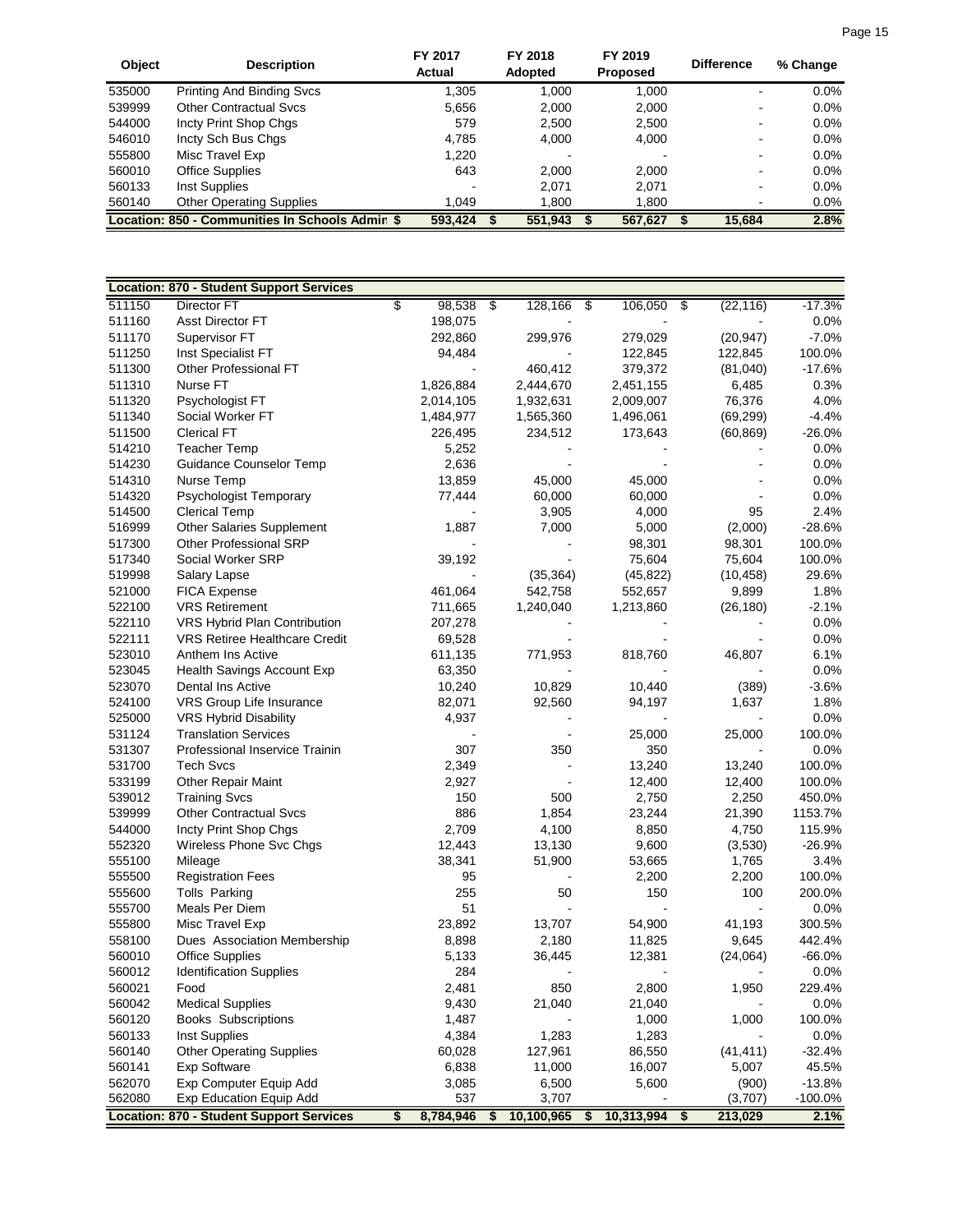| Object | <b>Description</b>                   | FY 2017       | FY 2018         | FY 2019  |           | <b>Difference</b> |        | % Change |
|--------|--------------------------------------|---------------|-----------------|----------|-----------|-------------------|--------|----------|
|        |                                      | Actual        | Adopted         | Proposed |           |                   |        |          |
|        |                                      |               |                 |          |           |                   |        |          |
|        | Location: 901 - School Board         |               |                 |          |           |                   |        |          |
| 511110 | <b>Board Member</b>                  | \$<br>84,583  | \$<br>85,081 \$ |          | 85,881 \$ |                   | 800    | 0.9%     |
| 511500 | <b>Clerical FT</b>                   | 115,778       | 117,947         |          | 135,660   |                   | 17,713 | 15.0%    |
| 516999 | <b>Other Salaries Supplement</b>     | 3,500         | 4,800           |          | 4,800     |                   |        | 0.0%     |
| 521000 | <b>FICA Expense</b>                  | 14,637        | 15,900          |          | 17,314    |                   | 1,414  | 8.9%     |
| 522100 | <b>VRS Retirement</b>                |               | 20,700          |          | 22,899    |                   | 2,199  | 10.6%    |
| 522110 | <b>VRS Hybrid Plan Contribution</b>  | 17,622        |                 |          |           |                   |        | 0.0%     |
| 522111 | <b>VRS Retiree Healthcare Credit</b> | 1,334         |                 |          |           |                   |        | 0.0%     |
| 523010 | Anthem Ins Active                    | 21,742        | 12,974          |          | 13,646    |                   | 672    | 5.2%     |
| 523045 | <b>Health Savings Account Exp</b>    | 2,800         |                 |          |           |                   |        | 0.0%     |
| 523070 | Dental Ins Active                    | 350           | 182             |          | 174       |                   | (8)    | $-4.4%$  |
| 524100 | VRS Group Life Insurance             | 1,575         | 1,545           |          | 1,778     |                   | 233    | 15.1%    |
| 525000 | <b>VRS Hybrid Disability</b>         | 421           |                 |          |           |                   |        | 0.0%     |
| 531700 | <b>Tech Svcs</b>                     |               | 16,000          |          | 16,000    |                   |        | 0.0%     |
| 539999 | <b>Other Contractual Svcs</b>        | 600           | 2,500           |          | 2,500     |                   |        | 0.0%     |
| 544000 | Incty Print Shop Chgs                | 309           | 500             |          | 500       |                   |        | 0.0%     |
| 546600 | Incty Telephone Chgs                 | 14            |                 |          |           |                   |        | 0.0%     |
| 552200 | <b>Private Courier Chgs</b>          |               | 1,000           |          | 1,000     |                   |        | 0.0%     |
| 554220 | <b>Facility Rental</b>               | 183           |                 |          |           |                   |        | 0.0%     |
| 555100 | Mileage                              | 3,319         | 10,000          |          | 10,000    |                   |        | 0.0%     |
| 555800 | Misc Travel Exp                      | 5,877         | 17,500          |          | 17,500    |                   |        | 0.0%     |
| 558100 | Dues Association Membership          | 36,646        | 32,450          |          | 32,450    |                   |        | 0.0%     |
| 560010 | <b>Office Supplies</b>               | 1,735         | 3,750           |          | 3,750     |                   |        | 0.0%     |
| 560021 | Food                                 | 6,292         | 7,000           |          | 7,000     |                   |        | 0.0%     |
| 560120 | Books Subscriptions                  |               | 100             |          | 100       |                   |        | 0.0%     |
| 560140 | <b>Other Operating Supplies</b>      | 91,291        |                 |          |           |                   |        | 0.0%     |
| 560141 | <b>Exp Software</b>                  | 18,600        | 1,500           |          | 1,500     |                   |        | 0.0%     |
| 562070 | Exp Computer Equip Add               |               | 500             |          | 500       |                   |        | 0.0%     |
|        | Location: 901 - School Board         | \$<br>429,208 | \$<br>351,929   | S        | 374,952   | \$                | 23,023 | 6.5%     |

|        | Location: 902 - Superintendent       |               |               |               |     |               |           |
|--------|--------------------------------------|---------------|---------------|---------------|-----|---------------|-----------|
| 511120 | Superintendent                       | \$<br>190,000 | \$<br>193,800 | 238,200<br>\$ |     | 44,400<br>- 5 | 22.9%     |
| 511150 | Director FT                          | 153,000       |               |               |     |               | 0.0%      |
| 511300 | Other Professional FT                |               |               | 55,080        |     | 55,080        | 100.0%    |
| 511500 | <b>Clerical FT</b>                   | 51,953        | 52,992        | 54,052        |     | 1,060         | 2.0%      |
| 517500 | <b>Clerical SRP</b>                  | 18,293        |               |               |     |               | 0.0%      |
| 519006 | Annual Leave Payout                  |               |               | 10,000        |     | 10.000        | 100.0%    |
| 519007 | Sick Leave Payout                    |               |               | 10,000        |     | 10,000        | 100.0%    |
| 521000 | FICA Expense                         | 32,606        | 13,913        | 18,852        |     | 4,939         | 35.5%     |
| 522100 | <b>VRS Retirement</b>                | 62,445        | 43,312        | 58,630        |     | 15,318        | 35.4%     |
| 522111 | <b>VRS Retiree Healthcare Credit</b> | 4,728         |               |               |     |               | 0.0%      |
| 523010 | Anthem Ins Active                    | 37,585        | 12,974        | 20,469        |     | 7,495         | 57.8%     |
| 523045 | <b>Health Savings Account Exp</b>    | 4,200         |               |               |     |               | 0.0%      |
| 523070 | <b>Dental Ins Active</b>             | 1,592         | 182           |               | 261 | 79            | 43.4%     |
| 524100 | VRS Group Life Insurance             | 5,580         | 3,233         | 4,550         |     | 1,317         | 40.7%     |
| 524200 | <b>Other Employee Benefits</b>       | 194,000       | 20,900        |               |     | (20,900)      | $-100.0%$ |
| 528300 | Car Allowances                       | 12,000        | 12,000        |               |     | (12,000)      | $-100.0%$ |
| 533299 | <b>Other Maint Svc Cont</b>          | 5,644         |               |               |     |               | 0.0%      |
| 539999 | <b>Other Contractual Sycs</b>        | 110,655       | 70,750        | 72,612        |     | 1,862         | 2.6%      |
| 544000 | Incty Print Shop Chgs                | 78            | 500           |               | 500 |               | 0.0%      |
| 554220 | <b>Facility Rental</b>               | 767           |               |               |     |               | 0.0%      |
| 555100 | Mileage                              | 453           | 1,250         | 1,250         |     |               | 0.0%      |
| 555600 | <b>Tolls Parking</b>                 | 28            |               |               |     |               | 0.0%      |
| 555800 | Misc Travel Exp                      | 15,480        | 7,025         | 7,025         |     |               | 0.0%      |
| 558100 | Dues Association Membership          | 31,884        | 6,950         | 31,950        |     | 25,000        | 359.7%    |
| 560010 | <b>Office Supplies</b>               | 868           | 1,000         | 1,000         |     |               | 0.0%      |
| 560021 | Food                                 | 647           | 300           |               | 300 |               | 0.0%      |
| 560120 | <b>Books Subscriptions</b>           | 91            | 1,600         | 1,600         |     |               | 0.0%      |
| 560123 | Copier / Printer Supplies            | 3,694         | 5,000         | 5,000         |     |               | 0.0%      |
| 560140 | <b>Other Operating Supplies</b>      | 268           |               |               |     |               | 0.0%      |
| 562070 | Exp Computer Equip Add               | 897           | 1,500         | 1,500         |     |               | 0.0%      |
|        | Location: 902 - Superintendent       | \$<br>939,436 | \$<br>449,181 | 592,831<br>\$ |     | 143,650<br>\$ | 32.0%     |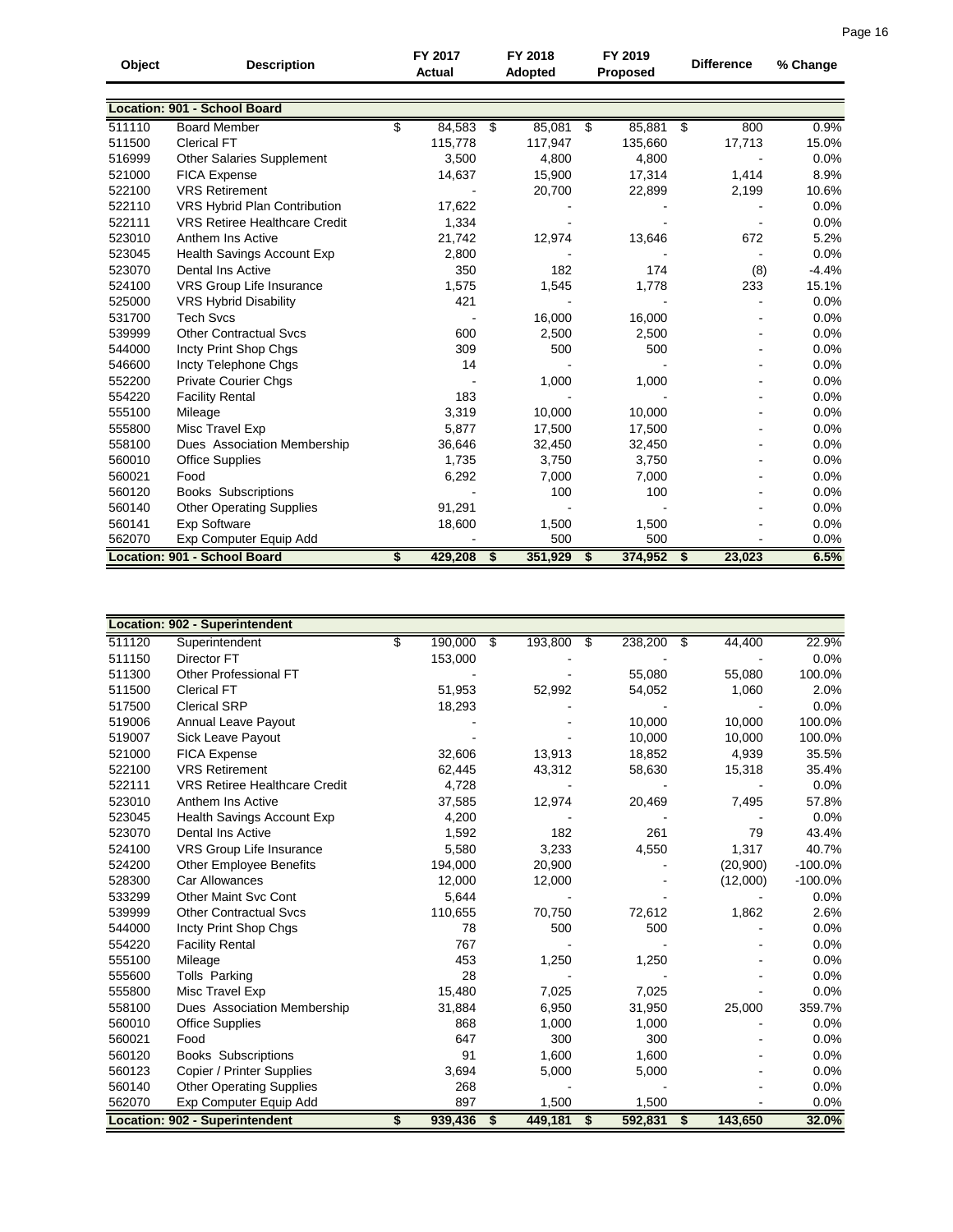| Object | <b>Description</b>                           | FY 2017<br><b>Actual</b> |     | FY 2018<br>Adopted | FY 2019<br><b>Proposed</b> |         |   | <b>Difference</b> | % Change |
|--------|----------------------------------------------|--------------------------|-----|--------------------|----------------------------|---------|---|-------------------|----------|
|        |                                              |                          |     |                    |                            |         |   |                   |          |
|        | <b>Location: 903 - School Board Attorney</b> |                          |     |                    |                            |         |   |                   |          |
| 511190 | <b>Other Admin Staff</b>                     | \$<br>116,306            | \$  | 248,053            | \$                         | 216,648 | S | (31, 405)         | $-12.7%$ |
| 514190 | <b>Other Administrative Temporary</b>        | 1,400                    |     |                    |                            |         |   |                   | 0.0%     |
| 517300 | Other Professional SRP                       | 55,290                   |     |                    |                            |         |   |                   | 0.0%     |
| 521000 | FICA Expense                                 | 11,766                   |     | 17,695             |                            | 15,883  |   | (1, 812)          | $-10.2%$ |
| 522100 | <b>VRS Retirement</b>                        | 17.775                   |     | 43,533             |                            | 36,570  |   | (6,963)           | $-16.0%$ |
| 522111 | <b>VRS Retiree Healthcare Credit</b>         | 1,346                    |     |                    |                            |         |   |                   | 0.0%     |
| 523010 | Anthem Ins Active                            | 6,083                    |     | 12,974             |                            | 13,646  |   | 672               | 5.2%     |
| 523070 | Dental Ins Active                            | 120                      |     | 182                |                            | 174     |   | (8)               | $-4.4%$  |
| 524100 | VRS Group Life Insurance                     | 1.588                    |     | 3,249              |                            | 2,839   |   | (410)             | $-12.6%$ |
| 531500 | Legal Svcs                                   | 151,118                  |     | 18,000             |                            | 18,000  |   |                   | $0.0\%$  |
| 539999 | <b>Other Contractual Svcs</b>                |                          |     | 750                |                            | 750     |   |                   | 0.0%     |
| 552100 | <b>Postal Svcs</b>                           | 27                       |     | 100                |                            | 100     |   |                   | 0.0%     |
| 555100 | Mileage                                      | 73                       |     | 100                |                            | 100     |   |                   | 0.0%     |
| 555800 | Misc Travel Exp                              | 2,529                    |     | 2.200              |                            | 2,200   |   |                   | 0.0%     |
| 558100 | Dues Association Membership                  | 205                      |     | 1,000              |                            | 1,000   |   |                   | 0.0%     |
| 560010 | <b>Office Supplies</b>                       |                          |     | 500                |                            | 500     |   |                   | 0.0%     |
| 560120 | Books Subscriptions                          | 1,590                    |     | 2,000              |                            | 2,000   |   |                   | 0.0%     |
| 560141 | <b>Exp Software</b>                          |                          |     | 3,300              |                            | 3,300   |   |                   | 0.0%     |
| 560147 | <b>Electronic Subscriptions</b>              |                          |     | 700                |                            | 700     |   |                   | 0.0%     |
| 561070 | Exp Computer Equip Rpl                       |                          |     | 300                |                            | 300     |   |                   | 0.0%     |
| 562020 | Exp Furniture And Equip Add                  |                          |     | 540                |                            | 540     |   |                   | 0.0%     |
| 562070 | Exp Computer Equip Add                       |                          |     | 300                |                            | 300     |   |                   | 0.0%     |
|        | <b>Location: 903 - School Board Attorney</b> | 367,216                  | - 5 | 355,476            | S                          | 315,550 | S | (39, 926)         | $-11.2%$ |

| Location: 904 - Chief Of Staff |                                 |  |             |         |         |         |         |        |  |  |  |  |
|--------------------------------|---------------------------------|--|-------------|---------|---------|---------|---------|--------|--|--|--|--|
| 511130                         | Assistant Superintendent        |  | S<br>$\sim$ | 156,060 |         | 165,548 | 9,488   | 6.1%   |  |  |  |  |
| 511300                         | Other Professional FT           |  |             |         |         | 98.940  | 98,940  | 100.0% |  |  |  |  |
| 511500                         | <b>Clerical FT</b>              |  |             |         |         | 44,370  | 44,370  | 100.0% |  |  |  |  |
| 521000                         | <b>FICA Expense</b>             |  |             | 9.312   |         | 20.413  | 11.101  | 119.2% |  |  |  |  |
| 522100                         | <b>VRS Retirement</b>           |  |             | 27,389  |         | 52,136  | 24,747  | 90.4%  |  |  |  |  |
| 523010                         | Anthem Ins Active               |  |             | 6.487   |         | 20.469  | 13,982  | 215.5% |  |  |  |  |
| 523070                         | Dental Ins Active               |  |             | 91      |         | 261     | 170     | 186.8% |  |  |  |  |
| 524100                         | <b>VRS Group Life Insurance</b> |  |             | 2.044   |         | 4,046   | 2,002   | 97.9%  |  |  |  |  |
|                                | Location: 904 - Chief Of Staff  |  |             | 201,383 | 406,183 |         | 204,800 | 101.7% |  |  |  |  |

|        | <b>Location: 907 - Chief Operations Officer</b> |         |         |   |         |      |       |          |
|--------|-------------------------------------------------|---------|---------|---|---------|------|-------|----------|
| 511130 | <b>Assistant Superintendent</b>                 | 151,925 | 154,964 | S | 158,062 | - \$ | 3,098 | 2.0%     |
| 511500 | <b>Clerical FT</b>                              |         | 42,983  |   | 43,843  |      | 860   | 2.0%     |
| 521000 | <b>FICA Expense</b>                             | 9,697   | 12.584  |   | 12.695  |      | 111   | 0.9%     |
| 522100 | <b>VRS Retirement</b>                           | 22,272  | 34,740  |   | 34,082  |      | (658) | $-1.9%$  |
| 522111 | <b>VRS Retiree Healthcare Credit</b>            | 1,686   |         |   |         |      |       | $0.0\%$  |
| 523010 | Anthem Ins Active                               |         | 12,974  |   | 13,646  |      | 672   | 5.2%     |
| 523070 | Dental Ins Active                               |         | 182     |   | 174     |      | (8)   | $-4.4%$  |
| 524100 | VRS Group Life Insurance                        | 1,990   | 2,593   |   | 2,645   |      | 52    | 2.0%     |
| 539012 | <b>Training Svcs</b>                            |         | 4,500   |   | 4,000   |      | (500) | $-11.1%$ |
| 539999 | <b>Other Contractual Sycs</b>                   | 6,920   |         |   |         |      |       | $0.0\%$  |
| 555800 | Misc Travel Exp                                 | 374     |         |   |         |      |       | $0.0\%$  |
| 560010 | <b>Office Supplies</b>                          |         | 500     |   | 1,000   |      | 500   | 100.0%   |
| 562040 | Telecom Eq Exp Add                              | 997     |         |   |         |      |       | $0.0\%$  |
| 562070 | Exp Computer Equip Add                          | 638     |         |   |         |      |       | $0.0\%$  |
|        | <b>Location: 907 - Chief Operations Officer</b> | 196,499 | 266,020 |   | 270,147 | 5    | 4,127 | 1.6%     |

| Location: 909 - Chief Of Schools |                          |  |        |         |         |          |         |  |  |  |  |  |  |
|----------------------------------|--------------------------|--|--------|---------|---------|----------|---------|--|--|--|--|--|--|
| 511130                           | Assistant Superintendent |  | $\sim$ | 147.900 | 145.860 | (2,040)  | $-1.4%$ |  |  |  |  |  |  |
| 519998                           | Salary Lapse             |  | ۰      | (2,588) | (3,234) | (646)    | 25.0%   |  |  |  |  |  |  |
| 521000                           | <b>FICA Expense</b>      |  | ۰.     | 9.110   | 9.082   | (28)     | $-0.3%$ |  |  |  |  |  |  |
| 522100                           | <b>VRS Retirement</b>    |  |        | 25.956  | 24.621  | (1, 335) | $-5.1%$ |  |  |  |  |  |  |
| 523010                           | Anthem Ins Active        |  | $\sim$ | 6.487   | 6.823   | 336      | 5.2%    |  |  |  |  |  |  |
| 523070                           | Dental Ins Active        |  | -      | 91      | 87      | (4)      | $-4.4%$ |  |  |  |  |  |  |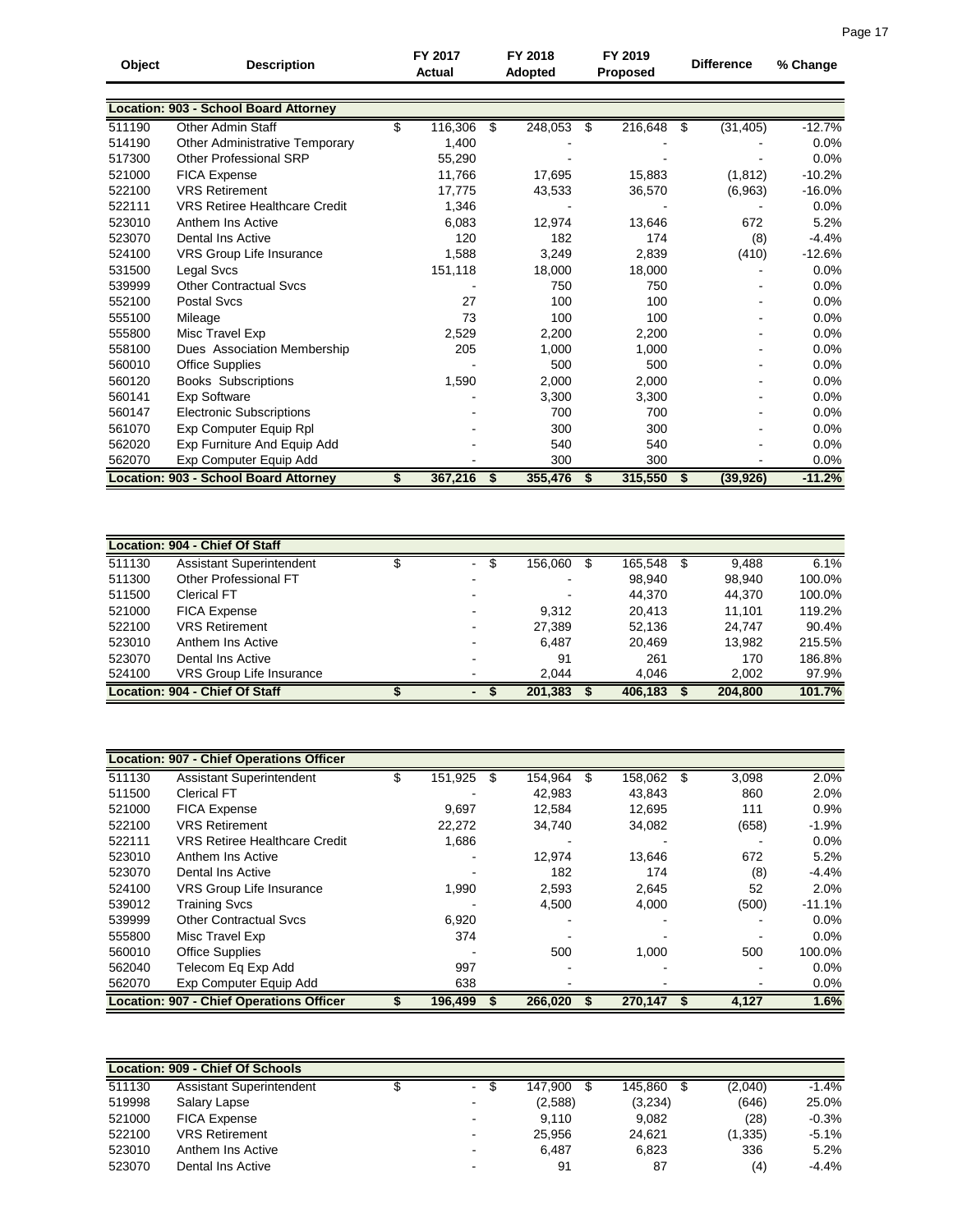| Object | <b>Description</b>               | FY 2017<br>Actual        | FY 2018<br><b>Adopted</b> | FY 2019<br><b>Proposed</b> | <b>Difference</b> | % Change |
|--------|----------------------------------|--------------------------|---------------------------|----------------------------|-------------------|----------|
| 524100 | <b>VRS Group Life Insurance</b>  |                          | 1.937                     | 1.911                      | (26)              | $-1.3%$  |
| 533299 | Other Maint Svc Cont             | -                        |                           | 95.000                     | 95.000            | 100.0%   |
| 555100 | Mileage                          | -                        |                           | 7.020                      | 7.020             | 100.0%   |
| 555600 | Tolls Parking                    | -                        | -                         | 100                        | 100               | 100.0%   |
| 558100 | Dues Association Membership      |                          |                           | 1.085                      | 1.085             | 100.0%   |
| 560140 | <b>Other Operating Supplies</b>  |                          |                           | 5.923                      | 5.923             | 100.0%   |
|        | Location: 909 - Chief Of Schools | $\overline{\phantom{0}}$ | 188.893                   | 294.278                    | 105.385           | 55.8%    |

|        | Location: 916 - Middle School Leadership |              |          |          |                |          |
|--------|------------------------------------------|--------------|----------|----------|----------------|----------|
| 511150 | Director FT                              | 118,035<br>S | 120,396  | 112,200  | (8, 196)<br>\$ | $-6.8%$  |
| 519998 | Salary Lapse                             |              | (2, 107) | (2, 487) | (380)          | 18.0%    |
| 521000 | <b>FICA Expense</b>                      | 8.949        | 8.727    | 8.249    | (478)          | $-5.5%$  |
| 522100 | <b>VRS Retirement</b>                    | 17.304       | 21.129   | 18,939   | (2, 190)       | $-10.4%$ |
| 522111 | <b>VRS Retiree Healthcare Credit</b>     | 1,310        |          |          |                | 0.0%     |
| 523010 | Anthem Ins Active                        | 6,083        | 6.487    | 6,823    | 336            | 5.2%     |
| 523070 | Dental Ins Active                        | 120          | 91       | 87       | (4)            | $-4.4%$  |
| 524100 | VRS Group Life Insurance                 | 1.546        | 1.577    | 1,470    | (107)          | $-6.8%$  |
| 555100 | Mileage                                  |              |          | 4.700    | 4.700          | 100.0%   |
| 555800 | Misc Travel Exp                          |              |          | 2,900    | 2,900          | 100.0%   |
| 558100 | Dues Association Membership              |              |          | 675      | 675            | 100.0%   |
|        | Location: 916 - Middle School Leadership | 153,347      | 156,300  | 153,556  | (2,744)        | $-1.8%$  |

|        | Location: 921 - HR & Employee Services |        |        |                          |                           |
|--------|----------------------------------------|--------|--------|--------------------------|---------------------------|
| 511130 | Assistant Superintendent               | $\sim$ | $\sim$ |                          | $0.0\%$<br>$\blacksquare$ |
| 511500 | <b>Clerical FT</b>                     |        |        |                          | $0.0\%$<br>$\blacksquare$ |
| 517130 | <b>Asst Superintendent SRP</b>         | 58,956 |        | -                        | $0.0\%$<br>$\blacksquare$ |
| 517500 | <b>Clerical SRP</b>                    | 16.183 |        |                          | $0.0\%$<br>$\blacksquare$ |
| 521000 | <b>FICA Expense</b>                    | 3,950  |        |                          | $0.0\%$<br>-              |
| 523010 | Anthem Ins Active                      | 6.083  |        |                          | $0.0\%$<br>$\blacksquare$ |
|        | Location: 921 - HR & Employee Services | 85.172 |        | $\overline{\phantom{0}}$ | 0.0%                      |

|        | <b>Location: 922 - Human Resources</b> |               |      |         |   |         |     |            |          |
|--------|----------------------------------------|---------------|------|---------|---|---------|-----|------------|----------|
| 511150 | <b>Director FT</b>                     | \$<br>117,816 | - \$ | 146,451 | S | 142,800 | -\$ | (3,651)    | $-2.5%$  |
| 511160 | Asst Director FT                       |               |      |         |   |         |     |            | 0.0%     |
| 511170 | Supervisor FT                          | 53,599        |      | 54,671  |   | 55,764  |     | 1,093      | 2.0%     |
| 511300 | Other Professional FT                  | 401.713       |      | 642,106 |   | 498,068 |     | (144, 038) | $-22.4%$ |
| 511500 | <b>Clerical FT</b>                     | 507,040       |      | 519,230 |   | 545,276 |     | 26,046     | 5.0%     |
| 514500 | <b>Clerical Temp</b>                   | 19,245        |      | 19,500  |   | 19,500  |     |            | 0.0%     |
| 517160 | Assistant Director, SRP                | 35,030        |      |         |   |         |     |            | 0.0%     |
| 517300 | Other Professional SRP                 |               |      |         |   | 78,962  |     | 78,962     | 100.0%   |
| 521000 | <b>FICA Expense</b>                    | 80,332        |      | 103,289 |   | 100,736 |     | (2,553)    | $-2.5%$  |
| 522100 | <b>VRS Retirement</b>                  | 141,573       |      | 239,111 |   | 222,965 |     | (16, 146)  | $-6.8%$  |
| 522110 | <b>VRS Hybrid Plan Contribution</b>    | 14,970        |      |         |   |         |     |            | 0.0%     |
| 522111 | <b>VRS Retiree Healthcare Credit</b>   | 11,606        |      |         |   |         |     |            | 0.0%     |
| 523010 | Anthem Ins Active                      | 136,122       |      | 149,201 |   | 156,929 |     | 7,728      | 5.2%     |
| 523045 | Health Savings Account Exp             | 22,633        |      |         |   |         |     |            | 0.0%     |
| 523070 | <b>Dental Ins Active</b>               | 2,475         |      | 2,093   |   | 2,001   |     | (92)       | $-4.4%$  |
| 524100 | VRS Group Life Insurance               | 14,145        |      | 17,847  |   | 17,305  |     | (542)      | $-3.0%$  |
| 525000 | <b>VRS Hybrid Disability</b>           | 359           |      |         |   |         |     |            | 0.0%     |
| 531100 | <b>Professional Health Svcs</b>        | 7,405         |      | 5,000   |   | 6,000   |     | 1,000      | 20.0%    |
| 531500 | <b>Legal Svcs</b>                      | 375           |      | 500     |   | 400     |     | (100)      | $-20.0%$ |
| 531999 | <b>Other Professional Svcs</b>         | 88.749        |      | 85,747  |   | 88,749  |     | 3,002      | 3.5%     |
| 533275 | Software Maint Annual Contract         | 37,600        |      | 37,600  |   | 37,600  |     |            | 0.0%     |
| 533299 | <b>Other Maint Svc Cont</b>            | 39,053        |      | 47,195  |   | 47,195  |     |            | 0.0%     |
| 536001 | Media Advertising                      | 18,431        |      | 18,000  |   | 18,000  |     |            | 0.0%     |
| 539999 | <b>Other Contractual Svcs</b>          | 8,093         |      | 10,500  |   | 7,065   |     | (3, 435)   | $-32.7%$ |
| 544000 | Incty Print Shop Chgs                  | 3,316         |      | 3,000   |   | 3,000   |     |            | 0.0%     |
| 552300 | Telecommunications                     | 2,387         |      | 2,624   |   | 2,624   |     |            | 0.0%     |
| 555100 | Mileage                                | 2,037         |      | 2,000   |   | 2,000   |     |            | 0.0%     |
| 555600 | Tolls Parking                          | 24            |      | 110     |   | 50      |     | (60)       | $-54.5%$ |
| 555800 | Misc Travel Exp                        | 11,127        |      | 17,000  |   | 14,000  |     | (3,000)    | $-17.6%$ |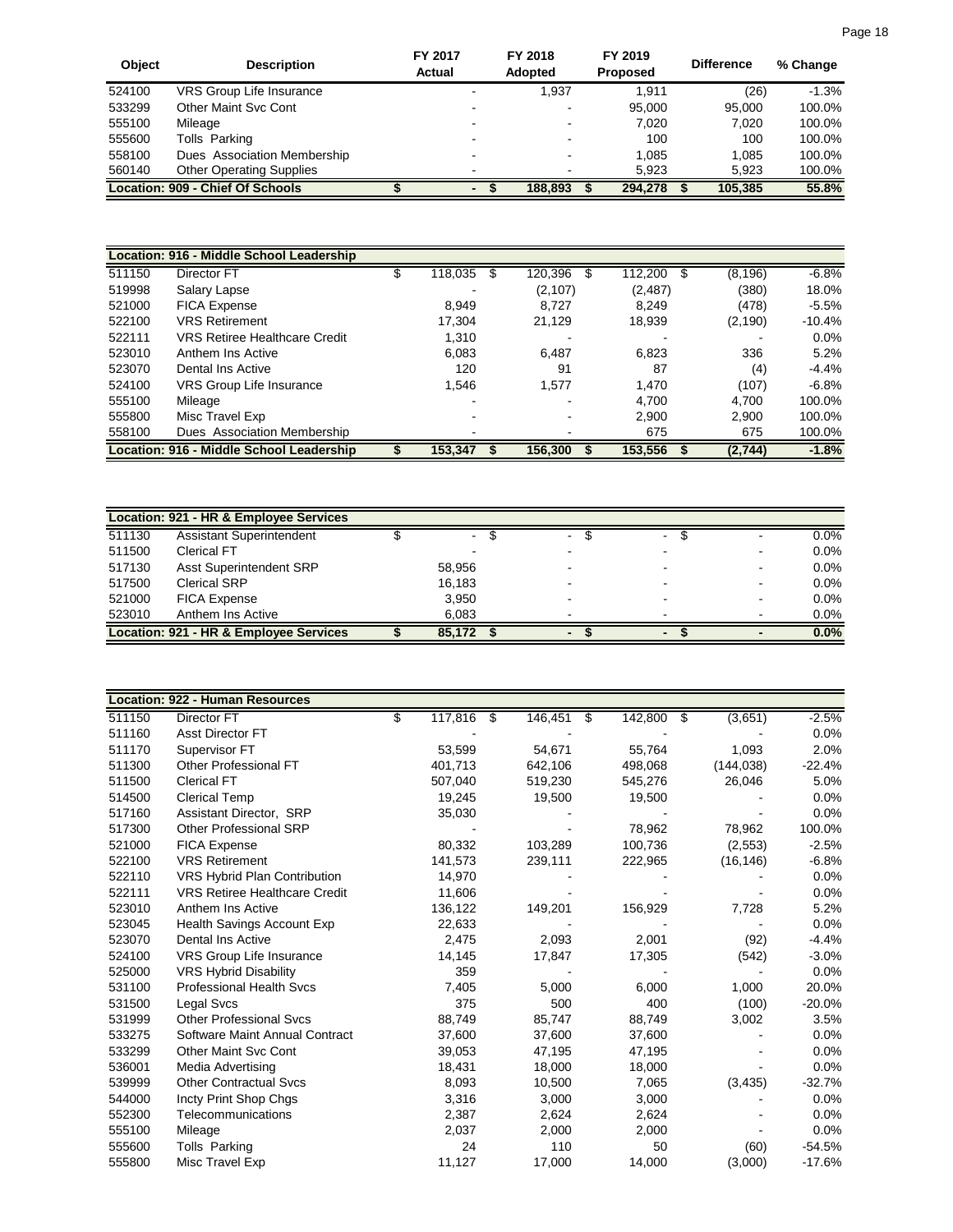| Object | <b>Description</b>                     | FY 2017<br>Actual | FY 2018<br><b>Adopted</b> | FY 2019<br><b>Proposed</b> | <b>Difference</b> |           | % Change |
|--------|----------------------------------------|-------------------|---------------------------|----------------------------|-------------------|-----------|----------|
| 558100 | Dues Association Membership            | 1.429             | 2.000                     | 4,168                      |                   | 2,168     | 108.4%   |
| 558610 | <b>Other Chgs And Services</b>         | 525               |                           |                            |                   |           | $0.0\%$  |
| 560010 | <b>Office Supplies</b>                 | 12.979            | 15.000                    | 15.300                     |                   | 300       | 2.0%     |
| 560021 | Food                                   | 2.222             | 2.000                     | 1.500                      |                   | (500)     | $-25.0%$ |
| 560120 | <b>Books Subscriptions</b>             | 1,238             | 1.000                     | 1,250                      |                   | 250       | 25.0%    |
| 560123 | Copier / Printer Supplies              | 183               | 200                       | 650                        |                   | 450       | 225.0%   |
| 560141 | Exp Software                           |                   |                           | 4.000                      |                   | 4.000     | 100.0%   |
| 562020 | Exp Furniture And Equip Add            |                   | 1.000                     | 1.000                      |                   |           | $0.0\%$  |
| 562070 | Exp Computer Equip Add                 | 11.976            | 6.000                     | 6.000                      |                   |           | $0.0\%$  |
| 562080 | Exp Education Equip Add                |                   | 375                       | 300                        |                   | (75)      | $-20.0%$ |
|        | <b>Location: 922 - Human Resources</b> | .807.807          | 2.150.350                 | 2.101.157                  |                   | (49, 193) | $-2.3%$  |

|        | <b>Location: 923 - Compensation &amp; Benefits</b> |                    |                 |                    |                         |                |          |
|--------|----------------------------------------------------|--------------------|-----------------|--------------------|-------------------------|----------------|----------|
| 511150 | <b>Director FT</b>                                 | \$<br>$121,122$ \$ | 123,543         | \$<br>$126,015$ \$ |                         | 2,472          | 2.0%     |
| 511300 | Other Professional FT                              | 316,665            | 322,998         | 333,158            |                         | 10,160         | 3.1%     |
| 511500 | <b>Clerical FT</b>                                 | 133,151            | 136,333         | 148,111            |                         | 11,778         | 8.6%     |
| 511999 | <b>Other Salaries FT</b>                           | 360                |                 |                    |                         |                | 0.0%     |
| 512000 | Salaries And Wages OT                              | 2,882              |                 |                    |                         |                | 0.0%     |
| 512500 | <b>Clerical Overtime</b>                           |                    | 5,000           | 3,000              |                         | (2,000)        | $-40.0%$ |
| 514500 | <b>Clerical Temp</b>                               | 238                |                 | 3,000              |                         | 3,000          | 100.0%   |
| 516999 | <b>Other Salaries Supplement</b>                   | 2,855              |                 | 600                |                         | 600            | 100.0%   |
| 521000 | <b>FICA Expense</b>                                | 41,760             | 44,363          | 46,201             |                         | 1,838          | 4.1%     |
| 522100 | <b>VRS Retirement</b>                              | 83,774             | 102,294         | 102,510            |                         | 216            | 0.2%     |
| 522111 | <b>VRS Retiree Healthcare Credit</b>               | 6,342              |                 |                    |                         |                | 0.0%     |
| 523010 | Anthem Ins Active                                  | 40,491             | 51,896          | 54,584             |                         | 2,688          | 5.2%     |
| 523045 | Health Savings Account Exp                         | 10,500             |                 |                    |                         |                | 0.0%     |
| 523070 | <b>Dental Ins Active</b>                           | 840                | 728             | 696                |                         | (32)           | $-4.4%$  |
| 524100 | VRS Group Life Insurance                           | 7,486              | 7,635           | 7,956              |                         | 321            | 4.2%     |
| 531100 | <b>Professional Health Svcs</b>                    | 88,160             | 100,000         | 100,000            |                         |                | 0.0%     |
| 531308 | Professional Education Svc                         | 274                | 1,500           | 1,500              |                         |                | 0.0%     |
| 531700 | <b>Tech Svcs</b>                                   | 75,198             | 82,000          | 82,000             |                         |                | 0.0%     |
| 531999 | <b>Other Professional Sycs</b>                     | 91,909             |                 | 100,000            |                         | 100,000        | 100.0%   |
| 533199 | <b>Other Repair Maint</b>                          | 525                |                 | 800                |                         | 800            | 100.0%   |
| 533299 | <b>Other Maint Svc Cont</b>                        | 1,971              |                 | 1,000              |                         | 1,000          | 100.0%   |
| 536001 | Media Advertising                                  | 1,337              |                 | 1,400              |                         | 1,400          | 100.0%   |
| 539001 | Criminal History Bckgrnd Check                     | 272                |                 |                    |                         |                | 0.0%     |
| 539999 | <b>Other Contractual Svcs</b>                      | 433                | 86,920          | 11,920             |                         | (75,000)       | $-86.3%$ |
| 544000 | Incty Print Shop Chgs                              | 7,987              | 8,200           | 8,900              |                         | 700            | 8.5%     |
| 552320 | Wireless Phone Svc Chgs                            | 639                |                 | 600                |                         | 600            | 100.0%   |
| 552330 | Other Local Telephone Service                      |                    | 3,148           | 3,148              |                         |                | 0.0%     |
| 554200 | <b>Bldg Rent Or Lease</b>                          | 9,845              |                 |                    |                         |                | 0.0%     |
| 554300 | <b>Other Leases Rentals</b>                        | 60                 |                 | 200                |                         | 200            | 100.0%   |
| 555100 | Mileage                                            | 1,040              | 1,000           | 1,650              |                         | 650            | 65.0%    |
| 555800 | Misc Travel Exp                                    | 99                 | 200             | 300                |                         | 100            | 50.0%    |
| 558100 | Dues Association Membership                        | 620                | 1,000           | 1,000              |                         | $\overline{a}$ | 0.0%     |
| 560010 | <b>Office Supplies</b>                             | 4,216              | 5,000           | 5,300              |                         | 300            | 6.0%     |
| 560021 | Food                                               | 902                |                 | 900                |                         | 900            | 100.0%   |
| 560120 | <b>Books Subscriptions</b>                         | 220                | 500             | 500                |                         |                | 0.0%     |
| 560123 | Copier / Printer Supplies                          | 307                |                 |                    |                         |                | 0.0%     |
| 560140 | <b>Other Operating Supplies</b>                    | 13,871             |                 | 13,800             |                         | 13,800         | 100.0%   |
| 562020 | Exp Furniture And Equip Add                        | 345                |                 | 500                |                         | 500            | 100.0%   |
|        | <b>Location: 923 - Compensation &amp; Benefits</b> | \$<br>1,068,696    | \$<br>1,084,258 | \$<br>1,161,249    | $\overline{\mathbf{s}}$ | 76,991         | 7.1%     |

|        | Location: 928 - Human Resources - Systems |        |        |        |                |         |
|--------|-------------------------------------------|--------|--------|--------|----------------|---------|
| 511350 | System Analyst Programmer FT              | 61,924 | 63,162 | 64,426 | 1,264          | 2.0%    |
| 521000 | <b>FICA Expense</b>                       | 4,702  | 4.832  | 4.929  | 97             | 2.0%    |
| 522100 | <b>VRS Retirement</b>                     | 9.078  | 11.085 | 10.875 | (210)          | $-1.9%$ |
| 522111 | <b>VRS Retiree Healthcare Credit</b>      | 687    |        |        | $\blacksquare$ | 0.0%    |
| 523010 | Anthem Ins Active                         | 6.083  | 6.487  | 6.823  | 336            | 5.2%    |
| 523070 | Dental Ins Active                         | 120    | 91     | 87     | (4)            | $-4.4%$ |
| 524100 | <b>VRS Group Life Insurance</b>           | 811    | 827    | 844    | 17             | 2.1%    |
|        | Location: 928 - Human Resources - Systems | 83,405 | 86,484 | 87.984 | 1,500          | 1.7%    |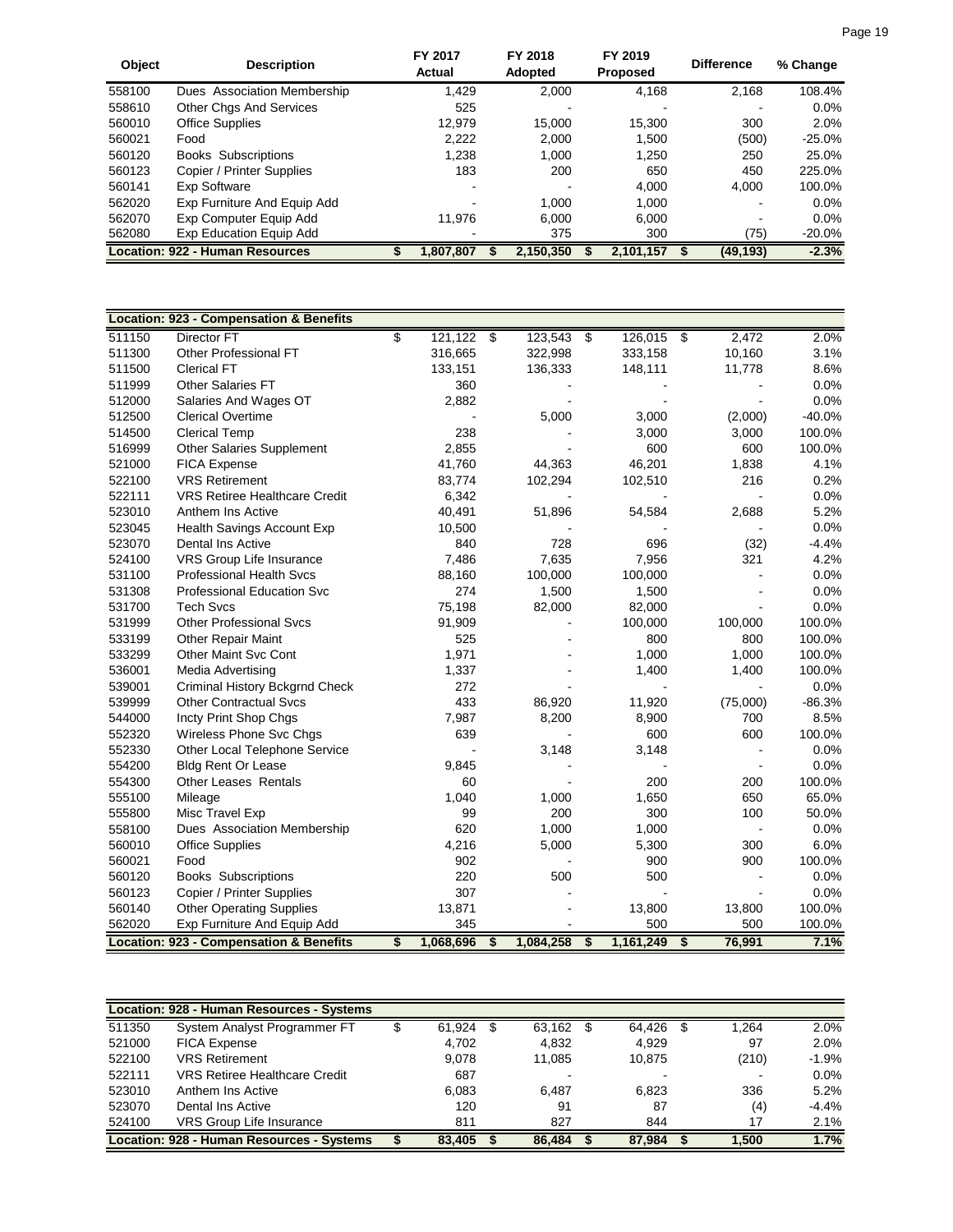| Object           | Description                                                   | FY 2017<br>Actual  | FY 2018<br>Adopted   | FY 2019<br><b>Proposed</b> | <b>Difference</b> | % Change             |
|------------------|---------------------------------------------------------------|--------------------|----------------------|----------------------------|-------------------|----------------------|
|                  |                                                               |                    |                      |                            |                   |                      |
|                  | Location: 931 - School O&M                                    |                    |                      |                            |                   |                      |
| 511150           | <b>Director FT</b>                                            | \$<br>125,000      | $\bullet$<br>127,500 | 130,050<br>- \$            | 2,550<br>\$       | 2.0%                 |
| 511160           | <b>Asst Director FT</b>                                       | 219,989            | 292,740              | 202,062                    | (90, 678)         | $-31.0%$             |
| 511170           | Supervisor FT                                                 | 733,894            | 779,894              | 1,037,076                  | 257,182           | 33.0%                |
| 511300           | Other Professional FT                                         | 45,126             | 139,682              | 161,498                    | 21,816            | 15.6%                |
| 511350           | System Analyst Programmer FT<br><b>Clerical FT</b>            | 160,664            |                      | 95,370                     | 95,370            | 100.0%               |
| 511500<br>511610 | <b>Trades Crafts FT</b>                                       | 2,570,523          | 411,030              | 356,231                    | (54, 799)         | $-13.3%$<br>$-17.8%$ |
| 511630           | <b>Facility Coordinator</b>                                   | 1,430,666          | 3,338,575            | 2,744,669                  | (593,906)         | $-2.5%$              |
| 511820           | <b>Equip Operator FT</b>                                      | 1,656              | 2,391,613            | 2,332,418                  | (59, 195)         | 0.0%                 |
| 511840           | <b>Service Crew</b>                                           |                    |                      |                            |                   | 0.0%                 |
| 511910           | Custodian FT                                                  | 273,988            | 250,359              | 4,997,385                  | 4,747,026         | 1896.1%              |
| 512000           | Salaries And Wages OT                                         | 129,784            | 55,000               | 699,471                    | 644,471           | 1171.8%              |
| 512500           | <b>Clerical Overtime</b>                                      |                    | 2,500                |                            | (2,500)           | $-100.0\%$           |
| 512610           | <b>Trades Crafts OT</b>                                       |                    | 100,000              |                            | (100,000)         | $-100.0%$            |
| 513170           | Admin Supervisor PT                                           |                    |                      | 52,283                     | 52,283            | 100.0%               |
| 514500           | <b>Clerical Temp</b>                                          | 1,692              | 3,000                |                            | (3,000)           | $-100.0%$            |
| 514610           | <b>Trades Crafts Temp</b>                                     | 56,345             | 45,000               |                            | (45,000)          | $-100.0%$            |
| 515910           | Custodian Sub                                                 |                    |                      | 55,076                     | 55,076            | 100.0%               |
| 517160           | Assistant Director, SRP                                       | 80,494             |                      |                            |                   | 0.0%                 |
| 517170           | Supervisor SRP                                                | 13,454             |                      |                            |                   | 0.0%                 |
| 517300           | Other Professional SRP                                        | 25,643             |                      |                            |                   | 0.0%                 |
| 517500           | <b>Clerical SRP</b>                                           | 32,313             |                      |                            |                   | 0.0%                 |
| 517610           | <b>Trades Crafts SRP</b>                                      | 120,953            |                      | 154,493                    | 154,493           | 100.0%               |
| 517630           | <b>Facility Coordinator</b>                                   | 113,140            |                      | 52,737                     | 52,737            | 100.0%               |
| 517820           | <b>Equipment Operator SRP</b>                                 | 35,411             |                      |                            |                   | 0.0%                 |
| 517910           | Custodian SRP                                                 | 32,506             |                      |                            |                   | 0.0%                 |
| 519006           | Annual Leave Payout                                           | 6,417              |                      |                            |                   | 0.0%                 |
| 519007           | Sick Leave Payout                                             | (6, 417)           |                      |                            |                   | 0.0%                 |
| 519998           | Salary Lapse                                                  |                    | (77, 315)            | (123, 156)                 | (45, 841)         | 59.3%                |
| 521000           | <b>FICA Expense</b>                                           | 443,558            | 606,314              | 998,981                    | 392,667           | 64.8%                |
| 522100           | <b>VRS Retirement</b>                                         | 462,780            | 868,416              | 1,319,905                  | 451,489           | 52.0%                |
| 522110           | VRS Hybrid Plan Contribution                                  | 134,096            |                      |                            |                   | 0.0%                 |
| 522111           | <b>VRS Retiree Healthcare Credit</b>                          | 11,940             |                      |                            |                   | 0.0%                 |
| 523010           | Anthem Ins Active                                             | 868,346            | 973,050              | 2,087,838                  | 1,114,788         | 114.6%               |
| 523045           | Health Savings Account Exp                                    | 40,075             |                      |                            |                   | 0.0%                 |
| 523070           | Dental Ins Active                                             | 14,598             | 13,650               | 26,622                     | 12,972            | 95.0%                |
| 524100           | VRS Group Life Insurance                                      | 73,102             | 101,279              | 160,694                    | 59,415            | 58.7%                |
| 525000           | <b>VRS Hybrid Disability</b>                                  | 4,065              |                      |                            |                   | 0.0%                 |
| 531308           | Professional Education Svc                                    | 4,971              | 10,000               | 41,000                     | 31,000            | 310.0%               |
| 531700           | <b>Tech Svcs</b>                                              |                    | 50,000               | 50,000                     |                   | 0.0%                 |
| 531999           | <b>Other Professional Svcs</b>                                | 223,162            |                      |                            |                   | 0.0%                 |
| 533199           | <b>Other Repair Maint</b>                                     |                    |                      | 5,500                      | 5,500             | 100.0%               |
| 533275<br>533299 | Software Maint Annual Contract<br><b>Other Maint Svc Cont</b> | 2,338<br>1,295,663 | 900,000              | 445,077                    | (454, 923)        | 0.0%<br>$-50.5%$     |
| 539008           | <b>Permits And Licenses</b>                                   | 4,667              | 15,000               | 5,000                      | (10,000)          | $-66.7%$             |
| 539030           | <b>Movement Of Trailers</b>                                   | 325,969            | 250,000              |                            | (250,000)         | $-100.0\%$           |
| 539999           | <b>Other Contractual Svcs</b>                                 | 11,470,769         | 11,854,300           | 11,671,200                 | (183, 100)        | $-1.5%$              |
| 542000           | Incty Fleet Vehicle Operation                                 | 264,229            | 330,000              | 330,000                    |                   | 0.0%                 |
| 542006           | Incty Fleet Fuel Sales                                        | 193,219            | 624,316              | 624,300                    | (16)              | 0.0%                 |
| 544000           | Incty Print Shop Chgs                                         | 598                | 7,500                | 2,000                      | (5,500)           | $-73.3%$             |
| 545010           | Incty Risk Mgmt Self Ins                                      | 3,273,564          | 3,291,515            | 3,493,300                  | 201,785           | 6.1%                 |
| 546400           | Incty Energy Mgmt Fees                                        | 42,100             |                      | 46,004                     | 46,004            | 100.0%               |
| 546500           | Incty Grounds Maint                                           | 1,829,500          |                      |                            |                   | 0.0%                 |
| 546600           | Incty Telephone Chgs                                          | 42,446             | 41,000               | 43,299                     | 2,299             | 5.6%                 |
| 546803           | Incty Radio Shop Annual                                       | 2,892              | 2,976                |                            | (2,976)           | $-100.0%$            |
| 551100           | <b>Electric Svcs</b>                                          | 9,460,751          | 9,300,000            | 9,300,000                  |                   | 0.0%                 |
| 551210           | <b>Heating Natural Gas</b>                                    | 953,469            | 1,100,000            | 1,100,000                  |                   | 0.0%                 |
| 551211           | <b>Heating Gas</b>                                            | 19,432             | 30,000               | 30,000                     |                   | 0.0%                 |
| 551220           | <b>Heating Propane</b>                                        | 166,477            | 150,000              | 150,000                    |                   | 0.0%                 |
| 551310           | Water Svc                                                     | 428,735            | 375,000              | 375,000                    |                   | 0.0%                 |
| 551320           | Sewer Svc                                                     | 496,356            | 415,000              | 415,000                    |                   | 0.0%                 |
| 552300           | Telecommunications                                            | 677,251            | 780,000              | 780,000                    |                   | 0.0%                 |
| 552320           | Wireless Phone Svc Chgs                                       | 110,904            | 145,000              | 145,000                    |                   | 0.0%                 |
| 554100           | Lease Rent Equip                                              | 3,898              | 10,000               | 32,220                     | 22,220            | 222.2%               |
| 555100           | Mileage                                                       | 11,006             |                      | 11,286                     | 11,286            | 100.0%               |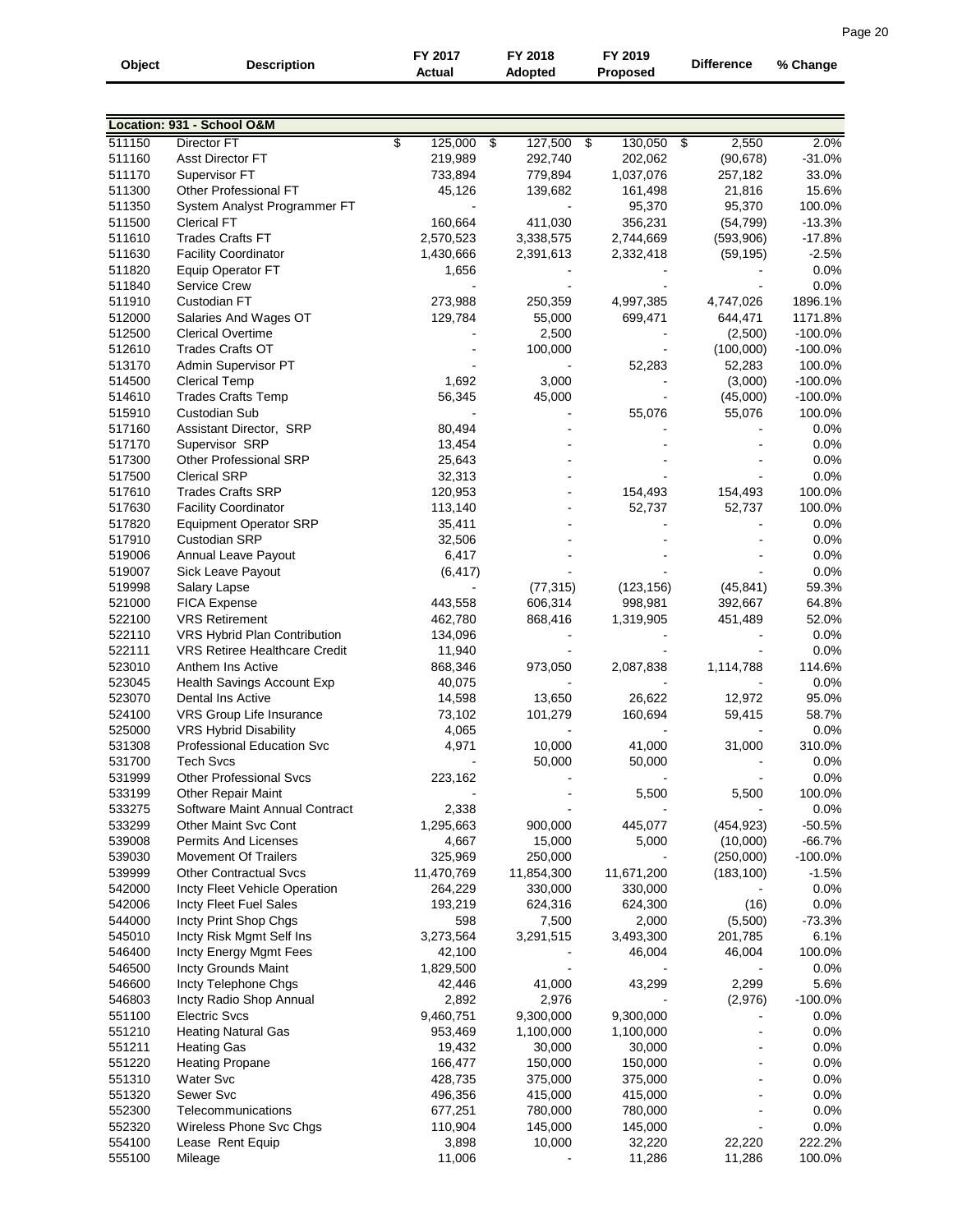| Object | <b>Description</b>               | FY 2017<br>Actual | FY 2018<br>Adopted | FY 2019<br><b>Proposed</b> | <b>Difference</b> | % Change  |
|--------|----------------------------------|-------------------|--------------------|----------------------------|-------------------|-----------|
| 555200 | <b>Education And Conferences</b> | 1,529             |                    | 3,000                      | 3,000             | 100.0%    |
| 555500 | <b>Registration Fees</b>         | 222               |                    |                            |                   | $0.0\%$   |
| 555600 | Tolls Parking                    | 2                 |                    |                            |                   | 0.0%      |
| 555800 | Misc Travel Exp                  | 1,597             | 10,000             |                            | (10,000)          | $-100.0%$ |
| 558100 | Dues Association Membership      | 535               | 9,000              | 4,000                      | (5,000)           | $-55.6%$  |
| 560010 | <b>Office Supplies</b>           | 7,555             | 15,000             | 20,676                     | 5,676             | 37.8%     |
| 560021 | Food                             | 487               |                    |                            |                   | 0.0%      |
| 560030 | <b>Agricultural Supplies</b>     | 3,480             | 10,000             |                            | (10,000)          | $-100.0%$ |
| 560053 | <b>Janitorial Supplies</b>       | 1,709             | 25,000             | 549,200                    | 524,200           | 2096.8%   |
| 560070 | Repair Maint Supply              | 1,388,627         | 2,188,590          | 2,188,590                  |                   | 0.0%      |
| 560091 | <b>Tires And Tubes</b>           | 721               |                    |                            |                   | 0.0%      |
| 560110 | Uniforms                         | 35,873            | 35,000             | 125,900                    | 90,900            | 259.7%    |
| 560120 | <b>Books Subscriptions</b>       | 25,144            | 350                | 350                        |                   | 0.0%      |
| 560141 | Exp Software                     | 32,033            | 500                | 129,080                    | 128,580           | 25716.0%  |
| 561020 | Exp Furniture And Equip Rpl      | 12,153            |                    |                            |                   | 0.0%      |
| 562070 | Exp Computer Equip Add           | 21,630            | 15,000             | 75,480                     | 60,480            | 403.2%    |
| 581020 | Capital Furniture Fixture Rpl    | 17,955            |                    |                            |                   | $0.0\%$   |
| 581080 | Capital Education Equip Rpl      | 111,751           |                    |                            |                   | $0.0\%$   |
| 582010 | Capital Mach And Equip Add       | 42,500            |                    | 192,144                    | 192,144           | 100.0%    |
| 582040 | Capital Telecom Equip Adl        | 9,990             |                    |                            |                   | $0.0\%$   |
| 582061 | Capital Svc Vehicle Add          | 5,500             |                    |                            |                   | 0.0%      |
| 582190 | Capital Trailer Add              | 185,141           |                    |                            |                   | 0.0%      |
| 583111 | Site Improv                      | 140,542           |                    |                            |                   | 0.0%      |
|        | Location: 931 - School O&M       |                   | 42,412,334         | 49,925,309<br>S            | 7,512,975<br>S    | 17.7%     |

|        | <b>Location: 932 - Warehouse</b>     |    |           |    |           |           |                  |            |
|--------|--------------------------------------|----|-----------|----|-----------|-----------|------------------|------------|
| 511160 | Asst Director FT                     | \$ |           | \$ |           | S         | \$               | 0.0%       |
| 511500 | <b>Clerical FT</b>                   |    | 36,748    |    | 37,483    | 38,233    | 750              | 2.0%       |
| 511610 | <b>Trades Crafts FT</b>              |    |           |    |           |           |                  | 0.0%       |
| 511840 | <b>Service Crew</b>                  |    | 221,301   |    | 228,138   | 199,788   | (28, 350)        | $-12.4%$   |
| 511920 | Warehouse FT                         |    | 307,441   |    | 347,682   | 328,657   | (19,025)         | $-5.5%$    |
| 512000 | Salaries And Wages OT                |    | 6,366     |    |           |           |                  | 0.0%       |
| 512920 | Warehouse OT                         |    |           |    | 5,000     | 5,000     |                  | 0.0%       |
| 517920 | <b>Warehouse SRP</b>                 |    | 16,017    |    |           | 34,124    | 34,124           | 100.0%     |
| 519998 | Salary Lapse                         |    |           |    | (6, 133)  | (6,008)   | 125              | $-2.0%$    |
| 521000 | <b>FICA Expense</b>                  |    | 42,280    |    | 47,301    | 46,345    | (956)            | $-2.0%$    |
| 522100 | <b>VRS Retirement</b>                |    | 53,215    |    | 62,549    | 61,138    | (1, 411)         | $-2.3%$    |
| 522110 | VRS Hybrid Plan Contribution         |    | 3,241     |    |           |           |                  | 0.0%       |
| 522111 | <b>VRS Retiree Healthcare Credit</b> |    | 408       |    |           |           |                  | 0.0%       |
| 523010 | Anthem Ins Active                    |    | 106,960   |    | 116,766   | 115,991   | (775)            | $-0.7%$    |
| 523070 | <b>Dental Ins Active</b>             |    | 1,787     |    | 1,638     | 1,479     | (159)            | $-9.7%$    |
| 524100 | VRS Group Life Insurance             |    | 7,363     |    | 8,034     | 7,870     | (164)            | $-2.0%$    |
| 525000 | <b>VRS Hybrid Disability</b>         |    | 117       |    |           |           |                  | 0.0%       |
| 533299 | <b>Other Maint Svc Cont</b>          |    | 2,400     |    | 2,500     | 2,500     |                  | 0.0%       |
| 542000 | Incty Fleet Vehicle Operation        |    | 7,789     |    | 10,000    | 10,000    |                  | 0.0%       |
| 542006 | Incty Fleet Fuel Sales               |    | 3,166     |    | 10,000    | 10,000    |                  | 0.0%       |
| 544000 | Incty Print Shop Chgs                |    |           |    | 1,000     | 1,000     |                  | 0.0%       |
| 545010 | Incty Risk Mgmt Self Ins             |    | 26,774    |    | 13,477    | 26,887    | 13,410           | 99.5%      |
| 546600 | Incty Telephone Chgs                 |    | 5,818     |    | 5,600     | 6,850     | 1,250            | 22.3%      |
| 552100 | <b>Postal Svcs</b>                   |    | 525,972   |    | 511,600   | 501,327   | (10, 273)        | $-2.0%$    |
| 552300 | Telecommunications                   |    |           |    | 1,000     |           | (1,000)          | $-100.0\%$ |
| 554100 | Lease Rent Equip                     |    | 21,341    |    | 30,000    | 30,000    |                  | 0.0%       |
| 560010 | <b>Office Supplies</b>               |    | 1,994     |    | 3,000     |           | (3,000)          | $-100.0%$  |
| 560140 | <b>Other Operating Supplies</b>      |    | 6,123     |    | 4,000     | 6,113     | 2,113            | 52.8%      |
| 561020 | Exp Furniture And Equip Rpl          |    | 290,791   |    | 380,000   | 270,000   | (110,000)        | $-28.9%$   |
| 562020 | Exp Furniture And Equip Add          |    |           |    | 2,500     |           | (2,500)          | $-100.0%$  |
| 563000 | <b>Inventory Purchases</b>           |    | (3,050)   |    |           |           |                  | 0.0%       |
|        | <b>Location: 932 - Warehouse</b>     | S  | 1,692,362 | S  | 1,823,135 | 1,697,294 | \$<br>(125, 841) | $-6.9%$    |

|        | Location: 933 - Environmental Health & Safety |         |        |                          |                |      |
|--------|-----------------------------------------------|---------|--------|--------------------------|----------------|------|
| 511170 | Supervisor FT                                 | 103.475 | $\sim$ | $\overline{\phantom{a}}$ | $\sim$         | 0.0% |
| 511500 | Clerical FT                                   | 42.140  |        | $\overline{\phantom{0}}$ | $\,$ $\,$      | 0.0% |
| 511610 | Trades Crafts FT                              | 267.440 | -      | $\overline{\phantom{0}}$ | $\blacksquare$ | 0.0% |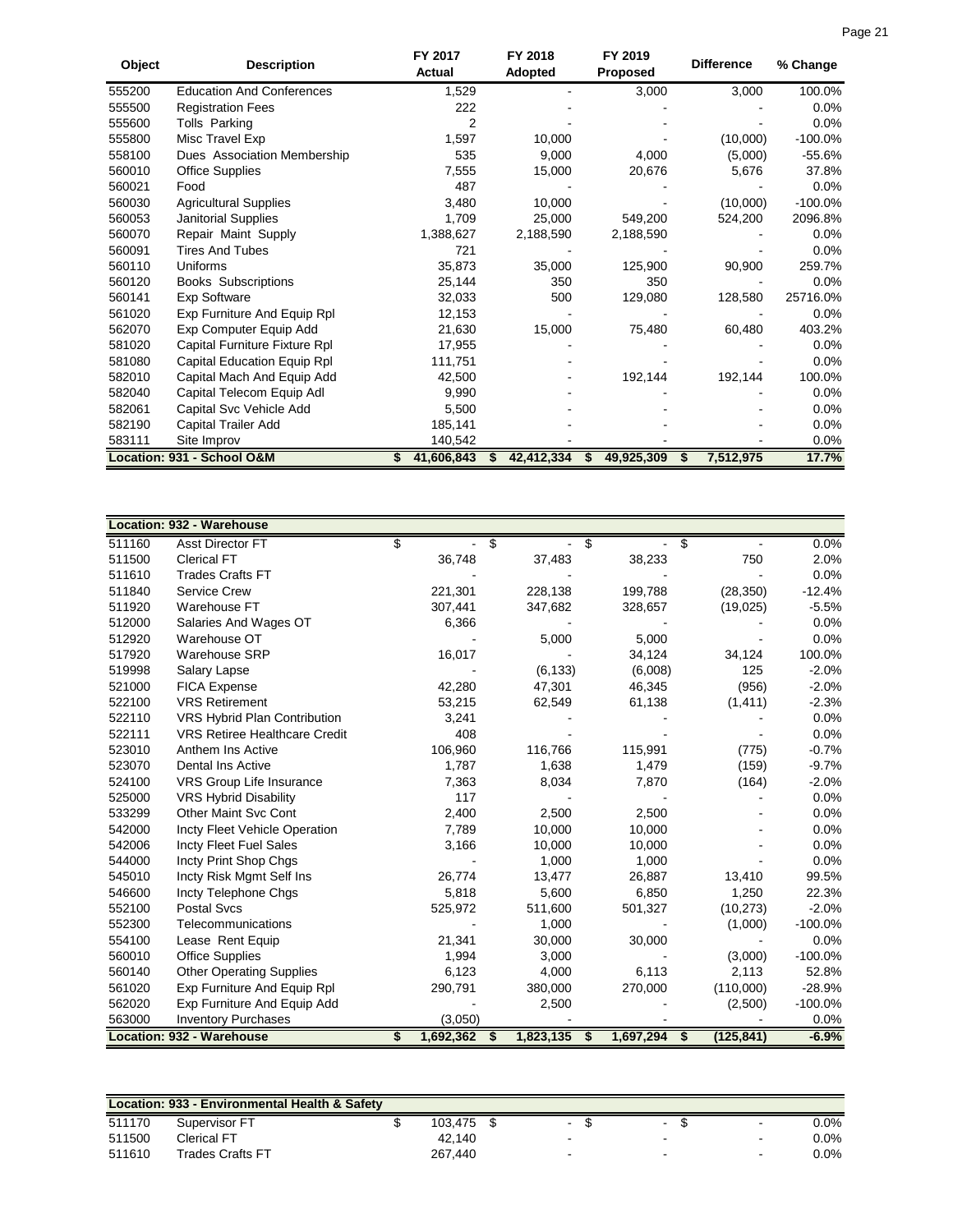| Object | <b>Description</b>                   | FY 2017<br>Actual | FY 2018<br>Adopted | FY 2019<br><b>Proposed</b> | <b>Difference</b> | % Change |
|--------|--------------------------------------|-------------------|--------------------|----------------------------|-------------------|----------|
| 512000 | Salaries And Wages OT                | 6.650             |                    | 597                        | 597               | 100.0%   |
| 519999 | <b>Other Salaries</b>                | (28, 837)         |                    |                            |                   | 0.0%     |
| 521000 | <b>FICA Expense</b>                  | 29,960            |                    | 46                         | 46                | 100.0%   |
| 522100 | <b>VRS Retirement</b>                | 36,431            |                    |                            | -                 | $0.0\%$  |
| 522110 | <b>VRS Hybrid Plan Contribution</b>  | 10,141            |                    | ۰                          | ۰                 | 0.0%     |
| 522111 | <b>VRS Retiree Healthcare Credit</b> | 1,642             |                    |                            | ۰                 | 0.0%     |
| 523010 | Anthem Ins Active                    | 61,622            |                    |                            | ۰                 | 0.0%     |
| 523045 | Health Savings Account Exp           | 8,050             |                    |                            |                   | 0.0%     |
| 523070 | Dental Ins Active                    | 936               |                    | ۰                          | ۰                 | 0.0%     |
| 524100 | <b>VRS Group Life Insurance</b>      | 5,291             |                    |                            |                   | 0.0%     |
| 525000 | <b>VRS Hybrid Disability</b>         | 250               |                    |                            |                   | 0.0%     |
| 531308 | <b>Professional Education Svc</b>    | 750               | 2.900              | 900                        | (2,000)           | -69.0%   |
| 531999 | <b>Other Professional Sycs</b>       | 16.395            | 209.048            | 302.000                    | 92.952            | 44.5%    |
| 533299 | <b>Other Maint Svc Cont</b>          | 157,622           |                    | 50,000                     | 50,000            | 100.0%   |

Books Subscriptions

|        | <b>Location: 934 - Safety And Security</b> |                 |                 |             |                 |    |           |           |
|--------|--------------------------------------------|-----------------|-----------------|-------------|-----------------|----|-----------|-----------|
| 511170 | Supervisor FT                              | \$<br>91,927    | $\overline{\$}$ | $93,767$ \$ | 95,641          | s, | 1,874     | 2.0%      |
| 511300 | Other Professional FT                      | 68,380          |                 | 69,748      | 71,143          |    | 1,395     | 2.0%      |
| 511420 | <b>Security Guard FT</b>                   | 387,898         |                 | 408,220     | 417,845         |    | 9,625     | 2.4%      |
| 511500 | <b>Clerical FT</b>                         | 36,548          |                 | 38,790      | 39,565          |    | 775       | 2.0%      |
| 511610 | <b>Trades Crafts FT</b>                    | 185,647         |                 | 224,777     | 227,937         |    | 3,160     | 1.4%      |
| 512000 | Salaries And Wages OT                      | 7,930           |                 |             | 10,000          |    | 10,000    | 100.0%    |
| 516999 | <b>Other Salaries Supplement</b>           | 1,060           |                 | 5,643       | 2,500           |    | (3, 143)  | $-55.7%$  |
| 517610 | <b>Trades Crafts SRP</b>                   | 14,286          |                 |             |                 |    |           | 0.0%      |
| 519998 | Salary Lapse                               |                 |                 | (8, 353)    | (8,521)         |    | (168)     | 2.0%      |
| 521000 | FICA Expense                               | 56,129          |                 | 64,332      | 66,143          |    | 1,811     | 2.8%      |
| 522100 | <b>VRS Retirement</b>                      | 84,264          |                 | 128,996     | 127,521         |    | (1, 475)  | $-1.1%$   |
| 522110 | VRS Hybrid Plan Contribution               | 13,238          |                 |             |                 |    |           | 0.0%      |
| 522111 | <b>VRS Retiree Healthcare Credit</b>       | 6,026           |                 |             |                 |    |           | 0.0%      |
| 523010 | Anthem Ins Active                          | 125,064         |                 | 155,688     | 163,752         |    | 8,064     | 5.2%      |
| 523045 | Health Savings Account Exp                 | 11,083          |                 |             |                 |    |           | 0.0%      |
| 523070 | Dental Ins Active                          | 1,880           |                 | 2,184       | 2,088           |    | (96)      | $-4.4%$   |
| 524100 | VRS Group Life Insurance                   | 9,525           |                 | 10,941      | 11,165          |    | 224       | 2.0%      |
| 525000 | <b>VRS Hybrid Disability</b>               | 324             |                 |             |                 |    |           | 0.0%      |
| 539999 | <b>Other Contractual Svcs</b>              | 56,959          |                 | 1,000       |                 |    | (1,000)   | $-100.0%$ |
| 544000 | Incty Print Shop Chgs                      | 80              |                 |             | 80              |    | 80        | 100.0%    |
| 546800 | Incty Radio Shop Chgs                      | 225             |                 |             |                 |    |           | 0.0%      |
| 546803 | Incty Radio Shop Annual                    | 22,512          |                 |             | 22,512          |    | 22,512    | 100.0%    |
| 552100 | <b>Postal Svcs</b>                         | 38              |                 |             | 100             |    | 100       | 100.0%    |
| 552320 | Wireless Phone Svc Chgs                    | 2,541           |                 | 1,200       | 5,400           |    | 4,200     | 350.0%    |
| 554220 | <b>Facility Rental</b>                     | 240             |                 |             |                 |    |           | 0.0%      |
| 555800 | Misc Travel Exp                            | 3,097           |                 | 6,000       | 5,780           |    | (220)     | $-3.7%$   |
| 558100 | Dues Association Membership                | 195             |                 | 195         | 195             |    |           | 0.0%      |
| 560010 | <b>Office Supplies</b>                     | 1,574           |                 | 1,000       | 1,600           |    | 600       | 60.0%     |
| 560070 | Repair Maint Supply                        | 171,707         |                 |             | 176,250         |    | 176,250   | 100.0%    |
| 560110 | Uniforms                                   | 3,083           |                 | 3,900       | 4,550           |    | 650       | 16.7%     |
| 560120 | <b>Books Subscriptions</b>                 |                 |                 | 300         |                 |    | (300)     | $-100.0%$ |
| 560140 | <b>Other Operating Supplies</b>            | 166             |                 | 274,000     | 12,000          |    | (262,000) | $-95.6%$  |
| 560141 | <b>Exp Software</b>                        | 42,281          |                 | 37,999      | 57,600          |    | 19,601    | 51.6%     |
| 562070 | Exp Computer Equip Add                     | 8,956           |                 |             | 32,670          |    | 32,670    | 100.0%    |
|        | <b>Location: 934 - Safety And Security</b> | \$<br>1,414,863 | \$              | 1,520,327   | \$<br>1,545,516 | \$ | 25,189    | 1.7%      |

53299 Other Maint Svc Cont 157,622 - 50,000 50,000 100.0%<br>535000 Printing And Binding Svcs - 750 750 - 750 (750) -100.0% 535000 Printing And Binding Svcs<br>
539008 Permits And Licenses (1990) 4,559 - 4,354 4,354 100.0% 539008 Permits And Licenses 4,559 - 4,354 4,354 100.0%<br>544000 Incty Print Shop Chas 344 344 - 544000 - 60% 544000 Incty Print Shop Chgs 344 344 307,400 307,400 - 0.0% 3645000 - 0.0% 545000 Incty Risk Mgmt Chgs - 307,400 307,400 - 0.0%<br>552100 Postal Svcs - 6 250 - 250 - 250 (250) - 100.0% 552100 Postal Svcs 6 250 - (250) -100.0% 555800 Misc Travel Exp 1,386 2,000 - (2,000) -100.0% 558100 Dues Association Membership - 5,374 - (5,374 (5,374 - 100.0%)<br>560010 Office Supplies - 1,416 700 - (700 - 100.0%) 560010 Office Supplies 1,416 700 10,200 10,200 100.0%<br>560042 Medical Supplies 2,118 10,200 10,200 100.0% 560042 Medical Supplies 2,118 - 10,200 10,200 100.0% 560070 Repair Maint Supply 22,412 68,800 68,800 0.0%<br>560120 Books Subscriptions 86 695 695 (695) -100.0%

**Location: 933 - Environmental Health & Safety \$ 752,285 \$ 597,917 \$ 744,297 \$ 146,380 24.5%**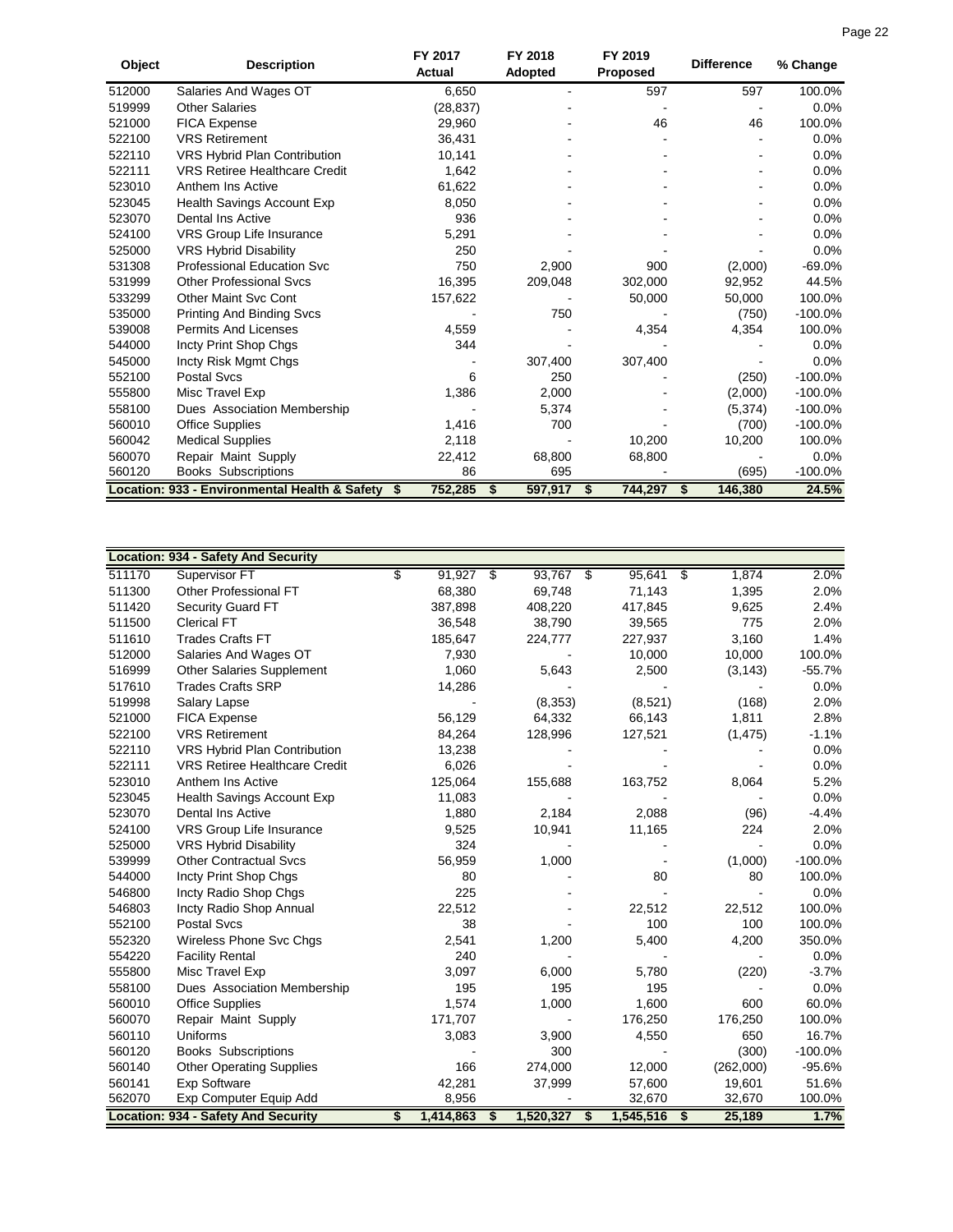| Object | <b>Description</b>                                 | FY 2017<br><b>Actual</b> | FY 2018<br>Adopted             |         | FY 2019<br><b>Proposed</b> | <b>Difference</b> | % Change |
|--------|----------------------------------------------------|--------------------------|--------------------------------|---------|----------------------------|-------------------|----------|
|        |                                                    |                          |                                |         |                            |                   |          |
|        | Location: 939 - Strategic Planning / Innovation    |                          |                                |         |                            |                   |          |
| 511250 | Inst Specialist FT                                 | \$                       | s,<br>$\overline{\phantom{0}}$ |         | 71,720<br>\$               | 71,720<br>-\$     | 100.0%   |
| 511300 | Other Professional FT                              |                          |                                | 98,194  | 90,780                     | (7, 414)          | $-7.6%$  |
| 514270 | <b>Asst Principal Temp</b>                         |                          |                                |         | 52,789                     | 52.789            | 100.0%   |
| 516999 | Other Salaries Supplement                          |                          |                                |         | 46,804                     | 46,804            | 100.0%   |
| 519998 | Salary Lapse                                       |                          |                                | (1,718) | (3,603)                    | (1,885)           | 109.7%   |
| 521000 | <b>FICA Expense</b>                                |                          |                                | 7,219   | 15,401                     | 8,182             | 113.3%   |
| 522100 | <b>VRS Retirement</b>                              |                          |                                | 17,233  | 27,430                     | 10,197            | 59.2%    |
| 523010 | Anthem Ins Active                                  |                          |                                | 6,487   | 13,646                     | 7,159             | 110.4%   |
| 523070 | <b>Dental Ins Active</b>                           |                          |                                | 91      | 174                        | 83                | 91.2%    |
| 524100 | VRS Group Life Insurance                           |                          |                                | 1,286   | 2,129                      | 843               | 65.6%    |
| 544000 | Incty Print Shop Chgs                              |                          |                                |         | 4,000                      | 4,000             | 100.0%   |
| 552100 | <b>Postal Svcs</b>                                 |                          |                                |         | 4,965                      | 4,965             | 100.0%   |
| 555100 | Mileage                                            |                          |                                |         | 16,416                     | 16,416            | 100.0%   |
| 555600 | Tolls Parking                                      |                          |                                |         | 372                        | 372               | 100.0%   |
| 555800 | Misc Travel Exp                                    |                          |                                |         | 46,062                     | 46,062            | 100.0%   |
| 558100 | Dues Association Membership                        |                          |                                |         | 1,057                      | 1,057             | 100.0%   |
| 560010 | <b>Office Supplies</b>                             |                          |                                |         | 9,140                      | 9,140             | 100.0%   |
| 560021 | Food                                               |                          |                                |         | 4,380                      | 4,380             | 100.0%   |
| 560120 | <b>Books Subscriptions</b>                         |                          |                                |         | 1,972                      | 1,972             | 100.0%   |
| 560140 | <b>Other Operating Supplies</b>                    |                          |                                |         | 114,950                    | 114,950           | 100.0%   |
| 560141 | <b>Exp Software</b>                                |                          |                                |         | 18,961                     | 18,961            | 100.0%   |
| 562070 | Exp Computer Equip Add                             |                          |                                |         | 4,800                      | 4,800             | 100.0%   |
|        | Location: 939 - Strategic Planning / Innovation \$ |                          | \$                             | 128,792 | 544,345<br>- \$            | 415,553<br>\$     | 322.7%   |

| <b>Location: 940 - Debt Service</b> |                                     |  |            |   |            |  |                          |  |                |         |  |
|-------------------------------------|-------------------------------------|--|------------|---|------------|--|--------------------------|--|----------------|---------|--|
| 591100                              | <b>Bond Principal</b>               |  | 28,425,550 | S | 31,337,099 |  | 32,613,348               |  | 1,276,249      | 4.1%    |  |
| 591160                              | Lease Purchase Principal            |  | 4.092.459  |   | 4.572.456  |  | 4,727,962                |  | 155.506        | 3.4%    |  |
| 591200                              | <b>Bond Interest</b>                |  | 12,095,955 |   | 14,210,560 |  | 15.226.368               |  | 1,015,808      | 7.1%    |  |
| 591260                              | Lease Purchase Interest             |  | 223.471    |   | 173.385    |  | 177.861                  |  | 4.476          | 2.6%    |  |
| 591300                              | <b>Issuance Costs</b>               |  | 343.165    |   |            |  |                          |  |                | 0.0%    |  |
| 591900                              | Other Debt Exp                      |  | 4.999      |   |            |  | -                        |  | $\blacksquare$ | 0.0%    |  |
| 671000                              | Payment To Ref Bond Escrow Agt      |  | 14.735.206 |   |            |  | $\overline{\phantom{0}}$ |  |                | $0.0\%$ |  |
|                                     | <b>Location: 940 - Debt Service</b> |  | 59.920.805 |   | 50.293.500 |  | 52.745.539               |  | 2,452,039      | 4.9%    |  |

|        | Location: 941 - Chief Finance Officer        |   |         |   |         |   |         |     |       |         |
|--------|----------------------------------------------|---|---------|---|---------|---|---------|-----|-------|---------|
| 511130 | Assistant Superintendent                     | æ | 146,033 | S | 148,954 | S | 153,000 | \$. | 4,046 | 2.7%    |
| 511500 | <b>Clerical FT</b>                           |   |         |   |         |   |         |     |       | $0.0\%$ |
| 517500 | <b>Clerical SRP</b>                          |   | 17.422  |   |         |   |         |     |       | $0.0\%$ |
| 521000 | <b>FICA Expense</b>                          |   | 10.678  |   | 9.209   |   | 9.268   |     | 59    | 0.6%    |
| 522100 | <b>VRS Retirement</b>                        |   | 21.408  |   | 26.141  |   | 25,826  |     | (315) | $-1.2%$ |
| 522111 | VRS Retiree Healthcare Credit                |   | 1.621   |   |         |   |         |     |       | $0.0\%$ |
| 523010 | Anthem Ins Active                            |   | 16,178  |   | 6.487   |   | 6,823   |     | 336   | 5.2%    |
| 523045 | Health Savings Account Exp                   |   | 2,800   |   |         |   |         |     |       | $0.0\%$ |
| 523070 | Dental Ins Active                            |   | 240     |   | 91      |   | 87      |     | (4)   | $-4.4%$ |
| 524100 | VRS Group Life Insurance                     |   | 1.913   |   | 1.951   |   | 2.004   |     | 53    | 2.7%    |
| 526002 | State Unemployment Ins Vec                   |   | 70,956  |   |         |   |         |     |       | $0.0\%$ |
|        | <b>Location: 941 - Chief Finance Officer</b> |   | 289.249 |   | 192.833 |   | 197.008 |     | 4.175 | 2.2%    |

| Location: 942 - Management and Budget |                                      |  |         |  |         |  |         |     |        |         |  |
|---------------------------------------|--------------------------------------|--|---------|--|---------|--|---------|-----|--------|---------|--|
| 511150                                | Director FT                          |  | 128,223 |  | 130,787 |  | 133,403 | - 5 | 2,616  | 2.0%    |  |
| 511160                                | Asst Director FT                     |  | 45.000  |  | 60.368  |  | 93.636  |     | 33,268 | 55.1%   |  |
| 511300                                | Other Professional FT                |  | 241.191 |  | 254.162 |  | 279.113 |     | 24.951 | 9.8%    |  |
| 511350                                | System Analyst Programmer FT         |  | 81,714  |  | 83,348  |  | 85,015  |     | 1,667  | 2.0%    |  |
| 514500                                | Clerical Temp                        |  | 1.012   |  |         |  |         |     |        | 0.0%    |  |
| 521000                                | <b>FICA Expense</b>                  |  | 35.654  |  | 39.384  |  | 44.003  |     | 4,619  | 11.7%   |  |
| 522100                                | <b>VRS Retirement</b>                |  | 72.464  |  | 92.782  |  | 99.790  |     | 7,008  | 7.6%    |  |
| 522111                                | <b>VRS Retiree Healthcare Credit</b> |  | 5,486   |  |         |  |         |     |        | 0.0%    |  |
| 523010                                | Anthem Ins Active                    |  | 42.703  |  | 45.409  |  | 47.761  |     | 2,352  | 5.2%    |  |
| 523045                                | <b>Health Savings Account Exp</b>    |  | 11.900  |  |         |  |         |     |        | $0.0\%$ |  |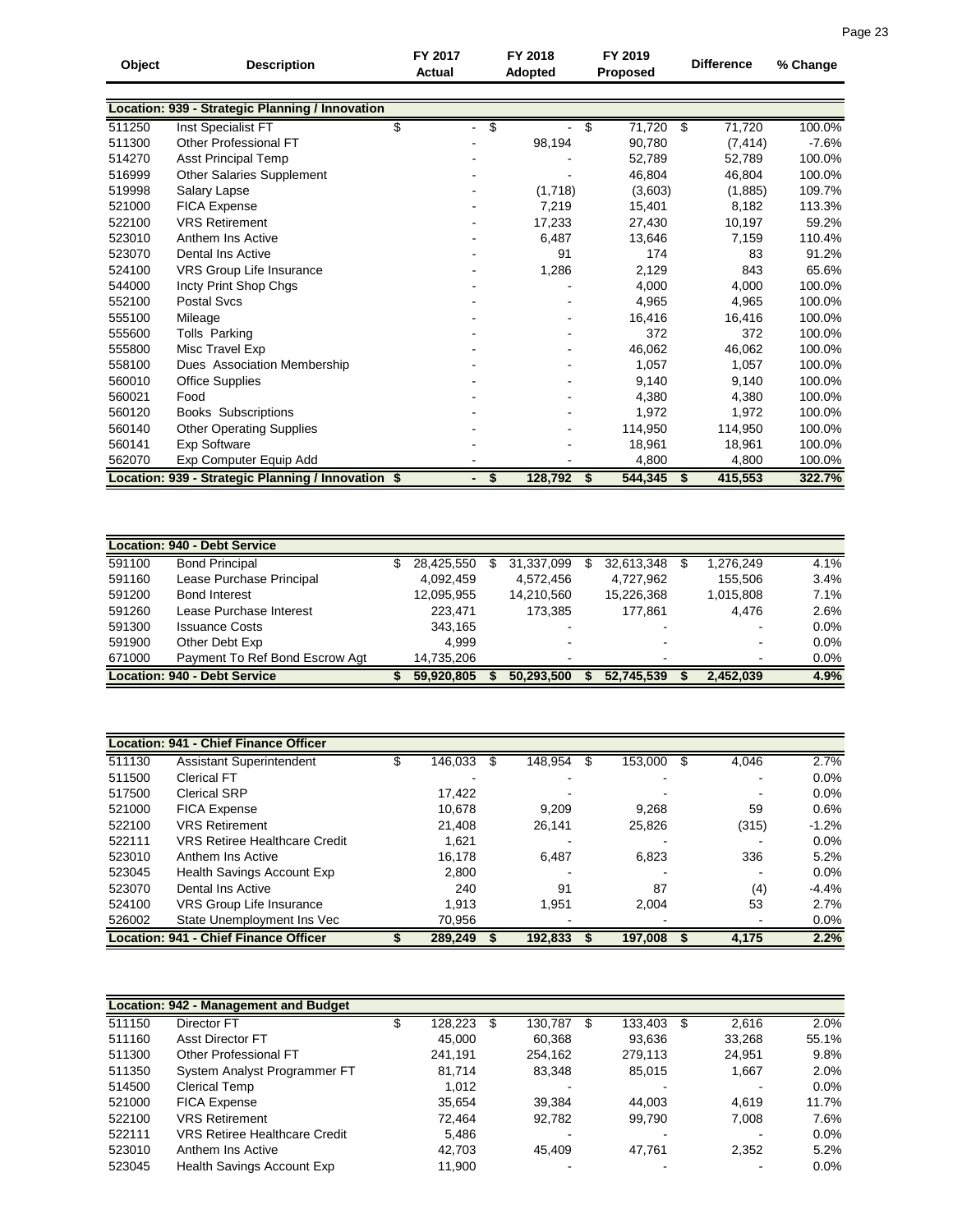| Object | <b>Description</b>                    | FY 2017<br>Actual | FY 2018<br>Adopted | FY 2019<br><b>Proposed</b> | <b>Difference</b> | % Change  |
|--------|---------------------------------------|-------------------|--------------------|----------------------------|-------------------|-----------|
| 523070 | Dental Ins Active                     | 770               | 637                | 609                        | (28)              | $-4.4%$   |
| 524100 | VRS Group Life Insurance              | 6,475             | 6,925              | 7,745                      | 820               | 11.8%     |
| 531308 | Professional Education Svc            |                   |                    | 2,500                      | 2,500             | 100.0%    |
| 544000 | Incty Print Shop Chgs                 | 53                | 1,500              | 1,000                      | (500)             | $-33.3%$  |
| 555100 | Mileage                               |                   | 150                | 1,000                      | 850               | 566.7%    |
| 555800 | Misc Travel Exp                       | 90                | 350                | 6,300                      | 5,950             | 1700.0%   |
| 558100 | Dues Association Membership           | 2,250             | 2,500              | 1,000                      | (1,500)           | $-60.0\%$ |
| 560010 | <b>Office Supplies</b>                | 1.441             | 5.132              | 2,032                      | (3, 100)          | $-60.4%$  |
| 560123 | Copier / Printer Supplies             | 1,235             | 4.000              | 1,500                      | (2,500)           | -62.5%    |
| 560141 | <b>Exp Software</b>                   | 606               | 700                | 2,500                      | 1,800             | 257.1%    |
| 561070 | Exp Computer Equip Rpl                | 2.114             | 2.500              | 3,000                      | 500               | 20.0%     |
| 562020 | Exp Furniture And Equip Add           | 968               |                    | 1.000                      | 1,000             | 100.0%    |
| 562070 | Exp Computer Equip Add                | 4,078             |                    |                            |                   | $0.0\%$   |
|        | Location: 942 - Management and Budget | 685.427           | 730.634            | 812.907                    | 82,273            | 11.3%     |

|        | Location: 943 - Finance / Payroll    |    |           |                          |           |                 |                 |           |
|--------|--------------------------------------|----|-----------|--------------------------|-----------|-----------------|-----------------|-----------|
| 511150 | <b>Director FT</b>                   | s  | 115,920   | $\overline{\mathcal{S}}$ | 142,554   | S<br>122,400    | \$<br>(20, 154) | $-14.1%$  |
| 511160 | <b>Asst Director FT</b>              |    | 173,202   |                          | 89,156    | 93,636          | 4,480           | 5.0%      |
| 511300 | <b>Other Professional FT</b>         |    | 51,669    |                          | 180,589   | 193,496         | 12,907          | 7.1%      |
| 511350 | System Analyst Programmer FT         |    |           |                          | 71,761    |                 | (71, 761)       | $-100.0%$ |
| 511370 | Accountant Auditor                   |    | 388,751   |                          | 403,530   | 353,499         | (50,031)        | $-12.4%$  |
| 511500 | <b>Clerical FT</b>                   |    | 162,878   |                          | 185,678   | 184,175         | (1,503)         | $-0.8%$   |
| 512000 | Salaries And Wages OT                |    | 5,933     |                          |           |                 |                 | 0.0%      |
| 512500 | <b>Clerical Overtime</b>             |    | 62        |                          | 5,898     | 1,000           | (4,898)         | $-83.0%$  |
| 514370 | <b>Accountant Auditor Temp</b>       |    | 5,833     |                          |           |                 |                 | 0.0%      |
| 514500 | <b>Clerical Temp</b>                 |    | 29,337    |                          | 6,860     | 5,500           | (1,360)         | $-19.8%$  |
| 517300 | <b>Other Professional SRP</b>        |    |           |                          |           | 87,442          | 87,442          | 100.0%    |
| 517350 | System Analyst Programmer SRP        |    | 28,251    |                          |           |                 |                 | 0.0%      |
| 521000 | <b>FICA Expense</b>                  |    | 68,723    |                          | 81,293    | 79,108          | (2, 185)        | $-2.7%$   |
| 522100 | <b>VRS Retirement</b>                |    | 118,073   |                          | 188,358   | 174,649         | (13,709)        | $-7.3%$   |
| 522110 | VRS Hybrid Plan Contribution         |    | 12,691    |                          |           |                 |                 | 0.0%      |
| 522111 | <b>VRS Retiree Healthcare Credit</b> |    | 9,898     |                          |           |                 |                 | 0.0%      |
| 523010 | Anthem Ins Active                    |    | 103,496   |                          | 129,740   | 129,637         | (103)           | $-0.1%$   |
| 523045 | Health Savings Account Exp           |    | 8,400     |                          |           |                 |                 | 0.0%      |
| 523070 | Dental Ins Active                    |    | 1,564     |                          | 1,820     | 1,653           | (167)           | $-9.2%$   |
| 524100 | VRS Group Life Insurance             |    | 11,685    |                          | 14,059    | 13,552          | (507)           | $-3.6%$   |
| 525000 | VRS Hybrid Disability                |    | 303       |                          |           |                 |                 | 0.0%      |
| 531200 | <b>Accounting Auditing Finance</b>   |    | 146,204   |                          |           |                 |                 | 0.0%      |
| 531306 | <b>Consultant Svcs</b>               |    | 27,135    |                          |           | 25,000          | 25,000          | 100.0%    |
| 531308 | <b>Professional Education Svc</b>    |    |           |                          | 1,000     | 2,500           | 1,500           | 150.0%    |
| 531700 | <b>Tech Svcs</b>                     |    |           |                          | 14,830    |                 | (14, 830)       | $-100.0%$ |
| 531701 | <b>Tech Support Svcs</b>             |    |           |                          | 20,000    |                 | (20,000)        | $-100.0%$ |
| 533299 | <b>Other Maint Svc Cont</b>          |    | 33,199    |                          | 30,000    | 33,250          | 3,250           | 10.8%     |
| 539999 | <b>Other Contractual Svcs</b>        |    | 72,830    |                          | 60,510    | 74,000          | 13,490          | 22.3%     |
| 541001 | Incty Ist Chgs                       |    | 171,090   |                          |           |                 |                 | 0.0%      |
| 543000 | Incty Purchasing Chgs                |    | 846,915   |                          |           |                 |                 | 0.0%      |
| 544000 | Incty Print Shop Chgs                |    | 303       |                          | 1,175     | 500             | (675)           | $-57.4%$  |
| 546100 | Incty Accounting Chgs                |    | 573,150   |                          |           |                 |                 | 0.0%      |
| 552100 | Postal Svcs                          |    | 29        |                          |           | 500             | 500             | 100.0%    |
| 555100 | Mileage                              |    | 123       |                          | 5,900     | 2,000           | (3,900)         | $-66.1%$  |
| 555800 | Misc Travel Exp                      |    | 3,876     |                          | 7,467     | 7,200           | (267)           | $-3.6%$   |
| 558100 | Dues Association Membership          |    | 1,093     |                          | 525       | 1,000           | 475             | 90.5%     |
| 560010 | <b>Office Supplies</b>               |    | 12,399    |                          | 7,819     | 11,975          | 4,156           | 53.2%     |
| 560021 | Food                                 |    | 62        |                          |           |                 | $\blacksquare$  | 0.0%      |
| 560120 | <b>Books Subscriptions</b>           |    |           |                          | 170       |                 | (170)           | $-100.0%$ |
| 560123 | Copier / Printer Supplies            |    | 595       |                          |           | 600             | 600             | 100.0%    |
| 560141 | <b>Exp Software</b>                  |    | 370       |                          | 4,875     | 500             | (4, 375)        | $-89.7%$  |
| 562020 | Exp Furniture And Equip Add          |    | 195       |                          |           | 1,500           | 1,500           | 100.0%    |
| 562070 | Exp Computer Equip Add               |    | 1,133     |                          | 2,000     | 2,400           | 400             | 20.0%     |
| 562080 | Exp Education Equip Add              |    |           |                          | 400       |                 | (400)           | $-100.0%$ |
|        | Location: 943 - Finance / Payroll    | \$ | 3,187,370 | \$                       | 1,657,967 | \$<br>1,602,672 | \$<br>(55, 295) | $-3.3%$   |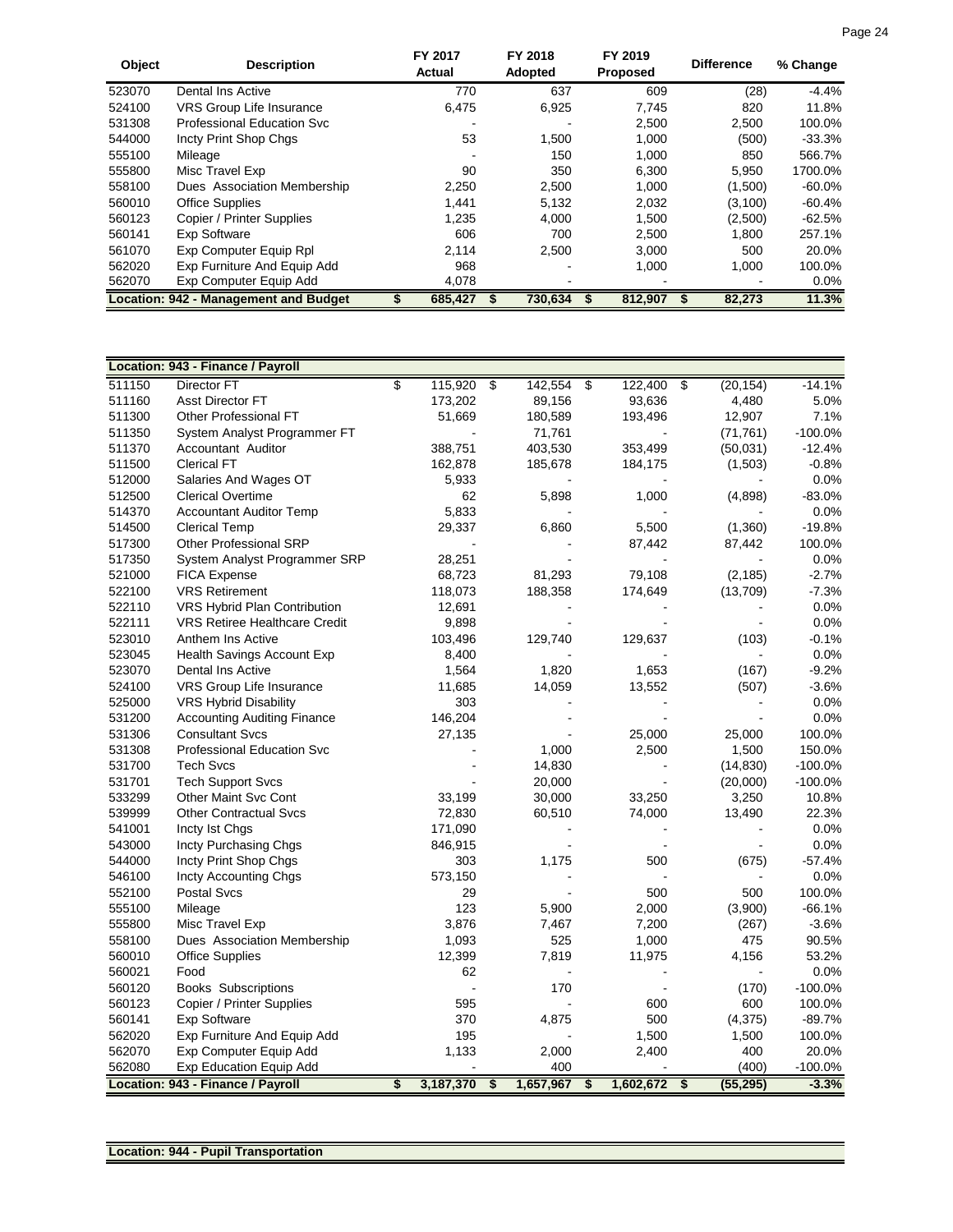|        |                                             | FY 2017          | FY 2018          | FY 2019          |                   |            |
|--------|---------------------------------------------|------------------|------------------|------------------|-------------------|------------|
| Object | <b>Description</b>                          | Actual           | Adopted          | Proposed         | <b>Difference</b> | % Change   |
| 511150 | Director FT                                 | \$<br>37,500     | \$<br>128,166    | \$<br>130,050    | \$<br>1,884       | 1.5%       |
| 511160 | Asst Director FT                            | 369,406          | 462,739          | 87,665           | (375, 074)        | $-81.1%$   |
| 511170 | Supervisor FT                               |                  |                  | 298,175          | 298,175           | 100.0%     |
| 511500 | <b>Clerical FT</b>                          | 259,829          | 265,025          | 228,295          | (36, 730)         | $-13.9%$   |
| 511810 | <b>Bus Driver FT</b>                        | 9,924,591        | 11,550,784       | 10,914,805       | (635, 979)        | $-5.5%$    |
| 512000 | Salaries And Wages OT                       | 1,807,280        |                  | 38,511           | 38,511            | 100.0%     |
| 512810 | <b>Bus Driver OT</b>                        |                  | 1,670,267        | 856,509          | (813, 758)        | $-48.7%$   |
| 514500 | <b>Clerical Temp</b>                        | 17,780           |                  |                  |                   | 0.0%       |
| 514810 | <b>Bus Driver Temp</b>                      | 308,596          | 140,000          | 140,000          |                   | 0.0%       |
| 515810 | <b>Bus Driver Sub</b>                       | 261,423          | 388,000          | 1,200,000        | 812,000           | 209.3%     |
| 516999 | <b>Other Salaries Supplement</b>            | 51,300           | 239,400          | 239,400          |                   | $0.0\%$    |
| 517150 | Director, SRP                               | 38,635           |                  |                  |                   | 0.0%       |
| 517160 | Assistant Director, SRP                     | 27,899           |                  |                  |                   | 0.0%       |
| 517170 | Supervisor SRP                              |                  |                  | 56,139           | 56,139            | 100.0%     |
| 517500 | <b>Clerical SRP</b>                         |                  |                  | 26,016           | 26,016            | 100.0%     |
| 517810 | <b>Bus Driver SRP</b>                       | 30,450           |                  | 83,460           | 83,460            | 100.0%     |
| 519998 | Salary Lapse                                |                  | (217, 136)       |                  | 217,136           | $-100.0\%$ |
| 521000 | <b>FICA Expense</b>                         | 911,304          | 1,134,700        | 1,092,873        | (41, 827)         | $-3.7%$    |
| 522100 | <b>VRS Retirement</b>                       | 873,063          | 1,317,069        | 1,249,275        | (67, 794)         | $-5.1%$    |
| 522110 | VRS Hybrid Plan Contribution                | 205,126          |                  |                  |                   | 0.0%       |
| 522111 | <b>VRS Retiree Healthcare Credit</b>        | 11,121           |                  |                  |                   | 0.0%       |
| 523010 | Anthem Ins Active                           | 2,801,197        | 3,541,902        | 3,588,898        | 46,996            | 1.3%       |
| 523045 | Health Savings Account Exp                  | 123,109          |                  |                  |                   | 0.0%       |
| 523070 | Dental Ins Active                           | 47,089           | 49,686           | 45,762           | (3,924)           | $-7.9%$    |
| 524100 | VRS Group Life Insurance                    | 138,600          | 162,543          | 154,910          | (7,633)           | $-4.7%$    |
| 525000 | VRS Hybrid Disability                       | 7,320            |                  |                  |                   | 0.0%       |
| 528400 | <b>Required Medical Exams</b>               | 50,600           | 50,000           | 50,000           |                   | 0.0%       |
| 531999 | <b>Other Professional Svcs</b>              |                  |                  | 50,000           | 50,000            | 100.0%     |
| 533299 | Other Maint Svc Cont                        | 219,666          | 201,000          | 201,000          |                   | 0.0%       |
| 539999 | <b>Other Contractual Svcs</b>               | 38,703           |                  |                  |                   | 0.0%       |
| 542000 | Incty Fleet Vehicle Operation               | 5,771,954        | 5,820,000        | 6,291,326        | 471,326           | 8.1%       |
| 542002 | Incty Fleet Motor Pool                      | 75               |                  |                  |                   | 0.0%       |
| 542006 | Incty Fleet Fuel Sales                      | 2,173,298        | 2,500,000        | 2,617,180        | 117,180           | 4.7%       |
| 544000 | Incty Print Shop Chgs                       | 1,206            | 2,500            | 2,500            |                   | 0.0%       |
| 545010 | Incty Risk Mgmt Self Ins                    | 840,704          | 893,532          | 935,383          | 41,851            | 4.7%       |
| 546800 | Incty Radio Shop Chgs                       | 33,156           | 53,800           | 60,074           | 6,274             | 11.7%      |
| 546803 | Incty Radio Shop Annual                     | 75,360           | 79,424           | 79,424           |                   | 0.0%       |
| 552320 | Wireless Phone Svc Chgs                     | 37,225           | 5,500            | 5,500            |                   | 0.0%       |
|        |                                             | 36               |                  |                  |                   | 0.0%       |
| 555600 | Tolls Parking                               |                  |                  |                  |                   |            |
| 555800 | Misc Travel Exp                             | 2,155            | 4,000            | 4,000            |                   | 0.0%       |
| 558100 | Dues Association Membership                 |                  | 300              | 600              | 300<br>32         | 100.0%     |
| 560010 | <b>Office Supplies</b>                      | 8,588            | 13,700           | 13,732           |                   | 0.2%       |
| 560081 | Vehicle Fuel                                | 273              |                  |                  |                   | 0.0%       |
| 560120 | <b>Books Subscriptions</b>                  |                  | 125              | 125              |                   | 0.0%       |
| 560123 | Copier / Printer Supplies                   | 1,682            | 1,000            | 1,000            |                   | 0.0%       |
| 560140 | <b>Other Operating Supplies</b>             | 12,635           | 9,042            | 9,000            | (42)              | $-0.5%$    |
| 560141 | <b>Exp Software</b>                         |                  |                  | 15,000           | 15,000            | 100.0%     |
| 562070 | Exp Computer Equip Add                      | 7,647            | 1,000            | 2,500            | 1,500             | 150.0%     |
| 581091 | Capital Bus Rpl                             | 5,307,734        | 1,907,300        | 2,157,300        | 250,000           | 13.1%      |
| 582091 | Capital Bus Add                             | 75,490           |                  |                  |                   | 0.0%       |
|        | <b>Location: 944 - Pupil Transportation</b> | \$<br>32,910,805 | \$<br>32,375,368 | \$<br>32,926,387 | \$<br>551,019     | 1.7%       |

|        | <b>Location: 946 - Planning</b>      |        |              |   |         |              |            |
|--------|--------------------------------------|--------|--------------|---|---------|--------------|------------|
| 511300 | <b>Other Professional FT</b>         | 67,022 | \$<br>68,362 | S | 160,670 | \$<br>92,308 | 135.0%     |
| 511500 | <b>Clerical FT</b>                   | 31,513 | 32,143       |   | 32.786  | 643          | 2.0%       |
| 521000 | <b>FICA Expense</b>                  | 7.447  | 7.689        |   | 14.799  | 7.110        | 92.5%      |
| 522100 | <b>VRS Retirement</b>                | 9.825  | 17.639       |   | 32.655  | 15.016       | 85.1%      |
| 522110 | <b>VRS Hybrid Plan Contribution</b>  | 4,620  |              |   |         |              | $0.0\%$    |
| 522111 | <b>VRS Retiree Healthcare Credit</b> | 1,093  |              |   |         | -            | $0.0\%$    |
| 523010 | Anthem Ins Active                    | 4.732  | 12.974       |   | 20.469  | 7,495        | 57.8%      |
| 523045 | <b>Health Savings Account Exp</b>    | 1,400  |              |   |         |              | $0.0\%$    |
| 523070 | Dental Ins Active                    | 120    | 182          |   | 261     | 79           | 43.4%      |
| 524100 | <b>VRS Group Life Insurance</b>      | 1,291  | 1,317        |   | 2,534   | 1,217        | 92.4%      |
| 525000 | <b>VRS Hybrid Disability</b>         | 110    |              |   |         |              | $0.0\%$    |
| 531999 | <b>Other Professional Sycs</b>       | -      | 837          |   |         | (837)        | $-100.0\%$ |
| 544000 | Incty Print Shop Chgs                |        | 100          |   | 100     |              | $0.0\%$    |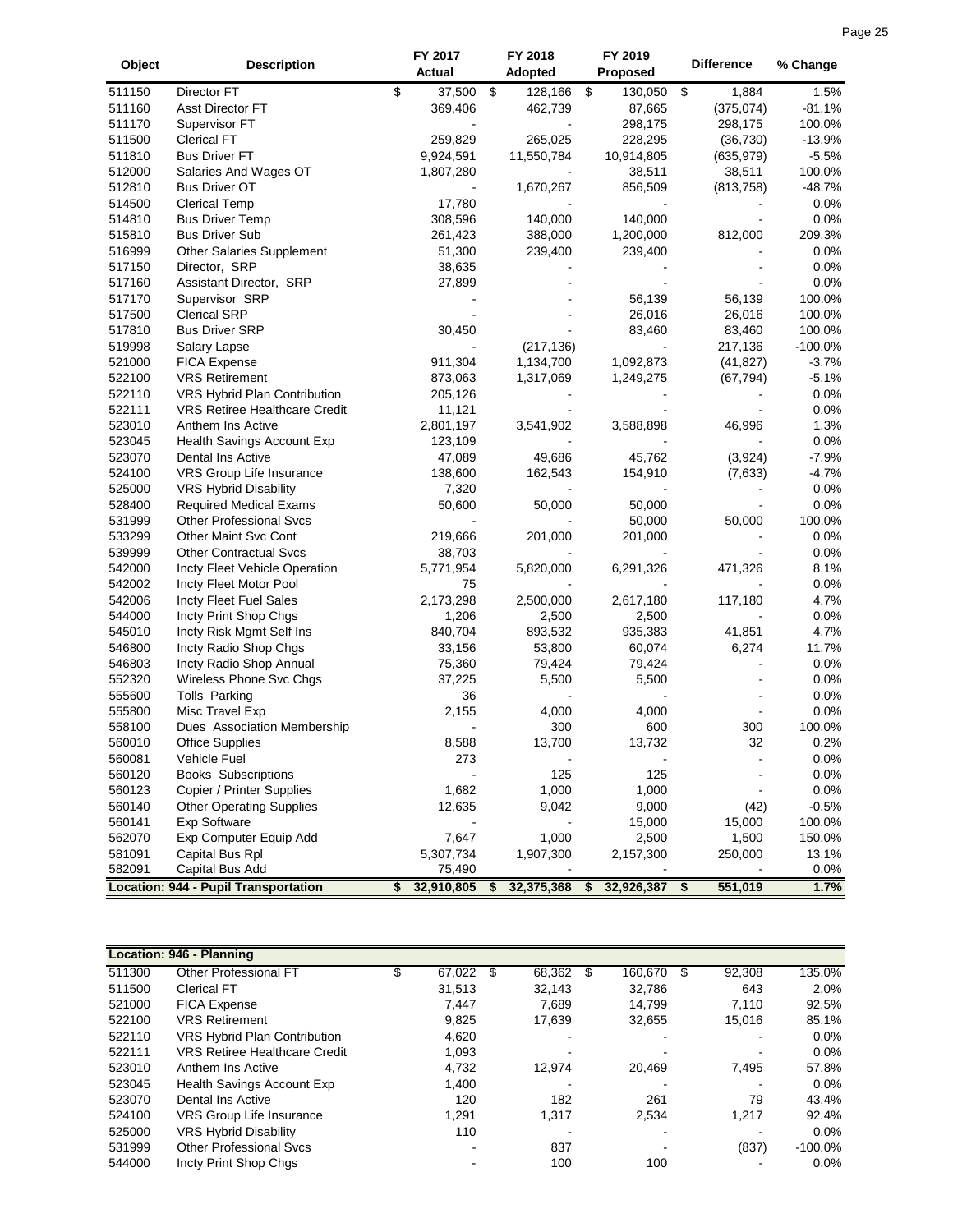| Object | <b>Description</b>              | FY 2017<br>Actual | FY 2018<br>Adopted | FY 2019<br><b>Proposed</b> | <b>Difference</b> | % Change   |
|--------|---------------------------------|-------------------|--------------------|----------------------------|-------------------|------------|
| 552100 | Postal Sycs                     |                   | 1,750              | 922                        | (828)             | $-47.3%$   |
| 552300 | Telecommunications              |                   |                    | 1,440                      | 1,440             | 100.0%     |
| 555100 | Mileage                         | 708               | 400                |                            | (400)             | $-100.0\%$ |
| 555600 | Tolls Parking                   | 15                |                    |                            |                   | 0.0%       |
| 555800 | Misc Travel Exp                 | 2.041             | 2,400              | 3,000                      | 600               | 25.0%      |
| 558100 | Dues Association Membership     | 99                | 513                | 538                        | 25                | 4.9%       |
| 560010 | <b>Office Supplies</b>          | 1,393             | 1,000              | 1,000                      | $\blacksquare$    | 0.0%       |
| 560141 | Exp Software                    | 288               | -                  |                            | $\blacksquare$    | 0.0%       |
| 562070 | Exp Computer Equip Add          | 583               |                    |                            | $\blacksquare$    | 0.0%       |
|        | <b>Location: 946 - Planning</b> | 134.300           | 147.306            | 271.174                    | 123,868           | 84.1%      |

| <b>Location: 947 - Internal Audit</b> |  |        |  |   |   |         |  |  |  |  |
|---------------------------------------|--|--------|--|---|---|---------|--|--|--|--|
| 546110<br>Incty Internal Audit Fee    |  | 94.900 |  | - | - | $0.0\%$ |  |  |  |  |
| Location: 947 - Internal Audit        |  | 94.900 |  |   |   | 0.0%    |  |  |  |  |

|        | <b>Location: 948 - Construction</b> |         |   |                      |         |
|--------|-------------------------------------|---------|---|----------------------|---------|
| 511150 | Director FT                         | S<br>۰. | S | \$<br>$\blacksquare$ | 0.0%    |
| 511170 | Supervisor FT                       |         |   |                      | $0.0\%$ |
| 511500 | <b>Clerical FT</b>                  |         |   |                      | $0.0\%$ |
| 514500 | <b>Clerical Temp</b>                | 2,060   |   |                      | $0.0\%$ |
| 521000 | <b>FICA Expense</b>                 | 148     |   |                      | $0.0\%$ |
| 539999 | <b>Other Contractual Sycs</b>       | 2,164   |   |                      | $0.0\%$ |
| 544000 | Incty Print Shop Chgs               | 33      |   |                      | $0.0\%$ |
| 552320 | Wireless Phone Svc Chgs             | 3,777   |   |                      | $0.0\%$ |
| 560010 | <b>Office Supplies</b>              | 6,282   |   |                      | $0.0\%$ |
| 560141 | Exp Software                        | 96      |   |                      | $0.0\%$ |
| 561020 | Exp Furniture And Equip Rpl         | 299     |   |                      | $0.0\%$ |
| 562070 | Exp Computer Equip Add              | 3,613   |   |                      | $0.0\%$ |
|        | <b>Location: 948 - Construction</b> | 18,472  |   |                      | 0.0%    |

|        | Location: 949 - Finance - Budgetary Control |   |                 |   |           |           |            |           |
|--------|---------------------------------------------|---|-----------------|---|-----------|-----------|------------|-----------|
| 512000 | Salaries And Wages OT                       | S | $\overline{57}$ | க |           | \$        | \$         | $0.0\%$   |
| 514000 | Temp Wages Long Term Absences               |   |                 |   | 150,000   | 210,000   | 60,000     | 40.0%     |
| 514998 | Other Sal Nonexempt Temp                    |   |                 |   | 66,000    | 66,000    |            | 0.0%      |
| 514999 | <b>Other Salaries Temp</b>                  |   |                 |   | 385,000   | 385,000   |            | 0.0%      |
| 515210 | <b>Teacher Sub</b>                          |   | 3,312           |   |           |           |            | 0.0%      |
| 516210 | Teacher Academic Supplement                 |   |                 |   | 898,073   | 898,073   |            | 0.0%      |
| 516211 | <b>Teacher Athletic Supplement</b>          |   |                 |   | 1,919,030 | 1,919,030 |            | 0.0%      |
| 516999 | <b>Other Salaries Supplement</b>            |   | 555             |   |           |           |            | 0.0%      |
| 519006 | Annual Leave Payout                         |   | 1,169,588       |   | 400,000   | 400,000   |            | 0.0%      |
| 519007 | Sick Leave Payout                           |   | 794,526         |   | 575,000   | 575,000   |            | 0.0%      |
| 519008 | Personal Day Payout                         |   | 422,629         |   | 415,000   | 415,000   |            | 0.0%      |
| 519999 | <b>Other Salaries</b>                       |   |                 |   | 249,500   | 249,500   |            | 0.0%      |
| 521000 | <b>FICA Expense</b>                         |   | 184,590         |   | 252,333   | 256,763   | 4,430      | 1.8%      |
| 522100 | <b>VRS Retirement</b>                       |   | 66,940          |   |           |           |            | 0.0%      |
| 522110 | VRS Hybrid Plan Contribution                |   | 3,364           |   |           |           |            | 0.0%      |
| 522111 | <b>VRS Retiree Healthcare Credit</b>        |   | 10,822          |   |           |           |            | 0.0%      |
| 522200 | Supplemental Retirement                     |   | 14,484,187      |   | 5,600,000 | 6,100,000 | 500,000    | 8.9%      |
| 523010 | Anthem Ins Active                           |   | (16, 564)       |   | 1,833     |           | (1,833)    | $-100.0%$ |
| 523045 | Health Savings Account Exp                  |   | 112             |   |           |           |            | 0.0%      |
| 523070 | Dental Ins Active                           |   | (333)           |   |           |           |            | 0.0%      |
| 524100 | VRS Group Life Insurance                    |   | 10,773          |   |           |           |            | 0.0%      |
| 525000 | <b>VRS Hybrid Disability</b>                |   | 112             |   |           |           |            | 0.0%      |
| 526002 | State Unemployment Ins Vec                  |   |                 |   | 125,000   | 125,000   |            | 0.0%      |
| 527001 | <b>Workers Comp Indemnity</b>               |   | 519,105         |   |           |           |            | 0.0%      |
| 527002 | Workers Comp Medical And Other              |   | 2,189,520       |   |           |           |            | 0.0%      |
| 527003 | Workers Comp And Other Chgs                 |   | 126,698         |   |           |           |            | 0.0%      |
| 527004 | Workers Comp Exp Year End Adj               |   |                 |   | 2,519,212 | 3,162,400 | 643,188    | 25.5%     |
| 531300 | <b>Mgmt Consulting Svc</b>                  |   | 30,898          |   |           |           |            | 0.0%      |
| 539999 | <b>Other Contractual Svcs</b>               |   | 40,121          |   | 232,586   |           | (232, 586) | $-100.0%$ |
| 542006 | <b>Incty Fleet Fuel Sales</b>               |   |                 |   | 567,652   | 600,000   | 32,348     | 5.7%      |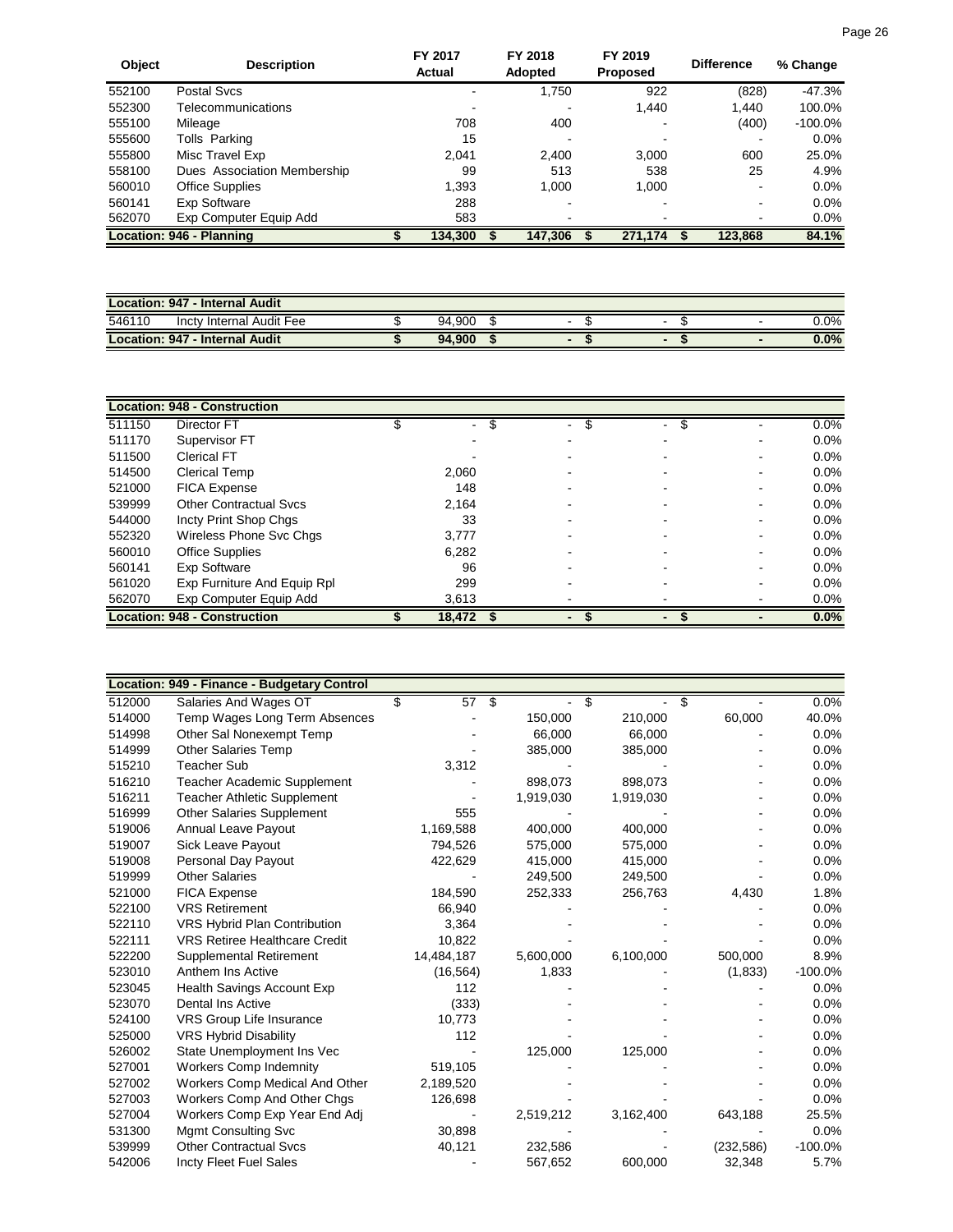| <b>Object</b> | <b>Description</b>                          | FY 2017<br>Actual | FY 2018<br>Adopted | FY 2019<br><b>Proposed</b> | <b>Difference</b> | % Change |
|---------------|---------------------------------------------|-------------------|--------------------|----------------------------|-------------------|----------|
| 545000        | Incty Risk Mgmt Chgs                        |                   | 200,000            | 200,000                    |                   | $0.0\%$  |
| 546700        | <b>Incty Police Svcs</b>                    | 2,168,760         |                    |                            |                   | $0.0\%$  |
| 546750        | Incty Fireman Chgs                          | 10,765            |                    |                            |                   | 0.0%     |
| 551100        | Electric Sycs                               |                   | 502.500            | 502,500                    |                   | 0.0%     |
| 551210        | <b>Heating Natural Gas</b>                  |                   | 595,573            | 595,600                    | 27                | 0.0%     |
| 551211        | <b>Heating Gas</b>                          |                   | 15,000             | 15,000                     |                   | $0.0\%$  |
| 551220        | <b>Heating Propane</b>                      |                   | 50.000             | 50,000                     |                   | 0.0%     |
| 560042        | <b>Medical Supplies</b>                     |                   | 75.710             | 75.170                     | (540)             | $-0.7%$  |
| 560133        | Inst Supplies                               |                   | 505,000            | 505,000                    |                   | $0.0\%$  |
| 561080        | Exp Education Equip Rpl                     |                   | 225.000            | 225,000                    |                   | 0.0%     |
| 564010        | <b>Fund Balance Funded</b>                  |                   | 2.100.000          | 2,096,929                  | (3.071)           | $-0.1%$  |
| 618200        | Trf To Sch Special Rev Fund                 | 372,227           | 450.400            | 529.000                    | 78.600            | 17.5%    |
| 618800        | Trf To Sch Cp Fund                          | 9,304,726         | 7,008,400          | 12,944,379                 | 5,935,979         | 84.7%    |
|               | Location: 949 - Finance - Budgetary Control | 31,897,490        | 26.083.802         | 33.100.344                 | 7,016,542         | 26.9%    |

|        | Location: 950 - Comm & Community Engagement |               |                          |           |                             |           |                             |           |          |
|--------|---------------------------------------------|---------------|--------------------------|-----------|-----------------------------|-----------|-----------------------------|-----------|----------|
| 511150 | <b>Director FT</b>                          | \$<br>110,715 | $\overline{\mathcal{S}}$ | 207,372   | \$                          | 222,660   | \$                          | 15,288    | 7.4%     |
| 511160 | Asst Director FT                            | 92,164        |                          |           |                             |           |                             |           | 0.0%     |
| 511300 | Other Professional FT                       | 248,435       |                          | 386,863   |                             | 433,225   |                             | 46,362    | 12.0%    |
| 511500 | <b>Clerical FT</b>                          | 110,399       |                          | 112,567   |                             | 68,797    |                             | (43, 770) | $-38.9%$ |
| 512000 | Salaries And Wages OT                       | 2,745         |                          | 7,650     |                             | 7,650     |                             |           | 0.0%     |
| 514300 | <b>Other Professional Temp</b>              | 20,498        |                          | 25,000    |                             | 24,000    |                             | (1,000)   | $-4.0%$  |
| 514500 | <b>Clerical Temp</b>                        | 5,376         |                          | 8,600     |                             | 8,000     |                             | (600)     | $-7.0%$  |
| 517500 | <b>Clerical SRP</b>                         |               |                          |           |                             | 46,020    |                             | 46,020    | 100.0%   |
| 521000 | <b>FICA Expense</b>                         | 42,658        |                          | 57,227    |                             | 61,657    |                             | 4,430     | 7.7%     |
| 522100 | <b>VRS Retirement</b>                       | 75,926        |                          | 124,045   |                             | 130,096   |                             | 6,051     | 4.9%     |
| 522110 | VRS Hybrid Plan Contribution                | 6,072         |                          |           |                             |           |                             |           | 0.0%     |
| 522111 | <b>VRS Retiree Healthcare Credit</b>        | 6,215         |                          |           |                             |           |                             |           | 0.0%     |
| 523010 | Anthem Ins Active                           | 59,118        |                          | 77,844    |                             | 81,876    |                             | 4,032     | 5.2%     |
| 523045 | Health Savings Account Exp                  | 8,867         |                          |           |                             |           |                             |           | 0.0%     |
| 523070 | Dental Ins Active                           | 1,045         |                          | 1,092     |                             | 1,044     |                             | (48)      | $-4.4%$  |
| 524100 | VRS Group Life Insurance                    | 7,337         |                          | 9,260     |                             | 10,096    |                             | 836       | 9.0%     |
| 525000 | <b>VRS Hybrid Disability</b>                | 148           |                          |           |                             |           |                             |           | 0.0%     |
| 531700 | <b>Tech Svcs</b>                            |               |                          | 8,400     |                             | 8,150     |                             | (250)     | $-3.0%$  |
| 531999 | <b>Other Professional Svcs</b>              | 4,604         |                          | 16,500    |                             | 16,500    |                             |           | 0.0%     |
| 533211 | <b>Copier Annual Maint Contract</b>         | 3,012         |                          | 4,000     |                             | 4,000     |                             |           | 0.0%     |
| 535000 | <b>Printing And Binding Svcs</b>            | 30,920        |                          | 25,000    |                             | 26,500    |                             | 1,500     | 6.0%     |
| 536001 | <b>Media Advertising</b>                    | 49            |                          | 700       |                             | 200       |                             | (500)     | $-71.4%$ |
| 539999 | <b>Other Contractual Svcs</b>               | 31,179        |                          | 22,000    |                             | 33,749    |                             | 11,749    | 53.4%    |
| 544000 | Incty Print Shop Chgs                       | 8,216         |                          | 13,000    |                             | 12,850    |                             | (150)     | $-1.2%$  |
| 546010 | Incty Sch Bus Chgs                          | 197           |                          | 500       |                             | 300       |                             | (200)     | $-40.0%$ |
| 552300 | Telecommunications                          | 1,013         |                          | 900       |                             | 1,200     |                             | 300       | 33.3%    |
| 554100 | Lease Rent Equip                            | 2,884         |                          | 32,891    |                             | 32,891    |                             |           | 0.0%     |
| 554220 | <b>Facility Rental</b>                      | 288           |                          | 1,000     |                             | 1,250     |                             | 250       | 25.0%    |
| 555100 | Mileage                                     | 2,875         |                          | 3,000     |                             | 4,500     |                             | 1,500     | 50.0%    |
| 555600 | <b>Tolls Parking</b>                        | 146           |                          |           |                             | 200       |                             | 200       | 100.0%   |
| 555800 | Misc Travel Exp                             | 1,908         |                          | 2,000     |                             | 4,400     |                             | 2,400     | 120.0%   |
| 558100 | Dues Association Membership                 | 3,678         |                          | 3,510     |                             | 3,450     |                             | (60)      | $-1.7%$  |
| 560010 | <b>Office Supplies</b>                      | 5,589         |                          | 11,500    |                             | 11,500    |                             |           | 0.0%     |
| 560021 | Food                                        | 22,115        |                          | 20,000    |                             | 34,300    |                             | 14,300    | 71.5%    |
| 560120 | <b>Books Subscriptions</b>                  | 984           |                          | 968       |                             | 975       |                             | 7         | 0.7%     |
| 560123 | Copier / Printer Supplies                   |               |                          | 9,134     |                             | 8,000     |                             | (1, 134)  | $-12.4%$ |
| 560140 | <b>Other Operating Supplies</b>             | 9,852         |                          | 49,500    |                             | 19,500    |                             | (30,000)  | $-60.6%$ |
| 560141 | <b>Exp Software</b>                         | 1,183         |                          | 1,000     |                             | 1,500     |                             | 500       | 50.0%    |
| 562070 | Exp Computer Equip Add                      | 4,046         |                          |           |                             |           |                             |           | 0.0%     |
| 582080 | Capital Educational Equip Add               | 8,316         |                          |           |                             |           |                             |           | 0.0%     |
|        | Location: 950 - Comm & Community Engagem \$ | 940,772       | \$                       | 1,243,023 | $\boldsymbol{\hat{\theta}}$ | 1,321,036 | $\boldsymbol{\hat{\theta}}$ | 78,013    | 6.3%     |

| <b>Location: 951 - Print Shop</b> |                       |  |                          |  |         |  |                |  |                |          |  |
|-----------------------------------|-----------------------|--|--------------------------|--|---------|--|----------------|--|----------------|----------|--|
| 511170                            | Supervisor FT         |  | 57.215                   |  | 58.359  |  | 59.526         |  | 1.167          | 2.0%     |  |
| 511580                            | Printer FT            |  | 168.308                  |  | 171.675 |  | 175.107        |  | 3.432          | $2.0\%$  |  |
| 512000                            | Salaries And Wages OT |  | 176                      |  | $\sim$  |  | $\blacksquare$ |  | $\blacksquare$ | $0.0\%$  |  |
| 512580                            | Printer OT            |  | $\overline{\phantom{a}}$ |  | 1.965   |  | ,500           |  | (465)          | $-23.7%$ |  |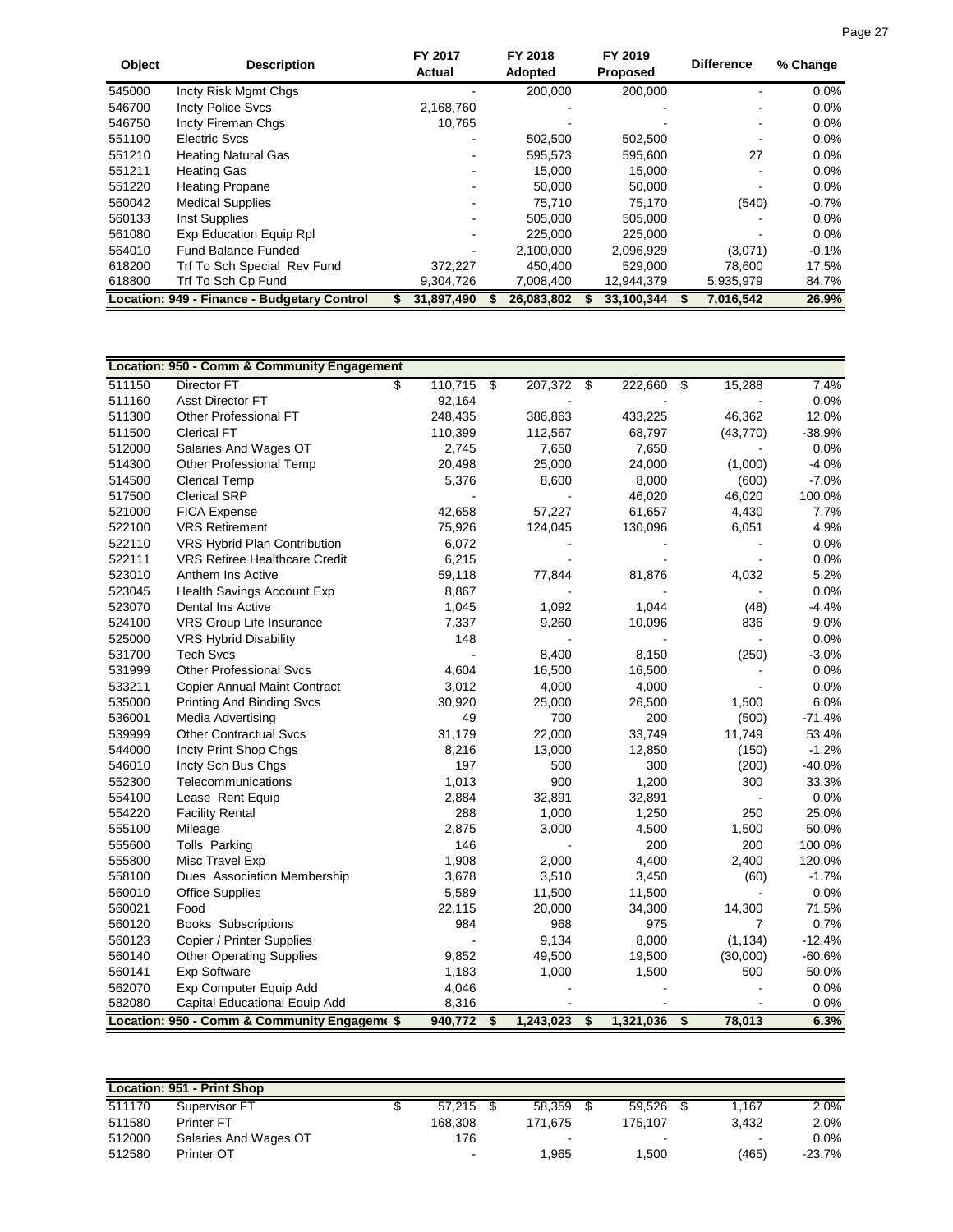| Object | <b>Description</b>                   | FY 2017<br>Actual | FY 2018<br>Adopted | FY 2019<br><b>Proposed</b> | <b>Difference</b> | % Change  |
|--------|--------------------------------------|-------------------|--------------------|----------------------------|-------------------|-----------|
| 514580 | <b>Printer Temp</b>                  | 1,642             | 4,000              | 3,000                      | (1,000)           | $-25.0%$  |
| 519998 | Salary Lapse                         |                   | (4,024)            | (5,201)                    | (1, 177)          | 29.2%     |
| 521000 | <b>FICA Expense</b>                  | 16,421            | 17,353             | 17,582                     | 229               | 1.3%      |
| 522100 | <b>VRS Retirement</b>                | 28,953            | 40,371             | 39,606                     | (765)             | $-1.9%$   |
| 522111 | <b>VRS Retiree Healthcare Credit</b> | 1,580             |                    |                            |                   | 0.0%      |
| 523010 | Anthem Ins Active                    | 28,951            | 32,435             | 34,115                     | 1,680             | 5.2%      |
| 523045 | Health Savings Account Exp           | 5,600             |                    |                            |                   | 0.0%      |
| 523070 | Dental Ins Active                    | 600               | 455                | 435                        | (20)              | $-4.4%$   |
| 524100 | VRS Group Life Insurance             | 2,954             | 3,013              | 3,073                      | 60                | $2.0\%$   |
| 533199 | <b>Other Repair Maint</b>            |                   | 5,000              | 5,000                      |                   | 0.0%      |
| 533299 | <b>Other Maint Svc Cont</b>          | 59,075            | 65,000             | 65,000                     |                   | $0.0\%$   |
| 535000 | <b>Printing And Binding Svcs</b>     | 28,161            | 45,000             | 40,000                     | (5,000)           | $-11.1%$  |
| 544000 | Incty Print Shop Chgs                | 6,296             | 2,500              | 2,500                      |                   | 0.0%      |
| 558100 | Dues Association Membership          |                   | 400                | 400                        |                   | $0.0\%$   |
| 560010 | <b>Office Supplies</b>               |                   | 150                | 150                        |                   | $0.0\%$   |
| 560140 | <b>Other Operating Supplies</b>      | 139,004           | 198,500            | 198,500                    |                   | $0.0\%$   |
| 560141 | <b>Exp Software</b>                  | 2,085             | 5,000              | 5,000                      |                   | $0.0\%$   |
| 562070 | Exp Computer Equip Add               | 293               | 5,000              | 1,500                      | (3,500)           | $-70.0\%$ |
| 581021 | Capital Office Equip Rpl             | 29,900            |                    |                            |                   | $0.0\%$   |
| 582080 | Capital Educational Equip Add        |                   | 25,000             | 28,000                     | 3,000             | 12.0%     |
|        | Location: 951 - Print Shop           | 577,214           | 677,152            | 674,793                    | (2, 359)<br>\$    | $-0.3%$   |

|        | <b>Location: 960 - School Improvement</b> |   |         |                 |                |    |           |           |
|--------|-------------------------------------------|---|---------|-----------------|----------------|----|-----------|-----------|
| 511150 | Director FT                               | S | 96,463  | \$              | S              | \$ |           | 0.0%      |
| 511300 | Other Professional FT                     |   | 318,535 | 426,028         | 436,201        |    | 10,173    | 2.4%      |
| 511500 | <b>Clerical FT</b>                        |   | 88,898  | 90,675          | 97,185         |    | 6,510     | 7.2%      |
| 516999 | <b>Other Salaries Supplement</b>          |   | 34,705  | 35,000          | 28,400         |    | (6,600)   | $-18.9%$  |
| 521000 | <b>FICA Expense</b>                       |   | 39,756  | 42,206          | 42,977         |    | 771       | 1.8%      |
| 522100 | <b>VRS Retirement</b>                     |   | 68,776  | 90,682          | 90,037         |    | (645)     | $-0.7%$   |
| 522110 | VRS Hybrid Plan Contribution              |   | 5,516   |                 |                |    |           | 0.0%      |
| 522111 | <b>VRS Retiree Healthcare Credit</b>      |   | 5,624   |                 |                |    |           | 0.0%      |
| 523010 | Anthem Ins Active                         |   | 43,568  | 45,409          | 47,761         |    | 2,352     | 5.2%      |
| 523045 | <b>Health Savings Account Exp</b>         |   | 7,000   |                 |                |    |           | 0.0%      |
| 523070 | <b>Dental Ins Active</b>                  |   | 720     | 637             | 609            |    | (28)      | $-4.4%$   |
| 524100 | VRS Group Life Insurance                  |   | 6,639   | 6,768           | 6,987          |    | 219       | 3.2%      |
| 525000 | <b>VRS Hybrid Disability</b>              |   | 132     |                 |                |    |           | 0.0%      |
| 531308 | <b>Professional Education Svc</b>         |   | 49,004  | 9,366           | 44,583         |    | 35,217    | 376.0%    |
| 531700 | <b>Tech Svcs</b>                          |   | 33,221  | 84,858          | 35,217         |    | (49, 641) | $-58.5%$  |
| 533299 | <b>Other Maint Svc Cont</b>               |   |         | 2,075           |                |    | (2,075)   | $-100.0%$ |
| 544000 | Incty Print Shop Chgs                     |   | 2,880   | 1,830           | 1,830          |    |           | 0.0%      |
| 552100 | <b>Postal Svcs</b>                        |   | 45,020  | 44,600          | 44,088         |    | (512)     | $-1.1%$   |
| 555100 | Mileage                                   |   | 6,781   | 6,000           | 5,940          |    | (60)      | $-1.0%$   |
| 555600 | Tolls Parking                             |   | 36      | 55              | 55             |    |           | 0.0%      |
| 555800 | Misc Travel Exp                           |   | 1,868   | 7,500           | 16,400         |    | 8,900     | 118.7%    |
| 558100 | Dues Association Membership               |   | 25,945  | 26,690          | 3,230          |    | (23, 460) | $-87.9%$  |
| 560010 | <b>Office Supplies</b>                    |   | 3,142   | 4,070           | 1,000          |    | (3,070)   | $-75.4%$  |
| 560014 | <b>Testing Supplies</b>                   |   | 11,535  | 16,000          | 5,058          |    | (10, 942) | $-68.4%$  |
| 560021 | Food                                      |   | 5,237   | 6,000           |                |    | (6,000)   | $-100.0%$ |
| 560120 | <b>Books Subscriptions</b>                |   | 120     | 500             |                |    | (500)     | $-100.0%$ |
| 560140 | <b>Other Operating Supplies</b>           |   |         | 179,204         | 213,704        |    | 34,500    | 19.3%     |
| 560141 | <b>Exp Software</b>                       |   | 185     | 1,000           | 386,000        |    | 385,000   | 38500.0%  |
| 562070 | Exp Computer Equip Add                    |   | 303     | 2,000           | 10,600         |    | 8,600     | 430.0%    |
|        | Location: 960 - School Improvement        | S | 901,609 | \$<br>1,129,153 | 1,517,862<br>S | S. | 388,709   | 34.4%     |

| <b>Operating</b><br>otal<br>Func | 0.885.56<br><b>ECA</b><br>.607 | 1.852.200<br>624<br>0Z<br>-13 | .357.151<br>- -<br>64.<br>.п. | 25.504.951<br><b>OF</b> | 4.1% |
|----------------------------------|--------------------------------|-------------------------------|-------------------------------|-------------------------|------|
|                                  |                                |                               |                               |                         |      |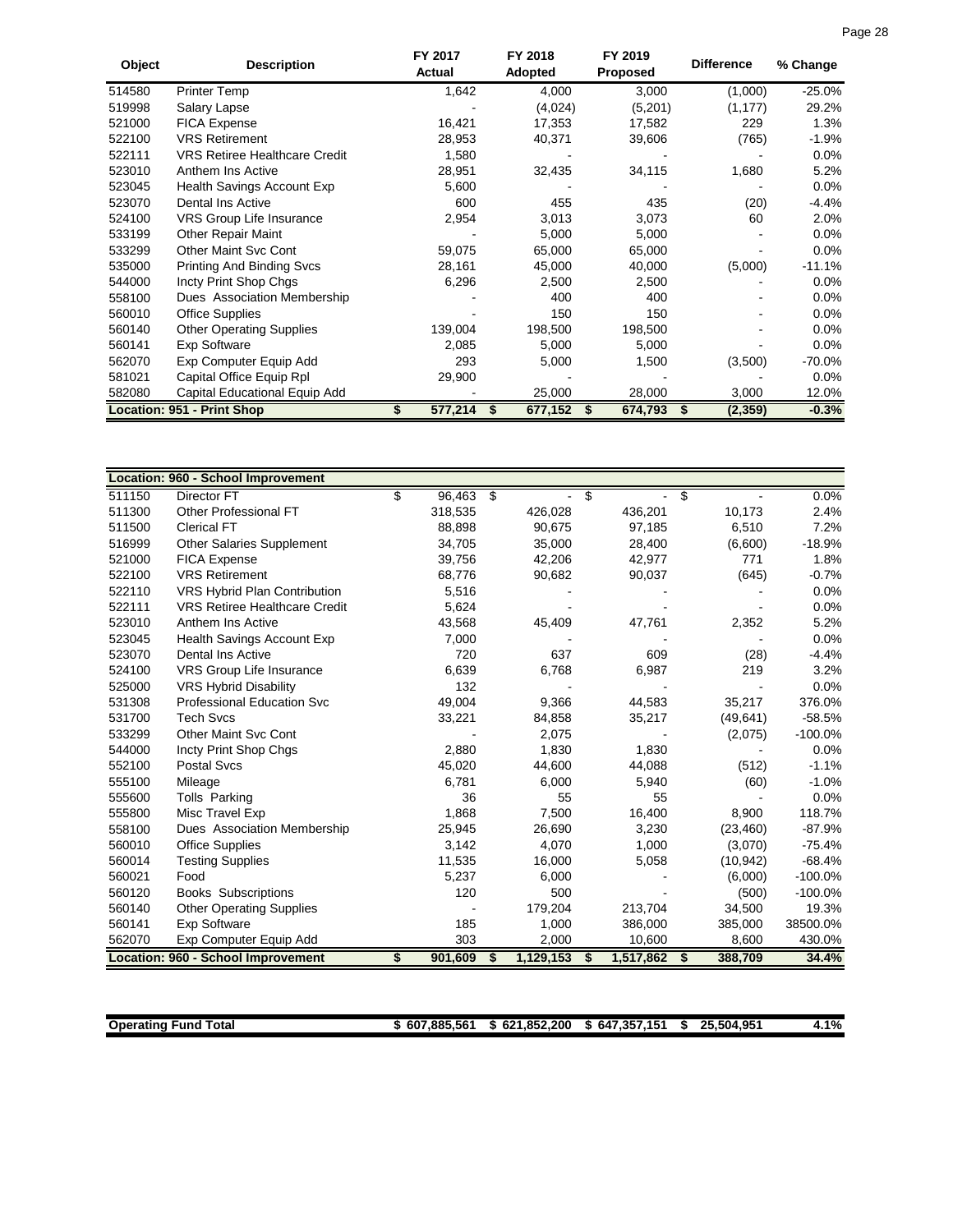# **Line Item Detail**

#### **Grants Fund**

| <b>Object</b> | <b>Description</b>               | FY 2017<br>Actual |                               | FY 2018<br><b>Adopted</b> | FY 2019<br><b>Proposed</b> | <b>Difference</b>  | % Change   |
|---------------|----------------------------------|-------------------|-------------------------------|---------------------------|----------------------------|--------------------|------------|
|               | <b>Grant: Grant Reserve</b>      |                   |                               |                           |                            |                    |            |
| 516999        | <b>Other Salaries Supplement</b> |                   | \$<br>$\sim 100$ km s $^{-1}$ | 232,235                   | -\$<br>$\sim$              | (232, 235)<br>- \$ | $-100.0\%$ |
| 516999        | <b>Other Salaries Supplement</b> |                   |                               |                           | 200.000                    | 200.000            | 100.0%     |
| 521000        | <b>FICA Expense</b>              |                   |                               | 17.765                    |                            | (17, 765)          | $-100.0\%$ |
| 521000        | <b>FICA Expense</b>              |                   |                               |                           | 15.300                     | 15.300             | 100.0%     |
| 560133        | Inst Supplies                    |                   |                               | 250,000                   |                            | (250,000)          | $-100.0\%$ |
| 560133        | Inst Supplies                    |                   |                               |                           | 284.700                    | 284,700            | 100.0%     |
|               | <b>Grant: Grant Reserve</b>      |                   |                               | 500,000                   | 500,000                    |                    | 0.0%       |

|        | <b>Grant: VPI Expansion Grant</b>    |    |           |    |           |                                      |           |                                      |           |           |
|--------|--------------------------------------|----|-----------|----|-----------|--------------------------------------|-----------|--------------------------------------|-----------|-----------|
| 511210 | <b>Teacher FT</b>                    | S  | 483,558   | s, | 721,552   | s)                                   | 709,745   | \$                                   | (11, 807) | $-1.6%$   |
| 511250 | Inst Specialist FT                   |    |           |    | 70,815    |                                      | 91,227    |                                      | 20,412    | 28.8%     |
| 511290 | Other Inst Staff FT                  |    | 238,837   |    |           |                                      |           |                                      |           | 0.0%      |
| 511510 | Inst Aide FT                         |    | 182,113   |    | 204,018   |                                      | 199,161   |                                      | (4, 857)  | $-2.4%$   |
| 514210 | <b>Teacher Temp</b>                  |    | 4,737     |    | 10,000    |                                      | 10,000    |                                      |           | 0.0%      |
| 514490 | Esol Interpreter Temp                |    | 1,325     |    |           |                                      |           |                                      |           | 0.0%      |
| 515210 | <b>Teacher Sub</b>                   |    | 9,819     |    |           |                                      |           |                                      |           | 0.0%      |
| 515510 | Inst Aide Sub                        |    | 4,695     |    |           |                                      |           |                                      |           | 0.0%      |
| 516999 | Other Salaries Supplement            |    | 52,927    |    | 15,000    |                                      | 55,000    |                                      | 40,000    | 266.7%    |
| 517210 | <b>Teacher SRP</b>                   |    | 11,815    |    |           |                                      | 62,493    |                                      | 62,493    | 100.0%    |
| 519007 | Sick Leave Payout                    |    | 1,226     |    |           |                                      |           |                                      |           | 0.0%      |
| 519008 | Personal Day Payout                  |    | 322       |    |           |                                      |           |                                      |           | 0.0%      |
| 521000 | <b>FICA Expense</b>                  |    | 72,088    |    | 78,224    |                                      | 86,291    |                                      | 8,067     | 10.3%     |
| 522100 | <b>VRS Retirement</b>                |    | 112,965   |    | 174,866   |                                      | 179,370   |                                      | 4,504     | 2.6%      |
| 522110 | VRS Hybrid Plan Contribution         |    | 19,752    |    |           |                                      |           |                                      |           | 0.0%      |
| 522111 | <b>VRS Retiree Healthcare Credit</b> |    | 10,051    |    |           |                                      |           |                                      |           | 0.0%      |
| 522200 | <b>Supplemental Retirement</b>       |    | 70,567    |    |           |                                      |           |                                      |           | 0.0%      |
| 523010 | Anthem Ins Active                    |    | 107,979   |    | 148,741   |                                      | 161,856   |                                      | 13,115    | 8.8%      |
| 523045 | Health Savings Account Exp           |    | 7,350     |    |           |                                      |           |                                      |           | 0.0%      |
| 523070 | Dental Ins Active                    |    | 2,142     |    | 2,116     |                                      | 2,064     |                                      | (52)      | $-2.5%$   |
| 524100 | VRS Group Life Insurance             |    | 11,865    |    | 13,057    |                                      | 13,921    |                                      | 864       | 6.6%      |
| 525000 | <b>VRS Hybrid Disability</b>         |    | 473       |    |           |                                      |           |                                      |           | 0.0%      |
| 527002 | Workers Comp Medical And Other       |    | 504       |    |           |                                      |           |                                      |           | 0.0%      |
| 531300 | <b>Mgmt Consulting Svc</b>           |    | 231       |    |           |                                      |           |                                      |           | 0.0%      |
| 531999 | <b>Other Professional Svcs</b>       |    | 3,700     |    | 30,000    |                                      | 30,000    |                                      |           | 0.0%      |
| 539010 | <b>Indirect Cost Recovery</b>        |    | 13,094    |    | 15,138    |                                      | 15,138    |                                      |           | 0.0%      |
| 539012 | <b>Training Svcs</b>                 |    | 100       |    |           |                                      |           |                                      |           | 0.0%      |
| 539020 | Parent Involvement                   |    | 24,761    |    |           |                                      |           |                                      |           | 0.0%      |
| 539999 | <b>Other Contractual Svcs</b>        |    | 185,302   |    | 71,115    |                                      | 42,266    |                                      | (28, 849) | $-40.6%$  |
| 544000 | Incty Print Shop Chgs                |    | 2,714     |    |           |                                      |           |                                      |           | 0.0%      |
| 546010 | Incty Sch Bus Chgs                   |    | 1,746     |    |           |                                      |           |                                      |           | 0.0%      |
| 546031 | Incty Sch Food Svc Cty               |    | 20,209    |    |           |                                      |           |                                      |           | 0.0%      |
| 552300 | Telecommunications                   |    | 1,198     |    |           |                                      |           |                                      |           | 0.0%      |
| 555100 | Mileage                              |    | 4,444     |    | 2,000     |                                      | 2,000     |                                      |           | 0.0%      |
| 555500 | <b>Registration Fees</b>             |    | 19,455    |    |           |                                      |           |                                      |           | 0.0%      |
| 555800 | Misc Travel Exp                      |    | 20,656    |    | 4,000     |                                      | 4,000     |                                      |           | 0.0%      |
| 560010 | <b>Office Supplies</b>               |    | 3,724     |    |           |                                      |           |                                      |           | 0.0%      |
| 560021 | Food                                 |    | 17,571    |    |           |                                      |           |                                      |           | 0.0%      |
| 560133 | Inst Supplies                        |    | 72,316    |    | 51,495    |                                      | 34,968    |                                      | (16, 527) | $-32.1%$  |
| 560140 | <b>Other Operating Supplies</b>      |    |           |    | 47,435    |                                      |           |                                      | (47, 435) | $-100.0%$ |
| 562070 | Exp Computer Equip Add               |    | 1,836     |    | 22,428    |                                      | 1,500     |                                      | (20, 928) | $-93.3%$  |
| 562080 | Exp Education Equip Add              |    | 3,760     |    |           |                                      |           |                                      |           | 0.0%      |
|        | <b>Grant: VPI Expansion Grant</b>    | \$ | 1,803,927 | \$ | 1,682,000 | $\overline{\boldsymbol{\mathsf{s}}}$ | 1,701,000 | $\overline{\boldsymbol{\mathsf{s}}}$ | 19,000    | 1.1%      |

| <b>Grant: Medicaid Special Ed.</b> |                                  |  |        |  |                          |  |                |  |        |         |  |
|------------------------------------|----------------------------------|--|--------|--|--------------------------|--|----------------|--|--------|---------|--|
| 511300                             | Other Professional FT            |  | 82.332 |  | $\sim$                   |  | $\sim$         |  | $\sim$ | $0.0\%$ |  |
| 516999                             | <b>Other Salaries Supplement</b> |  | 3.115  |  | -                        |  | $\blacksquare$ |  | -      | $0.0\%$ |  |
| 521000                             | <b>FICA Expense</b>              |  | 6.400  |  |                          |  | $\blacksquare$ |  |        | 0.0%    |  |
| 522100                             | <b>VRS Retirement</b>            |  | 12.070 |  | $\overline{\phantom{0}}$ |  | $\sim$         |  | -      | $0.0\%$ |  |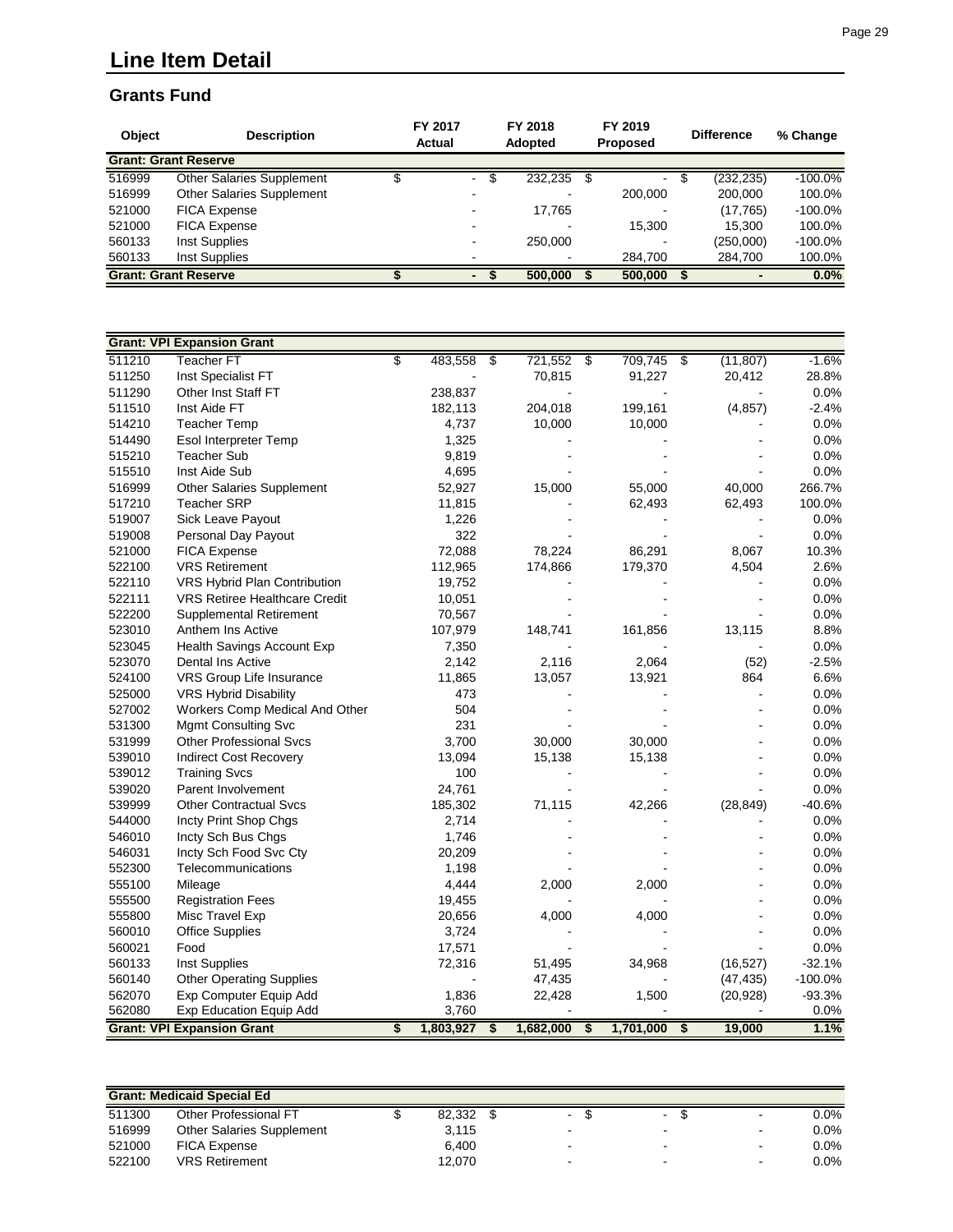| <b>Object</b> | <b>Description</b>                   | FY 2017<br>Actual | FY 2018<br>Adopted | FY 2019<br><b>Proposed</b> | <b>Difference</b> | % Change |
|---------------|--------------------------------------|-------------------|--------------------|----------------------------|-------------------|----------|
| 522111        | <b>VRS Retiree Healthcare Credit</b> | 914               |                    |                            |                   | $0.0\%$  |
| 523010        | Anthem Ins Active                    | 4,843             |                    |                            | $\blacksquare$    | $0.0\%$  |
| 523045        | Health Savings Account Exp           | 2,800             |                    |                            | ۰.                | $0.0\%$  |
| 523070        | Dental Ins Active                    | 120               |                    |                            | $\blacksquare$    | 0.0%     |
| 524100        | VRS Group Life Insurance             | 1.079             |                    |                            | $\blacksquare$    | $0.0\%$  |
| 531999        | Other Professional Sycs              | 63.977            |                    |                            | $\blacksquare$    | 0.0%     |
| 558610        | <b>Other Chgs And Services</b>       | 8.561             |                    |                            | $\blacksquare$    | 0.0%     |
| 618100        | Trf To Sch Operations                | 2,383,878         |                    |                            |                   | $0.0\%$  |
|               | <b>Grant: Medicaid Special Ed</b>    | 2,570,089         |                    | -                          |                   | 0.0%     |

| <b>Grant: Aviation</b>     |       |   |                          |                          |               |
|----------------------------|-------|---|--------------------------|--------------------------|---------------|
| 560133<br>Supplies<br>Inst | 5,000 | - | $\overline{\phantom{0}}$ | $\overline{\phantom{0}}$ | $\sqrt{.0\%}$ |
| <b>Grant: Aviation</b>     | 5,000 |   |                          |                          | 0.0%          |

| <b>Grant: Allstate Safe Teen</b> |                                  |  |       |  |       |  |                          |  |        |         |  |
|----------------------------------|----------------------------------|--|-------|--|-------|--|--------------------------|--|--------|---------|--|
| 544000                           | Incty Print Shop Chgs            |  | ,287  |  | 500   |  | .000                     |  | 500    | 100.0%  |  |
| 552100                           | Postal Sycs                      |  | 1.124 |  | 500   |  | .500                     |  | .000   | 200.0%  |  |
| 560133                           | Inst Supplies                    |  | 58    |  |       |  | $\overline{\phantom{0}}$ |  | $\sim$ | $0.0\%$ |  |
|                                  | <b>Grant: Allstate Safe Teen</b> |  | 2.469 |  | 1.000 |  | 2.500                    |  | 1.500  | 150.0%  |  |

| <b>Grant: Alt Teacher Comp Plan</b> |                                     |  |     |  |         |  |                          |  |            |            |
|-------------------------------------|-------------------------------------|--|-----|--|---------|--|--------------------------|--|------------|------------|
| 516999                              | <b>Other Salaries Supplement</b>    |  | 847 |  | 50,000  |  | $\blacksquare$           |  | (50.000)   | $-100.0\%$ |
| 521000                              | <b>FICA Expense</b>                 |  | 65  |  | 3.825   |  | $\blacksquare$           |  | (3,825)    | $-100.0\%$ |
| 539999                              | <b>Other Contractual Sycs</b>       |  | -   |  | 75.000  |  | $\overline{\phantom{0}}$ |  | (75.000)   | $-100.0\%$ |
| 560140                              | <b>Other Operating Supplies</b>     |  | -   |  | 71.175  |  | $\,$                     |  | (71.175)   | $-100.0\%$ |
|                                     | <b>Grant: Alt Teacher Comp Plan</b> |  | 912 |  | 200,000 |  | $\blacksquare$           |  | (200, 000) | $-100.0%$  |

| <b>Grant: Ettrick Lab School</b> |                                  |  |                |  |        |        |        |  |  |  |  |
|----------------------------------|----------------------------------|--|----------------|--|--------|--------|--------|--|--|--|--|
| 516999                           | Other Salaries Supplement        |  | Ξ.             |  | 25.000 | 25,000 | 100.0% |  |  |  |  |
| 521000                           | <b>FICA Expense</b>              |  |                |  | 1.912  | 1.912  | 100.0% |  |  |  |  |
| 539999                           | <b>Other Contractual Svcs</b>    |  | -              |  | 20,000 | 20,000 | 100.0% |  |  |  |  |
| 555800                           | Misc Travel Exp                  |  |                |  | 3.088  | 3.088  | 100.0% |  |  |  |  |
|                                  | <b>Grant: Ettrick Lab School</b> |  | $\blacksquare$ |  | 50.000 | 50,000 |        |  |  |  |  |

| <b>Grant: Cameron Foundation</b> |                                  |  |        |  |   |  |        |  |        |        |  |
|----------------------------------|----------------------------------|--|--------|--|---|--|--------|--|--------|--------|--|
| 539999                           | <b>Other Contractual Sycs</b>    |  | 20.000 |  | - |  | 50.000 |  | 50.000 | 100.0% |  |
|                                  | <b>Grant: Cameron Foundation</b> |  | 20.000 |  |   |  | 50.000 |  | 50.000 |        |  |

|        | <b>Grant: Va Found Healthy Youth</b> |        |      |        |                |   |                          |            |
|--------|--------------------------------------|--------|------|--------|----------------|---|--------------------------|------------|
| 515210 | Teacher Sub                          | $\sim$ | - 95 | 4,800  | $\blacksquare$ | Ъ | (4,800)                  | $-100.0\%$ |
| 521000 | <b>FICA Expense</b>                  |        |      | 500    | ۰              |   | (500)                    | $-100.0\%$ |
| 546010 | Incty Sch Bus Chgs                   |        |      | 2,300  |                |   | (2,300)                  | $-100.0\%$ |
| 555100 | Mileage                              | 107    |      |        | 300            |   | 300                      | 100.0%     |
| 555800 | Misc Travel Exp                      | 583    |      | 700    | 700            |   | $\overline{\phantom{0}}$ | $0.0\%$    |
| 560021 | Food                                 | 170    |      |        | 200            |   | 200                      | 100.0%     |
| 560133 | Inst Supplies                        | 60.877 |      | 57.000 | 48,800         |   | (8,200)                  | $-14.4%$   |
| 560141 | Exp Software                         | 4,750  |      |        |                |   |                          | $0.0\%$    |
|        | <b>Grant: Va Found Healthy Youth</b> | 66,487 |      | 65,300 | 50,000         |   | (15,300)                 | $-23.4%$   |

|        | <b>Grant: CIS Fundraising</b> |  |  |  |                    |    |                           |        |  |  |  |  |
|--------|-------------------------------|--|--|--|--------------------|----|---------------------------|--------|--|--|--|--|
| 511280 | $-$<br>Admin<br>Asst          |  |  |  | 240<br>61.2<br>. . | ۰D | 210<br>61<br><b>UILLU</b> | 100.0% |  |  |  |  |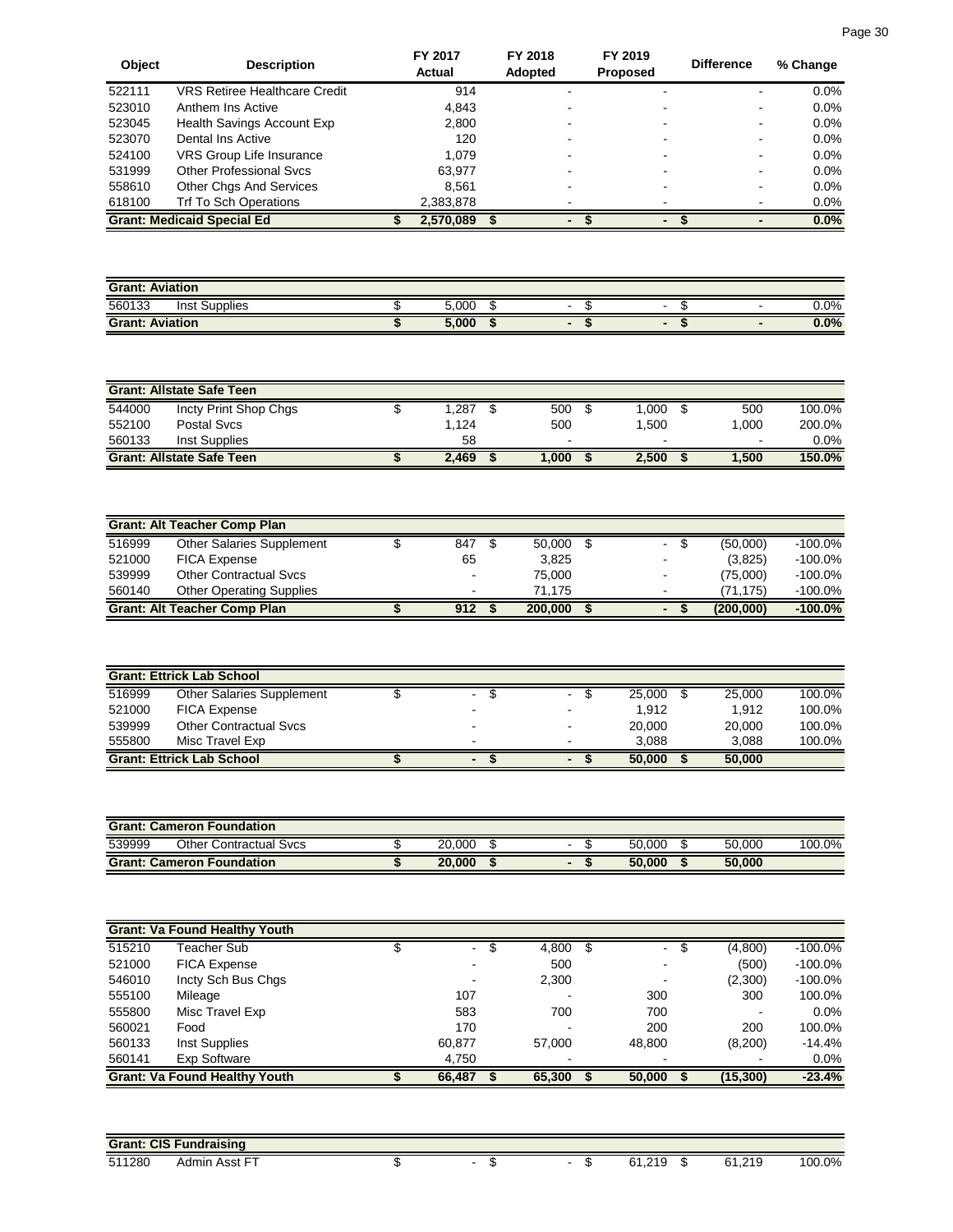| Object | <b>Description</b>              | FY 2017<br>Actual | FY 2018<br><b>Adopted</b> |   | FY 2019<br><b>Proposed</b> | <b>Difference</b> | % Change |
|--------|---------------------------------|-------------------|---------------------------|---|----------------------------|-------------------|----------|
| 511300 | Other Professional FT           |                   |                           |   | 77.575                     | 77,575            | 100.0%   |
| 521000 | <b>FICA Expense</b>             |                   |                           |   | 10.617                     | 10.617            | 100.0%   |
| 522100 | <b>VRS Retirement</b>           |                   |                           |   | 23.429                     | 23.429            | 100.0%   |
| 523010 | Anthem Ins Active               |                   |                           |   | 13.488                     | 13.488            | 100.0%   |
| 523070 | Dental Ins Active               |                   | -                         | - | 172                        | 172               | 100.0%   |
| 524100 | VRS Group Life Insurance        |                   |                           |   | 1.818                      | 1.818             | 100.0%   |
| 560140 | <b>Other Operating Supplies</b> |                   | -                         |   | 61,682                     | 61,682            | 100.0%   |
|        | <b>Grant: CIS Fundraising</b>   |                   | $\blacksquare$            |   | 250,000                    | 250,000           |          |

|        | <b>Grant: CDBG Grant</b> |        |                          |                          |   |       |         |
|--------|--------------------------|--------|--------------------------|--------------------------|---|-------|---------|
| 514210 | Teacher Temp             | 17.713 | 15.000                   | 18.000                   | S | 3.000 | 20.0%   |
| 521000 | <b>FICA Expense</b>      | 1,355  | 1.200                    | 1.377                    |   | 177   | 14.8%   |
| 546010 | Incty Sch Bus Chgs       | 2.917  | 10.000                   | 10.000                   |   | -     | $0.0\%$ |
| 560133 | Inst Supplies            | 3.251  | 8.800                    | 10.723                   |   | 1.923 | 21.9%   |
| 562070 | Exp Computer Equip Add   | 5.276  | $\overline{\phantom{a}}$ | $\overline{\phantom{a}}$ |   |       | 0.0%    |
|        | <b>Grant: CDBG Grant</b> | 30.512 | 35,000                   | 40.100                   |   | 5.100 | 14.6%   |

|        | <b>Grant: IDEA - Parent Res Ctr</b> |       |                |                          |                |         |
|--------|-------------------------------------|-------|----------------|--------------------------|----------------|---------|
| 555500 | <b>Registration Fees</b>            | .524  |                | $\blacksquare$           |                | 0.0%    |
| 555800 | Misc Travel Exp                     | 1,325 |                | $\overline{\phantom{0}}$ |                | $0.0\%$ |
| 560120 | <b>Books Subscriptions</b>          | 149   | -              | $\blacksquare$           | $\blacksquare$ | $0.0\%$ |
|        | <b>Grant: IDEA - Parent Res Ctr</b> | 2,998 | $\blacksquare$ | $\overline{\phantom{0}}$ |                | $0.0\%$ |

|        | <b>Grant: IDEA Excellence Co - Teach</b> |        |                |                          |                          |         |
|--------|------------------------------------------|--------|----------------|--------------------------|--------------------------|---------|
| 516999 | <b>Other Salaries Supplement</b>         | 5,000  | $\blacksquare$ | $\blacksquare$           |                          | 0.0%    |
| 521000 | <b>FICA Expense</b>                      | 383    |                | $\overline{\phantom{a}}$ | $\blacksquare$           | $0.0\%$ |
| 560133 | Inst Supplies                            | 3,082  |                | -                        | $\overline{\phantom{0}}$ | 0.0%    |
| 562070 | Exp Computer Equip Add                   | 6.864  |                | $\overline{\phantom{a}}$ | $\blacksquare$           | 0.0%    |
|        | <b>Grant: IDEA Excellence Co - Teach</b> | 15.329 |                | $\overline{\phantom{0}}$ |                          | 0.0%    |

|        | <b>Grant: Excellence in Co-Teaching</b> |       |  |       |       |        |
|--------|-----------------------------------------|-------|--|-------|-------|--------|
| 516999 | Other Salaries Supplement               | 5.000 |  | 7.500 | 7.500 | 100.0% |
| 521000 | <b>FICA Expense</b>                     | 383   |  | 200   | 200   | 100.0% |
|        | <b>Grant: Excellence in Co-Teaching</b> | 5,383 |  | 7.700 | 7.700 |        |

|        | <b>Grant: Preschool Handicapped</b>  |               |   |         |     |         |   |         |          |
|--------|--------------------------------------|---------------|---|---------|-----|---------|---|---------|----------|
| 511210 | Teacher FT                           | \$<br>104,204 | S | 106,288 | \$. | 101,659 | S | (4,629) | $-4.4%$  |
| 511510 | Inst Aide FT                         | 20,227        |   | 20,290  |     | 20,696  |   | 406     | 2.0%     |
| 512000 | Salaries And Wages OT                | 3,620         |   |         |     |         |   |         | $0.0\%$  |
| 515210 | Teacher Sub                          | 1,024         |   | 1,000   |     | 1,000   |   |         | $0.0\%$  |
| 515510 | Inst Aide Sub                        | 51            |   | 150     |     | 150     |   |         | $0.0\%$  |
| 516999 | Other Salaries Supplement            | 4,107         |   |         |     |         |   |         | 0.0%     |
| 521000 | FICA Expense                         | 8,896         |   | 9,783   |     | 9,460   |   | (323)   | $-3.3%$  |
| 522100 | <b>VRS Retirement</b>                | 18,251        |   | 22,214  |     | 20,653  |   | (1,561) | $-7.0\%$ |
| 522111 | <b>VRS Retiree Healthcare Credit</b> | 1,382         |   |         |     |         |   |         | $0.0\%$  |
| 523010 | Anthem Ins Active                    | 22,004        |   | 19,401  |     | 20,232  |   | 831     | 4.3%     |
| 523070 | Dental Ins Active                    | 260           |   | 276     |     | 258     |   | (18)    | $-6.5%$  |
| 524100 | <b>VRS Group Life Insurance</b>      | 1,631         |   | 1,658   |     | 1,603   |   | (55)    | $-3.3%$  |
| 531300 | <b>Mgmt Consulting Svc</b>           | 42            |   | 75      |     | 75      |   |         | 0.0%     |
| 531308 | <b>Professional Education Svc</b>    | 12,307        |   | 6,626   |     | 6,626   |   |         | $0.0\%$  |
| 539010 | <b>Indirect Cost Recovery</b>        | 1,818         |   | 1,867   |     | 1,867   |   | ۰       | 0.0%     |
| 546010 | Incty Sch Bus Chgs                   | 50            |   | 1,000   |     | 1,000   |   |         | $0.0\%$  |
| 555800 | Misc Travel Exp                      | 100           |   |         |     |         |   |         | $0.0\%$  |
| 560120 | <b>Books Subscriptions</b>           | 2,175         |   | 3,500   |     | 3,500   |   |         | $0.0\%$  |
| 560133 | Inst Supplies                        | 542           |   | 8,575   |     | 13,924  |   | 5,349   | 62.4%    |
| 564010 | <b>Fund Balance Funded</b>           |               |   | 4,797   |     | 4,797   |   |         | $0.0\%$  |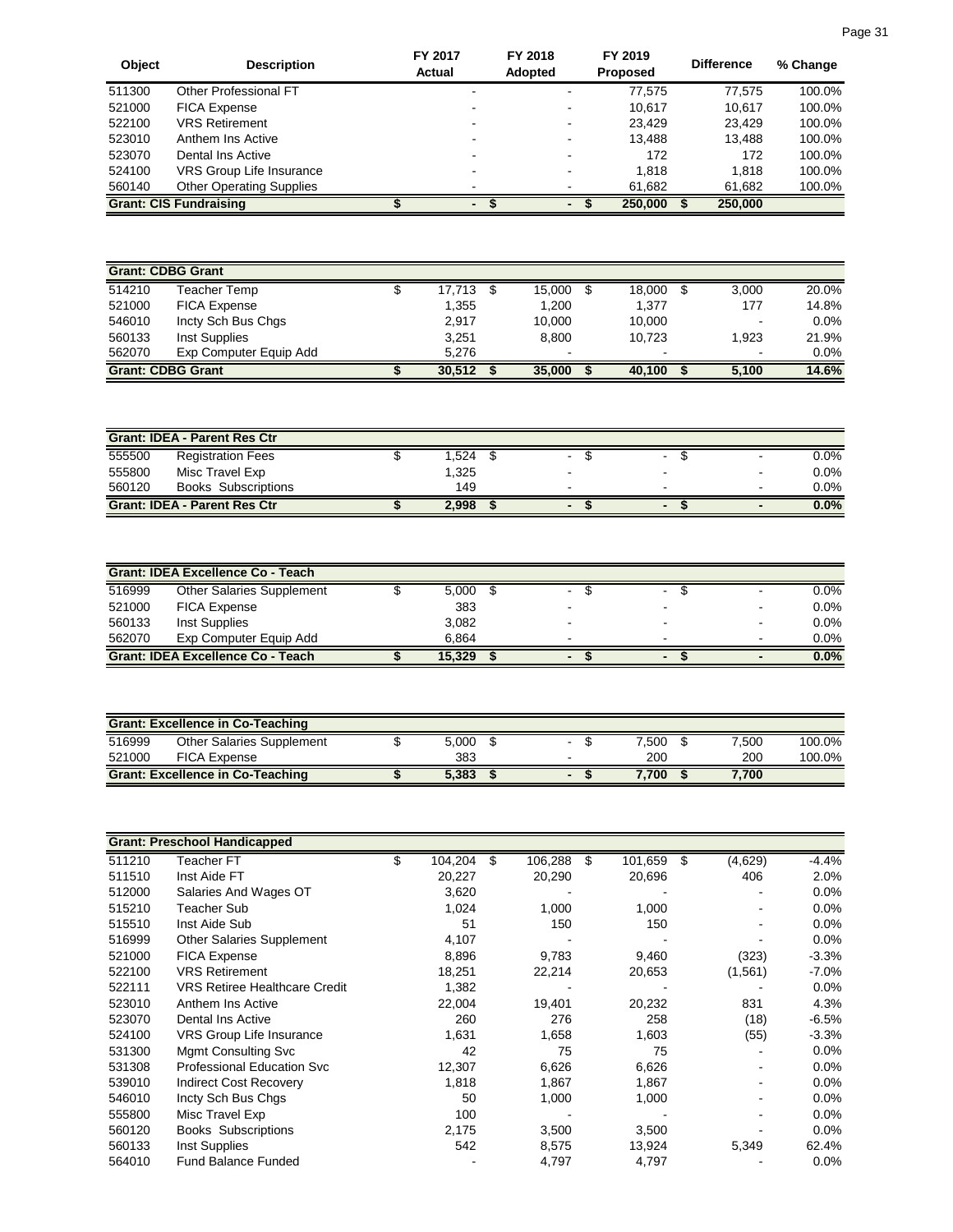| Obiect | <b>Description</b>                  | FY 2017<br>Actual | FY 2018<br>Adopted | FY 2019<br><b>Proposed</b> | <b>Difference</b> | % Change |
|--------|-------------------------------------|-------------------|--------------------|----------------------------|-------------------|----------|
|        | <b>Grant: Preschool Handicapped</b> | 202.691           | 207.500            | 207.500                    |                   | 0.0%     |

|        | <b>Grant: Gov Tech Inititiative</b> |           |  |                          |                          |         |
|--------|-------------------------------------|-----------|--|--------------------------|--------------------------|---------|
| 515210 | Teacher Sub                         | 624       |  | $\blacksquare$           | $\overline{\phantom{0}}$ | 0.0%    |
| 521000 | <b>FICA Expense</b>                 | 48        |  | $\overline{\phantom{0}}$ | $\blacksquare$           | 0.0%    |
| 533299 | Other Maint Svc Cont                | 80,750    |  |                          | $\,$                     | $0.0\%$ |
| 539012 | <b>Training Svcs</b>                | 2,250     |  |                          | $\,$                     | 0.0%    |
| 555600 | Tolls Parking                       | 18        |  |                          | -                        | $0.0\%$ |
| 555800 | Misc Travel Exp                     | 74.657    |  |                          | $\,$                     | $0.0\%$ |
| 562070 | Exp Computer Equip Add              | 1,236,473 |  |                          |                          | $0.0\%$ |
|        | <b>Grant: Gov Tech Inititiative</b> | ,394,820  |  |                          |                          | 0.0%    |

| <b>Grant: Gov Ed Tech</b> |                        |                |           |           |                          |           |
|---------------------------|------------------------|----------------|-----------|-----------|--------------------------|-----------|
| 533299                    | Other Maint Svc Cont   | ۰.             | 107.000   | 85.000    | (22,000)                 | $-20.6\%$ |
| 562070                    | Exp Computer Equip Add |                | 120.100   | 200.000   | 79.900                   | 66.5%     |
| 618800                    | Trf To Sch Cp Fund     | $\sim$         | 1.800.000 | 1.742.100 | (57,900)                 | $-3.2\%$  |
| <b>Grant: Gov Ed Tech</b> |                        | $\blacksquare$ | 2.027.100 | 2.027.100 | $\overline{\phantom{0}}$ | 0.0%      |

|        | <b>Grant: Perkins Vocational</b> |   |         |           |   |         |   |           |           |
|--------|----------------------------------|---|---------|-----------|---|---------|---|-----------|-----------|
| 516999 | <b>Other Salaries Supplement</b> | S | 13,524  | \$<br>800 | S | 12,000  | S | 11,200    | 1400.0%   |
| 521000 | <b>FICA Expense</b>              |   | 1,032   | 60        |   | 920     |   | 860       | 1433.3%   |
| 539999 | <b>Other Contractual Sycs</b>    |   | 74,174  | 60,000    |   | 75,000  |   | 15,000    | 25.0%     |
| 544000 | Incty Print Shop Chgs            |   |         | 1,500     |   | 1,500   |   |           | $0.0\%$   |
| 546010 | Incty Sch Bus Chgs               |   | 5,338   | 4,000     |   | 5,200   |   | 1,200     | 30.0%     |
| 555500 | <b>Registration Fees</b>         |   | 18,135  | 10.000    |   | 15,000  |   | 5,000     | 50.0%     |
| 555800 | Misc Travel Exp                  |   | 53,632  | 76,000    |   | 55,000  |   | (21,000)  | $-27.6%$  |
| 560012 | <b>Identification Supplies</b>   |   | 5,225   |           |   |         |   |           | $0.0\%$   |
| 560133 | Inst Supplies                    |   | 199     |           |   |         |   |           | 0.0%      |
| 560141 | <b>Exp Software</b>              |   | 77,421  | 70,000    |   | 70,000  |   |           | $0.0\%$   |
| 560160 | Textbooks                        |   | 2,229   |           |   | 5,000   |   | 5,000     | 100.0%    |
| 562020 | Exp Furniture And Equip Add      |   |         | 4,000     |   | 4,000   |   |           | $0.0\%$   |
| 562070 | Exp Computer Equip Add           |   | 161,098 | 300,000   |   | 150,000 |   | (150,000) | $-50.0\%$ |
| 562080 | Exp Education Equip Add          |   | 149,594 | 68,000    |   | 150,000 |   | 82,000    | 120.6%    |
| 562160 | Exp Audio Visual Equip Add       |   | 2,728   | 5.000     |   | 5,000   |   |           | $0.0\%$   |
| 582080 | Capital Educational Equip Add    |   | 121,590 | 20,640    |   | 51,380  |   | 30,740    | 148.9%    |
|        | <b>Grant: Perkins Vocational</b> |   | 685,919 | 620,000   |   | 600,000 |   | (20,000)  | $-3.2%$   |

| <b>Grant: Peer Tech</b> |                       |       |       |       |                          |         |
|-------------------------|-----------------------|-------|-------|-------|--------------------------|---------|
| 544000                  | Incty Print Shop Chgs | 672   | .000  | .000  | $\overline{\phantom{0}}$ | $0.0\%$ |
| 546010                  | Incty Sch Bus Chas    | .474  | 4.000 | 4.000 | $\overline{\phantom{0}}$ | $0.0\%$ |
| <b>Grant: Peer Tech</b> |                       | 2,146 | 5.000 | 5,000 | $\blacksquare$           | 0.0%    |

|        | <b>Grant: Ind Student Alt Ed Plan</b> |        |        |        |   |       |         |
|--------|---------------------------------------|--------|--------|--------|---|-------|---------|
| 511210 | Teacher $\overline{\mathsf{FT}}$      | 47,514 | 48,464 | 49,863 | S | 1,399 | 2.9%    |
| 515210 | Teacher Sub                           | 897    |        |        |   |       | 0.0%    |
| 521000 | <b>FICA Expense</b>                   | 3,024  | 3.707  | 3,815  |   | 108   | 2.9%    |
| 522100 | <b>VRS Retirement</b>                 | 6,966  | 8,505  | 8,417  |   | (88)  | $-1.0%$ |
| 522111 | <b>VRS Retiree Healthcare Credit</b>  | 527    |        |        |   |       | $0.0\%$ |
| 523010 | Anthem Ins Active                     | 10,156 | 6.467  | 6,744  |   | 277   | 4.3%    |
| 523045 | Health Savings Account Exp            | 2,800  |        |        |   |       | $0.0\%$ |
| 523070 | Dental Ins Active                     | 120    | 92     | 86     |   | (6)   | $-6.5%$ |
| 524100 | VRS Group Life Insurance              | 622    | 635    | 653    |   | 18    | 2.8%    |
| 531300 | <b>Mgmt Consulting Svc</b>            |        | 30     | 222    |   | 192   | 640.0%  |
|        | <b>Grant: Ind Student Alt Ed Plan</b> | 72,626 | 67,900 | 69,800 |   | 1,900 | 2.8%    |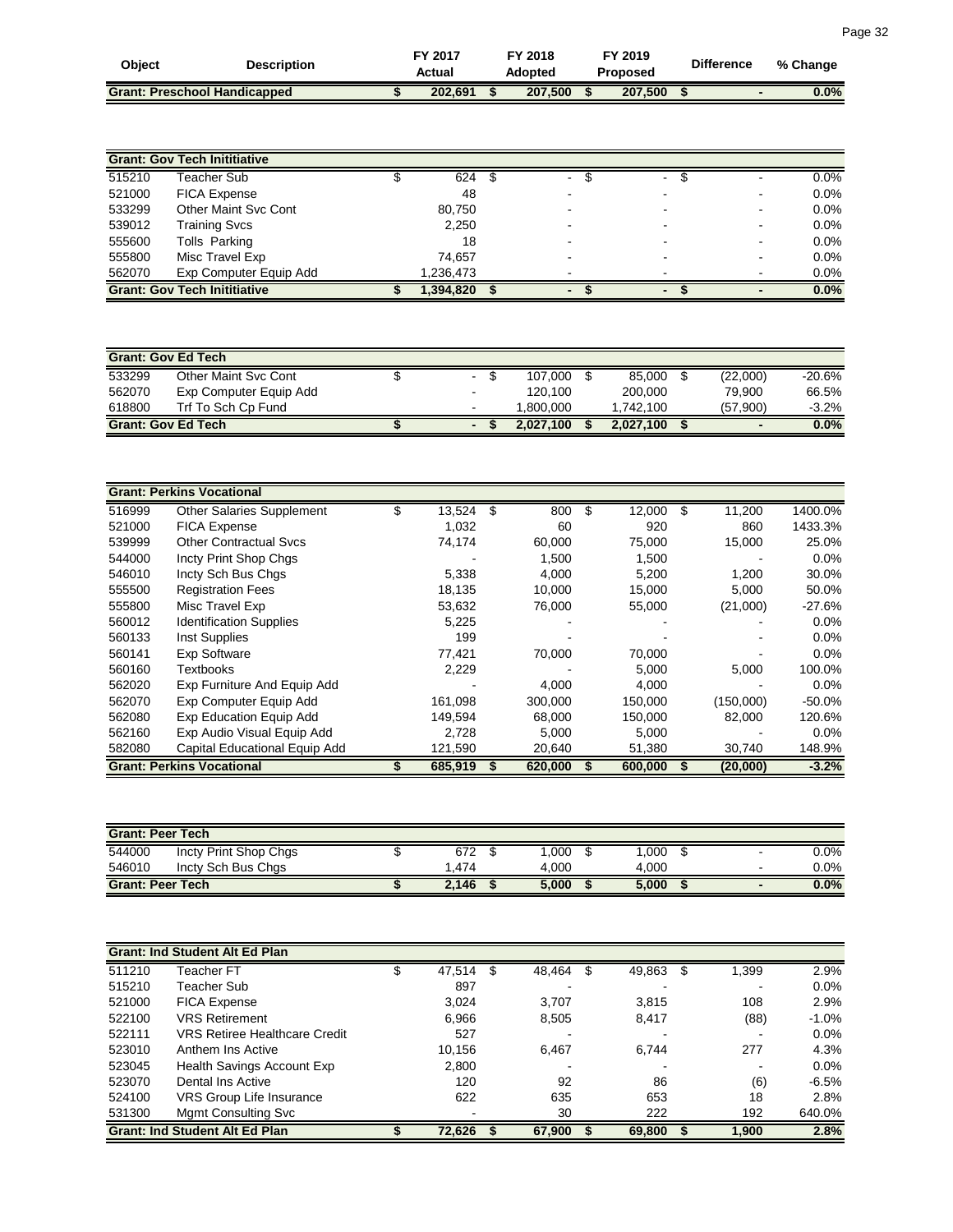| Object | <b>Description</b>                  | FY 2017<br>Actual |                | <b>FY 2018</b><br><b>Adopted</b> |  | FY 2019<br><b>Proposed</b> | <b>Difference</b> | % Change |
|--------|-------------------------------------|-------------------|----------------|----------------------------------|--|----------------------------|-------------------|----------|
|        | <b>Grant: Stem Competition Team</b> |                   |                |                                  |  |                            |                   |          |
| 555500 | <b>Registration Fees</b>            |                   | ۰.             |                                  |  | 1.000                      | 1,000             | 100.0%   |
| 560133 | Inst Supplies                       |                   |                |                                  |  | 9.000                      | 9.000             | 100.0%   |
|        | <b>Grant: Stem Competition Team</b> |                   | $\blacksquare$ |                                  |  | 10.000                     | 10.000            |          |

|        | Grant: Msp - Bldg Teacher Capac Ma        |        |   |                          |                          |         |
|--------|-------------------------------------------|--------|---|--------------------------|--------------------------|---------|
| 516999 | Other Salaries Supplement                 | 7.311  |   | $\overline{\phantom{a}}$ | $\overline{\phantom{0}}$ | 0.0%    |
| 521000 | <b>FICA Expense</b>                       | 559    |   |                          | $\blacksquare$           | $0.0\%$ |
| 560133 | Inst Supplies                             | 6.219  |   | $\overline{\phantom{0}}$ | $\overline{\phantom{0}}$ | $0.0\%$ |
|        | <b>Grant: Msp - Bidg Teacher Capac Ma</b> | 14.089 | - | $\blacksquare$           | $\overline{\phantom{0}}$ | $0.0\%$ |

| <b>Grant: Stem Learning Through Art</b> |  |        |  |  |  |        |  |        |        |  |  |
|-----------------------------------------|--|--------|--|--|--|--------|--|--------|--------|--|--|
| 531999<br>Other Professional Sycs       |  | 74.964 |  |  |  | 68,000 |  | 68,000 | 100.0% |  |  |
| <b>Grant: Stem Learning Through Art</b> |  | 74.964 |  |  |  | 68.000 |  | 68,000 |        |  |  |

| <b>Grant: Soar Falling Crk ES</b> |     |  |         |
|-----------------------------------|-----|--|---------|
| 560133<br>Inst Supplies           | 893 |  | $0.0\%$ |
| <b>Grant: Soar Falling Crk ES</b> | 893 |  | 0.0%    |

|        | <b>Grant: Safe Routes To School</b> |        |        |        |         |          |
|--------|-------------------------------------|--------|--------|--------|---------|----------|
| 516999 | <b>Other Salaries Supplement</b>    | 24,785 | 15,000 | 25,000 | 10.000  | 66.7%    |
| 521000 | <b>FICA Expense</b>                 | 1,896  | 1.150  | 2,000  | 850     | 73.9%    |
| 539999 | <b>Other Contractual Sycs</b>       |        | 14.300 | 5,000  | (9,300) | $-65.0%$ |
| 544000 | Incty Print Shop Chgs               | 1.618  | 3.200  | 1.000  | (2,200) | $-68.8%$ |
| 555100 | Mileage                             | 455    |        | 500    | 500     | 100.0%   |
| 560133 | Inst Supplies                       | 38,386 | 1.350  | 27.500 | 26.150  | 1937.0%  |
| 562070 | Exp Computer Equip Add              | 1.057  |        | $\,$   |         | 0.0%     |
|        | <b>Grant: Safe Routes To School</b> | 68,197 | 35,000 | 61.000 | 26,000  | 74.3%    |

|        | <b>Grant: Pos Behav Intervention</b> |        |   |                               |                     |   |         |
|--------|--------------------------------------|--------|---|-------------------------------|---------------------|---|---------|
| 515210 | <b>Feacher Sub</b>                   | 16,258 | S | S<br>$\overline{\phantom{0}}$ | S<br>$\blacksquare$ |   | 0.0%    |
| 515220 | Librarian Sub                        | 234    |   |                               |                     |   | $0.0\%$ |
| 516999 | <b>Other Salaries Supplement</b>     | 10,900 |   |                               |                     |   | 0.0%    |
| 521000 | <b>FICA Expense</b>                  | 2,095  |   |                               |                     | - | $0.0\%$ |
| 539999 | <b>Other Contractual Sycs</b>        | 43,350 |   |                               |                     |   | 0.0%    |
| 554220 | <b>Facility Rental</b>               | 1,264  |   |                               |                     |   | $0.0\%$ |
| 555100 | Mileage                              | 237    |   |                               |                     |   | $0.0\%$ |
| 555800 | Misc Travel Exp                      | 1,649  |   |                               |                     |   | $0.0\%$ |
| 560010 | <b>Office Supplies</b>               | 108    |   |                               |                     |   | $0.0\%$ |
| 560021 | Food                                 | 6,195  |   |                               |                     |   | $0.0\%$ |
| 560120 | <b>Books Subscriptions</b>           | 6,171  |   |                               |                     |   | $0.0\%$ |
| 560133 | Inst Supplies                        | 1,790  |   |                               |                     |   | $0.0\%$ |
| 560135 | <b>Training Supplies</b>             | 92     |   |                               |                     |   | $0.0\%$ |
| 562160 | Exp Audio Visual Equip Add           | 581    |   |                               |                     |   | 0.0%    |
|        | <b>Grant: Pos Behav Intervention</b> | 90,924 |   |                               |                     |   | $0.0\%$ |

|        | <b>Grant: Juvenile Justice</b>   |        |        |                |                |          |
|--------|----------------------------------|--------|--------|----------------|----------------|----------|
| 515210 | Teacher Sub                      | 14.725 |        | 5.000          | 5.000          | 100.0%   |
| 515510 | Inst Aide Sub                    | 49     |        | $\blacksquare$ | $\blacksquare$ | $0.0\%$  |
| 516999 | <b>Other Salaries Supplement</b> | $\sim$ |        | 5.000          | 5.000          | 100.0%   |
| 521000 | <b>FICA Expense</b>              | 1.130  | $\,$   | 765            | 765            | 100.0%   |
| 539999 | <b>Other Contractual Sycs</b>    | 15.888 | 16.042 | 9.500          | (6, 542)       | $-40.8%$ |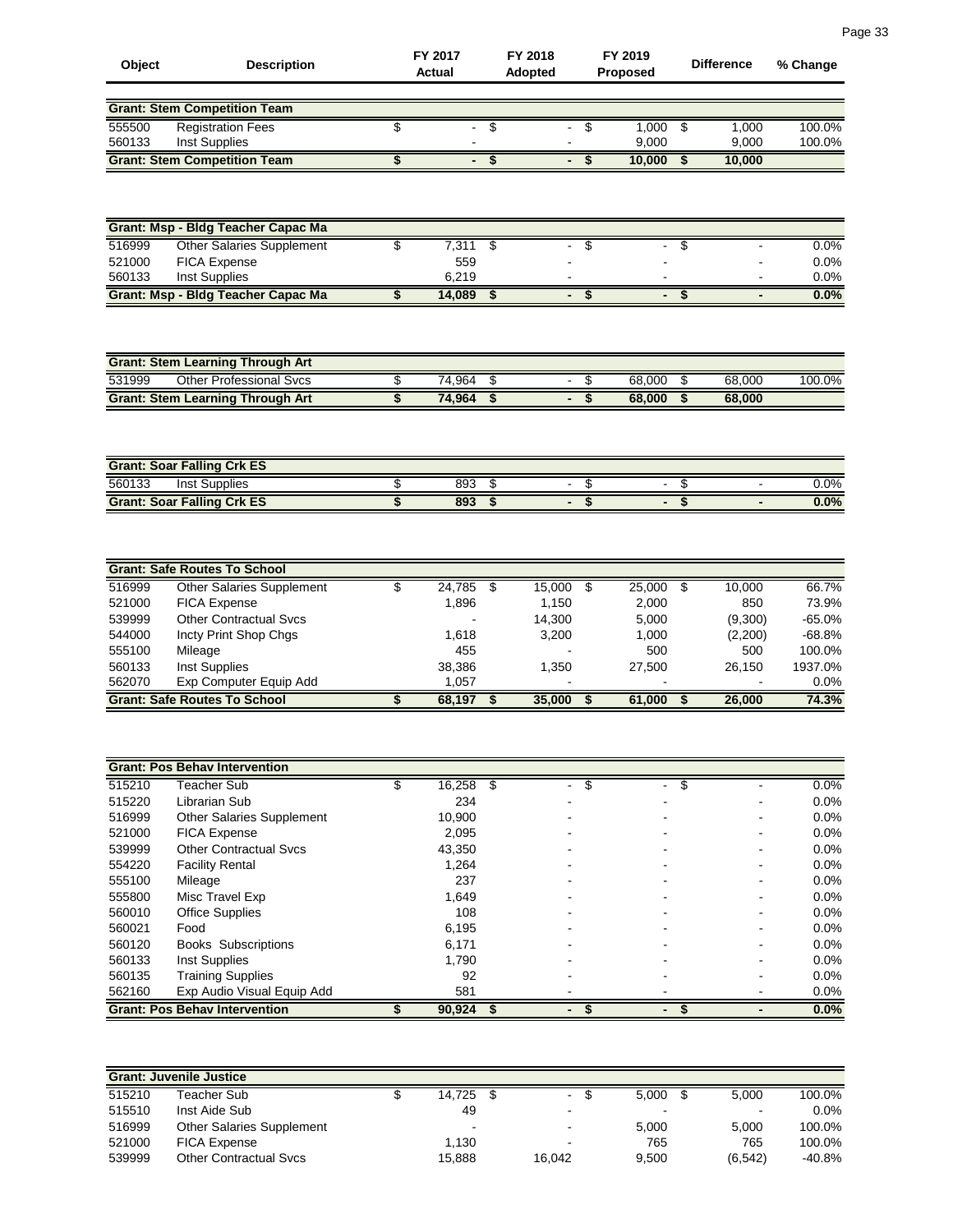| Object | <b>Description</b>             | FY 2017<br>Actual | FY 2018<br><b>Adopted</b> | FY 2019<br><b>Proposed</b> | <b>Difference</b>        | % Change   |
|--------|--------------------------------|-------------------|---------------------------|----------------------------|--------------------------|------------|
| 544000 | Incty Print Shop Chgs          | 424               |                           | 1,675                      | 1.675                    | 100.0%     |
| 555100 | Mileage                        | 14                |                           | $\overline{\phantom{0}}$   |                          | $0.0\%$    |
| 555800 | Misc Travel Exp                | 1.074             | 7,398                     | $\blacksquare$             | (7,398)                  | $-100.0\%$ |
| 560010 | <b>Office Supplies</b>         | 538               |                           | 1.500                      | 1,500                    | 100.0%     |
| 560120 | <b>Books Subscriptions</b>     | 3,860             |                           |                            |                          | $0.0\%$    |
| 560133 | Inst Supplies                  | 2.451             | 11.560                    | 11.560                     | $\overline{\phantom{0}}$ | $0.0\%$    |
| 562160 | Exp Audio Visual Equip Add     | 2,138             |                           | $\,$                       |                          | $0.0\%$    |
|        | <b>Grant: Juvenile Justice</b> | 42,291            | 35,000                    | 35,000                     |                          | $0.0\%$    |

|        | <b>Grant: IDEA Sp Ed Grant</b>       |                  |                         |           |                 |                          |            |           |
|--------|--------------------------------------|------------------|-------------------------|-----------|-----------------|--------------------------|------------|-----------|
| 511210 | <b>Teacher FT</b>                    | \$<br>5,947,223  | $\overline{\mathbb{S}}$ | 5,152,605 | \$<br>5,276,078 | $\overline{\mathcal{S}}$ | 123,473    | 2.4%      |
| 511250 | Inst Specialist FT                   |                  |                         |           | 163,336         |                          | 163,336    | 100.0%    |
| 511290 | Other Inst Staff FT                  | 89,684           |                         |           |                 |                          |            | 0.0%      |
| 511335 | Edu Liaisons FT                      | 380,574          |                         | 59,456    |                 |                          | (59, 456)  | $-100.0%$ |
| 511510 | Inst Aide FT                         | 1,150,899        |                         | 1,190,153 | 1,206,521       |                          | 16,368     | 1.4%      |
| 512000 | Salaries And Wages OT                | 111,148          |                         |           |                 |                          |            | 0.0%      |
| 514210 | <b>Teacher Temp</b>                  |                  |                         | 40,000    |                 |                          | (40,000)   | $-100.0%$ |
| 515210 | <b>Teacher Sub</b>                   | 118,322          |                         | 20,000    | 20,000          |                          |            | 0.0%      |
| 515510 | Inst Aide Sub                        | 12,646           |                         | 1,000     | 2,500           |                          | 1,500      | 150.0%    |
| 516999 | Other Salaries Supplement            | 79,746           |                         | 60,000    |                 |                          | (60,000)   | $-100.0%$ |
| 517210 | <b>Teacher SRP</b>                   | 16,298           |                         |           |                 |                          |            | 0.0%      |
| 519007 | Sick Leave Payout                    | 9,494            |                         |           |                 |                          |            | 0.0%      |
| 519008 | Personal Day Payout                  | 5,056            |                         |           |                 |                          |            | 0.0%      |
| 521000 | <b>FICA Expense</b>                  | 558,579          |                         | 499,064   | 510,211         |                          | 11,147     | 2.2%      |
| 522100 | <b>VRS Retirement</b>                | 941,935          |                         | 1,123,581 | 1,121,842       |                          | (1,739)    | $-0.2%$   |
| 522110 | VRS Hybrid Plan Contribution         | 172,822          |                         |           |                 |                          |            | 0.0%      |
| 522111 | <b>VRS Retiree Healthcare Credit</b> | 84,433           |                         |           |                 |                          |            | 0.0%      |
| 522200 | Supplemental Retirement              | 54,258           |                         |           |                 |                          |            | 0.0%      |
| 523010 | Anthem Ins Active                    | 1,244,304        |                         | 1,086,456 | 1,146,480       |                          | 60,024     | 5.5%      |
| 523045 | Health Savings Account Exp           | 76,022           |                         |           |                 |                          |            | 0.0%      |
| 523070 | Dental Ins Active                    | 19,071           |                         | 15,456    | 14,620          |                          | (836)      | $-5.4%$   |
| 524100 | VRS Group Life Insurance             | 99,672           |                         | 83,880    | 87,052          |                          | 3,172      | 3.8%      |
| 525000 | <b>VRS Hybrid Disability</b>         | 4,142            |                         |           |                 |                          |            | 0.0%      |
| 527001 | <b>Workers Comp Indemnity</b>        | 1,448            |                         |           |                 |                          |            | 0.0%      |
| 527002 | Workers Comp Medical And Other       | 14,299           |                         |           |                 |                          |            | 0.0%      |
| 527003 | Workers Comp And Other Chgs          | 225              |                         |           |                 |                          |            | 0.0%      |
| 531100 | <b>Professional Health Svcs</b>      | 24,927           |                         |           |                 |                          |            | 0.0%      |
| 531300 | <b>Mgmt Consulting Svc</b>           | 620              |                         |           |                 |                          |            | 0.0%      |
| 533105 | Computer Equip Repair Maint          | 185              |                         |           |                 |                          |            | 0.0%      |
| 539010 | <b>Indirect Cost Recovery</b>        | 101,831          |                         | 104,000   | 104,000         |                          |            | 0.0%      |
| 539012 | <b>Training Svcs</b>                 | 6,850            |                         |           |                 |                          |            | 0.0%      |
| 539999 | <b>Other Contractual Svcs</b>        | 11,882           |                         | 20,000    | 20,000          |                          |            | 0.0%      |
| 555500 | <b>Registration Fees</b>             | 13,175           |                         |           |                 |                          |            | 0.0%      |
| 555800 | Misc Travel Exp                      | 4,780            |                         |           |                 |                          |            | 0.0%      |
| 560010 | <b>Office Supplies</b>               | 465              |                         | 1,200     | 1,200           |                          |            | 0.0%      |
| 560042 | <b>Medical Supplies</b>              | 2,194            |                         |           |                 |                          |            | 0.0%      |
| 560120 | <b>Books Subscriptions</b>           | 76,147           |                         | 3,500     | 3,500           |                          |            | 0.0%      |
| 560123 | Copier / Printer Supplies            |                  |                         | 2,000     | 2,000           |                          |            | 0.0%      |
| 560133 | <b>Inst Supplies</b>                 | 15,484           |                         | 34,200    | 69,390          |                          | 35,190     | 102.9%    |
| 560134 | Av Materials And Supplies            | 6,561            |                         |           |                 |                          |            | 0.0%      |
| 560140 | <b>Other Operating Supplies</b>      | 4,997            |                         |           |                 |                          |            | 0.0%      |
| 560141 | <b>Exp Software</b>                  | 55,026           |                         | 168,318   | 50,000          |                          | (118, 318) | $-70.3%$  |
| 562070 | Exp Computer Equip Add               | 48,144           |                         | 168,959   | 75,000          |                          | (93, 959)  | $-55.6%$  |
| 562080 | <b>Exp Education Equip Add</b>       | 21,859           |                         | 25,000    | 25,000          |                          |            | 0.0%      |
| 562160 | Exp Audio Visual Equip Add           | 330              |                         |           |                 |                          |            | 0.0%      |
| 564010 | <b>Fund Balance Funded</b>           |                  |                         | 30,972    | 58,570          |                          | 27,598     | 89.1%     |
| 582070 | Capital Computer Equip Add           | 39,805           |                         |           |                 |                          |            | 0.0%      |
|        | <b>Grant: IDEA Sp Ed Grant</b>       | \$<br>11,627,562 | \$                      | 9,889,800 | \$<br>9,957,300 | \$                       | 67,500     | 0.7%      |

| <b>Grant: IDEA CEIS</b> |                       |        |         |                |                |         |
|-------------------------|-----------------------|--------|---------|----------------|----------------|---------|
| 511210                  | Teacher FT            |        | 445.277 | 464.566        | 19.289         | 4.3%    |
| 511250                  | Inst Specialist FT    | $\sim$ | 335.643 | 329.904        | (5,739)        | $-1.7%$ |
| 511300                  | Other Professional FT | 76,279 | -       | $\blacksquare$ | $\blacksquare$ | 0.0%    |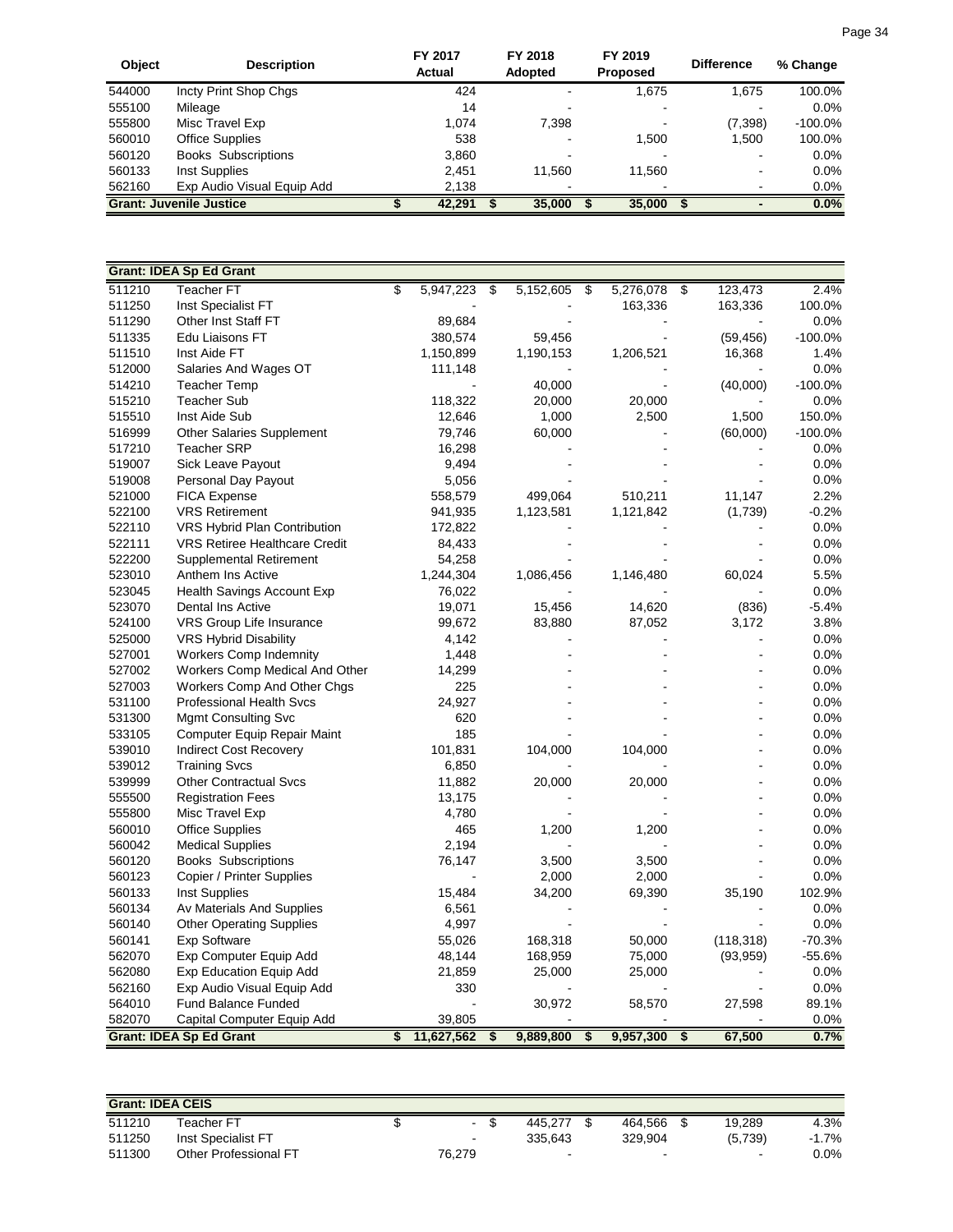| Object                  | <b>Description</b>                   | FY 2017<br>Actual | FY 2018<br>Adopted | FY 2019<br><b>Proposed</b> | <b>Difference</b> | % Change  |
|-------------------------|--------------------------------------|-------------------|--------------------|----------------------------|-------------------|-----------|
| 511340                  | Social Worker FT                     |                   | 378.450            | 335,980                    | (42, 470)         | $-11.2%$  |
| 521000                  | <b>FICA Expense</b>                  | 5,853             | 88,690             | 86,477                     | (2, 213)          | $-2.5%$   |
| 522100                  | <b>VRS Retirement</b>                | 11,183            | 203,476            | 190,816                    | (12,660)          | $-6.2%$   |
| 522111                  | <b>VRS Retiree Healthcare Credit</b> | 846               |                    |                            |                   | $0.0\%$   |
| 523010                  | Anthem Ins Active                    | 4,732             | 122,873            | 128,136                    | 5,263             | 4.3%      |
| 523045                  | Health Savings Account Exp           | 1,400             |                    |                            |                   | $0.0\%$   |
| 523070                  | Dental Ins Active                    | 120               | 1.748              | 1,634                      | (114)             | $-6.5%$   |
| 524100                  | VRS Group Life Insurance             | 999               | 15,186             | 14,808                     | (378)             | $-2.5%$   |
| 539012                  | <b>Training Svcs</b>                 |                   |                    | 10,000                     | 10,000            | 100.0%    |
| 539999                  | <b>Other Contractual Sycs</b>        |                   | 23,147             |                            | (23, 147)         | $-100.0%$ |
| 560120                  | <b>Books Subscriptions</b>           |                   |                    | 30,000                     | 30.000            | 100.0%    |
| 560133                  | Inst Supplies                        |                   |                    | 43,933                     | 43,933            | 100.0%    |
| 560140                  | <b>Other Operating Supplies</b>      |                   | 167,410            | 132,446                    | (34,964)          | $-20.9\%$ |
| 560141                  | Exp Software                         |                   |                    | 25,000                     | 25,000            | 100.0%    |
| <b>Grant: IDEA CEIS</b> |                                      | 101,412           | 1,781,900          | 1,793,700                  | 11,800            | 0.7%      |

|        | <b>Grant: Racing To Ged (Adult Ed)</b> |        |        |        |                          |          |
|--------|----------------------------------------|--------|--------|--------|--------------------------|----------|
| 514210 | Teacher Temp                           | 42,220 | 44,700 | 40,000 | (4,700)                  | $-10.5%$ |
| 521000 | <b>FICA Expense</b>                    | 3,230  | 3.300  | 3,060  | (240)                    | $-7.3%$  |
| 539999 | <b>Other Contractual Sycs</b>          | 4,050  | 4.000  | 4,000  | $\blacksquare$           | 0.0%     |
| 560123 | Copier / Printer Supplies              |        |        | 2,000  | 2,000                    | 100.0%   |
| 560133 | Inst Supplies                          | 789    | 1.000  | 2,000  | 1.000                    | 100.0%   |
| 560160 | Textbooks                              |        | 2.000  | 2,000  | $\overline{\phantom{0}}$ | 0.0%     |
| 562070 | Exp Computer Equip Add                 | 3.957  |        | 1.940  | 1.940                    | 100.0%   |
|        | <b>Grant: Racing To Ged (Adult Ed)</b> | 54.247 | 55,000 | 55,000 |                          | 0.0%     |

|        | <b>Grant: General Adult Ed</b>  |        |        |        |                |         |
|--------|---------------------------------|--------|--------|--------|----------------|---------|
| 514210 | Teacher Temp                    | 42,083 | 41.000 | 41,000 | $\blacksquare$ | 0.0%    |
| 521000 | <b>FICA Expense</b>             | 3.231  | 3.225  | 3,225  | $\blacksquare$ | $0.0\%$ |
| 544000 | Incty Print Shop Chgs           | $\sim$ | 575    | 575    | $\blacksquare$ | $0.0\%$ |
| 560133 | Inst Supplies                   | 334    | 200    | 200    |                | 0.0%    |
|        | <b>Grant: General Adult Ed.</b> | 45.648 | 45,000 | 45,000 | $\blacksquare$ | $0.0\%$ |

|        | Grant: Aefla (Adult Ed)        |               |   |         |               |     |       |         |
|--------|--------------------------------|---------------|---|---------|---------------|-----|-------|---------|
| 514210 | Teacher Temp                   | \$<br>225,799 | S | 246,000 | 246,000<br>S. | -\$ |       | $0.0\%$ |
| 514290 | Other Instructional - Temp     | 4,794         |   |         |               |     |       | $0.0\%$ |
| 521000 | <b>FICA Expense</b>            | 17,581        |   | 18,800  | 18,800        |     |       | 0.0%    |
| 531308 | Professional Education Svc     | 35            |   |         |               |     |       | 0.0%    |
| 531999 | <b>Other Professional Svcs</b> |               |   | 750     | 750           |     |       | 0.0%    |
| 533299 | <b>Other Maint Svc Cont</b>    | 915           |   | 5,000   | 5,000         |     |       | 0.0%    |
| 539012 | Training Svcs                  |               |   | 500     | 500           |     |       | 0.0%    |
| 539999 | <b>Other Contractual Sycs</b>  | 9,620         |   | 9,000   | 9,000         |     |       | 0.0%    |
| 544000 | Incty Print Shop Chgs          | 1,180         |   | 4,950   | 4,950         |     |       | 0.0%    |
| 546800 | Incty Radio Shop Chgs          | 262           |   |         |               |     |       | $0.0\%$ |
| 555100 | Mileage                        | 2,997         |   | 6,500   | 6,500         |     |       | 0.0%    |
| 555500 | <b>Registration Fees</b>       | 3,480         |   |         |               |     |       | $0.0\%$ |
| 555800 | Misc Travel Exp                | 5,392         |   | 2,500   | 2,500         |     |       | 0.0%    |
| 560123 | Copier / Printer Supplies      | 1,389         |   |         | 5,000         |     | 5,000 | 100.0%  |
| 560133 | Inst Supplies                  | 11,564        |   | 10,000  | 10,000        |     |       | $0.0\%$ |
| 560141 | <b>Exp Software</b>            |               |   | 1,000   | 1,000         |     |       | $0.0\%$ |
| 560160 | Textbooks                      | 13,039        |   | 20,000  | 20,000        |     |       | $0.0\%$ |
| 562070 | Exp Computer Equip Add         | 43,858        |   |         |               |     |       | 0.0%    |
|        | <b>Grant: Aefla (Adult Ed)</b> | 341,905       |   | 325,000 | 330,000       | £.  | 5,000 | 1.5%    |

|        | <b>Grant: T - IV 21st Century</b> |         |         |                |                |         |
|--------|-----------------------------------|---------|---------|----------------|----------------|---------|
| 511210 | ⊺eacher FT                        | 267     | $\sim$  | $\blacksquare$ | $\sim$         | 0.0%    |
| 514210 | Teacher Temp                      | 104.890 | 299.080 | 402.160        | 103.080        | 34.5%   |
| 515210 | Teacher Sub                       | 156     |         | $\blacksquare$ | $\blacksquare$ | $0.0\%$ |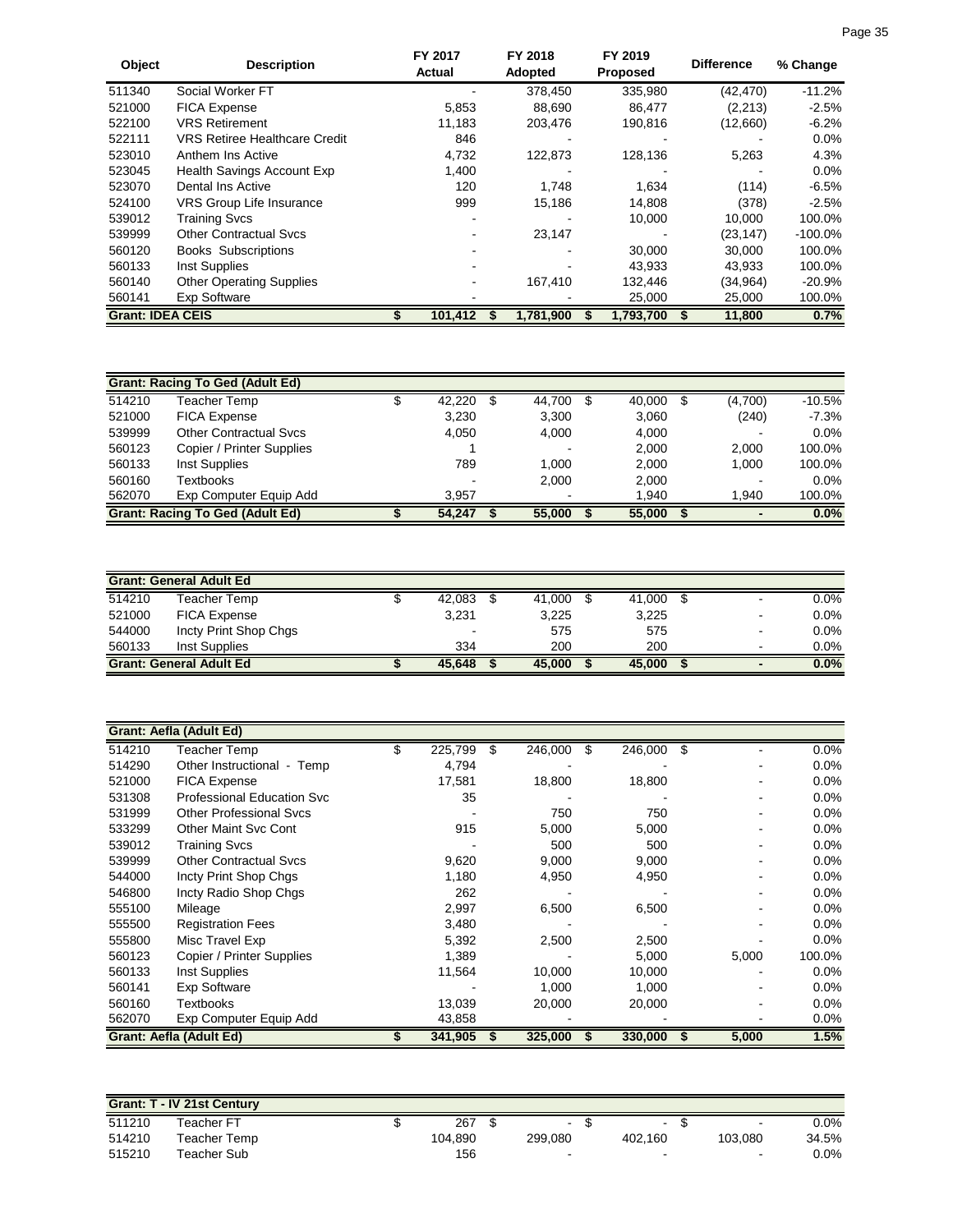| Object | <b>Description</b>             | FY 2017<br>Actual | FY 2018<br>Adopted | FY 2019<br><b>Proposed</b> | <b>Difference</b> | % Change |
|--------|--------------------------------|-------------------|--------------------|----------------------------|-------------------|----------|
| 516999 | Other Salaries Supplement      | 673,624           | 189,180            | 239,160                    | 49,980            | 26.4%    |
| 521000 | <b>FICA Expense</b>            | 59,484            | 38,120             | 49,840                     | 11,720            | 30.7%    |
| 531999 | <b>Other Professional Svcs</b> | 400               |                    |                            |                   | $0.0\%$  |
| 539010 | <b>Indirect Cost Recovery</b>  | 9,299             | 9,799              | 13,039                     | 3,240             | 33.1%    |
| 539999 | <b>Other Contractual Sycs</b>  | 56,946            | 124,980            | 162,980                    | 38,000            | 30.4%    |
| 542000 | Incty Fleet Vehicle Operation  | 4,857             |                    |                            |                   | $0.0\%$  |
| 544000 | Incty Print Shop Chgs          | 532               |                    |                            |                   | $0.0\%$  |
| 546010 | Incty Sch Bus Chgs             | 114,298           | 300,771            | 402,781                    | 102,010           | 33.9%    |
| 546800 | Incty Radio Shop Chgs          | 1,035             |                    |                            |                   | $0.0\%$  |
| 555100 | Mileage                        | 285               | 1,600              | 3,200                      | 1,600             | 100.0%   |
| 555800 | Misc Travel Exp                | 2,059             | 4,500              | 4,500                      |                   | $0.0\%$  |
| 558950 | <b>Special Events</b>          | 159               |                    |                            |                   | $0.0\%$  |
| 560021 | Food                           | 5,530             | 12,740             | 22,180                     | 9,440             | 74.1%    |
| 560123 | Copier / Printer Supplies      | 174               |                    |                            |                   | $0.0\%$  |
| 560133 | Inst Supplies                  | 63,322            | 77,230             | 109,460                    | 32,230            | 41.7%    |
| 560141 | Exp Software                   | 4,489             | 10,000             | 10,000                     |                   | 0.0%     |
| 561020 | Exp Furniture And Equip Rpl    | 185               |                    |                            |                   | $0.0\%$  |
| 562070 | Exp Computer Equip Add         |                   | 500                | 1,000                      | 500               | 100.0%   |
| 564010 | <b>Fund Balance Funded</b>     |                   | 20,700             | 20,700                     |                   | 0.0%     |
|        | Grant: T - IV 21st Century     | 1,101,991         | 1,089,200          | 1,441,000                  | 351,800           | 32.3%    |

| <b>Grant: Title I Grant</b> |                                      |                 |               |                 |           |                          |           |                 |           |           |
|-----------------------------|--------------------------------------|-----------------|---------------|-----------------|-----------|--------------------------|-----------|-----------------|-----------|-----------|
| 511150                      | Director FT                          | $\overline{\$}$ | $\frac{1}{2}$ | $\overline{\$}$ | 64,083    | $\overline{\mathcal{S}}$ | 65,365    | $\overline{\$}$ | 1,282     | 2.0%      |
| 511210                      | <b>Teacher FT</b>                    |                 | 2,543,268     |                 | 2,894,238 |                          | 3,190,661 |                 | 296,423   | 10.2%     |
| 511250                      | Inst Specialist FT                   |                 | 78,895        |                 | 80,473    |                          |           |                 | (80, 473) | $-100.0%$ |
| 511290                      | Other Inst Staff FT                  |                 | 21,323        |                 | 67,781    |                          | 65,545    |                 | (2,236)   | $-3.3%$   |
| 511300                      | Other Professional FT                |                 |               |                 |           |                          | 82,082    |                 | 82,082    | 100.0%    |
| 511500                      | <b>Clerical FT</b>                   |                 | 83,464        |                 | 113,020   |                          | 106,933   |                 | (6,087)   | $-5.4%$   |
| 511510                      | Inst Aide FT                         |                 | 230,300       |                 | 285,359   |                          | 259,435   |                 | (25, 924) | $-9.1%$   |
| 513210                      | <b>Teacher PT</b>                    |                 |               |                 |           |                          | 49,676    |                 | 49,676    | 100.0%    |
| 514210                      | <b>Teacher Temp</b>                  |                 | 499,028       |                 |           |                          | 25,000    |                 | 25,000    | 100.0%    |
| 515210                      | <b>Teacher Sub</b>                   |                 | 31,222        |                 |           |                          | 15,000    |                 | 15,000    | 100.0%    |
| 515510                      | Inst Aide Sub                        |                 | 1,645         |                 |           |                          | 2,000     |                 | 2,000     | 100.0%    |
| 515560                      | <b>Tech Resource Asst Sub</b>        |                 | 24            |                 |           |                          |           |                 |           | 0.0%      |
| 516999                      | Other Salaries Supplement            |                 | 3,098         |                 |           |                          |           |                 |           | 0.0%      |
| 517210                      | <b>Teacher SRP</b>                   |                 | 33,625        |                 |           |                          | 109,689   |                 | 109,689   | 100.0%    |
| 517510                      | Inst Aide SRP                        |                 | 9,516         |                 |           |                          | 22,331    |                 | 22,331    | 100.0%    |
| 519007                      | Sick Leave Payout                    |                 | 9,771         |                 |           |                          |           |                 |           | 0.0%      |
| 519008                      | Personal Day Payout                  |                 | 3,550         |                 |           |                          |           |                 |           | 0.0%      |
| 521000                      | <b>FICA Expense</b>                  |                 | 254,309       |                 | 268,122   |                          | 305,507   |                 | 37,385    | 13.9%     |
| 522100                      | <b>VRS Retirement</b>                |                 | 406,666       |                 | 615,116   |                          | 658,664   |                 | 43,548    | 7.1%      |
| 522110                      | VRS Hybrid Plan Contribution         |                 | 28,582        |                 |           |                          |           |                 |           | 0.0%      |
| 522111                      | <b>VRS Retiree Healthcare Credit</b> |                 | 32,986        |                 |           |                          |           |                 |           | 0.0%      |
| 522200                      | Supplemental Retirement              |                 | 135,429       |                 |           |                          |           |                 |           | 0.0%      |
| 523010                      | Anthem Ins Active                    |                 | 401,819       |                 | 485,025   |                          | 553,008   |                 | 67,983    | 14.0%     |
| 523045                      | Health Savings Account Exp           |                 | 29,996        |                 |           |                          |           |                 |           | 0.0%      |
| 523070                      | Dental Ins Active                    |                 | 6,270         |                 | 6,900     |                          | 7,052     |                 | 152       | 2.2%      |
| 524100                      | VRS Group Life Insurance             |                 | 38,865        |                 | 45,920    |                          | 51,121    |                 | 5,201     | 11.3%     |
| 525000                      | VRS Hybrid Disability                |                 | 684           |                 |           |                          |           |                 |           | 0.0%      |
| 527002                      | Workers Comp Medical And Other       |                 | 1,094         |                 |           |                          |           |                 |           | 0.0%      |
| 531300                      | <b>Mgmt Consulting Svc</b>           |                 | 375           |                 | 700       |                          | 500       |                 | (200)     | $-28.6%$  |
| 531308                      | Professional Education Svc           |                 | 49,727        |                 | 35,000    |                          | 12,000    |                 | (23,000)  | $-65.7%$  |
| 534000                      | <b>Transportation Svcs</b>           |                 | 12,524        |                 |           |                          |           |                 |           | 0.0%      |
| 539010                      | <b>Indirect Cost Recovery</b>        |                 | 58,686        |                 | 58,500    |                          | 58,500    |                 |           | 0.0%      |
| 539020                      | Parent Involvement                   |                 | 72,881        |                 | 55,000    |                          | 2,000     |                 | (53,000)  | $-96.4%$  |
| 539999                      | <b>Other Contractual Svcs</b>        |                 | 238,722       |                 | 250,000   |                          | 160,000   |                 | (90,000)  | $-36.0%$  |
| 542000                      | Incty Fleet Vehicle Operation        |                 | 14,746        |                 |           |                          |           |                 |           | 0.0%      |
| 544000                      | Incty Print Shop Chgs                |                 | 5,932         |                 | 10,000    |                          | 10,000    |                 |           | 0.0%      |
| 546010                      | Incty Sch Bus Chgs                   |                 | 9,324         |                 | 80,000    |                          | 1,000     |                 | (79,000)  | $-98.8%$  |
| 552100                      | <b>Postal Svcs</b>                   |                 |               |                 | 10,000    |                          | 1,000     |                 | (9,000)   | $-90.0%$  |
| 552300                      | Telecommunications                   |                 | 599           |                 | 10,000    |                          | 1,000     |                 | (9,000)   | $-90.0%$  |
| 554220                      | <b>Facility Rental</b>               |                 | 132           |                 |           |                          |           |                 |           | 0.0%      |
| 555100                      | Mileage                              |                 | 9,422         |                 | 6,000     |                          | 10,000    |                 | 4,000     | 66.7%     |
| 555410                      | Air Fares                            |                 | 7,423         |                 |           |                          |           |                 |           | 0.0%      |
| 555800                      | Misc Travel Exp                      |                 | 43,249        |                 | 25,000    |                          | 25,000    |                 |           | 0.0%      |
| 558100                      | Dues Association Membership          |                 | 55            |                 | 5,000     |                          | 1,000     |                 | (4,000)   | $-80.0%$  |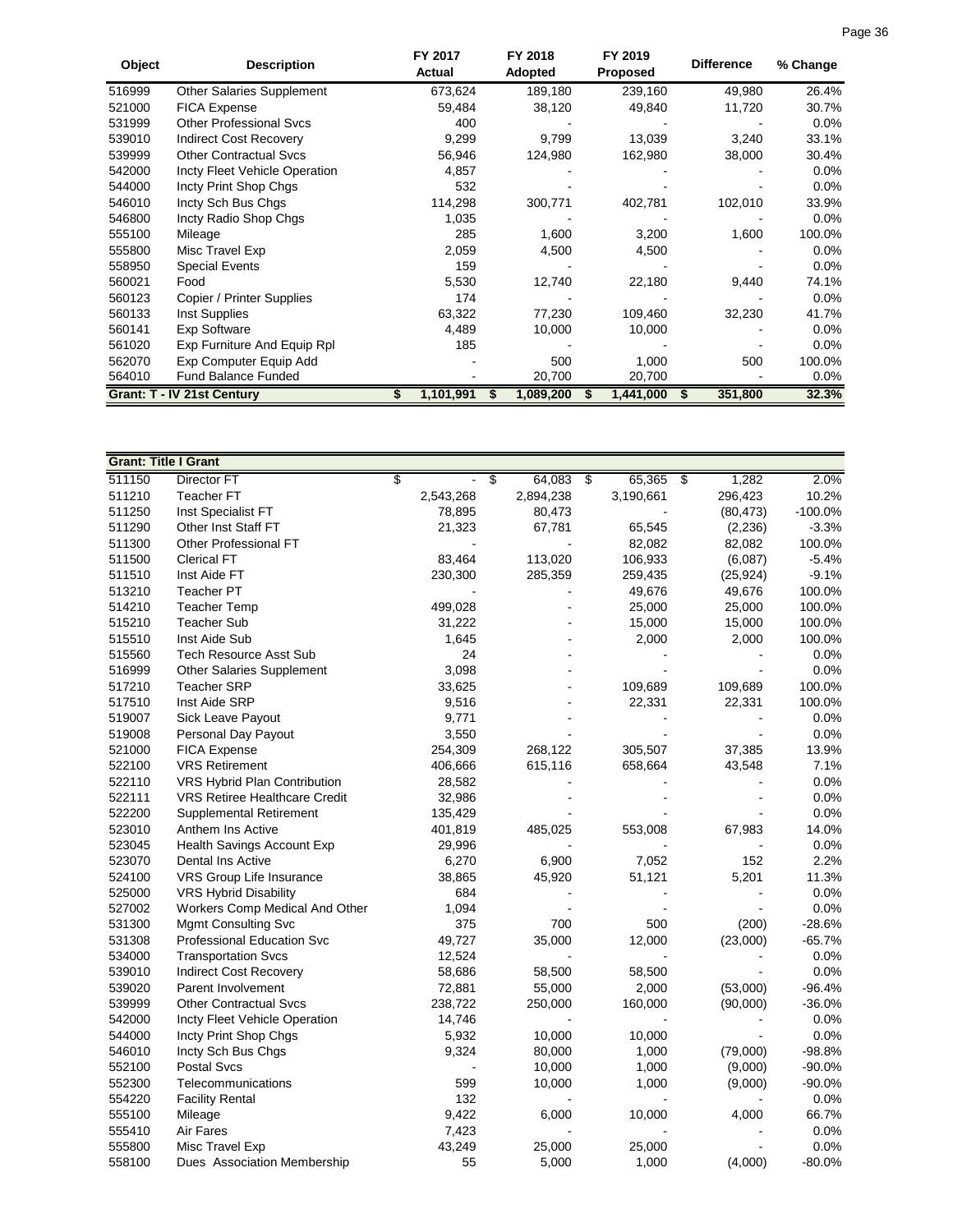| <b>Object</b>               | <b>Description</b>            | FY 2017<br>Actual | FY 2018<br>Adopted | FY 2019<br><b>Proposed</b> | <b>Difference</b> | % Change  |
|-----------------------------|-------------------------------|-------------------|--------------------|----------------------------|-------------------|-----------|
| 560010                      | <b>Office Supplies</b>        | 914               | 5.000              | 5,000                      |                   | $0.0\%$   |
| 560021                      | Food                          | 366               | 20,000             | 1.500                      | (18,500)          | $-92.5%$  |
| 560120                      | <b>Books Subscriptions</b>    | 349               | 20,000             | 1.000                      | (19,000)          | $-95.0%$  |
| 560123                      | Copier / Printer Supplies     | 15.858            |                    | 3.500                      | 3.500             | 100.0%    |
| 560133                      | Inst Supplies                 | 541.026           | 600,000            | 200,000                    | (400,000)         | $-66.7%$  |
| 560141                      | Exp Software                  | 44.716            |                    |                            |                   | $0.0\%$   |
| 562020                      | Exp Furniture And Equip Add   | 2.670             |                    |                            |                   | $0.0\%$   |
| 562070                      | Exp Computer Equip Add        | 145.045           | 250,000            | 20,000                     | (230.000)         | $-92.0%$  |
| 562080                      | Exp Education Equip Add       | 4.195             | 25,000             | 10.000                     | (15,000)          | $-60.0\%$ |
| 562160                      | Exp Audio Visual Equip Add    | 16.950            |                    |                            |                   | $0.0\%$   |
| 564010                      | <b>Fund Balance Funded</b>    |                   | 108.763            | 307.931                    | 199.168           | 183.1%    |
| 582080                      | Capital Educational Equip Add | 31,415            |                    |                            |                   | $0.0\%$   |
| <b>Grant: Title I Grant</b> |                               | 6,212,730         | 6,500,000          | 6,400,000                  | (100, 000)        | $-1.5%$   |

|        | <b>Grant: Title I Carryover</b>   |       |    |                          |                |         |
|--------|-----------------------------------|-------|----|--------------------------|----------------|---------|
| 531308 | <b>Professional Education Svc</b> | 695   | ۰. | $\blacksquare$           |                | $0.0\%$ |
| 546010 | Incty Sch Bus Chgs                | 261   |    | $\overline{\phantom{0}}$ |                | 0.0%    |
| 560123 | Copier / Printer Supplies         | 197   |    |                          | -              | 0.0%    |
| 560133 | Inst Supplies                     | 3.961 |    |                          | $\blacksquare$ | 0.0%    |
| 562020 | Exp Furniture And Equip Add       | 3.060 |    |                          | $\blacksquare$ | $0.0\%$ |
|        | <b>Grant: Title I Carryover</b>   | 8.174 |    | $\blacksquare$           |                | 0.0%    |

| <b>Grant: Title I Part D</b> |                                      |        |   |        |     |                          |                 |            |
|------------------------------|--------------------------------------|--------|---|--------|-----|--------------------------|-----------------|------------|
| 511210                       | <b>Feacher FT</b>                    | 55,830 | S | 56,946 | \$. | $\blacksquare$           | \$<br>(56, 946) | $-100.0\%$ |
| 521000                       | <b>FICA Expense</b>                  | 3,789  |   | 4,356  |     |                          | (4,356)         | $-100.0\%$ |
| 522100                       | <b>VRS Retirement</b>                | 8.184  |   | 9.994  |     |                          | (9,994)         | $-100.0\%$ |
| 522111                       | <b>VRS Retiree Healthcare Credit</b> | 620    |   |        |     |                          |                 | $0.0\%$    |
| 523010                       | Anthem Ins Active                    | 6,646  |   | 6,467  |     |                          | (6, 467)        | $-100.0\%$ |
| 523045                       | Health Savings Account Exp           | 2,800  |   |        |     |                          |                 | $0.0\%$    |
| 523070                       | Dental Ins Active                    | 120    |   | 92     |     |                          | (92)            | $-100.0\%$ |
| 524100                       | VRS Group Life Insurance             | 731    |   | 746    |     |                          | (746)           | $-100.0\%$ |
| 560120                       | <b>Books Subscriptions</b>           | 520    |   |        |     |                          |                 | $0.0\%$    |
| 560133                       | Inst Supplies                        | 94     |   | 99     |     |                          | (99)            | $-100.0\%$ |
| <b>Grant: Title I Part D</b> |                                      | 79.334 |   | 78.700 |     | $\overline{\phantom{0}}$ | (78, 700)       | $-100.0%$  |

|        | <b>Grant: Title I Part D Prev</b> |  |   |  |                          |  |                          |  |          |            |  |
|--------|-----------------------------------|--|---|--|--------------------------|--|--------------------------|--|----------|------------|--|
| 514210 | Teacher Temp                      |  | ٠ |  | 30.000                   |  | $\blacksquare$           |  | (30,000) | $-100.0\%$ |  |
| 521000 | <b>FICA Expense</b>               |  |   |  | 2,295                    |  | $\overline{\phantom{0}}$ |  | (2, 295) | $-100.0\%$ |  |
| 555100 | Mileage                           |  |   |  | 6.000                    |  |                          |  | (6,000)  | $-100.0\%$ |  |
| 560010 | <b>Office Supplies</b>            |  |   |  | $\overline{\phantom{0}}$ |  | $\overline{\phantom{0}}$ |  | -        | $0.0\%$    |  |
| 560133 | Inst Supplies                     |  |   |  | 1.705                    |  |                          |  | (1,705)  | $-100.0\%$ |  |
|        | <b>Grant: Title I Part D Prev</b> |  |   |  | 40.000                   |  | $\blacksquare$           |  | (40,000) | $-100.0%$  |  |

|        | <b>Grant: Project Graduation</b> |   |        |      |         |      |         |          |            |
|--------|----------------------------------|---|--------|------|---------|------|---------|----------|------------|
| 514210 | Teacher Temp                     | S | 510    | - \$ | 3,200   | - \$ | 3,200   | \$       | 0.0%       |
| 514270 | Asst Principal Temp              |   |        |      | 2.000   |      | 2,000   |          | $0.0\%$    |
| 516999 | <b>Other Salaries Supplement</b> |   | 1.607  |      | 1.000   |      | 5.000   | 4,000    | 400.0%     |
| 521000 | <b>FICA Expense</b>              |   | 160    |      | 500     |      | 800     | 300      | 60.0%      |
| 539999 | <b>Other Contractual Sycs</b>    |   | 68,924 |      | 63,800  |      | 65,000  | 1,200    | 1.9%       |
| 542000 | Incty Fleet Vehicle Operation    |   | 2,285  |      |         |      | 15,000  | 15,000   | 100.0%     |
| 544000 | Incty Print Shop Chgs            |   | 3,129  |      | 2.500   |      | 3,000   | 500      | 20.0%      |
| 546010 | Incty Sch Bus Chgs               |   |        |      | 15.000  |      |         | (15,000) | $-100.0\%$ |
| 560021 | Food                             |   | 1,002  |      | 2.000   |      | 1.000   | (1,000)  | $-50.0%$   |
| 560133 | Inst Supplies                    |   | 296    |      | 10.000  |      | 15,000  | 5,000    | 50.0%      |
|        | <b>Grant: Project Graduation</b> |   | 77,913 |      | 100,000 |      | 110,000 | 10,000   | 10.0%      |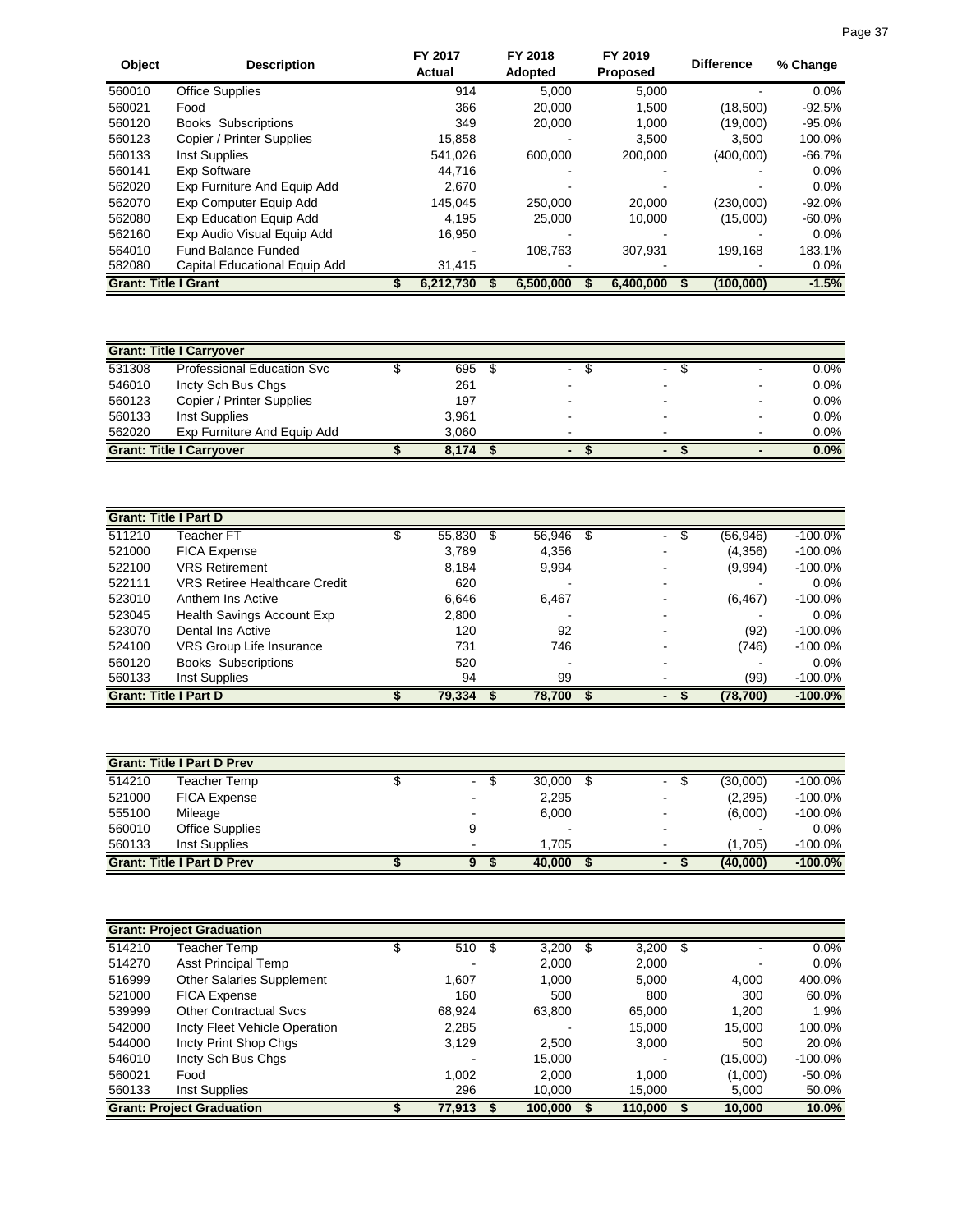| Object | <b>Description</b>                   | FY 2017<br><b>Actual</b> |                 | FY 2018<br>Adopted | FY 2019<br>Proposed                               | <b>Difference</b> | % Change  |
|--------|--------------------------------------|--------------------------|-----------------|--------------------|---------------------------------------------------|-------------------|-----------|
|        | <b>Grant: Headstart Regular</b>      |                          |                 |                    |                                                   |                   |           |
| 511170 | Supervisor FT                        | \$<br>34,305             | $\overline{\$}$ | 34,991             | 35,691 \$<br>\$                                   | 700               | 2.0%      |
| 511210 | <b>Teacher FT</b>                    | 557,006                  |                 | 587,947            | 606,161                                           | 18,214            | 3.1%      |
| 511500 | <b>Clerical FT</b>                   | 43,608                   |                 | 44,480             |                                                   | (44, 480)         | $-100.0%$ |
| 511510 | Inst Aide FT                         | 210,314                  |                 | 243,689            | 239,998                                           | (3,691)           | $-1.5%$   |
| 515210 | <b>Teacher Sub</b>                   | 15,561                   |                 |                    |                                                   |                   | 0.0%      |
| 515471 | Center Based Edu Sub                 | 20,327                   |                 |                    |                                                   |                   | 0.0%      |
| 515510 | Inst Aide Sub                        | 15,305                   |                 |                    |                                                   |                   | 0.0%      |
| 516999 | <b>Other Salaries Supplement</b>     | 2,690                    |                 | 10,000             | 10,000                                            |                   | 0.0%      |
| 517500 | <b>Clerical SRP</b>                  |                          |                 |                    | 45,371                                            | 45,371            | 100.0%    |
| 519008 | Personal Day Payout                  | 47                       |                 |                    |                                                   |                   | 0.0%      |
| 519998 | Salary Lapse                         | $\blacksquare$           |                 | (250,000)          |                                                   | 250,000           | $-100.0%$ |
| 519999 | <b>Other Salaries</b>                | 15,640                   |                 |                    |                                                   |                   | 0.0%      |
| 521000 | <b>FICA Expense</b>                  | 64,122                   |                 | 70,466             | 71,697                                            | 1,231             | 1.7%      |
| 522100 | <b>VRS Retirement</b>                | 102,797                  |                 | 159,899            | 156,515                                           | (3, 384)          | $-2.1%$   |
| 522110 | VRS Hybrid Plan Contribution         | 24,215                   |                 |                    |                                                   |                   | 0.0%      |
| 522111 | <b>VRS Retiree Healthcare Credit</b> | 9,614                    |                 |                    |                                                   |                   | 0.0%      |
| 523010 | Anthem Ins Active                    | 140,111                  |                 | 161,675            | 168,600                                           | 6,925             | 4.3%      |
| 523045 | Health Savings Account Exp           | 3,267                    |                 |                    |                                                   |                   | 0.0%      |
| 523070 | Dental Ins Active                    | 2,405                    |                 | 2,300              | 2,150                                             | (150)             | $-6.5%$   |
| 524100 | VRS Group Life Insurance             | 11,349                   |                 | 11,940             | 12,147                                            | 207               | 1.7%      |
| 525000 | <b>VRS Hybrid Disability</b>         | 578                      |                 |                    |                                                   |                   | 0.0%      |
| 527002 | Workers Comp Medical And Other       | 11,019                   |                 |                    |                                                   |                   | 0.0%      |
| 527003 | Workers Comp And Other Chgs          | 65                       |                 |                    |                                                   |                   | 0.0%      |
| 531100 | <b>Professional Health Svcs</b>      | 5,000                    |                 | 5,000              | 5,000                                             |                   | 0.0%      |
| 531300 | <b>Mgmt Consulting Svc</b>           | 81                       |                 | 350                | 350                                               |                   | 0.0%      |
| 539999 | <b>Other Contractual Svcs</b>        | 1,073                    |                 | 3,000              | 3,000                                             |                   | 0.0%      |
| 544000 | Incty Print Shop Chgs                | 2,206                    |                 | 1,200              | 1,200                                             |                   | 0.0%      |
| 546010 | Incty Sch Bus Chgs                   | 234                      |                 | 750                | 750                                               | $\blacksquare$    | 0.0%      |
| 552330 | Other Local Telephone Service        | 1,724                    |                 | 1,500              | 1,500                                             |                   | 0.0%      |
| 555100 | Mileage                              | 193                      |                 | 500                | 500                                               |                   | 0.0%      |
| 558100 | Dues Association Membership          | 980                      |                 | 1,000              | 1,000                                             |                   | 0.0%      |
| 560010 | <b>Office Supplies</b>               | 2,048                    |                 | 3,000              | 3,000                                             |                   | 0.0%      |
| 560013 | Doc Svcs Printing Forms              | 40                       |                 |                    |                                                   |                   | 0.0%      |
| 560021 | Food                                 | 12,832                   |                 | 5,000              | 5,000                                             |                   | 0.0%      |
| 560040 | Medical And Lab Supplies             | 914                      |                 |                    |                                                   |                   | 0.0%      |
| 560133 | <b>Inst Supplies</b>                 | 56,038                   |                 | 1,313              | 10,370                                            | 9,057             | 689.8%    |
| 562070 | Exp Computer Equip Add               | 6,204                    |                 |                    |                                                   |                   | 0.0%      |
|        | <b>Grant: Headstart Regular</b>      | \$<br>1,373,912          | \$              | 1,100,000          | 1,380,000<br>$\overline{\boldsymbol{\mathsf{s}}}$ | -\$<br>280,000    | 25.5%     |

|        | <b>Grant: Headstart Training</b> |        |    |        |                |     |         |            |
|--------|----------------------------------|--------|----|--------|----------------|-----|---------|------------|
| 516999 | Other Salaries Supplement        | ۰.     | S. | ,500   | $\blacksquare$ | -95 | (1,500) | $-100.0\%$ |
| 521000 | <b>FICA Expense</b>              |        |    | 100    |                |     | (100)   | $-100.0\%$ |
| 531308 | Professional Education Svc       | 200    |    | 200    | 200            |     |         | 0.0%       |
| 544000 | Incty Print Shop Chgs            |        |    | 250    |                |     | (250)   | $-100.0\%$ |
| 555100 | Mileage                          | 3,021  |    | 1,600  | 5,000          |     | 3,400   | 212.5%     |
| 555500 | <b>Registration Fees</b>         | 2,735  |    |        | 3,000          |     | 3,000   | 100.0%     |
| 555800 | Misc Travel Exp                  | 2.431  |    | 1.000  | 3,400          |     | 2,400   | 240.0%     |
| 560021 | Food                             | 1.136  |    | 300    | 1.000          |     | 700     | 233.3%     |
| 560133 | Inst Supplies                    | 12,065 |    | 12,000 | 9,600          |     | (2,400) | $-20.0%$   |
| 562070 | Exp Computer Equip Add           |        |    | 5,250  |                |     | (5,250) | $-100.0\%$ |
|        | <b>Grant: Headstart Training</b> | 21,588 |    | 22,200 | 22,200         |     |         | 0.0%       |

| <b>Grant: CIS</b> |                               |        |     |                |                          |           |            |
|-------------------|-------------------------------|--------|-----|----------------|--------------------------|-----------|------------|
| 511280            | Admin Asst FT                 | $\sim$ | \$. | $\blacksquare$ | 53,411                   | 53.411    | 100.0%     |
| 511280            | Admin Asst FT                 | 51.337 |     | 52,364         |                          | (52, 364) | $-100.0\%$ |
| 514210            | Teacher Temp                  |        |     |                | 7,500                    | 7,500     | 100.0%     |
| 514210            | Teacher Temp                  | 7,425  |     |                |                          |           | 0.0%       |
| 521000            | <b>FICA Expense</b>           |        |     |                | 4,661                    | 4,661     | 100.0%     |
| 521000            | <b>FICA Expense</b>           | 4.517  |     | 4,006          |                          | (4,006)   | $-100.0%$  |
| 522100            | <b>VRS Retirement</b>         |        |     |                | 9.016                    | 9,016     | 100.0%     |
| 522100            | <b>VRS Retirement</b>         | 7.526  |     | 9.190          | $\overline{\phantom{0}}$ | (9, 190)  | $-100.0%$  |
| 522111            | VRS Retiree Healthcare Credit | 570    |     |                |                          |           | 0.0%       |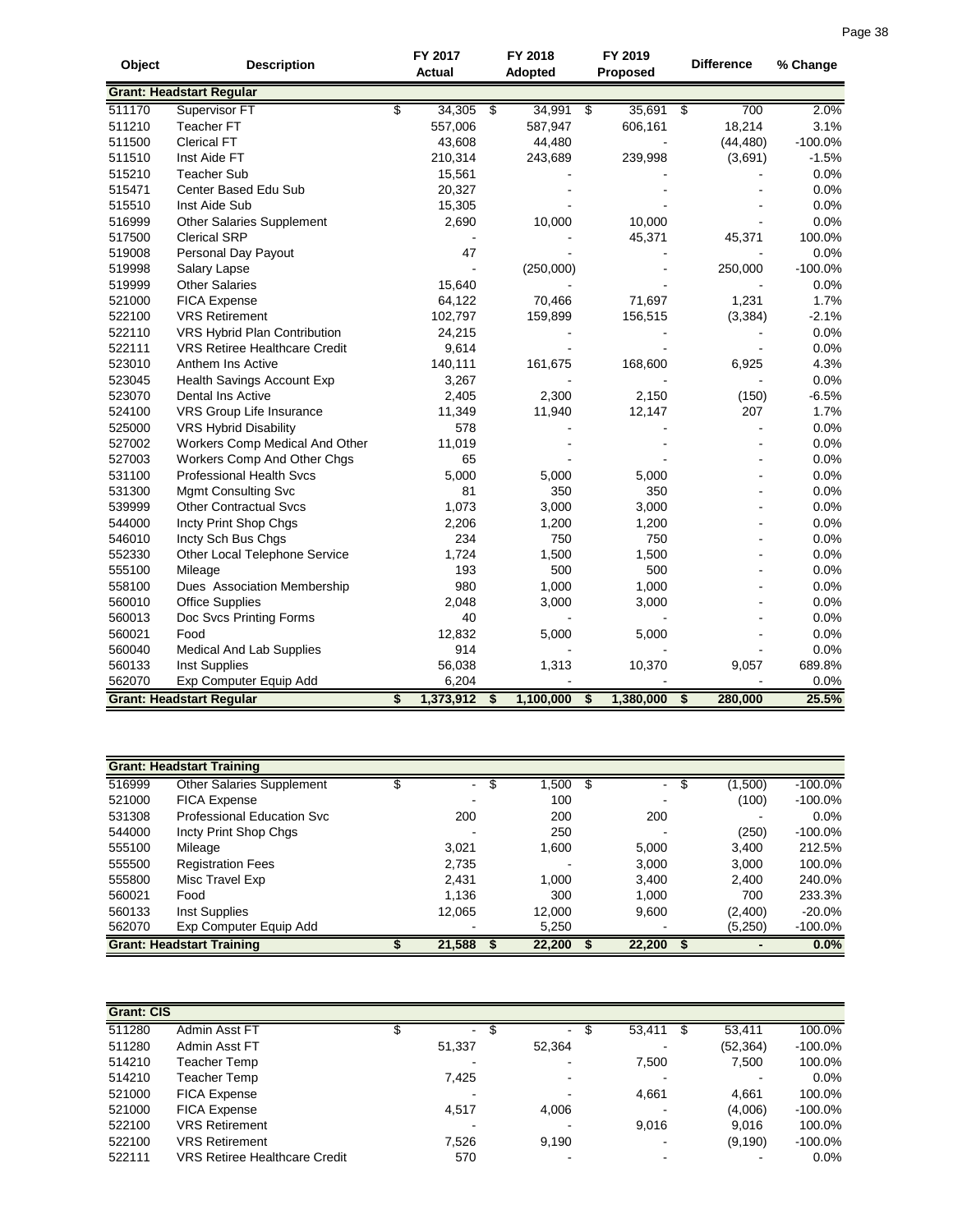| Object            | <b>Description</b>              | FY 2017<br>Actual | FY 2018<br>Adopted | FY 2019<br><b>Proposed</b> | <b>Difference</b> | % Change   |
|-------------------|---------------------------------|-------------------|--------------------|----------------------------|-------------------|------------|
| 523010            | Anthem Ins Active               |                   |                    | 6,744                      | 6.744             | 100.0%     |
| 523010            | Anthem Ins Active               |                   | 6,467              |                            | (6, 467)          | $-100.0\%$ |
| 523070            | Dental Ins Active               |                   |                    | 86                         | 86                | 100.0%     |
| 523070            | Dental Ins Active               |                   | 92                 |                            | (92)              | $-100.0\%$ |
| 524100            | <b>VRS Group Life Insurance</b> |                   |                    | 700                        | 700               | 100.0%     |
| 524100            | <b>VRS Group Life Insurance</b> | 673               | 686                |                            | (686)             | $-100.0\%$ |
| 544000            | Incty Print Shop Chgs           |                   |                    | 300                        | 300               | 100.0%     |
| 544000            | Incty Print Shop Chgs           | 281               |                    |                            |                   | 0.0%       |
| 546010            | Incty Sch Bus Chgs              |                   |                    | 1,200                      | 1,200             | 100.0%     |
| 546010            | Incty Sch Bus Chgs              | 1,125             | 979                |                            | (979)             | $-100.0\%$ |
| 560010            | <b>Office Supplies</b>          |                   | 466                |                            | (466)             | $-100.0\%$ |
| 560133            | Inst Supplies                   |                   |                    | 16,382                     | 16,382            | 100.0%     |
| 560133            | Inst Supplies                   | 15,244            | 25,750             |                            | (25, 750)         | $-100.0\%$ |
| <b>Grant: CIS</b> |                                 | 88,698            | 100,000            | 100,000                    |                   | 0.0%       |

| <b>Grant: Title II Grant</b> |                                      |           |               |               |      |           |          |
|------------------------------|--------------------------------------|-----------|---------------|---------------|------|-----------|----------|
| 511210                       | Teacher FT                           | \$        | \$<br>524,177 | \$<br>457,642 | - \$ | (66, 535) | $-12.7%$ |
| 511290                       | Other Inst Staff FT                  | 604,904   | 119,159       | 121,307       |      | 2,148     | 1.8%     |
| 515210                       | <b>Teacher Sub</b>                   | 4,348     |               |               |      |           | 0.0%     |
| 516999                       | Other Salaries Supplement            | 2,157     |               |               |      |           | 0.0%     |
| 517210                       | <b>Teacher SRP</b>                   |           |               | 79,211        |      | 79,211    | 100.0%   |
| 519008                       | Personal Day Payout                  | 673       |               |               |      |           | 0.0%     |
| 521000                       | FICA Expense                         | 44,239    | 49,216        | 50,350        |      | 1,134     | 2.3%     |
| 522100                       | <b>VRS Retirement</b>                | 88,685    | 112,906       | 111,099       |      | (1,807)   | $-1.6%$  |
| 522111                       | <b>VRS Retiree Healthcare Credit</b> | 6,714     |               |               |      |           | 0.0%     |
| 523010                       | Anthem Ins Active                    | 59,323    | 64,670        | 67,440        |      | 2,770     | 4.3%     |
| 523045                       | Health Savings Account Exp           | 5,833     |               |               |      |           | 0.0%     |
| 523070                       | Dental Ins Active                    | 1,030     | 920           | 860           |      | (60)      | $-6.5%$  |
| 524100                       | VRS Group Life Insurance             | 7,925     | 8,429         | 8,623         |      | 194       | 2.3%     |
| 531300                       | <b>Mgmt Consulting Svc</b>           | 56        |               |               |      |           | 0.0%     |
| 536001                       | Media Advertising                    | 1,089     |               |               |      |           | 0.0%     |
| 539010                       | <b>Indirect Cost Recovery</b>        | 9,150     | 10,080        | 10,080        |      |           | 0.0%     |
| 539999                       | <b>Other Contractual Svcs</b>        | 19,533    | 180,902       | 151,777       |      | (29, 125) | $-16.1%$ |
| 555100                       | Mileage                              | 122       |               |               |      |           | 0.0%     |
| 555500                       | <b>Registration Fees</b>             | 418       | 3,787         | 3,787         |      |           | 0.0%     |
| 555800                       | Misc Travel Exp                      | 192,447   | 40,000        | 40,000        |      |           | 0.0%     |
| 558100                       | Dues Association Membership          | 6,000     |               |               |      |           | 0.0%     |
| 560120                       | <b>Books Subscriptions</b>           | 3,638     |               |               |      |           | 0.0%     |
| 560133                       | Inst Supplies                        |           | 5,754         | 7,824         |      | 2,070     | 36.0%    |
| <b>Grant: Title II Grant</b> |                                      | 1,058,284 | 1,120,000     | 1,110,000     |      | (10,000)  | $-0.9%$  |

| <b>Grant: Vael Civics</b> |                               |        |         |                          |           |            |
|---------------------------|-------------------------------|--------|---------|--------------------------|-----------|------------|
| 514210                    | Teacher Temp                  | 45,822 | 47,000  | 66,000                   | 19,000    | 40.4%      |
| 521000                    | <b>FICA Expense</b>           | 3,542  | 3,600   | 5,000                    | 1,400     | 38.9%      |
| 539999                    | <b>Other Contractual Sycs</b> |        | 11.400  | $\overline{\phantom{0}}$ | (11, 400) | $-100.0\%$ |
| 560133                    | Inst Supplies                 | 317    | 6.000   | 7.000                    | 1.000     | 16.7%      |
| 560141                    | Exp Software                  | 8,625  | 10.000  | 10,000                   |           | $0.0\%$    |
| 560160                    | Textbooks                     | 17.372 | 30,000  | 20,000                   | (10,000)  | $-33.3%$   |
| 562070                    | Exp Computer Equip Add        | 19,356 | 7,000   | 20,000                   | 13,000    | 185.7%     |
| <b>Grant: Vael Civics</b> |                               | 95,034 | 115,000 | 128,000                  | 13,000    | 11.3%      |

| <b>Grant: Middle Sch Teacher Corp.</b> |                                        |  |                |  |        |  |                          |  |                          |            |
|----------------------------------------|----------------------------------------|--|----------------|--|--------|--|--------------------------|--|--------------------------|------------|
| 516999                                 | Other Salaries Supplement              |  | $\blacksquare$ |  | ۰.     |  | 10.000                   |  | 10.000                   | 100.0%     |
| 516999                                 | Other Salaries Supplement              |  | 81.000         |  | 10.000 |  | $\overline{\phantom{0}}$ |  | (10,000)                 | $-100.0\%$ |
| 521000                                 | FICA Expense                           |  | -              |  |        |  | 800                      |  | 800                      | 100.0%     |
| 521000                                 | <b>FICA Expense</b>                    |  | 6.188          |  | 800    |  | $\blacksquare$           |  | (800)                    | $-100.0\%$ |
|                                        | <b>Grant: Middle Sch Teacher Corp.</b> |  | 87.188         |  | 10.800 |  | 10.800                   |  | $\overline{\phantom{0}}$ | 0.0%       |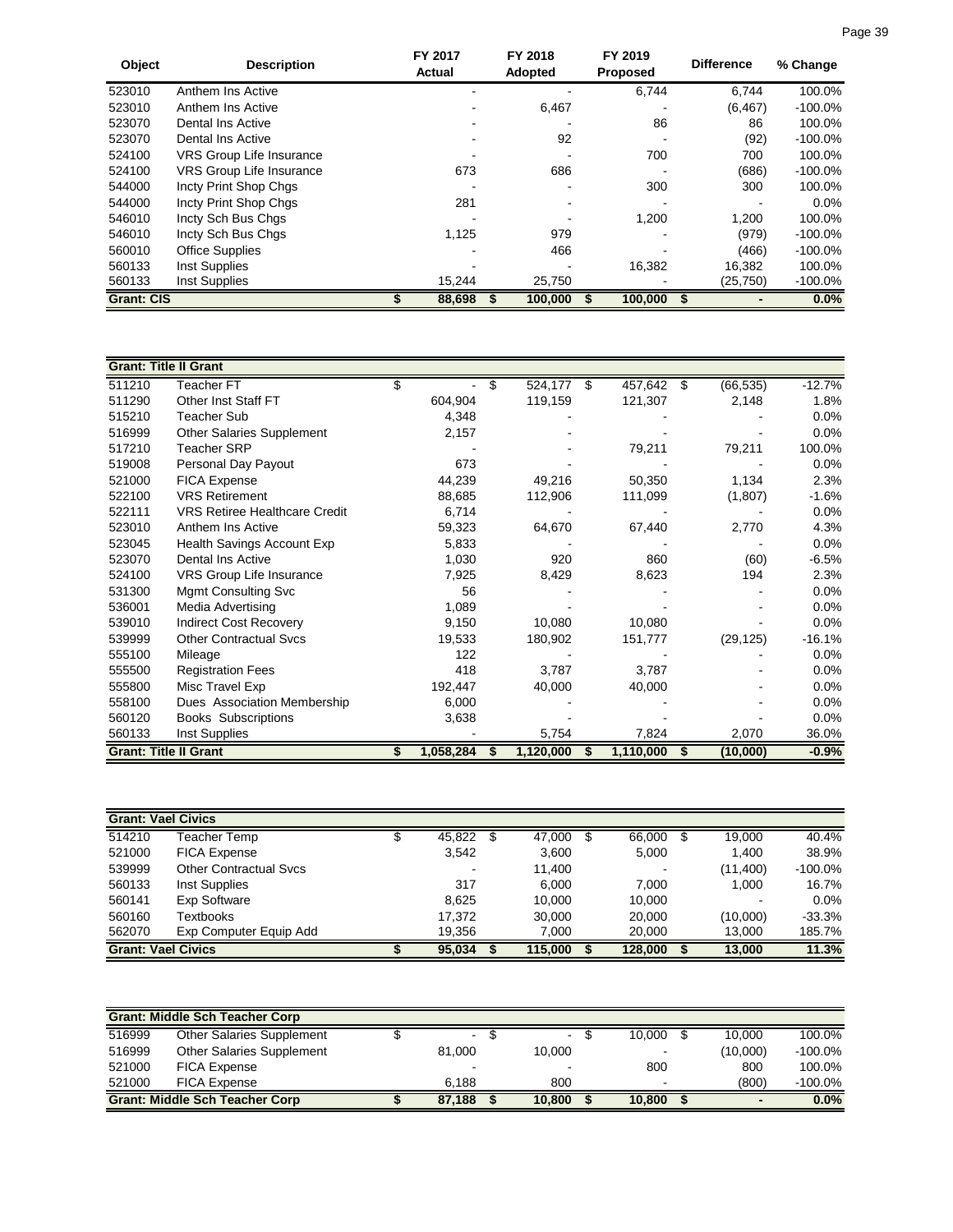| <b>Object</b> | <b>Description</b>                  | FY 2017<br><b>Actual</b> | FY 2018<br><b>Adopted</b> | FY 2019<br><b>Proposed</b> |     | <b>Difference</b> | % Change   |
|---------------|-------------------------------------|--------------------------|---------------------------|----------------------------|-----|-------------------|------------|
|               | <b>Grant: New Teacher Mentoring</b> |                          |                           |                            |     |                   |            |
| 516999        | <b>Other Salaries Supplement</b>    | ۰.                       | $\blacksquare$            | 29.400                     | \$. | 29.400            | 100.0%     |
| 516999        | Other Salaries Supplement           | 23.671                   | 29.400                    |                            |     | (29, 400)         | $-100.0\%$ |
| 521000        | <b>FICA Expense</b>                 |                          |                           | 2.200                      |     | 2.200             | 100.0%     |
| 521000        | <b>FICA Expense</b>                 | 1.808                    | 2.200                     | $\overline{\phantom{a}}$   |     | (2,200)           | $-100.0\%$ |
|               | <b>Grant: New Teacher Mentoring</b> | 25.479                   | 31,600                    | 31,600                     |     |                   | 0.0%       |

| <b>Grant: Career Switcher</b> |                               |  |       |  |       |  |       |  |   |         |
|-------------------------------|-------------------------------|--|-------|--|-------|--|-------|--|---|---------|
| 516999                        | Other Salaries Supplement     |  | 8.362 |  | 7.500 |  | 7.500 |  | - | $0.0\%$ |
| 521000                        | <b>FICA Expense</b>           |  | 638   |  | 500   |  | 500   |  |   | $0.0\%$ |
|                               | <b>Grant: Career Switcher</b> |  | 9.000 |  | 8.000 |  | 8.000 |  | - | $0.0\%$ |

|        | <b>Grant: Jobs Va Graduates</b>      |               |    |         |                 |         |           |
|--------|--------------------------------------|---------------|----|---------|-----------------|---------|-----------|
| 511210 | Teacher FT                           | \$<br>58,608  | \$ | 71,220  | 71,220 \$<br>\$ |         | 0.0%      |
| 515210 | Teacher Sub                          | 312           |    |         |                 |         | 0.0%      |
| 516999 | <b>Other Salaries Supplement</b>     | 6,342         |    | 8,000   | 8,000           |         | 0.0%      |
| 521000 | <b>FICA Expense</b>                  | 4,409         |    | 8,147   | 6,060           | (2,087) | $-25.6%$  |
| 522100 | <b>VRS Retirement</b>                | 8,760         |    | 7,340   | 9,940           | 2,600   | 35.4%     |
| 522111 | <b>VRS Retiree Healthcare Credit</b> | 663           |    |         | 200             | 200     | 100.0%    |
| 523010 | Anthem Ins Active                    | 8,723         |    | 13,416  | 14,516          | 1,100   | 8.2%      |
| 523045 | Health Savings Account Exp           | 283           |    |         | 290             | 290     | 100.0%    |
| 523070 | Dental Ins Active                    | 136           |    | 240     | 270             | 30      | 12.5%     |
| 524100 | VRS Group Life Insurance             | 783           |    | 605     | 835             | 230     | 38.0%     |
| 534000 | <b>Transportation Svcs</b>           | 1,199         |    |         |                 |         | 0.0%      |
| 539999 | <b>Other Contractual Svcs</b>        | 12,728        |    | 2,644   | 2,644           |         | 0.0%      |
| 544000 | Incty Print Shop Chgs                | 23            |    |         |                 |         | 0.0%      |
| 546010 | Incty Sch Bus Chgs                   | 488           |    | 1,500   | 1,000           | (500)   | $-33.3%$  |
| 54610  |                                      |               |    |         | 500             | 500     | 100.0%    |
| 555500 | <b>Registration Fees</b>             |               |    | 1,000   |                 | (1,000) | $-100.0%$ |
| 555800 | Misc Travel Exp                      | 1,703         |    | 3,500   | 1,500           | (2,000) | $-57.1%$  |
| 558100 | Dues Association Membership          | 5,085         |    | 10,000  | 10,000          |         | 0.0%      |
| 560010 | <b>Office Supplies</b>               | 7,387         |    | 1,750   | 9,087           | 7,337   | 419.3%    |
| 560021 | Food                                 | 3,654         |    | 1,000   | 1,000           |         | 0.0%      |
| 560133 | Inst Supplies                        | 12,400        |    | 15,250  | 11,450          | (3,800) | $-24.9%$  |
| 560140 | <b>Other Operating Supplies</b>      | 844           |    | 3,388   | 3,388           |         | 0.0%      |
| 560141 | <b>Exp Software</b>                  | 525           |    | 1,000   | 1,000           |         | 0.0%      |
| 560160 | <b>Textbooks</b>                     | 1,041         |    | 4,000   | 1,100           | (2,900) | $-72.5%$  |
| 562070 | Exp Computer Equip Add               | 8,865         |    | 3,000   | 3,000           |         | 0.0%      |
| 562080 | Exp Education Equip Add              | 6,389         |    | 8,000   | 8,000           |         | 0.0%      |
| 562160 | Exp Audio Visual Equip Add           | 1,018         |    | 1,000   | 1,000           |         | $0.0\%$   |
|        | <b>Grant: Jobs Va Graduates</b>      | \$<br>152,368 | S  | 166,000 | 166,000<br>S    | \$      | 0.0%      |

|        | <b>Grant: Title III Immigrant</b> |  |                          |        |  |        |     |         |          |  |  |  |
|--------|-----------------------------------|--|--------------------------|--------|--|--------|-----|---------|----------|--|--|--|
| 514210 | Teacher Temp                      |  | $\sim$                   | 16.500 |  | 10.500 | \$. | (6,000) | $-36.4%$ |  |  |  |
| 521000 | <b>FICA Expense</b>               |  | $-$                      | 1,265  |  | 800    |     | (465)   | $-36.8%$ |  |  |  |
| 539999 | <b>Other Contractual Sycs</b>     |  |                          | 5.235  |  | 10.000 |     | 4.765   | 91.0%    |  |  |  |
| 542000 | Incty Fleet Vehicle Operation     |  |                          | $\sim$ |  | 2.200  |     | 2.200   | 100.0%   |  |  |  |
|        | <b>Grant: Title III Immigrant</b> |  | $\overline{\phantom{0}}$ | 23.000 |  | 23.500 |     | 500     | 2.2%     |  |  |  |

|        | <b>Grant: Title III Lep Students</b> |                          |         |                          |                |         |
|--------|--------------------------------------|--------------------------|---------|--------------------------|----------------|---------|
| 511210 | Teacher FT                           | 120,161                  | 120,172 | 112,925                  | (7, 247)       | $-6.0%$ |
| 511290 | Other Inst Staff FT                  | $\overline{\phantom{0}}$ |         | $\overline{\phantom{a}}$ | $\,$           | 0.0%    |
| 514210 | Teacher Temp                         | 136.731                  |         | $\,$                     | $\blacksquare$ | 0.0%    |
| 515210 | Teacher Sub                          | $\overline{\phantom{a}}$ | 15.000  | 15,000                   | $\blacksquare$ | 0.0%    |
| 516999 | <b>Other Salaries Supplement</b>     | 1.475                    |         |                          | $\blacksquare$ | 0.0%    |
| 521000 | <b>FICA Expense</b>                  | 19.508                   | 10.393  | 9,839                    | (554)          | $-5.3%$ |
| 522100 | <b>VRS Retirement</b>                | 16.272                   | 21.090  | 19.061                   | (2,029)        | $-9.6%$ |
| 522111 | <b>VRS Retiree Healthcare Credit</b> | 1,232                    |         | $\,$ $\,$                | $\blacksquare$ | $0.0\%$ |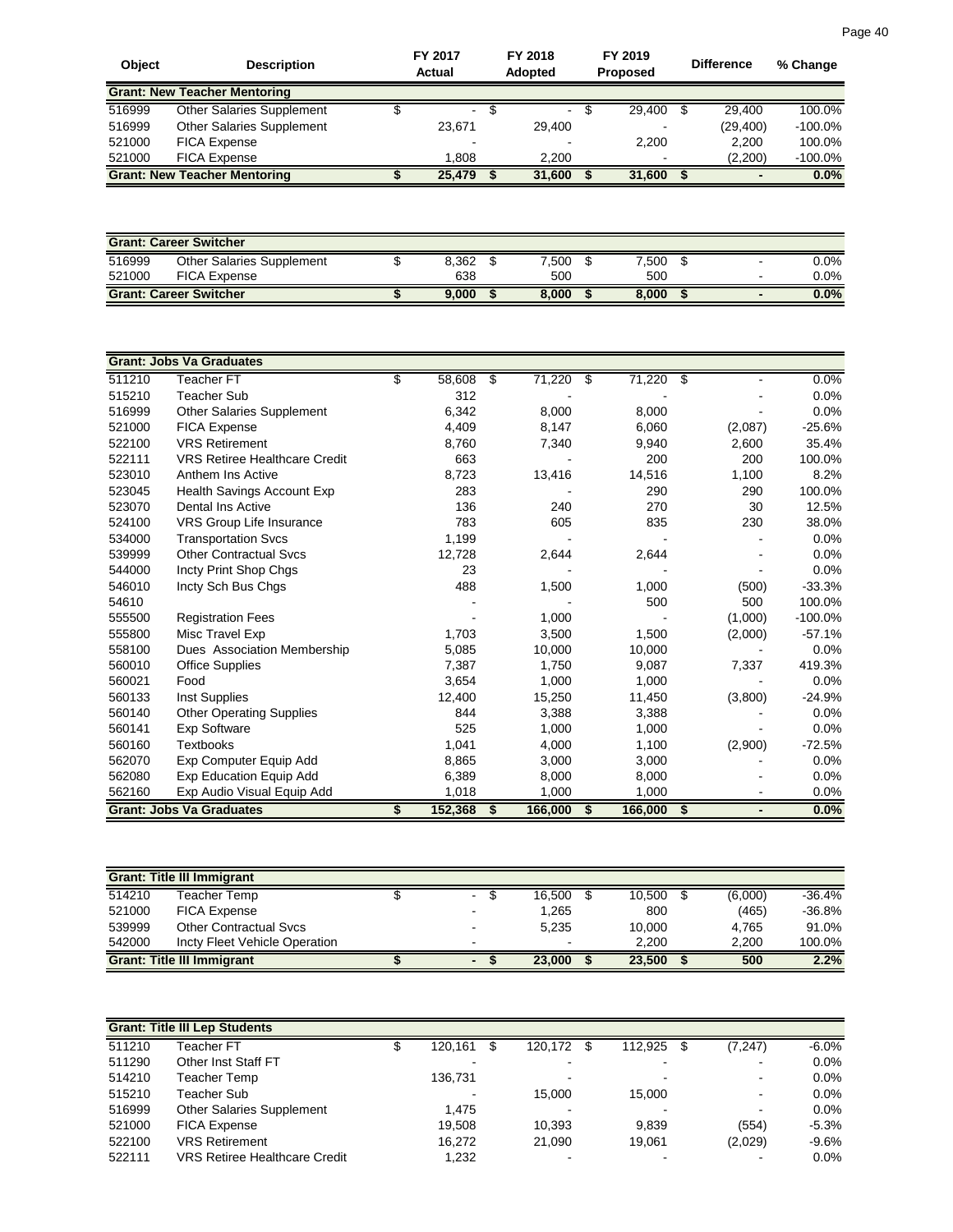| Object | <b>Description</b>                   | FY 2017<br>Actual | <b>FY 2018</b><br>Adopted | FY 2019<br><b>Proposed</b> | <b>Difference</b> | % Change |
|--------|--------------------------------------|-------------------|---------------------------|----------------------------|-------------------|----------|
| 523010 | Anthem Ins Active                    | 7,684             | 12,934                    | 13,488                     | 554               | 4.3%     |
| 523070 | Dental Ins Active                    | 120               | 184                       | 172                        | (12)              | $-6.5%$  |
| 524100 | VRS Group Life Insurance             | 1,454             | 1,574                     | 1,480                      | (94)              | $-6.0\%$ |
| 527002 | Workers Comp Medical And Other       | 179               |                           |                            |                   | $0.0\%$  |
| 531308 | <b>Professional Education Svc</b>    |                   | 3,000                     | 3,000                      |                   | $0.0\%$  |
| 531999 | <b>Other Professional Sycs</b>       |                   | 5,000                     | 5,000                      |                   | $0.0\%$  |
| 539999 | <b>Other Contractual Svcs</b>        | 5,383             | 20,000                    | 25,000                     | 5,000             | 25.0%    |
| 542000 | Incty Fleet Vehicle Operation        | 2,494             |                           |                            |                   | $0.0\%$  |
| 544000 | Incty Print Shop Chgs                | 217               | 1,450                     | 1,450                      |                   | $0.0\%$  |
| 546010 | Incty Sch Bus Chgs                   | 92                | 15,023                    | 15,023                     |                   | $0.0\%$  |
| 555100 | Mileage                              | 1,847             | 9,500                     | 9,500                      |                   | $0.0\%$  |
| 555500 | <b>Registration Fees</b>             | 175               |                           |                            |                   | $0.0\%$  |
| 555800 | Misc Travel Exp                      | 7,341             | 19,000                    | 19,000                     |                   | $0.0\%$  |
| 560010 | <b>Office Supplies</b>               | 5,485             | 8,000                     | 8,000                      |                   | $0.0\%$  |
| 560021 | Food                                 | 1,494             |                           |                            |                   | $0.0\%$  |
| 560133 | Inst Supplies                        | 19,054            | 49,477                    | 49,891                     | 414               | 0.8%     |
| 560141 | Exp Software                         | 7,875             | 18,000                    | 18,000                     |                   | 0.0%     |
| 562070 | Exp Computer Equip Add               | 2,123             | 15,209                    | 15,209                     |                   | $0.0\%$  |
| 562160 | Exp Audio Visual Equip Add           |                   | 9,994                     | 9,994                      |                   | $0.0\%$  |
| 564010 | <b>Fund Balance Funded</b>           |                   |                           | 20,968                     | 20,968            | 100.0%   |
|        | <b>Grant: Title III Lep Students</b> | 358,396           | 355,000                   | 372,000                    | 17,000            | 4.8%     |

| <b>Grant: EXC-ELL</b> |                               |  |  |  |       |       |        |  |  |  |  |
|-----------------------|-------------------------------|--|--|--|-------|-------|--------|--|--|--|--|
| 539999                | <b>Other Contractual Sycs</b> |  |  |  | 7.700 | ,700  | 100.0% |  |  |  |  |
| <b>Grant: EXC-ELL</b> |                               |  |  |  | 7.700 | 7,700 |        |  |  |  |  |

|        | <b>Grant: SSAE T-IV Student Support</b> |           |                               |         |         |        |
|--------|-----------------------------------------|-----------|-------------------------------|---------|---------|--------|
| 511510 | Inst Aide FT                            | \$.<br>۰. | $\overline{\phantom{0}}$<br>Ж | 19,321  | 19,321  | 100.0% |
| 521000 | <b>FICA Expense</b>                     |           |                               | 1.478   | 1.478   | 100.0% |
| 522100 | <b>VRS Retirement</b>                   |           |                               | 3,261   | 3,261   | 100.0% |
| 523010 | Anthem Ins Active                       | -         |                               | 6.744   | 6.744   | 100.0% |
| 523070 | Dental Ins Active                       |           |                               | 86      | 86      | 100.0% |
| 524100 | VRS Group Life Insurance                |           |                               | 253     | 253     | 100.0% |
| 560021 | Food                                    |           |                               | 2.500   | 2,500   | 100.0% |
| 560140 | <b>Other Operating Supplies</b>         | -         |                               | 160.357 | 160,357 | 100.0% |
|        | <b>Grant: SSAE T-IV Student Support</b> |           |                               | 194,000 | 194,000 |        |

|        | <b>Grant: VCU Meta Grant</b>  |         |    |         |         |      |                |         |
|--------|-------------------------------|---------|----|---------|---------|------|----------------|---------|
| 511210 | Teacher FT                    | 84,107  | æ. | 85,789  | 85,789  | - \$ | -              | 0.0%    |
| 521000 | <b>FICA Expense</b>           | 6,067   |    | 6,563   | 6,563   |      | $\blacksquare$ | $0.0\%$ |
| 522100 | <b>VRS Retirement</b>         | 12,330  |    | 15.056  | 14.481  |      | (575)          | $-3.8%$ |
| 522111 | VRS Retiree Healthcare Credit | 933     |    |         |         |      | $\blacksquare$ | $0.0\%$ |
| 523010 | Anthem Ins Active             | 8,332   |    | 6.467   | 6.744   |      | 277            | 4.3%    |
| 523070 | Dental Ins Active             | 120     |    | 92      | 86      |      | (6)            | $-6.5%$ |
| 524100 | VRS Group Life Insurance      | 1.102   |    | 1.124   | 1.124   |      | $\blacksquare$ | $0.0\%$ |
| 564010 | <b>Fund Balance Funded</b>    |         |    | 9       | 13      |      | 4              | 44.4%   |
|        | <b>Grant: VCU Meta Grant</b>  | 112,991 |    | 115.100 | 114.800 |      | (300)          | $-0.3%$ |

|        | <b>Grant: Grant Administration</b> |                |   |         |         |      |       |                        |
|--------|------------------------------------|----------------|---|---------|---------|------|-------|------------------------|
| 511300 | Other Professional FT              | 70.416         | S | 71,824  | 73,260  | - \$ | 1,436 | 2.0%                   |
| 511370 | Accountant Auditor                 | 100.626        |   | 102.639 | 104.692 |      | 2,053 | 2.0%                   |
| 512000 | Salaries And Wages OT              | 191            |   |         |         |      |       | 0.0%<br>$\,$           |
| 513300 | Other Professional Pr              | $\blacksquare$ |   | 74.457  | 75.946  |      | 1,489 | 2.0%                   |
| 514300 | Other Professional Temp            | 107.051        |   |         |         |      |       | 0.0%<br>$\blacksquare$ |
| 514370 | <b>Accountant Auditor Temp</b>     | 4,930          |   |         |         |      |       | 0.0%<br>$\blacksquare$ |
| 516999 | <b>Other Salaries Supplement</b>   | 19.670         |   |         |         |      |       | 0.0%<br>$\blacksquare$ |
| 521000 | <b>FICA Expense</b>                | 22.298         |   | 19.043  | 19.423  |      | 380   | 2.0%                   |
| 522100 | <b>VRS Retirement</b>              | 25.074         |   | 30.618  | 30.038  |      | (580) | $-1.9%$                |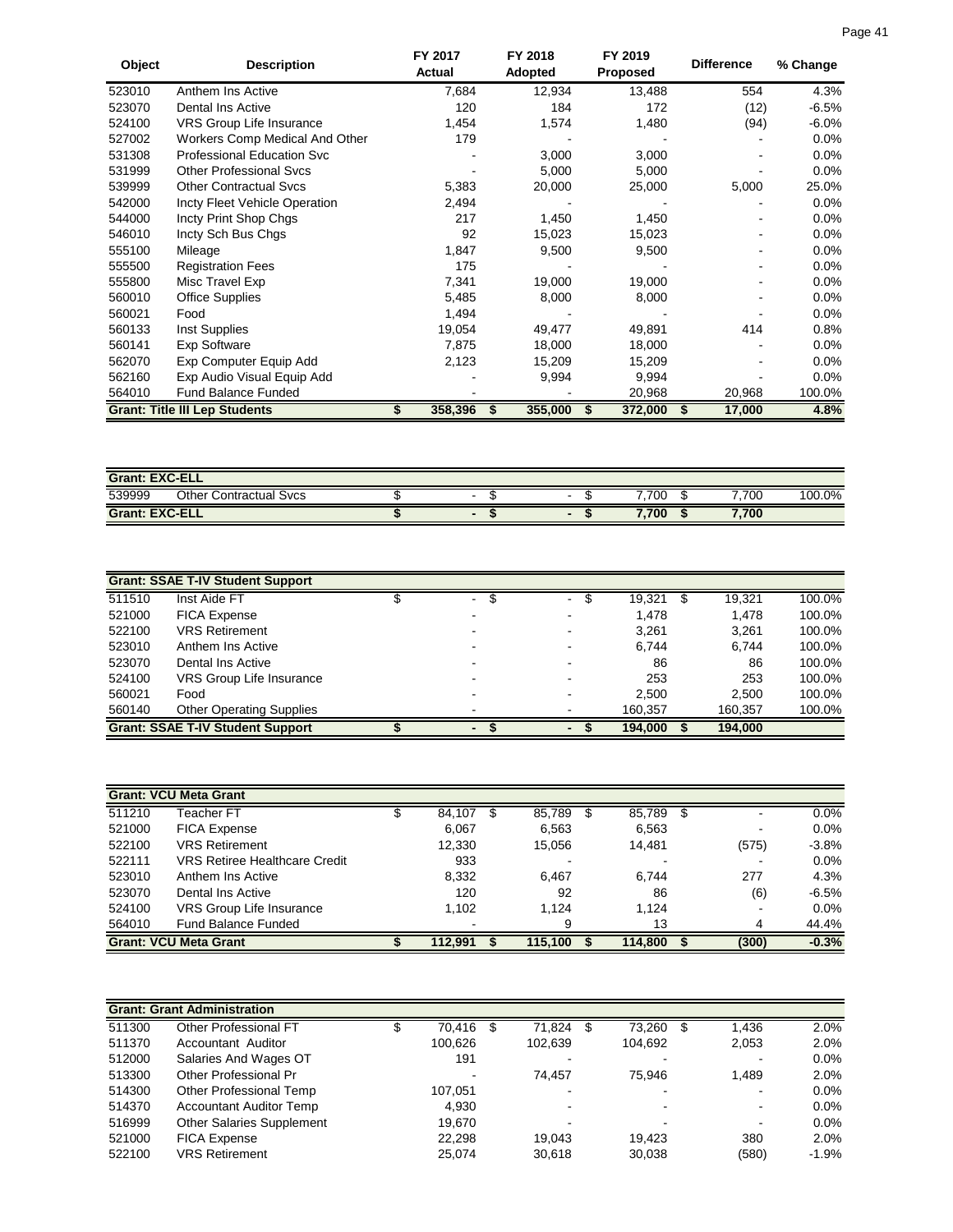| Object | <b>Description</b>                   | FY 2017<br>Actual | FY 2018<br>Adopted | FY 2019<br><b>Proposed</b> | <b>Difference</b> | % Change |
|--------|--------------------------------------|-------------------|--------------------|----------------------------|-------------------|----------|
| 522111 | <b>VRS Retiree Healthcare Credit</b> | 1,898             |                    |                            |                   | $0.0\%$  |
| 523010 | Anthem Ins Active                    | 17,307            | 19,401             | 20,232                     | 831               | 4.3%     |
| 523045 | Health Savings Account Exp           | 2,800             |                    |                            |                   | $0.0\%$  |
| 523070 | <b>Dental Ins Active</b>             | 350               | 276                | 258                        | (18)              | $-6.5%$  |
| 524100 | VRS Group Life Insurance             | 2,241             | 2,286              | 2,331                      | 45                | 2.0%     |
| 531300 | <b>Mgmt Consulting Svc</b>           | 42                |                    |                            |                   | $0.0\%$  |
| 541001 | Incty Ist Chas                       | 19,010            |                    |                            |                   | 0.0%     |
| 543000 | Incty Purchasing Chgs                | 21,585            |                    |                            |                   | 0.0%     |
| 546100 | Incty Accounting Chgs                | 60,450            |                    |                            |                   | 0.0%     |
| 555100 | Mileage                              | 57                |                    |                            |                   | 0.0%     |
| 555200 | <b>Education And Conferences</b>     | 828               |                    |                            |                   | 0.0%     |
| 555800 | Misc Travel Exp                      | 7,365             |                    |                            |                   | 0.0%     |
| 560010 | <b>Office Supplies</b>               | 6,313             |                    |                            |                   | 0.0%     |
| 560120 | <b>Books Subscriptions</b>           | 683               |                    |                            |                   | 0.0%     |
| 560123 | Copier / Printer Supplies            | 810               |                    |                            |                   | 0.0%     |
| 560133 | Inst Supplies                        | 69                |                    |                            |                   | $0.0\%$  |
| 561020 | Exp Furniture And Equip Rpl          | 547               |                    |                            |                   | 0.0%     |
| 562070 | Exp Computer Equip Add               | 2,151             |                    |                            |                   | 0.0%     |
| 562080 | <b>Exp Education Equip Add</b>       | 672               |                    |                            |                   | 0.0%     |
| 564010 | <b>Fund Balance Funded</b>           |                   | 56                 | 720                        | 664               | 1185.7%  |
|        | <b>Grant: Grant Administration</b>   | 495,434           | 320,600            | 326,900                    | 6,300<br>\$       | 2.0%     |

|        | <b>Grant: McKinney-Vento</b>    |                          |   |        |        |         |            |
|--------|---------------------------------|--------------------------|---|--------|--------|---------|------------|
| 539999 | Other Contractual Svcs          | $\overline{\phantom{0}}$ | S |        | 200    | 200     | 100.0%     |
| 539999 | <b>Other Contractual Sycs</b>   |                          |   | 200    |        | (200)   | $-100.0\%$ |
| 544000 | Incty Print Shop Chgs           |                          |   |        | 200    | 200     | 100.0%     |
| 544000 | Incty Print Shop Chgs           | 220                      |   |        |        |         | 0.0%       |
| 546010 | Incty Sch Bus Chgs              |                          |   |        | 30,600 | 30.600  | 100.0%     |
| 546010 | Incty Sch Bus Chgs              | 9,392                    |   | 6,500  |        | (6,500) | $-100.0\%$ |
| 555100 | Mileage                         |                          |   | 4,300  |        | (4,300) | $-100.0\%$ |
| 555800 | Misc Travel Exp                 |                          |   |        | 2,500  | 2.500   | 100.0%     |
| 555800 | Misc Travel Exp                 | 2,521                    |   | 2.500  |        | (2,500) | $-100.0\%$ |
| 560010 | <b>Office Supplies</b>          |                          |   |        | 1.500  | 1,500   | 100.0%     |
| 560120 | <b>Books Subscriptions</b>      | 37                       |   |        |        |         | 0.0%       |
| 560140 | <b>Other Operating Supplies</b> |                          |   |        | 5,000  | 5,000   | 100.0%     |
| 560140 | <b>Other Operating Supplies</b> | 3,900                    |   | 1,500  |        | (1,500) | $-100.0\%$ |
|        | <b>Grant: McKinney-Vento</b>    | 16,070                   |   | 15,000 | 40,000 | 25,000  | 166.7%     |

|        | <b>Grant: HS Innovation</b>   |                                |        |                |        |         |
|--------|-------------------------------|--------------------------------|--------|----------------|--------|---------|
| 513300 | Other Professional Pr         | \$<br>$\overline{\phantom{0}}$ | $\sim$ | $\blacksquare$ | \$     | $0.0\%$ |
| 513300 | <b>Other Professional Pr</b>  |                                |        | 33,000         | 33,000 | 100.0%  |
| 516999 | Other Salaries Supplement     |                                |        | 2,250          | 2,250  | 100.0%  |
| 521000 | <b>FICA Expense</b>           |                                |        | 2,700          | 2,700  | 100.0%  |
| 539999 | <b>Other Contractual Sycs</b> | 1.204                          |        |                |        | $0.0\%$ |
| 539999 | <b>Other Contractual Sycs</b> |                                |        | 9,590          | 9,590  | 100.0%  |
| 555100 | Mileage                       |                                |        | 100            | 100    | 100.0%  |
| 555800 | Misc Travel Exp               |                                |        | 360            | 360    | 100.0%  |
| 560141 | Exp Software                  |                                |        | 2,000          | 2,000  | 100.0%  |
|        | <b>Grant: HS Innovation</b>   | 1,204                          |        | 50,000         | 50,000 |         |

|        | <b>Grant: Year Round School</b> |                |                          |         |         |        |
|--------|---------------------------------|----------------|--------------------------|---------|---------|--------|
| 516999 | Other Salaries Supplement       | $\blacksquare$ |                          | 75.000  | 75.000  | 100.0% |
| 521000 | <b>FICA Expense</b>             |                |                          | 5.800   | 5,800   | 100.0% |
| 555800 | Misc Travel Exp                 |                |                          | 5.000   | 5.000   | 100.0% |
| 560133 | Inst Supplies                   |                | $\overline{\phantom{0}}$ | 25.000  | 25,000  | 100.0% |
| 560140 | <b>Other Operating Supplies</b> |                |                          | 189.200 | 189.200 | 100.0% |
|        | <b>Grant: Year Round School</b> | $\blacksquare$ |                          | 300,000 | 300,000 |        |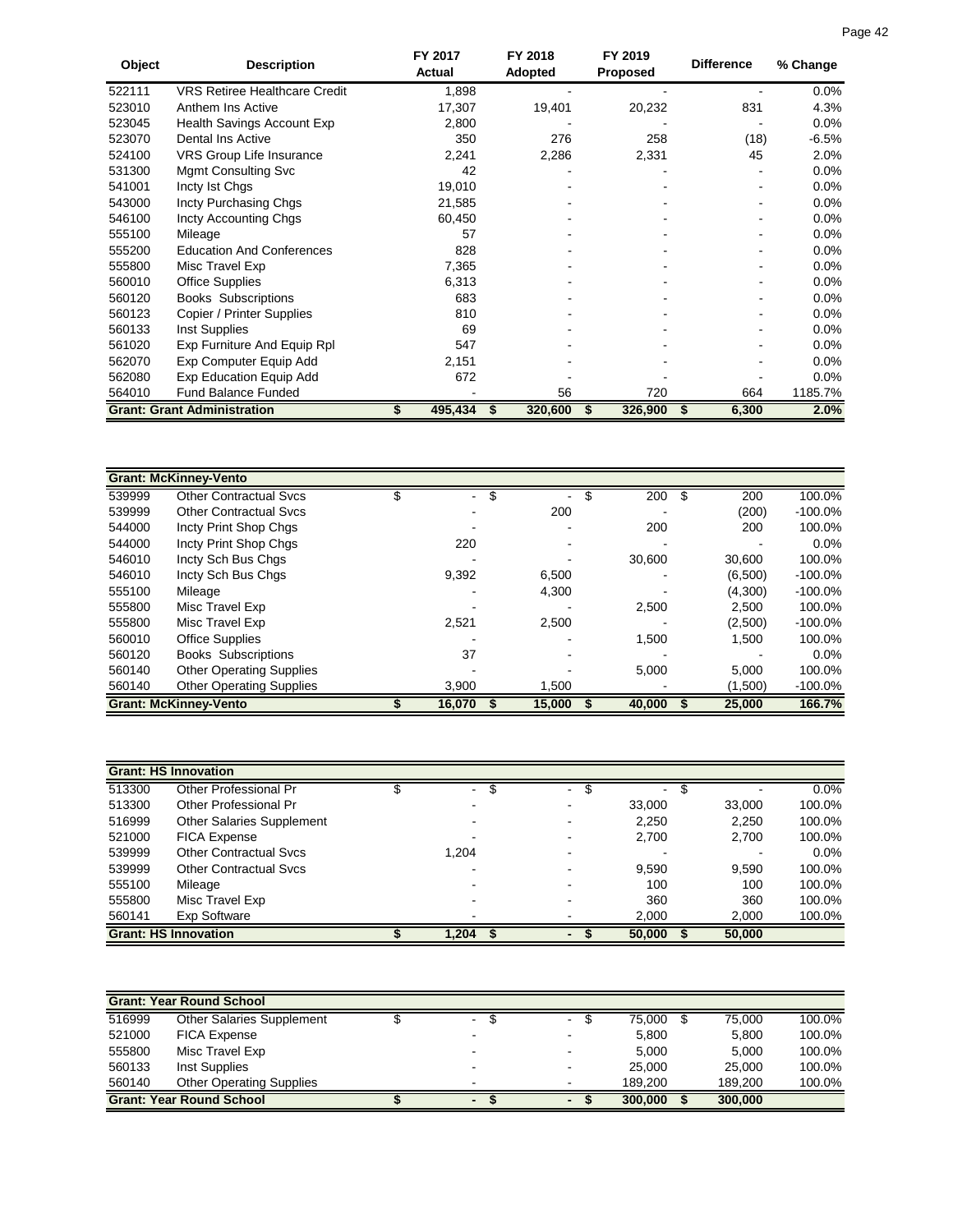| <b>Object</b> | <b>Description</b>                 | FY 2017<br><b>Actual</b> | <b>FY 2018</b><br><b>Adopted</b> |                |     | FY 2019<br><b>Proposed</b> | <b>Difference</b> | % Change |
|---------------|------------------------------------|--------------------------|----------------------------------|----------------|-----|----------------------------|-------------------|----------|
|               | <b>Grant: Feeding Hungry Minds</b> |                          |                                  |                |     |                            |                   |          |
| 560140        | <b>Other Operating Supplies</b>    | -                        |                                  | $\blacksquare$ | \$. | 5.459                      | 5.459             | 100.0%   |
| 562020        | Exp Furniture And Equip Add        |                          |                                  | $\blacksquare$ |     | 60.716                     | 60.716            | 100.0%   |
| 562070        | Exp Computer Equip Add             |                          |                                  | -              |     | 54.825                     | 54.825            | 100.0%   |
|               | <b>Grant: Feeding Hungry Minds</b> |                          |                                  | $\blacksquare$ |     | 121.000                    | 121.000           |          |

| Grants<br>Total<br>.-und | 710.227<br>30.<br> | ۰в. | 28.887.700 | 30.373.200 | <b>AR5</b><br>.485.500 | 5.1% |
|--------------------------|--------------------|-----|------------|------------|------------------------|------|
|                          |                    |     |            |            |                        |      |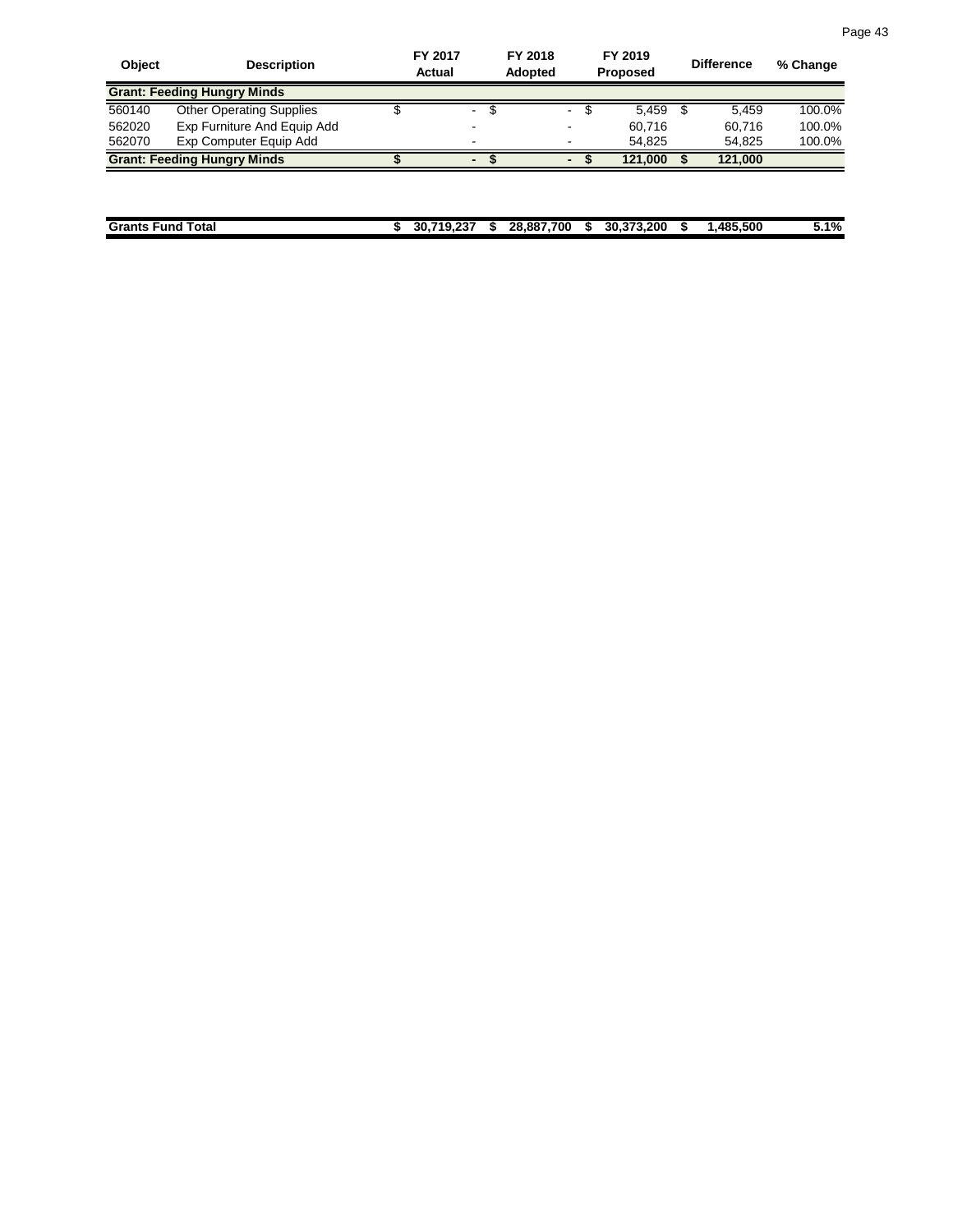#### **Food Service Federal**

|        |                                                       | FY 2017       | FY 2018             | FY 2019         |                   |            |
|--------|-------------------------------------------------------|---------------|---------------------|-----------------|-------------------|------------|
| Object | <b>Description</b>                                    | Actual        | Adopted             | <b>Proposed</b> | <b>Difference</b> | % Change   |
| 511150 | Director FT                                           | \$<br>124,953 | -\$<br>$127,452$ \$ | 130,001         | 2,549<br>\$       | 2.0%       |
| 511160 | <b>Asst Director FT</b>                               | 76,644        | 78,177              | 79,741          | 1,564             | 2.0%       |
| 511170 | Supervisor FT                                         | 366,550       | 395,011             | 399,538         | 4,527             | 1.1%       |
| 511300 | Other Professional FT                                 | 81,014        | 82,971              | 113,256         | 30,285            | 36.5%      |
| 511350 | System Analyst Programmer FT                          | 97,837        | 115,445             | 111,981         | (3, 464)          | $-3.0%$    |
| 511370 | Accountant Auditor                                    | 153,010       | 156,070             | 159,192         | 3,122             | 2.0%       |
| 511500 | <b>Clerical FT</b>                                    | 149,778       | 152,774             | 150,980         | (1,794)           | $-1.2%$    |
| 511610 | <b>Trades Crafts FT</b>                               | 138,915       | 289,632             | 271,639         | (17, 993)         | $-6.2%$    |
| 511930 | Food Svc Manager FT                                   | 2,079,258     | 2,321,377           | 2,310,873       | (10, 504)         | $-0.5%$    |
| 512000 | Salaries And Wages OT                                 | 291,320       | 250,000             |                 | (250,000)         | $-100.0%$  |
| 512930 |                                                       |               |                     |                 |                   | $-100.0%$  |
| 513930 | Food Svc Manager OT                                   | 1,945         | 8,550<br>4,000      |                 | (8,550)           |            |
|        | Food Svc Manager PT                                   |               |                     |                 | (4,000)           | $-100.0%$  |
| 513940 | Food Svc Worker PT                                    | 2,095,740     | 2,694,700           | 3,103,549       | 408,849           | 15.2%      |
| 514500 | <b>Clerical Temp</b>                                  | 32,738        | 34,000              |                 | (34,000)          | $-100.0%$  |
| 514930 | Food Svc Manager Temp                                 | 42,283        | 60,000              | 60,000          |                   | 0.0%       |
| 514940 | Food Svc Worker Temp                                  | 43,973        | 50,000              | 50,000          |                   | 0.0%       |
| 515940 | Food Svc Worker Sub                                   | 223,829       | 225,000             | 225,000         |                   | 0.0%       |
| 516930 | Food Svc Manager Supplement                           | 31,188        |                     |                 |                   | 0.0%       |
| 516999 | Other Salaries Supplement                             |               | 45,758              |                 | (45, 758)         | $-100.0%$  |
| 517610 | <b>Trades Crafts SRP</b>                              | 35,902        |                     |                 |                   | 0.0%       |
| 517930 | Food Svc Manager SRP                                  | 40,600        |                     | 64,321          | 64,321            | 100.0%     |
| 519006 | Annual Leave Payout                                   | 1,791         | 13,000              | 10,000          | (3,000)           | $-23.1%$   |
| 519007 | Sick Leave Payout                                     | 58,245        | 8,000               | 10,000          | 2,000             | 25.0%      |
| 519008 | Personal Day Payout                                   | 17,647        | 1,500               |                 | (1,500)           | $-100.0\%$ |
| 521000 | <b>FICA Expense</b>                                   | 454,439       | 473,223             | 526,422         | 53,199            | 11.2%      |
| 522100 | <b>VRS Retirement</b>                                 | 392,693       | 597,825             | 583,587         | (14, 238)         | $-2.4%$    |
| 522110 | VRS Hybrid Plan Contribution                          | 62,624        |                     |                 |                   | 0.0%       |
| 522111 | VRS Retiree Healthcare Credit                         | 30,665        |                     |                 |                   | 0.0%       |
| 522200 | Supplemental Retirement                               | 122,832       |                     |                 |                   | 0.0%       |
| 523010 | Anthem Ins Active                                     | 610,734       | 567,825             | 802,536         | 234,711           | 41.3%      |
| 523045 | Health Savings Account Exp                            | 21,868        |                     |                 |                   | 0.0%       |
| 523070 | Dental Ins Active                                     | 9,343         | 8,588               | 10,234          | 1,646             | 19.2%      |
| 524100 | VRS Group Life Insurance                              | 42,960        | 48,706              | 49,668          | 962               | 2.0%       |
| 525000 | VRS Hybrid Disability                                 | 1,790         |                     |                 |                   | 0.0%       |
| 527001 | <b>Workers Comp Indemnity</b>                         | 78,728        | 45,000              | 80,000          | 35,000            | 77.8%      |
| 527002 | Workers Comp Medical And Other                        | 87,368        | 110,000             | 90,000          | (20,000)          | $-18.2%$   |
| 527003 | Workers Comp And Other Chgs                           | 3,409         | 5,000               |                 | (5,000)           | $-100.0%$  |
| 531300 | <b>Mgmt Consulting Svc</b>                            | 270           | 500                 | 500             |                   | 0.0%       |
| 531307 | Professional Inservice Trainin                        | 6,300         |                     |                 |                   | 0.0%       |
| 531308 | Professional Education Svc                            |               | 500                 | 225,000         | 224,500           | 44900.0%   |
| 531402 | <b>Engineering Svcs</b>                               | 17,736        | 80,000              |                 | (80,000)          | $-100.0%$  |
| 531700 | <b>Tech Svcs</b>                                      | 2,499         | 5,000               |                 | (5,000)           | $-100.0%$  |
| 531999 | <b>Other Professional Svcs</b>                        | 68            |                     |                 | L.                | 0.0%       |
| 533103 | Communicatn Equip Repair                              |               | 500                 |                 | (500)             | $-100.0%$  |
| 533112 | <b>Electrical Equip Repair Maint</b>                  | 1,357         |                     |                 |                   | 0.0%       |
| 533149 |                                                       | 698           |                     |                 |                   | 0.0%       |
| 533199 | Other Equip Repair Maint<br><b>Other Repair Maint</b> | 127           |                     |                 |                   | 0.0%       |
|        | <b>Hvac Annual Maint Contract</b>                     |               |                     | 2,700           |                   |            |
| 533231 |                                                       | 1,207         | 1,500               |                 | 1,200             | 80.0%      |
| 533275 | Software Maint Annual Contract                        | 27,716        | 55,000              | 75,000          | 20,000            | 36.4%      |
| 533299 | <b>Other Maint Svc Cont</b>                           | 10,530        | 127,000             | 136,000         | 9,000             | 7.1%       |
| 535000 | <b>Printing And Binding Svcs</b>                      |               | 15,000              | 15,000          |                   | 0.0%       |
| 536001 | Media Advertising                                     | 49,541        | 13,500              | 50,000          | 36,500            | 270.4%     |
| 537000 | Laundry And Drycleaning Svcs                          | 600           | 2,500               | 700             | (1,800)           | $-72.0%$   |
| 538100 | Tuition Paid Division Instate                         | 2,130         |                     |                 |                   | 0.0%       |
| 539002 | <b>Fingerprint Fees</b>                               | 8,604         | 15,000              | 10,000          | (5,000)           | $-33.3%$   |
| 539040 | Food Processing                                       | 664,717       | 600,000             | 650,000         | 50,000            | 8.3%       |
| 539999 | <b>Other Contractual Svcs</b>                         | 352,278       | 97,000              | 490,000         | 393,000           | 405.2%     |
| 542000 | Incty Fleet Vehicle Operation                         | 23,458        | 13,600              | 25,000          | 11,400            | 83.8%      |
| 542006 | Incty Fleet Fuel Sales                                | 11,647        | 12,000              | 19,000          | 7,000             | 58.3%      |
| 544000 | Incty Print Shop Chgs                                 | 15,463        | 14,030              | 15,000          | 970               | 6.9%       |
| 545010 | Incty Risk Mgmt Self Ins                              | 25,200        | 8,086               | 26,182          | 18,096            | 223.8%     |
| 546030 | Incty Sch Food Svc Admin                              | 2,279,458     | 1,970,000           | 2,400,000       | 430,000           | 21.8%      |
| 546031 | Incty Sch Food Svc Cty                                | 45,163        | 11,000              | 45,000          | 34,000            | 309.1%     |
| 551100 | <b>Electric Svcs</b>                                  | 14,129        | 15,000              | 15,000          | $\blacksquare$    | 0.0%       |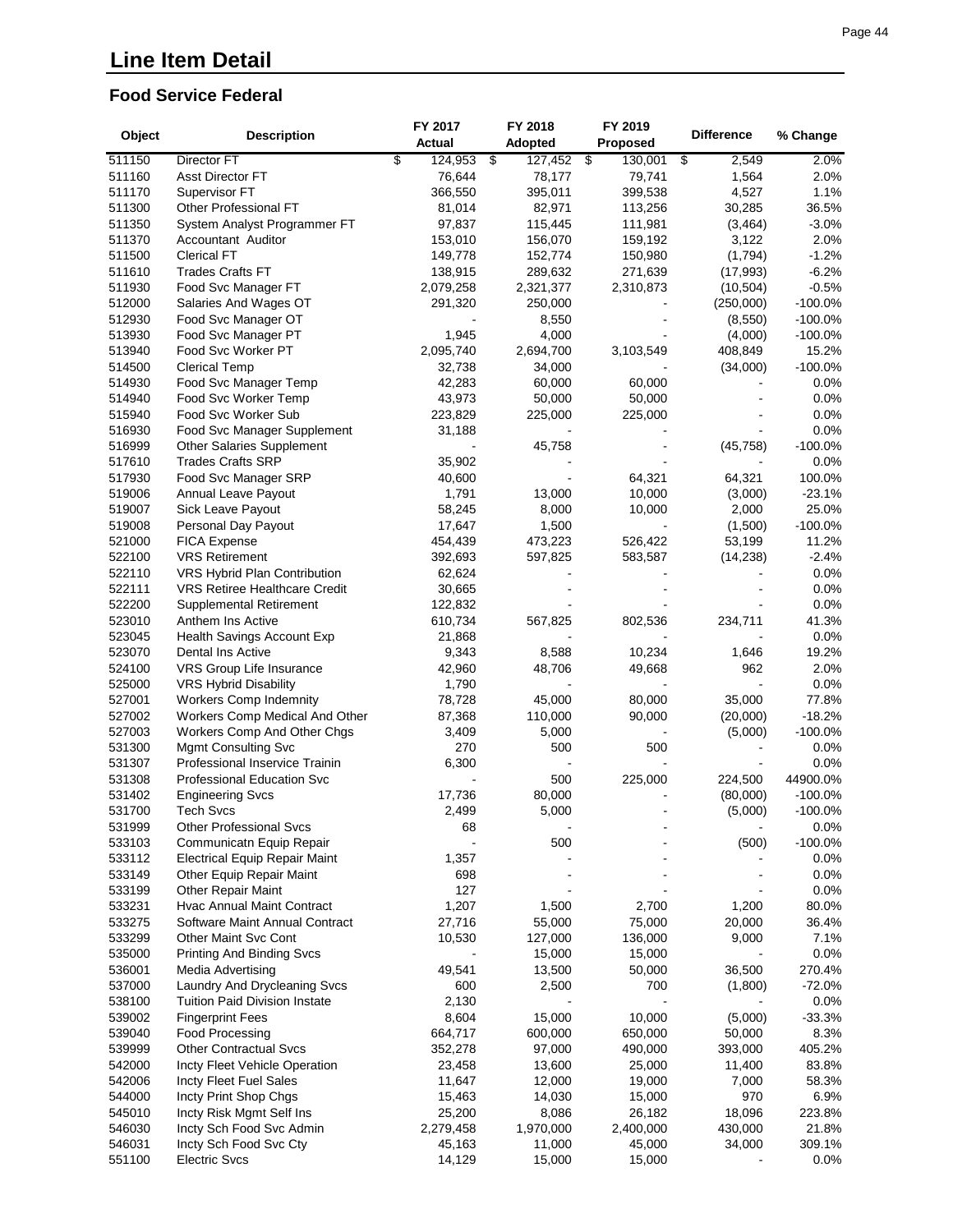| Page 45 |  |
|---------|--|
|         |  |

| Object           | <b>Description</b>                | FY 2017<br>Actual | FY 2018<br>Adopted | FY 2019<br>Proposed | <b>Difference</b> | % Change  |
|------------------|-----------------------------------|-------------------|--------------------|---------------------|-------------------|-----------|
| 551210           | <b>Heating Natural Gas</b>        | 1,366             | 1,500              | 1,500               |                   | 0.0%      |
| 552100           | <b>Postal Svcs</b>                | 10,699            | 11,000             | 12,000              | 1,000             | 9.1%      |
| 552300           | Telecommunications                | 117               | 1,000              | 500                 | (500)             | $-50.0%$  |
| 552320           | Wireless Phone Svc Chgs           | 15,600            | 10,600             | 16,600              | 6,000             | 56.6%     |
| 554200           | <b>Bldg Rent Or Lease</b>         | 354,442           | 900,000            | 500,000             | (400,000)         | $-44.4%$  |
| 554220           | <b>Facility Rental</b>            | 6,737             | 7,000              | 7,000               |                   | 0.0%      |
| 554240           | Cold Storage Facility Rental      | 8,146             | 10,000             | 10,000              |                   | 0.0%      |
| 555100           | Mileage                           | 35,639            | 33,500             | 45,500              | 12,000            | 35.8%     |
| 555200           | <b>Education And Conferences</b>  |                   | 500                | 200                 | (300)             | $-60.0%$  |
| 555320           | Lodging                           | 3,007             | 6,500              | 5,000               | (1,500)           | $-23.1%$  |
| 555410           | Air Fares                         |                   | 5,500              | 4,000               | (1,500)           | $-27.3%$  |
| 555500           | <b>Registration Fees</b>          | 2,200             | 6,500              | 3,500               | (3,000)           | $-46.2%$  |
| 555600           | Tolls Parking                     |                   | 500                |                     | (500)             | $-100.0%$ |
| 555700           | Meals Per Diem                    | 1,108             | 14,500             | 4,500               | (10,000)          | $-69.0%$  |
| 555800           | Misc Travel Exp                   | 112               | 2,000              | 2,000               |                   | 0.0%      |
| 558100           | Dues Association Membership       | 934               | 500                | 500                 |                   | 0.0%      |
| 558940           | <b>Business Meals</b>             |                   | 2,500              | 1,500               | (1,000)           | $-40.0%$  |
| 559100           | Other Fees And Charges            |                   |                    | 300,000             | 300,000           | 100.0%    |
| 560010           | <b>Office Supplies</b>            | 48,539            | 102,000            | 65,000              | (37,000)          | $-36.3%$  |
| 560020           | Food And Food Srv Supplies        |                   | 5,000              | 5,000               |                   | 0.0%      |
| 560021           | Food                              | 7,689,925         | 7,500,000          | 8,000,000           | 500,000           | 6.7%      |
| 560023           | <b>Usda Donated Foods</b>         | 1,243,865         | 1,300,000          | 1,250,000           | (50,000)          | $-3.8%$   |
| 560040           | Medical And Lab Supplies          | 732               |                    | 1,000               | 1,000             | 100.0%    |
| 560053           | Janitorial Supplies               | 136,432           | 180,000            | 150,000             | (30,000)          | $-16.7%$  |
| 560070           | Repair Maint Supply               | 105,561           | 109,000            | 118,000             | 9,000             | 8.3%      |
| 560110           | Uniforms                          | 40,717            | 40,000             | 42,000              | 2,000             | 5.0%      |
| 560111           | Footware                          | 105               |                    |                     |                   | 0.0%      |
| 560120           | <b>Books Subscriptions</b>        | 370               | 1,000              | 1,000               |                   | 0.0%      |
| 560123           | Copier / Printer Supplies         | 32,572            |                    | 33,000              | 33,000            | 100.0%    |
| 560140           | <b>Other Operating Supplies</b>   | 688,651           | 755,000            | 705,000             | (50,000)          | $-6.6%$   |
| 560141           | <b>Exp Software</b>               | 51,971            | 20,000             |                     | (20,000)          | $-100.0%$ |
| 560147           | <b>Electronic Subscriptions</b>   |                   | 500                | 500                 |                   | 0.0%      |
| 560149           | Chemicals                         |                   | 5,000              |                     | (5,000)           | $-100.0%$ |
| 560170           | Jury Expenses                     | 255               |                    |                     |                   | 0.0%      |
| 561010           | Exp Mach And Equip                | 560               | 5,000              | 60,000              | 55,000            | 1100.0%   |
| 561020           | Exp Furniture And Equip Rpl       | 798,199           | 355,000            | 5,000               | (350,000)         | $-98.6%$  |
| 561021           | Exp Office Equip Rpl              | 453               | 5,000              | 3,500               | (1,500)           | $-30.0%$  |
| 561040           | Exp Telecom Equip Rpl             | $\blacksquare$    | 40,000             |                     | (40,000)          | $-100.0%$ |
| 561070           | Exp Computer Equip Rpl            |                   |                    |                     | 265,000           | 100.0%    |
| 562020           | Exp Furniture And Equip Add       | 48,321<br>83,763  | 7,000              | 265,000<br>17,000   | 10,000            | 142.9%    |
| 562021           | Exp Office Equip Add              | ÷,                | 2,000              | 1,000               | (1,000)           | $-50.0%$  |
| 562070           | Exp Computer Equip Add            | 3,312             | 5,000              | 25,000              | 20,000            | 400.0%    |
|                  | <b>Exp Education Equip Add</b>    |                   |                    |                     |                   | 100.0%    |
| 562080<br>581010 | Capital Mach And Equip Rpl        |                   |                    | 1,000<br>1,150,000  | 1,000             | $-57.3%$  |
| 581020           | Capital Furniture Fixture Rpl     |                   | 2,695,000          |                     | (1,545,000)       | 0.0%      |
| 582010           | Capital Mach And Equip Add        | 1,120,827         | 1,050,000          |                     | (1,050,000)       | $-100.0%$ |
|                  |                                   |                   |                    |                     |                   |           |
| 584121           | <b>Bldg Improv</b>                | 130,349           |                    | 55,000              | 55,000            | 100.0%    |
| 618800           | Trf To Sch Cp Fund                |                   | 484,000            | 636,000             | 152,000           | 31.4%     |
|                  | <b>Food Service Federal Total</b> | 24,331,095<br>\$  | 27,705,400<br>\$   | 27,095,900<br>\$    | s,<br>(609, 500)  | $-2.2%$   |